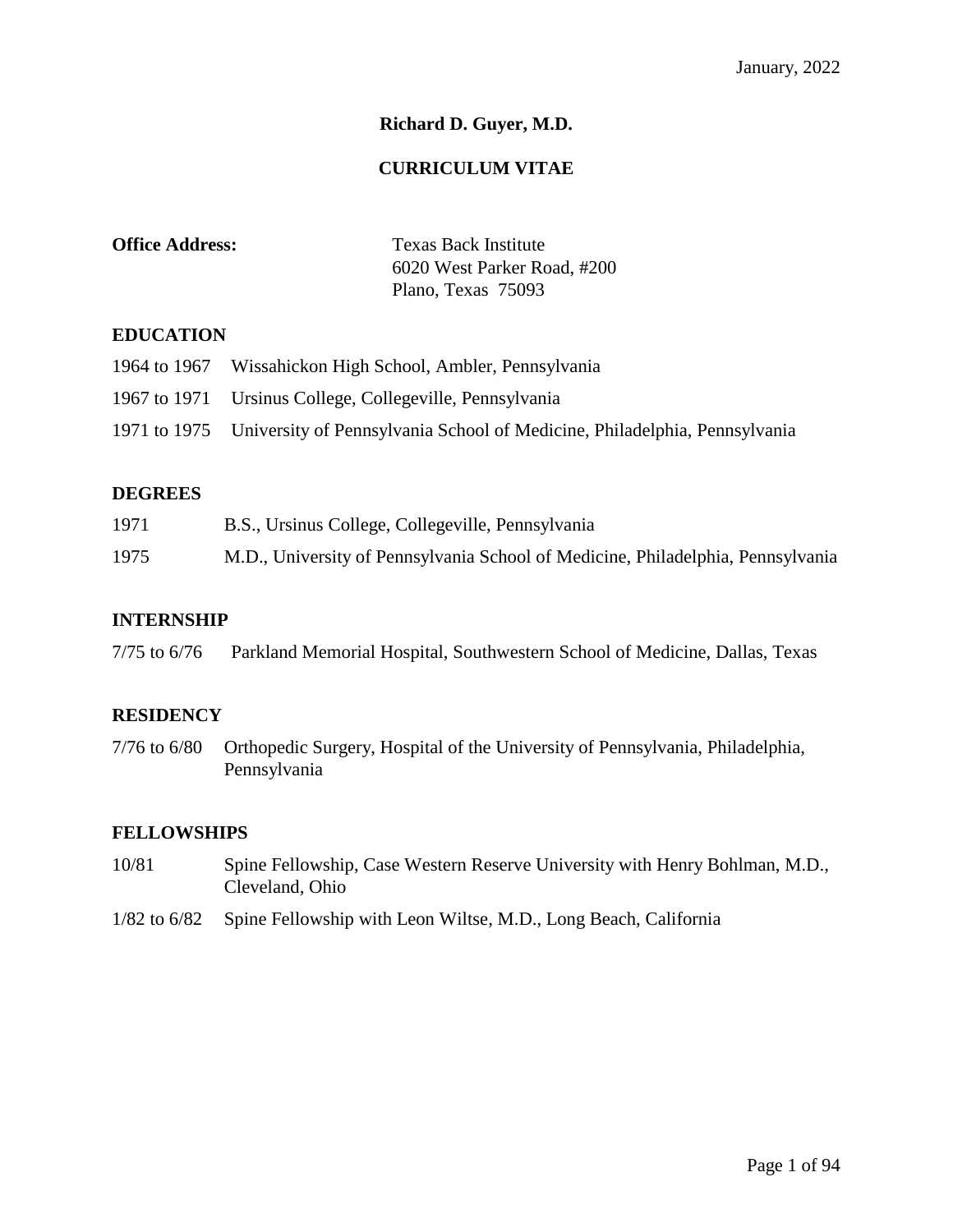# **FACULTY APPOINTMENTS**

| $7/76$ to $6/80$                                                          | Assistant Instructor of Orthopedic Surgery, University of Pennsylvania,<br>Philadelphia, Pennsylvania                                                                        |
|---------------------------------------------------------------------------|------------------------------------------------------------------------------------------------------------------------------------------------------------------------------|
| $7/76$ to $6/77$                                                          | Research Fellow, Department of Orthopedic Surgery of the University of<br>Pennsylvania School of Medicine, Philadelphia, Pennsylvania                                        |
|                                                                           | 7/80 to 10/81 Assistant Professor, Division of Orthopedic Surgery, The University of Texas<br>Medical School at Houston, Houston, Texas                                      |
|                                                                           | 7/80 to 10/81 Orthopedic Consultant for the "The Gulf State Hemophilia Diagnostic and<br>Treatment Center", The University of Texas Health Science Center, Houston,<br>Texas |
|                                                                           | 10/82 to present Associate Clinical Professor, Southwestern Medical School, Dallas, Texas                                                                                    |
| $7/1/86 - 7/1/93$                                                         | Co-Director of Spine Clinic, Parkland Hospital, Dallas, Texas                                                                                                                |
| 7/1/86 to present Fellowship Director, Texas Back Institute, Plano, Texas |                                                                                                                                                                              |
| $1/06 - 1/10$                                                             | President Texas Back Institute, Plano, Texas                                                                                                                                 |
|                                                                           | 1/18 to present Co-Director, Center for Disc Replacement at TBI                                                                                                              |
| $1/06$ to present                                                         | Chairman, Texas Back Institute Research Foundation                                                                                                                           |

# **BOARD CERTIFICATION**

American Board of Orthopedic Surgery September, 1981

# **HONORS AND AWARDS**

| 1971    | Graduated Cum Laude from Ursinus College       |
|---------|------------------------------------------------|
| 1996    | <b>Volvo Award for Low Back Pain Research</b>  |
| 2001    | North American Spine Society David Selby Award |
| 2016    | Urisnus College Alumni Award                   |
| 2020    | North American Spine Society Leon Wiltse Award |
| 2007    | <b>Best Doctors in Dallas</b>                  |
| 2009-20 | <b>Best Doctors in Dallas</b>                  |
| 2010,13 | Best Doctors in the US                         |
| 2012-20 | Bet Doctors in Collin County                   |
|         |                                                |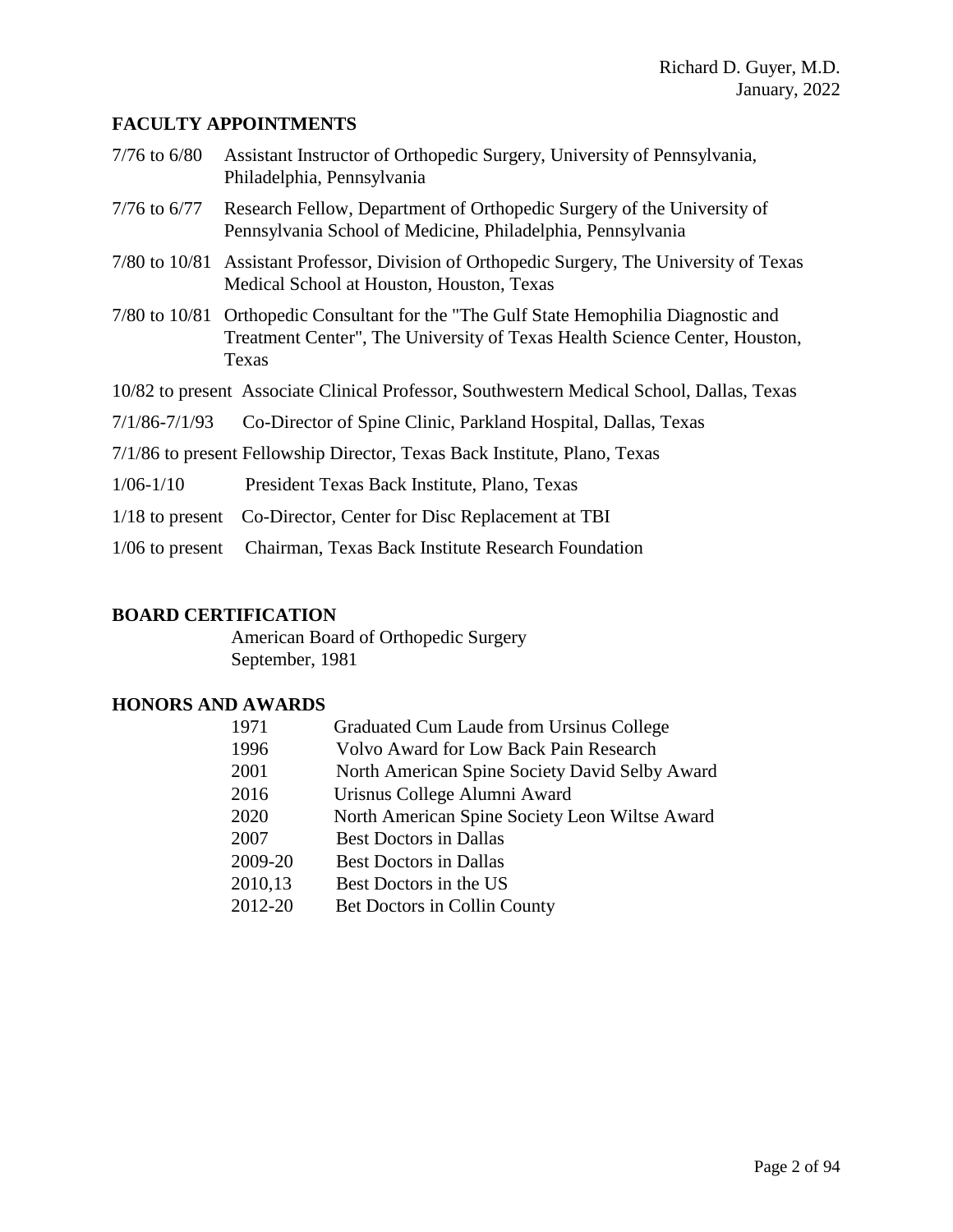### **PROFESSIONAL ORGANIZATIONS AND BOARD MEMBERSHIPS**

Texas Medical Association

Harris Medical Society

Collin County Medical Society

Texas Orthopedic Association

Southern Medical Association

Western Orthopedic Association

American Academy of Orthopaedic Surgeons

Cervical Spine Research Society

International Intradiscal Therapy Society

American Back Society

Texas Spine Society

International Society for the Study of the Lumbar Spine

Nominating Committee

Lifetime Achievement Committee

International Society for Minimal Intervention in Spinal Surgery

North American Spine Society:

President

Treasurer

Board of Directors, Education Committee

Fellowship Committee

Chairman, Diagnostic and Therapeutics Committee

Japanese Spine Research Society: Spine Across the Sea: NASS program chairman

International Society for the Advancement of Spine Surgery:

Program Co-Chair; Program Committee

Fellowship Committee: Chairman

Membership Committee

American Academy of Orthopaedic Surgeons, Committee on HCFA Request for Evaluation of Automated Percutaneous Lumbar Discectomy

AO Spine

Transplant Services Center Medical Advisory Board, UT Southwestern Medical Center

American Academy of Orthopaedic Surgeons, Regional Membership Committee

Lumbar Spine Research Society

Private Spine Group

Institute for Spine & Biomedical Research:

Chairman of the Board of Directors

Medical Director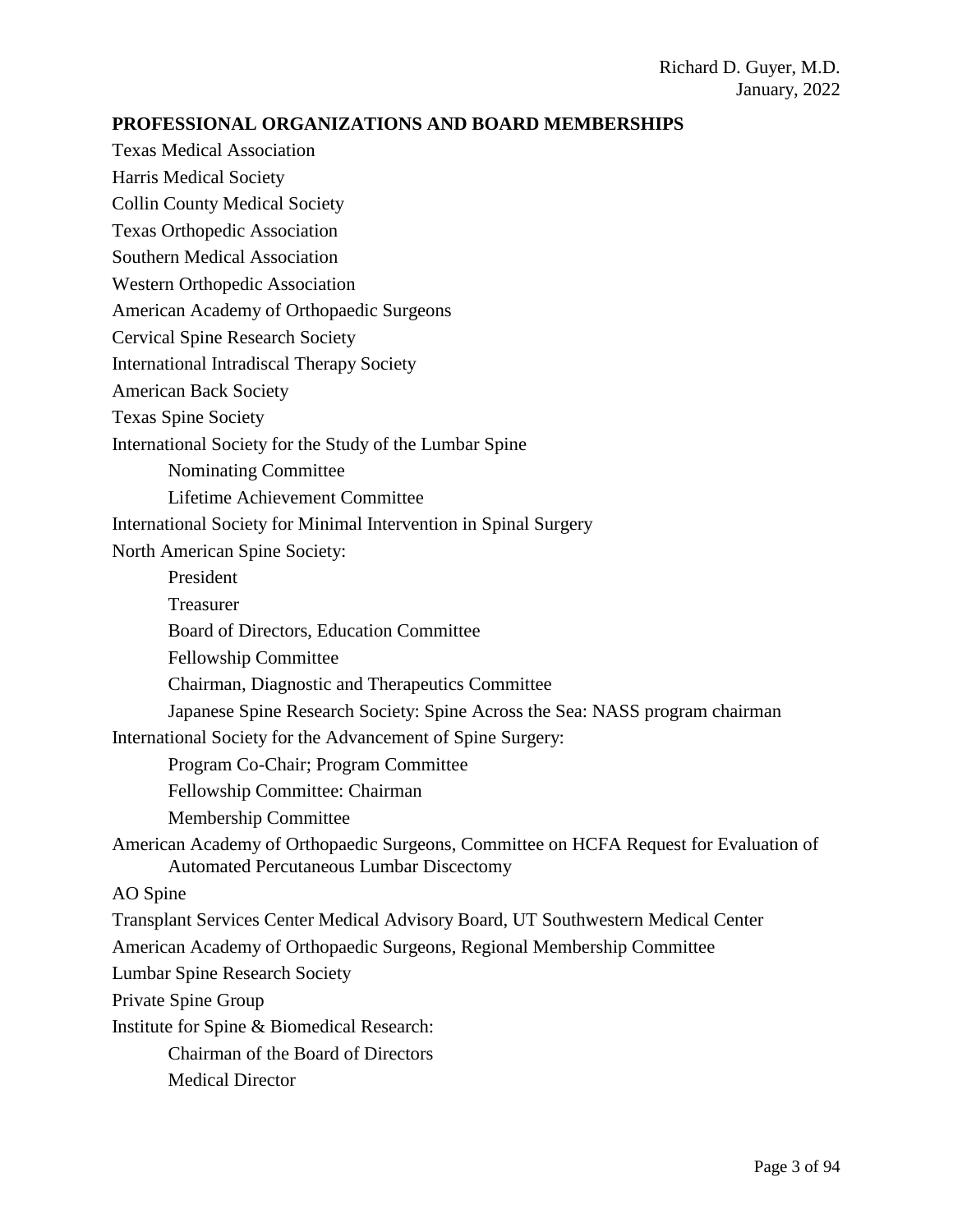Texas Health Research Institute: Chairman of the Board of Directors Texas Back Institute Research Foundation: Chairman of the Board of Directors

### **EDITORIAL BOARD MEMBERSHIP**

Associate Editorial Board: *Spine* Reviewer: *The Spine Journal* Reviewer: *International Journal of Spine Surgery* Reviewer: *Clinical Orthopaedics and Related Research* Editorial Board: *Chinese Journal of Bone and Joint* Peer Review Board: *The University of Pennsylvania Orthopaedic Journal*

### **COURSE CHAIRMAN**

Co-Chairman, 3rd Trans Atlantic Spine Congress; November, 2005; Plano, Texas and Zurich, Switzerland

Co-Chairman, First Annual Spine Arthroplasty Summit; February, 2006; Salt Lake City, Utah

Co-Chairman, Fellows Surgical Technique Course; 2009; Denver. Colorado

Co-Chairman, Total Disc 2012; September, 2012; Zurich, Switzerland

# **PUBLICATIONS**

- 1. Guyer RD, Booth RE, Rothman RH: Pulmonary Embolism Prophylaxis in Total Hip Patients: A study comparing low dose Coumadin and aspirin. J Bone Joint Surg 64A:1040-1044, 1982.
- 2. Guyer RD: Total Joint Replacement: An Update. Am Fam Phys XX:196-201, 1982.
- 3. Heard CS, Guyer RD, Smith TK: Intramedullary Rodding of the Femur: An Update. Med J St. Joseph's Hospital 17(1):29-37, 1982.
- 4. Wiltse LL, Spencer CW, Guyer RD, Glenn WV, Porter IS: Alar-Transverse Process Impingement of the L5 Spinal Nerve: The Far-Out Syndrome. Spine 9:31-41, 1984.
- 5. Barber FA, Guyer RD, Burton WC: The Heparin-Induced Thrombocytopenia and Thrombosis Syndrome. J Bone Joint Surg 69A (6):935-937, 1987.
- 6. Sachs BL, Vanharanta H, Spivey MA, Guyer RD, Videman T, Rashbaum RF, Johnson RG, Hochschuler SH, Mooney V: Dallas Discogram Description: A New Classification of CT/Discography in Low-Back Disorders. Spine 12:287-294, 1987.
- 7. Vanharanta H, Sachs BL, Spivey MA, Guyer RD, Hochschuler SH, Rashbaum RF, Johnson RG, Ohnmeiss DD, Mooney V: The Relationship of Pain Provocation to Lumbar Disc Deterioration as Seen by CT/Discography. Spine 12:295-298, 1987.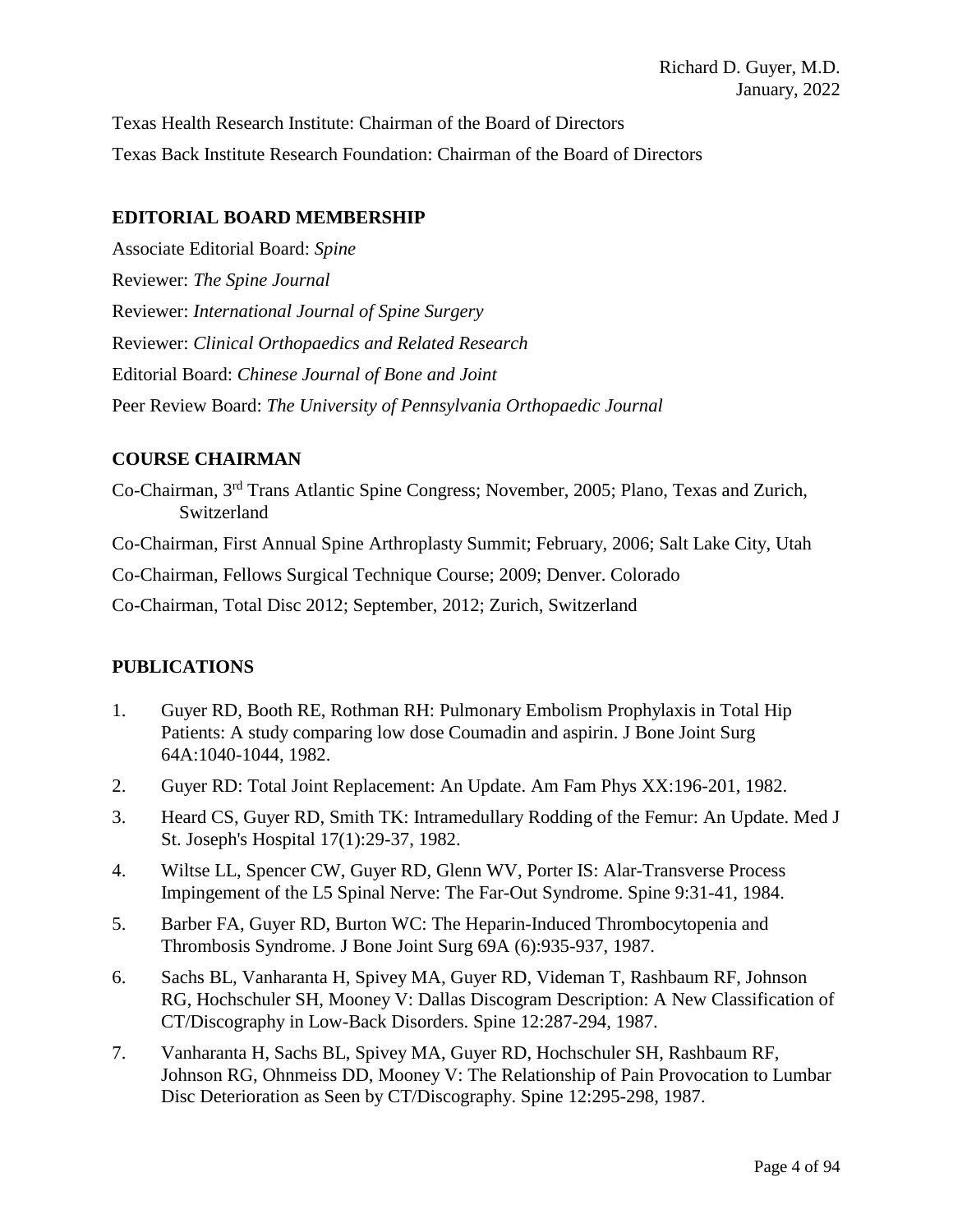- 8. Vanharanta H, Sachs BL, Spivey MA, Hochschuler SH, Guyer RD, Rashbaum RF, Ohnmeiss DD, Mooney V: A Comparison of CT/Discography, Pain Provocation and Radiographic Disc Height. Spine 13:321-324, 1988.
- 9. Loguidice VA, Guyer RD, Stith WJ, Ohnmeiss DD, Hochschuler SH, Rashbaum RF: Anterior Lumbar Interbody Fusion. Spine 13:366-369, 1988.
- 10. Hochschuler SH, Guyer RD, Stith WJ, Ohnmeiss DD, Rashbaum RF, Johnson, RG: Proplast Reconstruction of Iliac Crest Defects. Spine 13:378-379, 1988.
- 11. Guyer RD, Collier RR, Ohnmeiss DD, Stith WJ, Hochschuler SH, Rashbaum RF, Vanharanta H, Loguidice VA: Extraosseous Spinal Lesions Mimicking Disc Disease. Spine 13:328-331, 1988.
- 12. Guyer RD, Collier R, Stith WJ, Ohnmeiss DD, Hochschuler SH, Rashbaum RF, Regan JJ: Discitis After Discography. Spine 13:1352-1354, 1988.
- 13. Vanharanta H, Guyer RD, Ohnmeiss DD, Stith WJ, Sachs BL, Aprill C, Spivey M, Rashbaum RF, Hochschuler SH, Videman T, Selby DK, Terry A, Mooney V: Disc Deterioration in Low-Back Syndromes: A Prospective, Multi-Center CT/Discography Study. Spine 13:1349-1351, 1988.
- 14. Vanharanta H, Sachs BL, Ohnmeiss DD, Spivey M, Guyer RD, Rashbaum RF, Hochschuler SH, Stith WJ, Mooney V: Pain Provocation and Disc Deterioration by Age: A CT/Discography Study in Low Back Pain Population. Spine 14:420-423, 1989.
- 15. Sachs BL, Spivey MA, Vanharanta H, Guyer RD, Rashbaum RF, Hochschuler SH, Smith GV, Scala AD: Techniques for Lumbar Discography and CT/Discography in Clinical Practice. J Applied Radiology Nov, 1989.
- 16. Sachs BL, Spivey MA, Vanharanta H, Guyer RD, Rashbaum RF, Hochschuler SH, Scala AD: Techniques for lumbar discography and computed tomography-discography in clinical practice. Orthop Rev 19(9):775-778, 1990.
- 17. Stith WJ, Judy MM, Hochschuler SH, Guyer RD: Choice of Lasers for Minimally Invasive Spinal Surgery. Orthop Rev 22(2):137-142, 1991.
- 18. Sasso RC, Cotler HB, Guyer RD: Diagnostic Imaging Studies for Low Back Pain. J Musculoskeletal Medicine 8(5):21-37, 1991.
- 19. Guyer RD, Ohnmeiss DD: Lumbar Discography and CT/Discography. The University of Pennsylvania Orthopaedic J 7:61-63, 1991.
- 20. Shea DD, Ohnmeiss DD, Stith WJ, Guyer RD, Hochschuler SH, Rashbaum RF: The Effect of Sensory Deprivation on the Reduction of Pain in Chronic Low Back Patients. Spine 16(5):560-561, 1991.
- 21. Guyer RD: Selective Discography, CT/Discography, and Pain Provocation Testing. Seminars in Orthopaedics 6(2):90-91, 1991.
- 22. Guyer RD, Hochschuler SH, Spivey MA, Ohnmeiss DD, Castleman C: Case Report: The Use of Dynamic MRI to Identify Cervical Spine Disc Herniation and Cord Compression. Spine 17(5):596-597, 1992.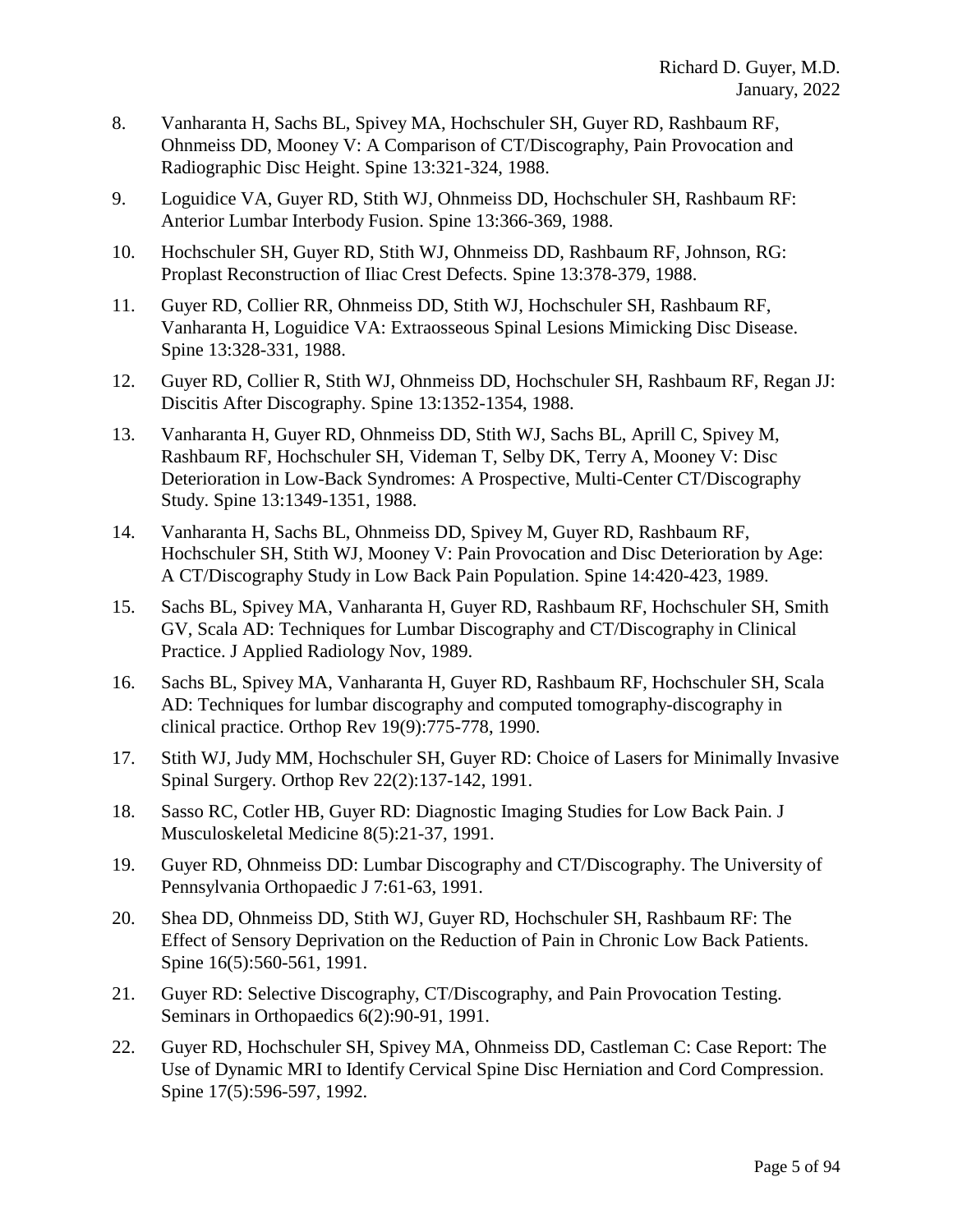- 23. Vanharanta H, Floyd T, Ohnmeiss DD, Guyer RD, Hochschuler SH: The Relationship Between Facet Tropism and Degenerative Disc Disease. Spine 18(8):1000-1005, 1993.
- 24. Guyer RD, Ohnmeiss DD: The Role of Discography and Interdiscal Therapy. Current Opinion in Orthopaedics. 5(II):49-53, 1994.
- 25. Guyer RD, Hochschuler SH: Minimally Invasive Surgical Techniques for the Treatment of the Herniated Lumbar Disc. Seminars Spine Surg 6(4):256-261, 1994.
- 26. Ohnmeiss DD, Guyer RD, Hochschuler SH: Laser Disc Decompression: The Importance of Proper Patient Selection. Spine 19(18):2054-2059, 1994.
- 27. Moneta GB, Videman T, Kaivanto K, Aprill C, Spivey M, Vanharanta H, Sachs B, Guyer RD, Hochschuler S, Rashbaum R: Reported pain during lumbar discography as a function of anular disruption and disc degeneration. Spine 19:1968-1974, 1994.
- 28. Weinhoffer SL, Guyer RD, Herbert M, Griffith SL: In-Vitro Intradiscal Pressure Measurements Above a Simulated Instrumented Fusion. Spine 20(5):526-531, 1995.
- 29. Ohnmeiss DD, Vanharanta H, Guyer RD: The Association Between Pain Drawings and CT/Discographic Pain Responses. Spine 20(6):729-733, 1995.
- 30. Bogdanffy GM, Ohnmeiss DD, Guyer RD: Early Changes in Bone Mineral Density above a Combined Anterior-Posterior L4-S1 Lumbar Spinal Fusion: A Clinical Investigation. Spine 20(15):1674-1678, 1995.
- 31. Guyer RD, Ohnmeiss DD: Contemporary Concepts in Spine Care: Lumbar discography. Position Statement from the North American Spine Society Diagnostic and Therapeutic Committee. Spine 20(18):2048-2059, 1995.
- 32. [Herzog RJ, Guyer RD, Graham-Smith A, Simmons ED Jr.](http://www.ncbi.nlm.nih.gov/entrez/query.fcgi?cmd=Retrieve&db=PubMed&list_uids=7502142&dopt=Abstract) Magnetic resonance imaging. Use in patients with low back or radicular pain. Position Statement from the North American Spine Society. Spine 20(16):1834-1838, 1995.
- 33. Griffith SL, Weinhoffer SL, Shelokov AP, Guyer RD, Contiliano J, Geiger J: Biomechanical Comparison of Anterior Instrumentation for the Cervical Spine. J Spinal Disord 8(6):429-438, 1995.
- 34. [Simmons ED Jr, Guyer RD, Graham-Smith A, Herzog R.](http://www.ncbi.nlm.nih.gov/entrez/query.fcgi?cmd=Retrieve&db=PubMed&list_uids=7502143&dopt=Abstract) Radiographic assessment for patients with low back pain. Position Statement from the North American Spine Society. Spine 20(16):1839-1841, 1995.
- 35. Block AR, Vanharanta H, Ohnmeiss DD, Guyer RD: Discographic Pain Reports: Influence of Psychological Factors. Spine 21(3):334-338, 1996.
- 36. Gronblad M, Virri J, Ronkko S, Kiviranta I, Vanharanta H, Seitsalo S, Rashbaum R, Guyer R: 1996 Volvo Award; A Controlled Biochemical and Immunohistochemical Study of Human Synovial Type (Group 11) Phosholipase A2 and Inflammatory Cells in Macroscopically Normal, Degenerated and Herniated Human Lumbar Disc Tissue. Spine 21(22):2531-2538, 1996.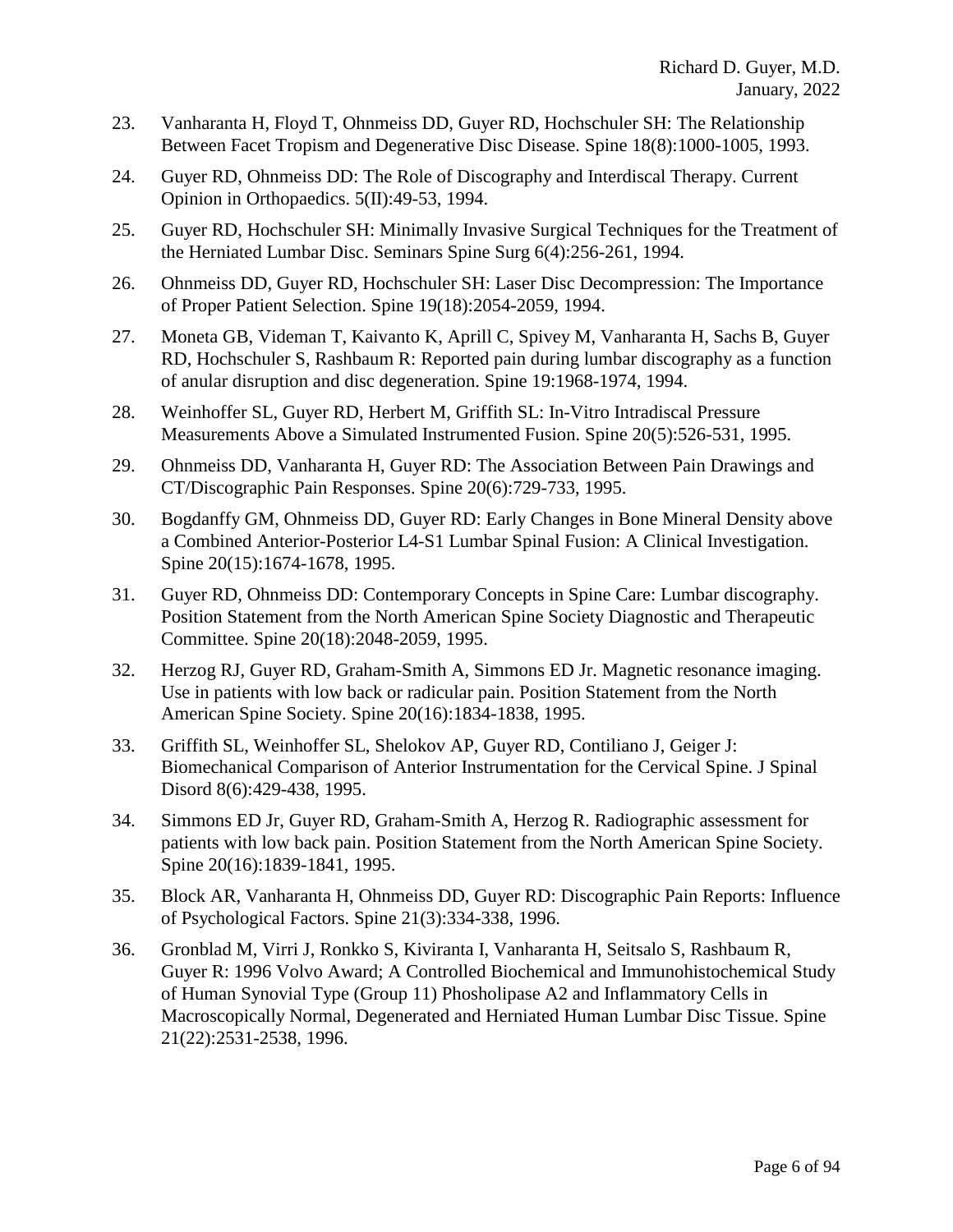- 37. Regan JJ, McAfee PC, Guyer RD, Aronoff RJ: Laparoscopic fusion of the lumbar spine in a multicenter series of the first 34 consecutive patients. Surg Laparosc Endosc 6(6):459- 68, 1996.
- 38. Guyer RD, Ohnmeiss DD: [letter] Response to Fraser's comments on Lumbar Discography Position Statement. Spine 21(10):1275-1276, 1996.
- 39. Guyer RD, Ohnmeiss DD, Mason SL, Shelokov AP: Complications of Cervical Discography: Findings in a Large Series. J Spinal Disord 10(2):95-101, 1997.
- 40. Jarolem K, Tucker WA, Fulp T, Guyer RD: Rigid Intrasegmental Fixation for Repair of a Symptomatic Pars Defect in a Young Athlete: A Case Report and Description of Technique. J Spin Disord 10(3):253-255, 1997.
- 41. Regan JJ, Guyer RD: Endoscopic Techniques in Spinal Surgery. Clin Orthop (335):122- 39, 1997.
- 42. Goodwin CB, Brighton CT, Guyer RD, Johnson JR, Light KI, Yuan HA: A Double-Blind Study of Capacitively Coupled Electrical Stimulation as an Adjunct to Lumbar Spinal Fusion. Spine 24(13):1349-1357, 1999.
- 43. Ohnmeiss DD, Guyer RD, Mason SL: Relationship of Cervical Discographic Pain Responses to Radiographic Images. Clin J Pain 16(1):1-5, 2000.
- 44. Ohnmeiss DD, Guyer RD: Provocative Discography for Diagnostic Purposes in Patients with Discogenic Pain - Its Therapeutic Implications. Current Anesthesiology Reports 2(3):175-180, 2000.
- 45. Block AR, Ohnmeiss DD, Guyer RD, Rashbaum RF, Hochschuler SH: The Use of Presurgical Psychological Screening to Predict the Outcome of Spine Surgery. Spine J 1(4):274-282, 2001.
- 46. Guyer RD, Burton DC: Differential Diagnosis of Spinal Disorders. In Fardon et al (eds): Orthopaedic Knowledge Update: Spine. American Academy of Orthopaedic Surgeons; Rosemont, Illinois, 2002 pp. 87-96.
- 47. Hochschuler SH, Ohnmeiss DD, Guyer RD, Blumenthal SL: Artificial Disc: Preliminary Results of a Prospective Study in the United States. European Spine J 11(Suppl 2):S106- 110, 2002.
- 48. Blumenthal SL, Ohnmeiss DD, Guyer R, Hochschuler S, McAfee P, Garcia R, Salib R, Yuan H, Lee C, Bertagnoli R, Bryan V: Artificial Discs and Beyond: A North American Spine Society Annual Meeting Symposium. Spine J 2(6):460-463, 2003.
- 49. [Gronblad M, Habtemariam A, Virri J, Seitsalo S, Vanharanta H, Guyer RD:](http://www.ncbi.nlm.nih.gov/entrez/query.fcgi?cmd=Retrieve&db=PubMed&list_uids=12544925&dopt=Abstract) Complement Membrane Attack Complexes in Pathologic Disc Tissues. Spine 28(2):114-118, 2003.
- 50. Guyer RD, Ohnmeiss DD: Intervertebral Disc Prostheses. Spine 28(15S):S15-S23, 2003.
- 51. Chang Y, Guyer RD, Ohnmeiss DD, Moore S: Case Report: Intra-operative Left Common Iliac Occlusion in a Scheduled 360 Degree Spinal Fusion. Spine 28(16):E316-E319, 2003.
- 52. Guyer RD, Ohnmeiss DD: Contemporary Concepts Reviews: Lumbar Discography. Spine J 3(3S):11S-17S, 2003.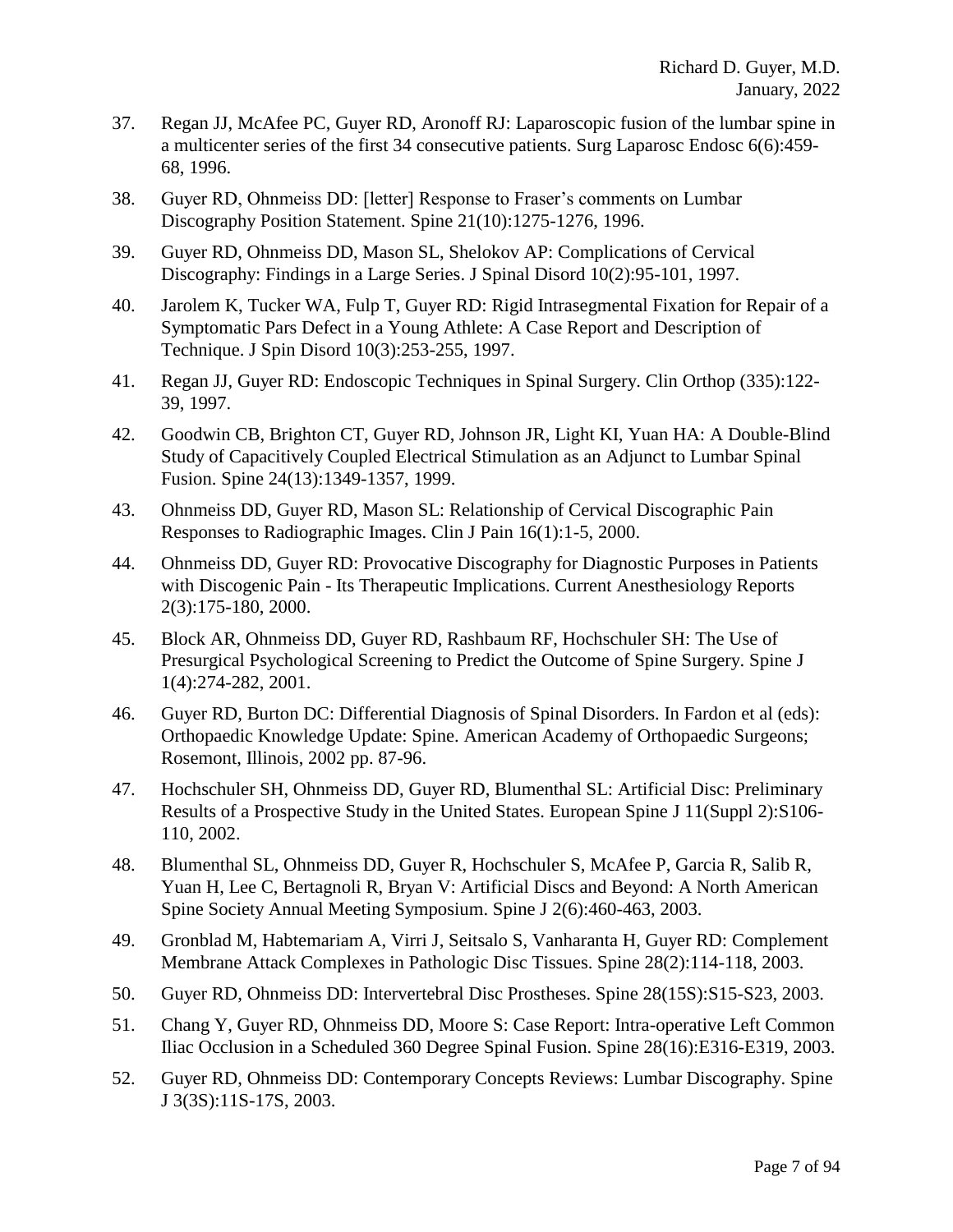- 53. Herzog RJ, Ghanayem AJ, Guyer RD, Graham-Smith A, Simmons ED: Contemporary Concepts Reviews: Radiographic Assessment for Patients with Low Back Pain. Spine J 3(3S):6S-10S, 2003.
- 54. Simmons ED, Guyer RD, Graham-Smith A, Herzog R: Contemporary Concepts Reviews: Magnetic Resonance Imaging: Use in Patients with Low Back Pain or Radicular Pain. Spine J 3(3S):3S-5S, 2003.
- 55. Blumenthal SL, Ohnmeiss DD, Guyer RD, Hochschuler SH: Prospective Study Evaluating Total Disc Replacement: Preliminary Results. J Spinal Disord Tech 16(5):450-454, 2003.
- 56. Geisler FH, Blumenthal SL, Guyer RD, McAfee PC, Regan JJ, Johnson JP, Mullin B: Neurological Complications of Lumbar Artificial Disc Replacement and Comparison of Clinical Results with those Related to Lumbar Arthrodesis in the Literature: Results of a Multicenter, Prospective, Randomized Investigational Device Exemption Study of Charité Intervertebral Disc. J Neurosurg Spine 1(2):143-154, 2004.
- 57. Guyer RD, McAfee PC, Hochschuler SH, Blumenthal SL, Fedder IL, Ohnmeiss DD, Cunningham BW: Prospective Randomized Study of the Charité Artificial Disc: Data from Two Investigational Centers. Spine J 4(6 Suppl):252S-259S, 2004.
- 58. Blumenthal SL, McAfee PC, Guyer RD, Hochschuler SH, Geisler FH, Holt RT, Garcia R Jr, Regan JJ, Ohnmeiss DD: A Prospective, Randomized, Multi-Center FDA IDE Study of Lumbar Total Disc Replacement with the CHARITÉ™ Artificial Disc vs. Lumbar Fusion: Part I – Evaluation of Clinical Outcomes. Spine 30(14):1565-1575, 2005.
- 59. McAfee PC, Cunningham B, Holtsapple G, Bussard-Adams K, Blumenthal S, Guyer RD, Dmietriev A, Maxwell J, Regan J, Isaza J: A Prospective, Randomized, Multi-Center FDA IDE Study of the Charité™ Artificial Disc: A Radiographic Outcomes Analysis, Correlation of Surgical Technique Accuracy with Clinical Outcomes, and Evaluation of the Learning Curve. Spine 30(14):1576-1583, 2005.
- 60. McAfee PC, Guyer RD: History and Design Rationale for the CHARITÉ Artificial Disc. Lumbar Spine Arthroplasty: Volume I. Quality Medical Publishing. St. Louis, MO, 2005; pp. 13-28.
- 61. Blumenthal SL, Guyer RD: Indications, Contraindications, and Radiographic Evaluation. Lumbar Spine Arthroplasty: Volume II. Quality Medical Publishing. St. Louis, MO, 2005; pp. 3-16.
- 62. Blumenthal SL, Guyer RD: IDE Clinical Studies: Results of a Prospective, Randomized, Multicenter, FDA-Controlled Clinical Trial. Lumbar Spine Arthroplasty: Volume II. Quality Medical Publishing. St. Louis, MO, 2005; pp. 17-38.
- 63. Blumenthal SL, Guyer RD, Cappuccino A: Discectomy. Lumbar Spine Arthroplasty: Volume III. Quality Medical Publishing. St. Louis, MO, 2005; pp. 17-39.
- 64. [Tolonen J,](http://www.ncbi.nlm.nih.gov/entrez/query.fcgi?db=pubmed&cmd=Search&term=%22Tolonen+J%22%5BAuthor%5D) [Gronblad M,](http://www.ncbi.nlm.nih.gov/entrez/query.fcgi?db=pubmed&cmd=Search&term=%22Gronblad+M%22%5BAuthor%5D) [Vanharanta H,](http://www.ncbi.nlm.nih.gov/entrez/query.fcgi?db=pubmed&cmd=Search&term=%22Vanharanta+H%22%5BAuthor%5D) [Virri J,](http://www.ncbi.nlm.nih.gov/entrez/query.fcgi?db=pubmed&cmd=Search&term=%22Virri+J%22%5BAuthor%5D) [Guyer RD,](http://www.ncbi.nlm.nih.gov/entrez/query.fcgi?db=pubmed&cmd=Search&term=%22Guyer+RD%22%5BAuthor%5D) [Rytomaa T,](http://www.ncbi.nlm.nih.gov/entrez/query.fcgi?db=pubmed&cmd=Search&term=%22Rytomaa+T%22%5BAuthor%5D) [Karaharju EO:](http://www.ncbi.nlm.nih.gov/entrez/query.fcgi?db=pubmed&cmd=Search&term=%22Karaharju+EO%22%5BAuthor%5D) Growth Factor Expression in Degenerated Intervertebral Disc Tissue an Immunohistochemical Analysis of Transforming Growth Factor Beta, Fibroblast Growth Factor and Platelet-Derived Growth Factor. Eur Spine J 15(5):588-96, 2006.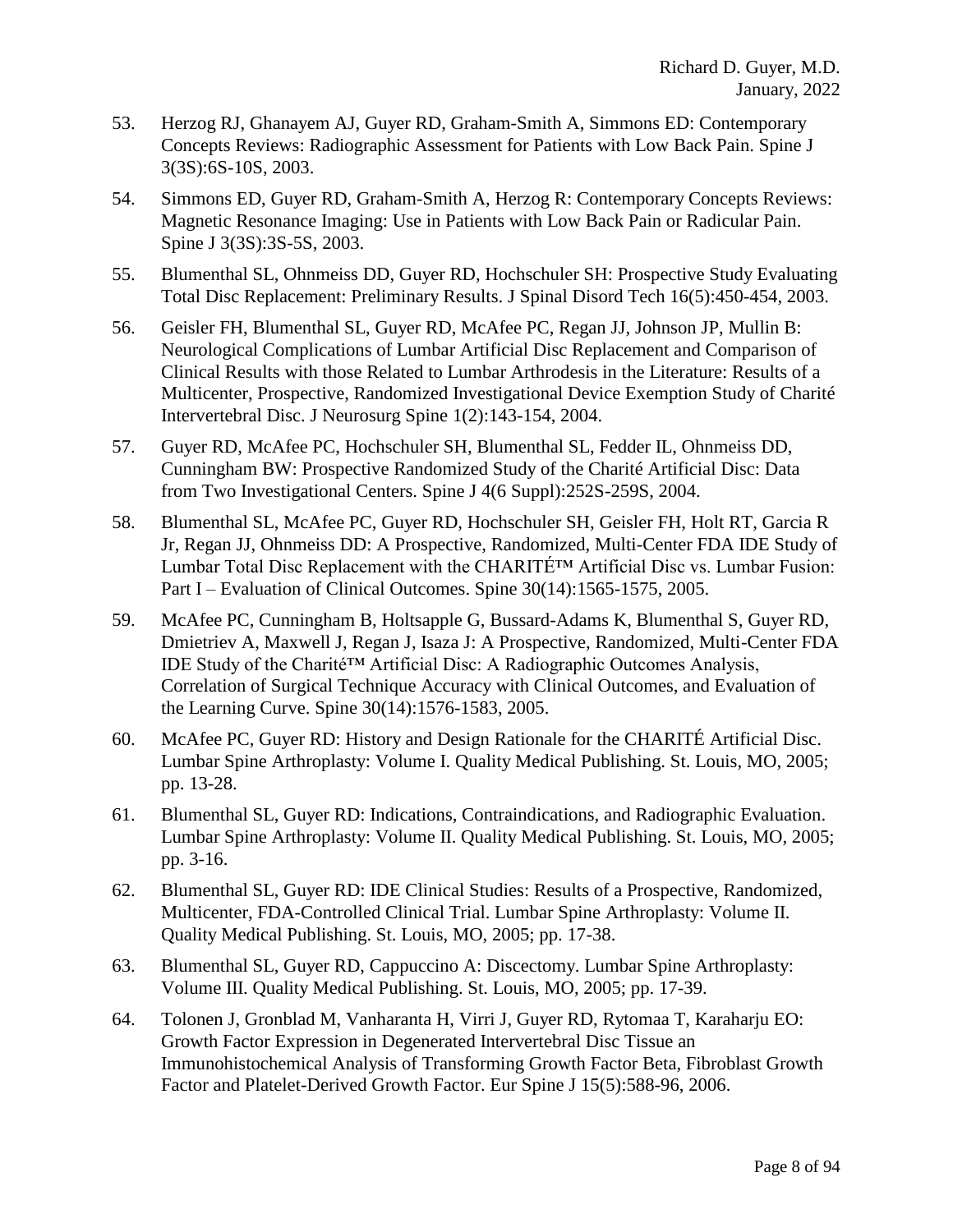- 65. Small S, Guyer RD, Ohnmeiss DD: Faces of Spine Care: From the Procedure Room: When Spinal Injection Becomes Advanced Imaging. Spine J 6(1):96-97, 2006.
- 66. Guyer RD, Elders G: Disc Prosthesis for Lumbar Degenerative Disease and Axial Instability –CHARITÉ Artificial Disc. Seminars in Spine Surgery 17(4):297-309, 2005.
- 67. Dickerman RD, Guyer RD: [Letter to the Editor] Intraoperative Electromyography for Lateral Mass and Pedicle Screws: Technique is the Key! J Spinal Disord Tech 19(6):463, 2006.
- 68. McAfee PC, Geisler FH, Saiedy SS, Moore SV, Regan JJ, Guyer RD, Blumenthal SL, Fedder IL, Tortolani PJ, Cunningham B: Revisibility of the CHARITÉ Artificial Disc Replacement: Analysis of 688 Patients Enrolled in the U.S. IDE Study of the CHARITÉ Artificial Disc. Spine 31(11):1217-1226, 2006.
- 69. Dickerman RD, Guyer RD, Hisey MS: [Letter to the Editor commenting on article: Automated Intraoperative EMG Testing during Percutaneous Pedicle Screw Placement.] Spine J 6(4):473, 2006.
- 70. Regan JJ, McAfee PC, Blumenthal SL, Guyer RD, Geisler FH, Garcia R, Maxwell, JH. Evaluation of Surgical Volume and the Early Experience with Lumbar Total Disc Replacement as Part of the Investigational Device Exemption Study of the Charité Artificial Disc. Spine 31(19):2270-2276, 2006.
- 71. Guyer RD, Patterson M, Ohnmeiss DD: Failed Back Surgery Syndrome: Diagnostic Evaluation. J Am Acad Orthop Surg 14(9):534-43, 2006.
- 72. Cunningham BW, DeMuth GE, McAfee PC, Scott-Young M, Yoon KJ Blumenthal SL, Guyer RD, Geisler FH, Regan, JJ, Conix B, Hes R, Pimenta L, Diaz R, Fedder IL, Stadlan NY, Tortolani PJ: Survivorship Analysis of the CHARITE Artificial Disc: Review of 1,938 Patients from Eight Leading International Spine Centers. Roundtables in Spinal Surgery: Long Term Results of Lumbar Arthroplasty 1(4):31-37, 2006.
- 73. Guyer RD, Tromanhauser SG, Regan JJ: An Economic Model of One-Level Lumbar Arthroplasty vs. Fusion. Spine J 7(5):558-562, 2007.
- 74. Blumenthal SL, Guyer RD, Geisler FH, McAfee PC, Regan JJ: The First 18 Months Following FDA Approval of Lumbar Total Disc Replacement in the United States: Reported Adverse Events Outside an IDE Study Environment. SAS J 1(1):8-11, 2007.
- 75. Holt R, Majd M, Isaza J, Blumenthal S, McAfee P, Guyer R, Hochschuler S, Geisler F, Garcia R, Regan J: Complications of Lumbar Artificial Disc Replacement vs. Fusion: Results from the Randomized, Multicenter FDA IDE Study of the CHARITÉ Artificial Disc. SAS J 1(1):20-27, 2007.
- 76. Guyer RD: North American Spine Society Presidential Address: The Paradox in Medicine Today - Exciting Technology and Economic Challenges. Spine J 8(2):279-285, 2008.
- 77. [Geisler FH, Guyer RD, Blumenthal SL, McAfee PC, Cappuccino A, Bitan F, Regan JJ.](http://www.ncbi.nlm.nih.gov/pubmed/18173341?ordinalpos=12&itool=EntrezSystem2.PEntrez.Pubmed.Pubmed_ResultsPanel.Pubmed_RVDocSum) Patient selection for lumbar arthroplasty and arthrodesis: the effect of revision surgery in a controlled, multicenter, randomized study. J Neurosurg Spine 8(1):13-16, 2008.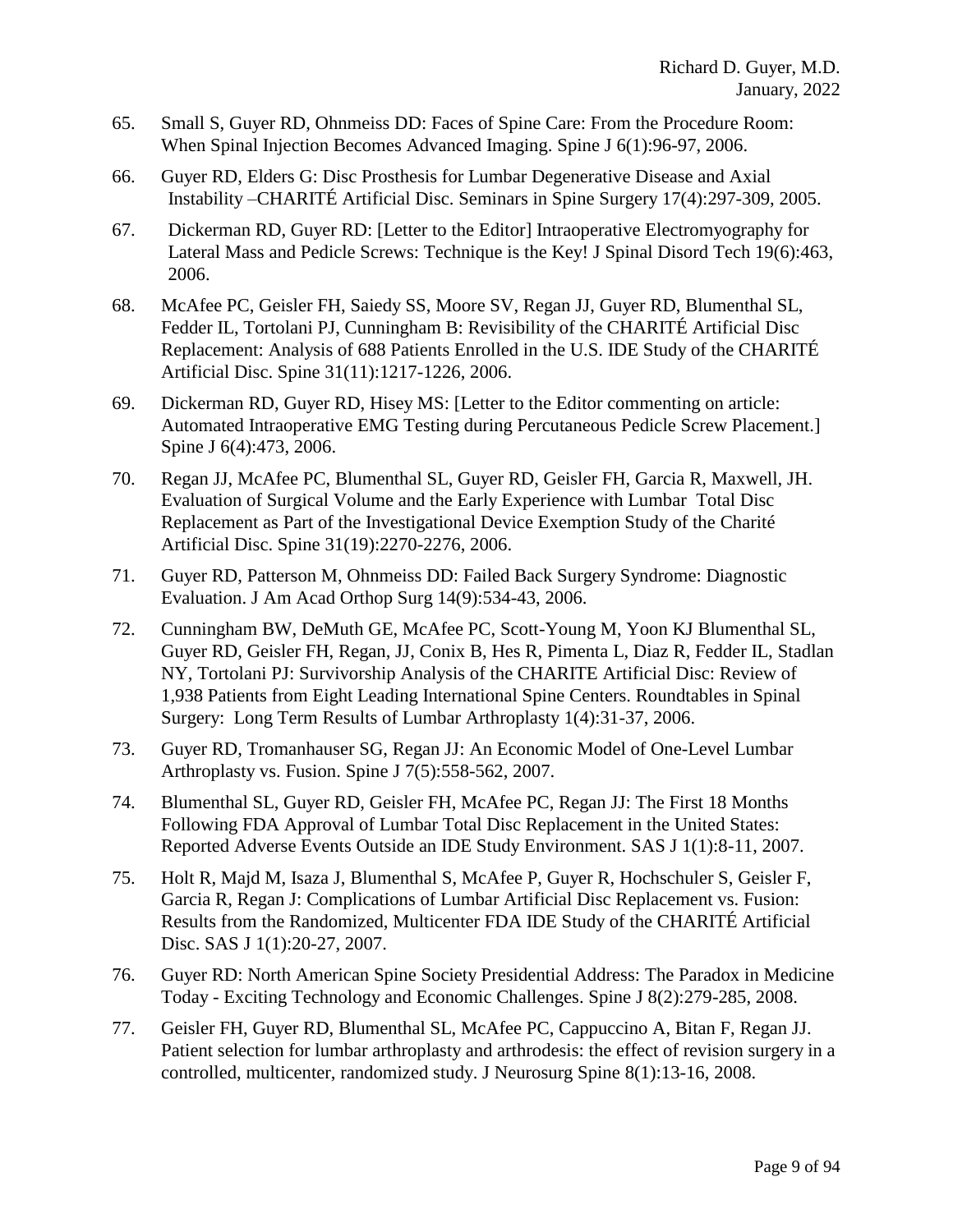- 78. [Cunningham BW, McAfee PC, Geisler FH, Holsapple G, Adams K, Blumenthal SL,](http://www.ncbi.nlm.nih.gov/pubmed/18173340?ordinalpos=13&itool=EntrezSystem2.PEntrez.Pubmed.Pubmed_ResultsPanel.Pubmed_RVDocSum)  [Guyer RD, Cappuccino A, Regan JJ, Fedder IL, Tortolani PJ.](http://www.ncbi.nlm.nih.gov/pubmed/18173340?ordinalpos=13&itool=EntrezSystem2.PEntrez.Pubmed.Pubmed_ResultsPanel.Pubmed_RVDocSum) Distribution of in vivo and in vitro range of motion following 1-level arthroplasty with the CHARITÉ artificial disc compared with fusion. J Neurosurg Spine 8(1):7-12, 2008.
- 79. Guyer RD, Geisler FH, Blumenthal SL, McAfee PC, Mullin BB: Effect of Age on Clinical and Radiographic Outcomes and Adverse Events Following 1-level Lumbar Arthroplasty after a Minimum 2-year Follow-up. J Neurosurg Spine 8(2):101-107, 2008.
- 80. Geisler FH, Guyer RD, Blumenthal SL, McAfee PC, Cappuccino A, Bitan F, Regan JJ: Effect of Previous Surgery on Clinical Outcome Following 1-level Lumbar Arthroplasty. J Neurosurg Spine 8(2):108-114, 2008.
- 81. Guyer RD, Siddiqui S, Zigler JE, Ohnmeiss DD, Blumenthal SL, Sachs BL, Hochschuler SH, Rashbaum RF: Lumbar Spinal Arthroplasty: Analysis of One Center's 20 Best and 20 Worst Clinical Outcomes. Spine 33(23):2566-2569, 2008.
- 82. Guyer RD: North American Spine Society Presidential Address: The Paradox in Medicine Today - Exciting Technology and Economic Challenges. [Translated into Chinese]. Chinese J Spine Spinal Cord 18(12):887-890, 2008.
- 83. Guyer RD, Shellock J: Total Disc Replacement at the Texas Back Institute: Our Journey Over the Past 18 Years. Coluna/Columna 7(4):390-396, 2008.
- 84. Rohan MX Jr, Ohnmeiss DD, Guyer RD, Zigler JE, Blumenthal SL, Hochschuler SH, Sachs BL, Rashbaum RF: Relationship between the Length of Time Off Work Preoperatively and Clinical Outcome at 24-month Follow-up in Patients Undergoing Total Disc Replacement or Fusion. Spine J 9(5):360-365, 2009.
- 85. Guyer RD, McAfee PC, Banco RJ, Bitan FD, Cappuccino A, Geisler FH, Hochschuler SH, Holt RT, Jenis LG, Majd M, Regan JJ, Tromanhauser SG, Wong DC, Blumenthal SL: Prospective, Randomized, Multicenter Food and Drug Administration Investigational Device Exemption Study of Lumbar Total Disc Replacement with the CHARITÉ Artificial Disc Versus Lumbar Fusion: Five-Year Follow-up. Spine J 9(5):374-386, 2009.
- 86. Geisler FH, McAfee PC, Banco RJ, Blumenthal SL, Guyer RD, Holt RT, Majd ME: Prospective, Randomized, Multicenter FDA IDE Study of CHARITÉ Artificial Disc vs. Lumbar Fusion: Effect at 5-year Follow-up of Prior Surgery and Prior Discectomy on Clinical Outcomes Following Lumbar Arthroplasty. SAS J 3(1):17–24, 2009.
- 87. Dickerman RD, Reynolds A, Zigler J, Guyer R: [Letter] Adjacent Segment Degeneration. J Neurosug Spine 10(2):177, 2009.
- 88. Guyer RD, Ohnmeiss DD: Advancements in Spinal Surgery. US Musculoskeletal Review 4:47-50, 2009.
- 89. Ohnmeiss DD, Guyer RD: 24-Month Follow-up for Reporting Results of Spinal Implant Studies: Is This Guideline Supported by the Literature? SAS J 3:100-107, 2009.
- 90. Smith HE, Rihn JA, Brodke D, Guyer R, Coric D, Lonner B, Shelokov AP, Currier BL, Riley L, Phillips FM, Albert TJ: Spine Care: Evaluation of the Efficacy and Cost of Emerging Technology. Amer J Med Quality 24:(6 Suppl): 25S-31S, 2009.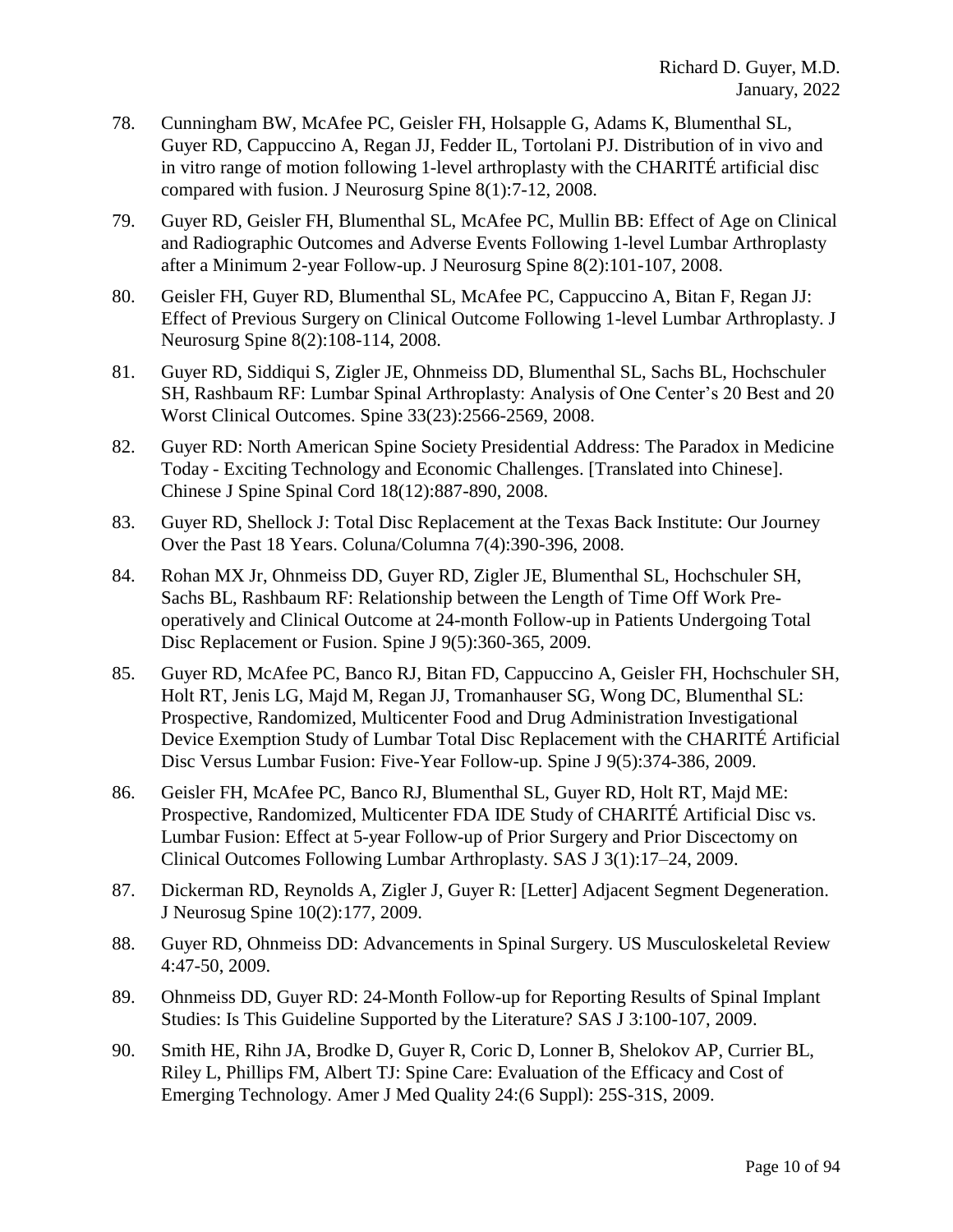- 91. Guyer RD: Re: "Prospective, Randomized Multicenter Food and Drug Administration Investigational Device Exemption Study of Lumbar Tool Disc Replacement with the CHARITE Artificial Disc Versus Lumbar Fusion: Five-Year Follow-Up". Spine J 10(4):360, 2010.
- 92. Guyer RD, Shellock J, MacLennan B, Hanscom D, Knight RQ, McCombe P, Jacobs JJ, Urban RM, Bradford D, Ohnmeiss DD: Early Failure of Metal-on-Metal Artificial Disc Prostheses Associated with Lymphocytic Reaction: Diagnosis and Treatment Experience in 4 Cases. Spine 36(7):E492-E497. 2011.
- 93. Coric D, Nunley PD, Guyer RD, Musante D, Lauryssen C: Response to Letter to the Editor by Hadley MN J Neurosurg: Spine 15:345-347, 2011.
- 94. Coric D, Nunley PD, Guyer RD, Musante D, Carmody C, Gordon C, Lauryssen C, Ohnmeiss DD, Boltes MO: Prospective, Randomized, Multicenter Study of Cervical Arthroplasty: 269 Patients from the Kineflex®|C Artificial Disc IDE Study with Minimum Two Year Follow-up. J Neurosurg Spine 15(4):348-358, 2011.
- 95. Glenn JS, Yaker J, Guyer RD, Ohnmeiss DD: Anterior Discectomy and Total Disc Replacement for Three Patients with Multiple Third and Fourth Recurrent Lumbar Disc Herniations. Spine J 11(9):e1-e6, 2011.
- 96. Lieberman IH, Hardenbrook MA, Wang JC, Guyer RD: Assessment of Pedicle Screw Placement Accuracy, Procedure Time, and Radiation Exposure Using a Miniature Robotic Guidance System. J Spinal Disord Tech 25(5):241-248, 2012.
- 97. McGrory J, Guyer RD: Can Fusion for Back Pain Alone Be Defended? Seminars Spine Surg 23:227-234, 2011.
- 98. Tepper G, Ohnmeiss DD, Guyer RD: Retrograde Ejaculation—Make It Count. SpineLine XII(6):37-38, 2011.
- 99. Guyer RD, Thongtrangan I, Ohnmeiss DD: Anterior Lumbar Arthroplasty. Seminars Spine Surg 24:32-36, 2012.
- 100. Lieberman IH, Hardenbrook MA, Wang JC, Guyer RD: Assessment of Pedicle Screw Placement Accuracy, Procedure Time, and Radiation Exposure Using a Miniature Robotic Guidance System. J Spinal Disord Tech 25(5):241-248, 2012.
- 101. Rainey S, Blumenthal SL, Zigler JE, Guyer RD, Ohnmeiss DD: Analysis of Adjacent Segment Re-Operation Following Lumbar Total Disc Replacement. Int J Spine Surg 6:140-144, 2012.
- 102. Blumenthal SL, Ohnmeiss DD, Guyer RD, Zigler JE: Re-operations in Cervical Total Disc Replacement Compared with Anterior Cervical Fusion: Results Compiled from Multiple Prospective FDA IDE Trials Conducted at a Single Site. Spine 38(14):1177–1182, 2013.
- 103. Guyer RD, Pettine K, Roh JS, Dimmig TA, Coric D., McAfee, PC, Ohnmeiss DD: Comparison of Two Lumbar Total Disc Replacements: Results of a Prospective, Randomized, Controlled Multicenter Food and Drug Administration Trial with 24-month Follow-up. Spine 39(12):925-931, 2014.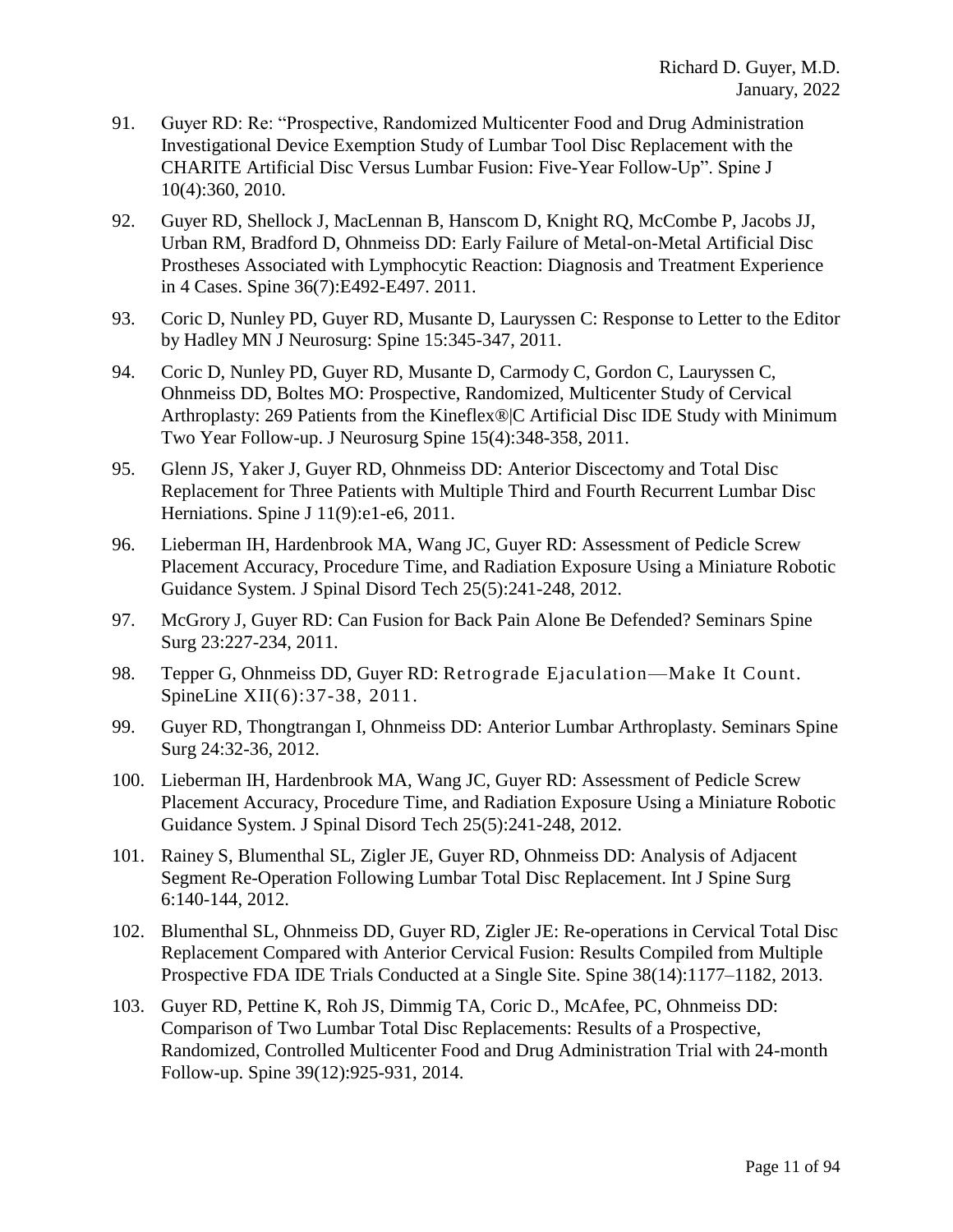- 104. Büttner-Janz K, Guyer RD, Ohnmeiss DD: Indications for Lumbar Total Disc Replacement: Selecting the Right Patient with the Right Indication for the Right Total Disc. Int J Spine Surg 8:doi: 10.14444/1012, 2014.
- 105. Hipp J, Guyer RD, Zigler JE, Ohnmeiss DD, Wharton ND: Development of a Novel Radiographic Measure of Lumbar Instability and Validation Using the Facet Fluid Sign. Int J Spine Surg 9:37; doi: 10.14444/2037, 2015.
- 106. Lieberman IH, Hu X, Ohnmeiss DD, Guyer RD, Zigler JE: Restoration of Cervical Alignment Is Associated with Improved Clinical Outcome after One and Two Level Anterior Cervical Discectomy and Fusion. Int J Spine Surg Int J Spine Surg 9:61, 2015.
- 107. Guyer RD, Pettine K, Roh JS, Dimmig TA, Coric D, McAfee, PC, Ohnmeiss DD: Fiveyear Follow-up of a Prospective, Randomized Trial Comparing Two Lumbar Total Disc Replacements. Spine 41(1):3-8, 2016.
- 108. Musacchio MJ, Lauryssen C, Davis RJ, Bae HW, Peloza JH, Guyer RD, Zigler JE, Ohnmeiss DD, Leary S: Evaluation of Decompression and Interlaminar Stabilization Compared with Decompression and Fusion for the Treatment of Lumbar Spinal Stenosis: 5-year Follow-up of a Prospective, Randomized, Controlled Trial. Int J Spine Surg 10:6 doi: 10.14444/3006, 2016.
- 109. Guyer RD: Cervical Coronal Alignment Matters. Spine J 16(4):480-481, 2016.
- 110. Guyer RD, Abitbol JJ, Ohnmeiss DD, Yao C: Evaluating Osseointegration into a Deeply Porous Titanium Scaffold: A Biomechanical Comparison with PEEK and Allograft. Spine 41(19):E1146-E1150, 2016.
- 111. Nunley PD, Shamie N, Blumenthal SL, Orndorff D, Block JE, Geisler FH: Interspinous Process Decompression: Expanding Treatment Options for Lumbar Spinal Stenosis. BioMed Research Internat 2016:3267307, 2016.
- 112. Guyer R, Musacchio M, Cammisa Jr, FP, Lorio ML: ISASS Recommendations/Coverage Criteria for Decompression with Interlaminar Stabilization – Coverage Indications, Limitations, and/or Medical Necessity. Int J Spine Surg 10:doi:10.14444/3041, 2016.
- 113. Gornet M, Buttermann G, Guyer R, Yue J, Ferko N, Hollmann S: Defining the Ideal Lumbar Total Disc Replacement Patient and Standard of Care. Spine 42(Suppl 24):S103- S107, 2017.
- 114. Coric D, Bullard DE, Patel VV, Ryaby JT, Atkinson JL, He D, Guyer RD: Pulsed Electromagnetic Field Stimulation May Improve Fusion Rates in Cervical Arthrodesis in High-risk Populations. Bone Joint Res 7(2):124-130, 2018.
- 115. Coric D, Guyer RD, Nunley PD, Musante D, Carmody C, Gordon C, Lauryssen C, Boltes MO, Ohnmeiss DD: Prospective, Randomized, Multicenter Study of Cervical Arthroplasty versus Anterior Cervical Discectomy and Fusion: 5-year Results with a Metal-on-Metal Artificial Disc. J Neurosurg Spine 28(3):252-261, 2018.
- 116. Zigler JE, Blumenthal SL, Guyer RD, Ohnmeiss DD, Patel L: Relationship of Range of Motion and Adjacent Level Degeneration Following Lumbar Total Disc Replacement: Results of a Prospective Study with 5-year Follow-up. Spine 43(20):1395-1400, 2018.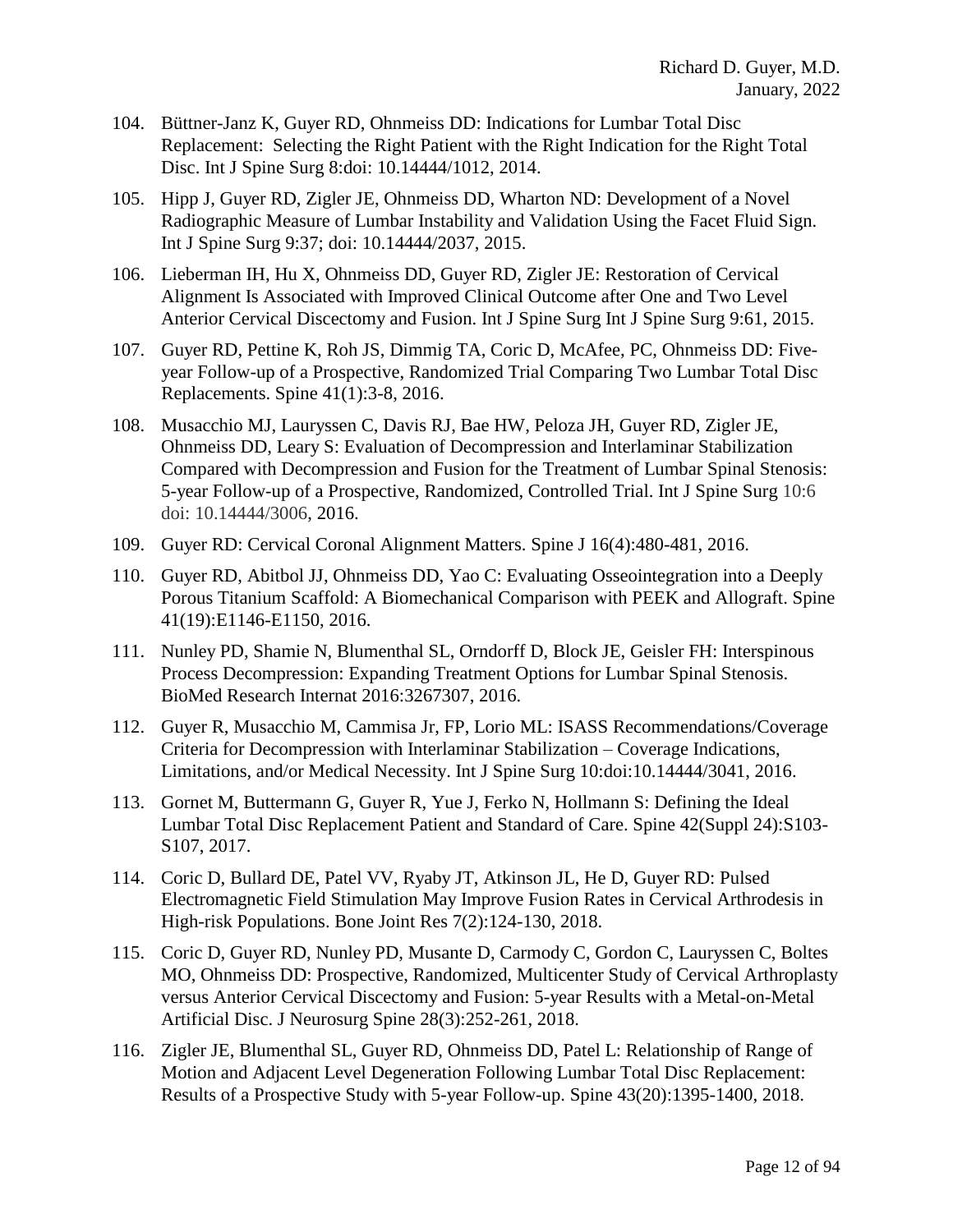- 117. Guyer RD, Voronov LI, Havey RM, Khayatzadeh S, Carandang G, Blank KR, Werner S, Rubin J, Padovani N, Patwardhan AG: Kinematic Assessment of an Elastic-Core Cervical Disc Prosthesis in One and Two-Level Constructs. JOR Spine 1:e1040, 2018.
- 118. Pflugmacher R, Franzini A, Horovitz S, Guyer R, Ashkenazi E: Suitability of Administrative Databases for Durotomy Incidence Assessment: Comparison to the Incidence Associated with Bone-Removal Devices, Calculated Using a Systemic Literature Review and Clinical Data. Int J Spine Surg 12(4):498-509, 2018.
- 119. Millgram MA, Kolsky DE, Beutler WJ, Guyer RD, Ashkenazi E: A New High-Speed Shielded Curved Device Allowing Safe Posterior Thoracic Discectomy Through a Modified Transforaminal Thoracic Interbody Fusion Approach: Technique Description and Case Series. Int J Spine Surg 13(6):6069, 2019.
- 120. Braxton Jr. E, Wohlfeld BJ, Blumenthal S, Bozzio A, Butterman G, Guyer R, Idema I, Laich D, Morreale J, Nikolakis M, Patel A, Price JS, Witt JP, Zigler J, Martin M: Postoperative Care Pathways Following Lumbar Total Disc Replacement: Results of a Modified Delphi Approach. Spine 44(Suppl 24):S1-S12, 2019.
- 121. Derman PB, Sikora-Klak J, Guyer R: When Is an Incidental Durotomy a Complication during Lumbar Spine Surgery? Spine J 20(5):685-687, 2020.
- 122. Radcliff K, Guyer RD: Economics of Cervical Disc Replacement. Int J Spine Surg. 14(S2):S67-S72, 2020.
- 123. Guyer RD, Ohnmeiss DD, Blumenthal SL, Zigler JE: In Which Cases Do Surgeons Specializing in Total Disc Replacement Perform Fusion in Patients with Cervical Spine Symptoms? Eur Spine J 29(11):2665-2669, 2020.
- 124. Zigler JE, Guyer RD, Blumenthal SL, Ohnmeiss DD: Analysis of Re-operations after Cervical Total Disc Replacement in a Consecutive Series of 535 Patients Receiving the ProDisc-C Device. Eur Spine J 29(11):2683-2687, 2020.
- 125. Phillips FM, Coric D, Sasso R, Lanman T, Lavelle W, Blumenthal S, Lauryssen C, Guyer R, Albert T, Zigler J, Cammisa F, Milam RA: Prospective, Multicenter Clinical Trial Comparing M6-C Compressible Six Degrees of Freedom Cervical Disc with Anterior Cervical Discectomy and Fusion for the Treatment of Single Level Degenerative Cervical Radiculopathy: Two- Year Results of an FDA Investigational Device Exemption Study. Spine J 21(2):239-252, 2021.
- 126. Peloza JH, Millgram MA, Jacobian E, Kolsky DE, Guyer RD, Le Huec JC, Ashkenazi E: Economic Analysis of Transforaminal Lumbar Interbody Fusion Surgery Utilizing a Curved Bone Removal Device. Pharmacoecon Open 5(3):519-531, 2021.
- 127. Guyer RD, Albano J, Ohnmeiss DD: Cervical Total Disc Replacement: Novel Devices. In Neurosurg Clin N Amer 32:449-460, 2021.
- 128. Perfetti DC, Galina JM, Derman PB, Guyer RD, Ohnmeiss DD, Satin AM: Risk Factors for Reoperation after Lumbar Total Disc Replacement at Short-, Mid-, and Long-term Follow-up. Spine J 21(7):1110-1117, 2021.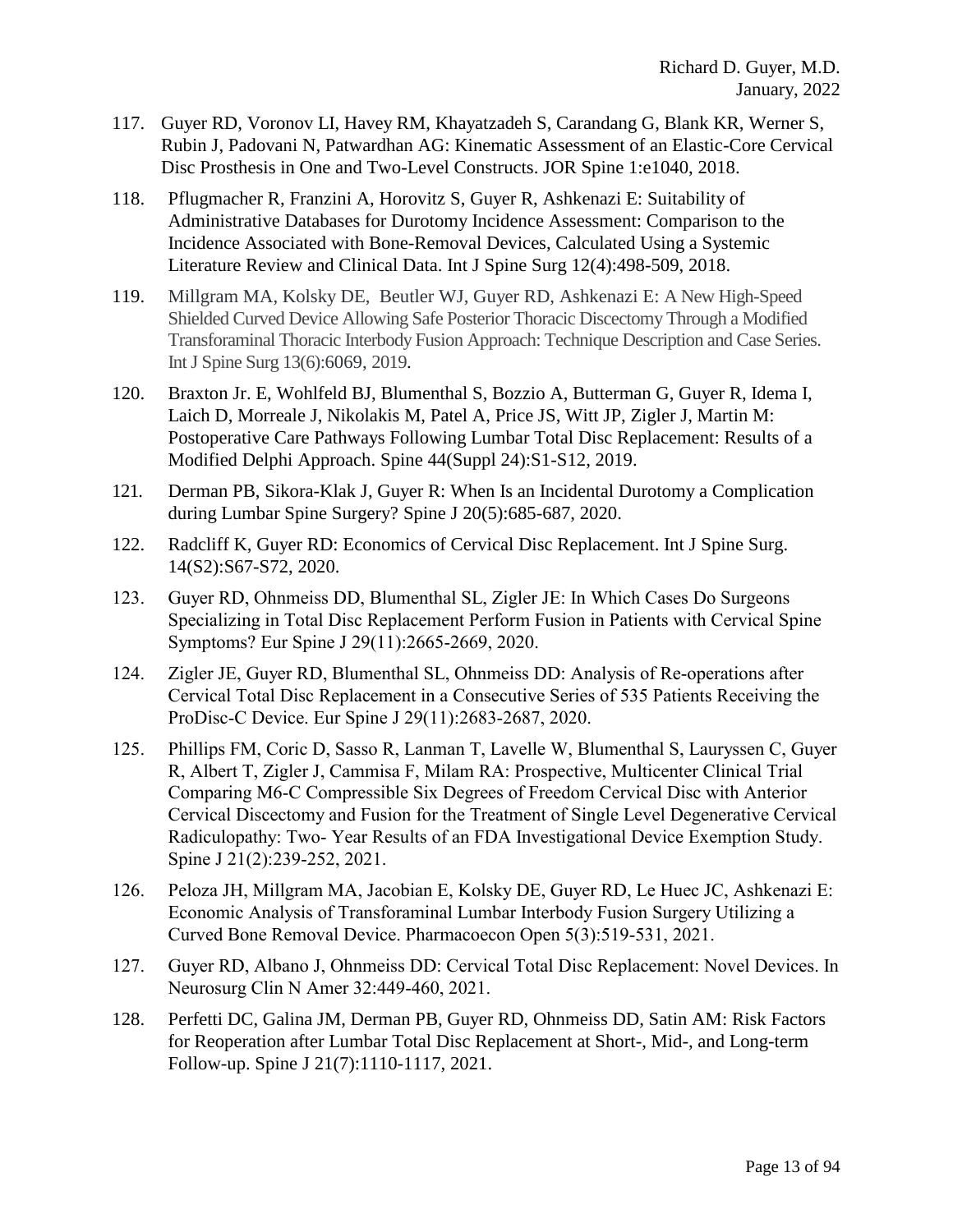- 129. Guyer RD, Coric D, Nunley PD, Sasso RC, Musacchio M, Bae HW, Ohnmeiss DD: Single-level Cervical Disc Replacement Using a PEEK-on-Ceramic Implant: Results of a Multicenter FDA IDE Trial with 24-month Follow-up. Int J Spine Surg 15(4):633-644, 2021.
- 130. Guyer RD, Ferko N, Bonner A, Situ A, Ohnmeiss DD: Incidence and Resolution Strategies for Early-Onset Postoperative Leg Pain Following Lumbar Total Disc Replacement. Int J Spine Surg 15(5): 978-987, 2021.
- 131. Satin AM, Shenoy K, Sheha ED, Basques B, Schroeder GD, Vaccaro AR, Lieberman IH, Guyer RD, Derman PB: Spine Patient Satisfaction With Telemedicine During the COVID-19 Pandemic: A Cross-Sectional Study. Accepted for publication in Global Spine J.
- 132. Derman PB, Ohnmeiss DD, Lauderback A, Guyer RD: Indirect Decompression for the Treatment of Degenerative Lumbar Stenosis. Accepted for publication in Int J Spine Surg.
- 133. Haddas R, Pipkin W, Hellman D, Voronov L, Kwon YH, Guyer R: Is Golf a Contact Sport? Protection of the Spine and Return to Play After Lumbar Surgery. Accepted for publication in Global Spine J.
- 134. Zigler JE, Guyer RD, Blumenthal SL, Satin AM, Shellock JL, Ohnmeiss DD: In Which Cases Do Surgeons Specializing in Total Disc Replacement Perform Fusion in Patients with Symptomatic Lumbar Disc Degeneration? Accepted for publication in Eur Spine J.
- 135. Hunter CW, Guyer R, Froimson M, DePalma MJ: Effect of Age on Outcomes after Allogeneic Disc Tissue Supplementation in Patients with Chronic Discogenic Low Back Pain in the VAST Trial. Accepted for publication in Pain Manag.

# **CURRENTLY SUBMITTED FOR PUBLICATION**

- 1. Blumenthal SL, Guyer RD, Zigler JE, Ohnmeiss DD: Impact of Previous Lumbar Spine Surgery on the Outcome of Lumbar Total Disc Replacement: Analysis of Prospective 5 year Follow-up Study Data. Submitted to Eur Spine J.
- 2. Guyer RD, Zigler JE, Blumenthal SL, Shellock JL, Ohnmeiss DD: Evaluation of Anterior Lumbar Interbody Fusion Performed Using a Stand-alone, Integrated Fusion Cage. Submitted to Int J Spine Surg.
- 3. Guyer RD, Coric D, Nunley PD, Ohnmeiss DD: Cervical Total Disc Replacement: Available Implant Size Matters. Submitted to Clin Spine Surg.
- 4. Coric D, Guyer RD, Bae H, Nunley PD, Strenge B, Peloza JH, Ohnmeiss DD, Boltes MO: Prospective, Multicenter Study of Two-level Cervical Arthroplasty with a PEEK-on-Ceramic Artificial Disc. Submitted to J Neurosurg Spine.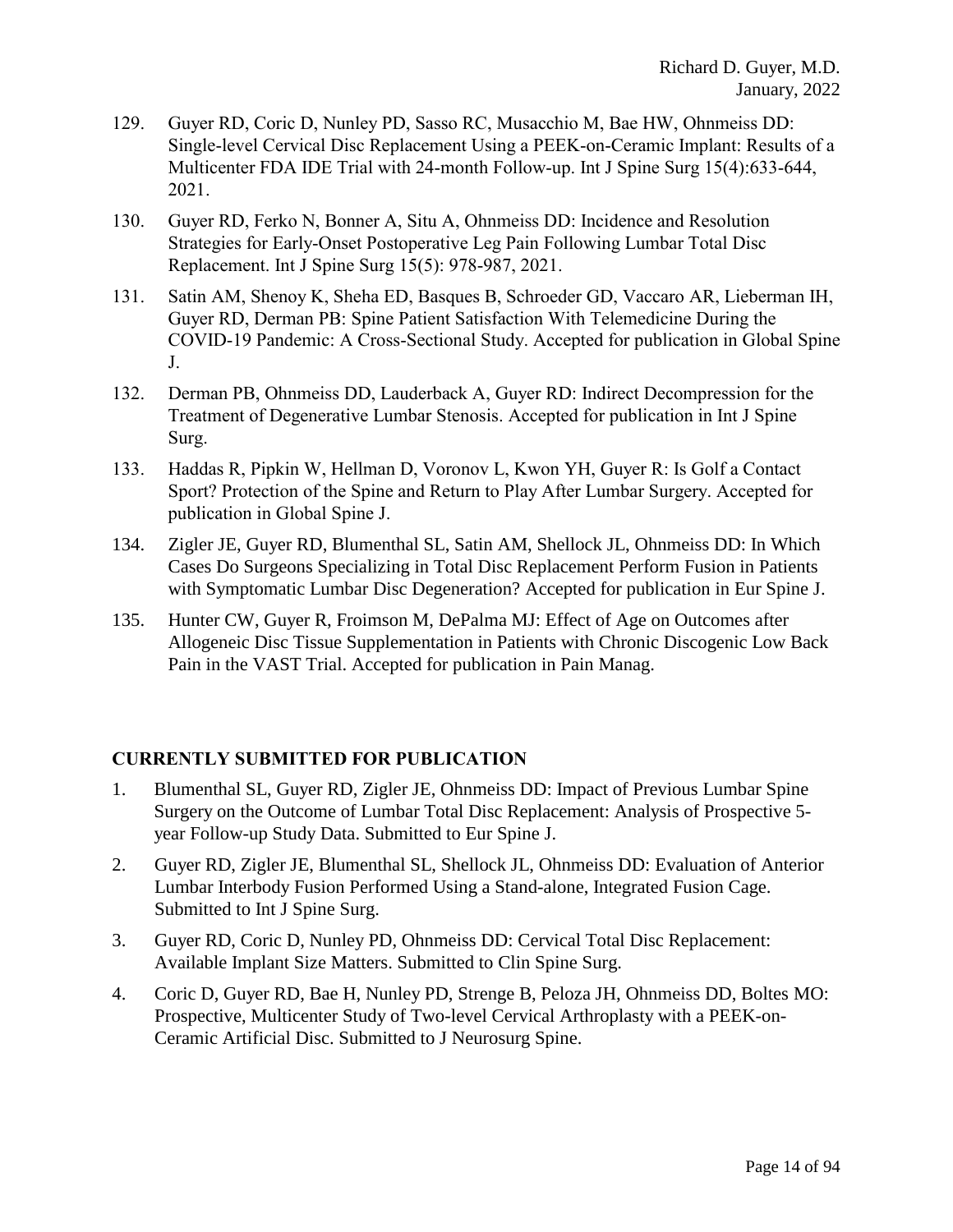### **BOOKS AND BOOK CHAPTERS**

- 1. Guyer RD (Editor): SPINE State of the Art Review: Lumbar Disc Disease. Hanley & Belfus; Philadelphia, January, 1989.
- 2. Flemming J, Guyer RD: *Diagnostic Dilemmas*. In: Guyer RD (ed) SPINE State of the Art Review: Lumbar Disc Disease. Hanley & Belfus; Philadelphia, January 1989; pp 153-172.
- 3. Guyer RD, Flemming J: *Laminectomy-Indications, Techniques and Complications*. In: Guyer RD (ed) SPINE - State of the Art Review: Lumbar Disc Disease. Hanley & Belfus; Philadelphia, January 1989; pp 91-102.
- 4. Guyer RD: *Lumbar CT/Discography*. In: P Kambin (ed) Percutaneous Approach to the Lumbar Spine. Urban & Schwarzenberg Medical Publishers, Inc. 1990.
- 5. Guyer RD: *Lumbar CT/discography*. In: P Kambin (ed) Arthroscopic Microdiscectomy: Minimal Intervention in Spine Surgery. Baltimore; Urban & Schwarzenberg; 1991, pp 49- 56.
- 6. Matwijecky C, Guyer RD: *Cervical Discectomy and Fusion*. In: Regan JJ (ed) SPINE-State of the Art Review: Cervical Spine Disease. Hanley & Belfus, Inc., Philadelphia, 1991; pp 259-271.
- 7. Hochschuler SH, Guyer RD, Cotler HB (Editors): Rehabilitation of the Spine: Science and Practice. Mosby Year Book, Chicago, 1993.
- 8. Guyer RD: *Laboratory Testing*. In: Hochschuler SH, Guyer RD, Cotler HB (eds) Rehabilitation of the Spine: Science and Practice. Mosby Year Book, Chicago, 1993. pp 113-118.
- 9. Hochschuler SH, Guyer RD: *Arthroscopic Microdiscectomy*. In: Hochschuler SH, Guyer RD, Cotler HB (eds) Rehabilitation of the Spine: Science and Practice. Mosby Year Book, Chicago, Illinois; 1993; pp 601-608.
- 10. Guyer RD, Kambin P: *Arthroscopic Microdiscectomy: Posterolateral Approach*. In: Regan JJ, McAfee PC, Mack MJ (eds) Atlas of Endoscopic Spine Surgery. Quality Medical Publishing. St. Louis, MO. 1995. pp 257-274.
- 11. Guyer RD, Ohnmeiss DD: *Invasive Radiology and Pain Location*. In: Margulies J (ed) SPINE: State of the Art Review: Adult L5-S1 Surgery. Hanley & Belfus, Philadelphia; 1997; pp 59-67.
- 12. Guyer RD, Delamarter RB, Fulp T, Small SD: *Complications of Cervical Spine Surgery*. In: H Herkowitz et al. (eds) The Spine. WB Saunders Company; Philadelphia, Pennsylvania 1999; pp 540-557.
- 13. Guyer R, Fulp T: *Minilaparotomy: Perirectus Retroperitoneal Approach for Anterior Lumbar Interbody Fusion*. In: Zdeblick TA (ed) Anterior Approaches in Spine Surgery. Quality Medical Publishing, Inc., St. Louis, Missouri 1999; pp 203-207.
- 14. Guyer RD, Ohnmeiss DD: *Pain Evaluation, Invasive Radiology, and Patient Selection in Previously Operated Patients*. In: Margulies J (ed): Revision Spine Surgery. Mosby; St. Louis, Missouri. 1999: pp 201-210.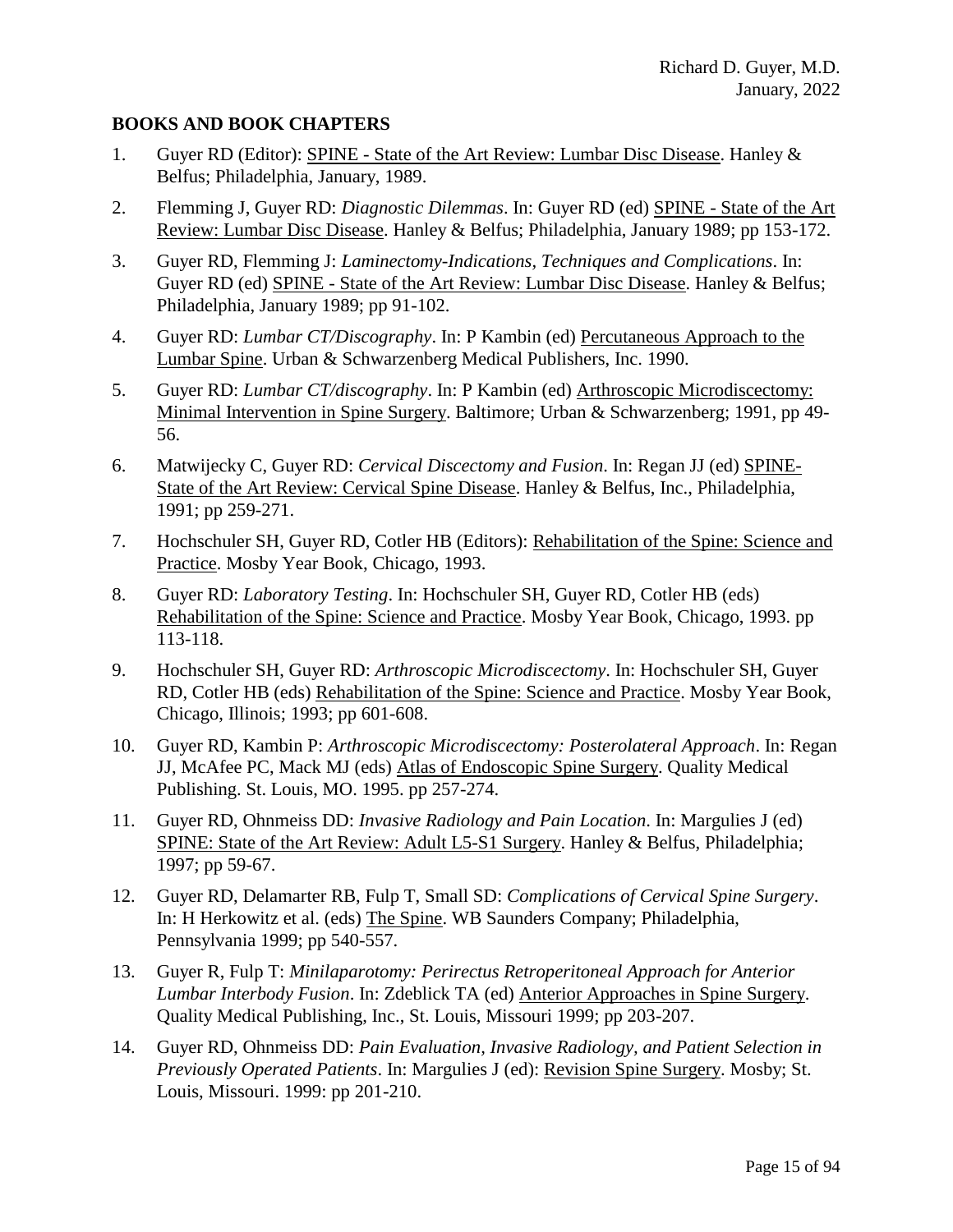- 15. Guyer RD, Blumenthal SL: *Preliminary Unites States Experience with the SB Charité III Artificial Discs*. In: Büttner-Janz K, Hochschuler SH, McAfee PC (eds): The Artificial Disc. Springer-Verlag, Berlin, Germany, 2003, pp. 139-145.
- 16. Block AR, Gatchel RJ, Deardorff WW, Guyer RD (Authors): The Psychology of Spine Surgery. Block AR (ed) American Psychological Association, Washington, D.C., 2003.
- 17. Guyer RD, Ohnmeiss DD: *Degenerative Disc Disease: Fusion Cages and Dowels*. In: Herkowitz H, Dvorak J, Bell G, et al (eds): The Lumbar Spine, 3<sup>rd</sup> Edition. Lippincott Williams & Wilkins, Philadelphia, PA, 2004, pp 342-351.
- 18. Henry S, Guyer RD: *Revision Decompressive / Disc Surgery*. In: Frymoyer J et al (ed): The Adult and Pediatric Spine. Lippincott Williams & Wilkins, Philadelphia, PA. 2004; pp 1153-1163.
- 19. Guyer RD, Corbin TP: *Minimally Invasive Posterior Fusion and Internal Fixation with ATAVI System*. In: Kambin P (eds): Arthroscopic and Endoscopic Spinal Surgery; Text & Atlas. Humana Press, Totowa, NJ, 2005; pp 227-238.
- 20. Guyer RD, Zigler JE (Editors): Spinal Arthroplasty: A New Era in Spine Care. Quality Medical Publishing. St. Louis, MO; 2005.
- 21. Guyer RD Burd TA, Hochschuler SH, McAfee PC: *Total Disc Replacement*. In: Guyer RD, Zigler JE (eds): Spinal Arthroplasty: A New Era in Spine Care. Quality Medical Publishers, St. Louis, MO, 2005; pp 181-224.
- 22. Guyer RD: *InFix Interbody Fusion Device.* In: Haid RW Jr, Fessler R, McLaughlin MR (eds) Interbody Fusion Techniques: Cages, Dowels, and Grafts. Quality Medical Publishing, Inc. St. Louis, MO, 2005; pp 133-147.
- 23. McAfee PC, Guyer RD: *CHARITÉ Artificial Disc Replacement.* In: Corbin TP, Connolly PJ, Yuan H, Bao Q-B, Boden SD (eds): Emerging Spine Surgery Technologies: Evidence and Framework for Evaluating New Technology. Quality Medical Publishing, St. Louis, MO, 2005; pp 527-562.
- 24. Johnson MC, Guyer RD: *Revision Strategies: Failed Instrumentation.* In Herkowitz H, Garfin S, Eismont FJ, Bell GR, Balderston RA (eds) The Spine 5<sup>th</sup> Edition, Elsevier, London; 2007.
- 25. Guyer RD, Ohnmeiss DD: *Disc Replacement*. In: Slipman CW, Simeone F, Derby R, Mayer TG (eds): Interventional Spine: An Algorithmic Approach. Saunders Elsevier, Philadelphia, Pennsylvania; 2008; pp. 1389-1396.
- 26. Dickerman RD, Guyer RD: *Intraoperative EMG* Monitoring. In Levine A, Eismont F, Garfin S, Zigler J (Eds): Spine Trauma. Elsevier; London; in press.
- 27. Block AR, Guyer RD: *Chronic Pain Management as an Alternative to Spine Surgery*. In: Schatman M, Campbell A, Loeser JD (eds): Chronic Pain Management: Guidelines for Multidisciplinary Program Development*.* CRC Press, Boca Raton, Florida; 2007; pp. 65- 74.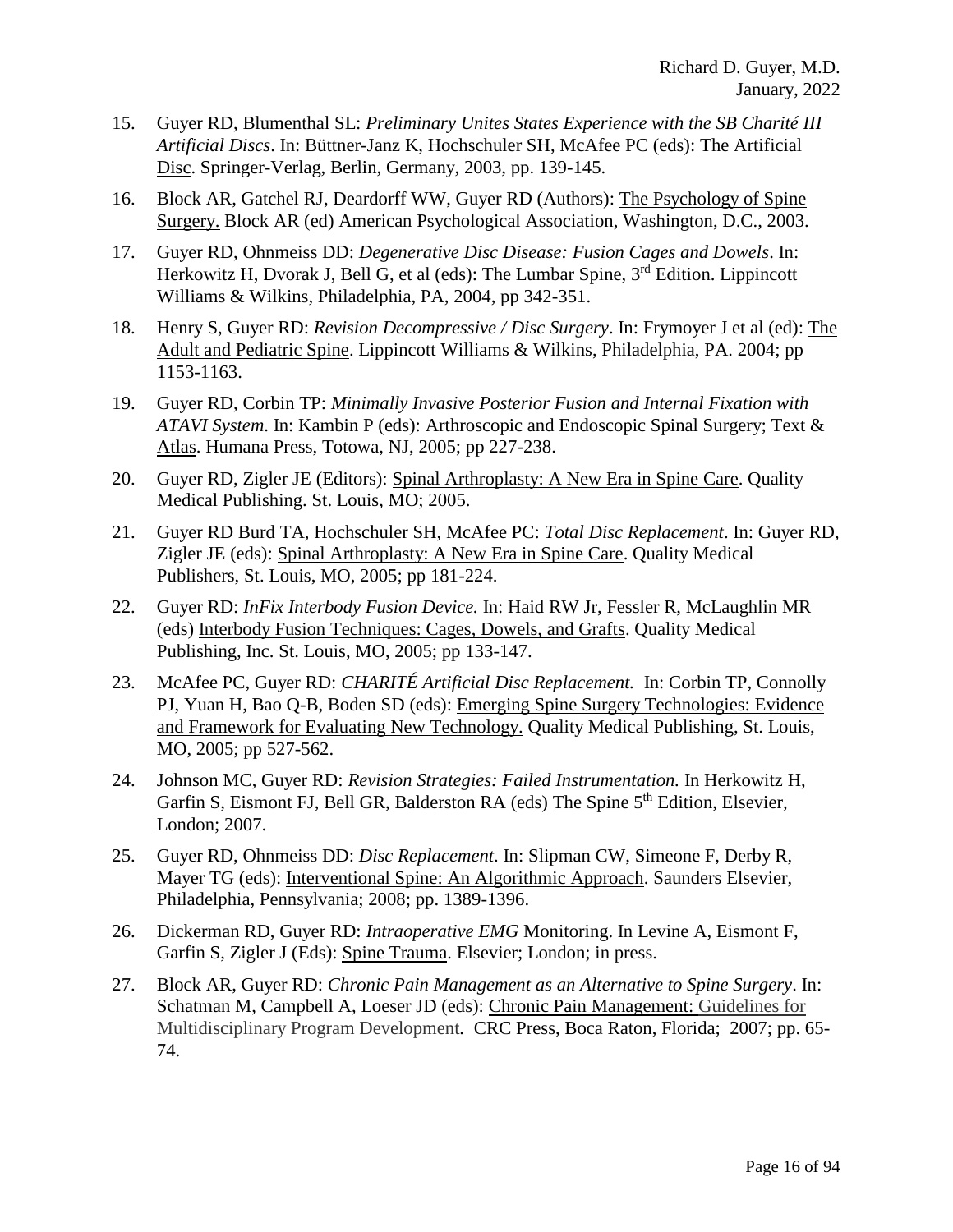- 28. Guyer RD: *Impliant TOPS: Total Posterior Element Replacement*. In Szpalski M, Gunzburg R, Le Huec J-C, Brayda-Bruno M (ed): Nonfusion Technologies in Spine Surgery; Lippincott Williams and Wilkins, Philadelphia, 2007, pp. 221-224.
- 29. Guyer RD, Craig L: *U.S. Update of CHARITÉ One Year After FDA Approval*. In Szpalski M, Gunzburg R, Le Huec J-C, Brayda-Bruno M (ed): Nonfusion Technologies in Spine Surgery; Lippincott Williams and Wilkins, Philadelphia, 2007, pp. 151-157.
- 30. Guyer RD, Roybal R: Disc Arthroplasty: *The Charité´ Study-What Does It Really Mean?* In Resnick DK, Wang J, Haid RW (eds): Surgical Management of Low Back Pain, 2nd Edition Theime, New York, New York; 2009, pp. 194-200.
- 31. Guyer RD, Block AR: *Multidisciplinary Chronic Pain Management as an Alternative to Surgery*. In: Schatman M (Ed): Multidisciplinary Chronic Pain Management: A Guidebook for Program Development and Excellence of Treatment. Informa Healthcare, New York, in press.
- 32. Guyer RD, Ohnmeiss DD: *Socioeconomic Impact of Motion Preservation Technology*. In Yue, Bertagnoli R, McAfee PC, An H (eds): Motion Preservation Surgery of the Spine: Advanced Techniques and Controversies. Elsevier, Philadelphia, PA; in press.
- 33. Guyer RD, Roush TF: *Fusion: Combined Anterior-Posterior Approach*. In: Phillips FM, Lauryssen C (eds): The Lumbar Intervertebral Disc. Thieme Medical; New York, New York; 2010; pp. 241-247.
- 34. Guyer RD, Ohnmeiss DD: *How Disc Replacement Fits in the Treatment Algorithm for Degenerative Disc Disease: Refining Indications for Disc Replacement. . In: Szpalski M,* Gunzburg R, Rydevik, BL, Le Huec J-C, Mayer HM (eds): Surgery for Low Back Pain. Springer, Heidelberg, Germany; 2010; pp 177-182.
- 35. Guyer RD, Ohnmeiss DD: *Prospective Randomized Comparison of Two Lumbar Total Disc Replacements.* In: Szpalski M, Gunzburg R, Rydevik, BL, Le Huec J-C, Mayer HM (eds): Surgery for Low Back Pain. Springer, Heidelberg, Germany; 2010; pp 193-198.
- 36. Guyer RD, Ohnmeiss DD, Strauss KR: *Overview of Pedicle Screw Based Posterior Dynamic Stabilization Systems.* In: Szpalski M, Gunzburg R, Rydevik, BL, Le Huec J-C, Mayer HM (eds): Surgery for Low Back Pain. Springer, Heidelberg, Germany; 2010; pp 221-226.
- 37. Yue JJ, Guyer RD, Johnson JP, Khoo LT, Hochschuler SH (eds): The Comprehensive Treatment of the Aging Spine: Minimally Invasive and Advanced Techniques. Elsevier, Philadelphia, Pennsylvania; 2010.
- 38. Shellock J, Guyer RD: *Lumbar Disc Arthroplasty: Indications and Contraindications*. In: Yue JJ, Guyer RD, Johnson JP, Khoo LT, Hochschuler SH (eds): The Comprehensive Treatment of the Aging Spine: Minimally Invasive and Advanced Techniques. Elsevier, Philadelphia, Pennsylvania; 2010; pp. 366-373.
- 39. Guyer RD, Ohnmeiss DD: *How to Calculate the Cost of Spine Care*. In: Rihn JA, Vaccaro AR, Albert TJ (eds): Defining the Value of Spine Care. Jaypee Brothers Medical Publishers, New Delhi, India; 2012; pp. 109-118.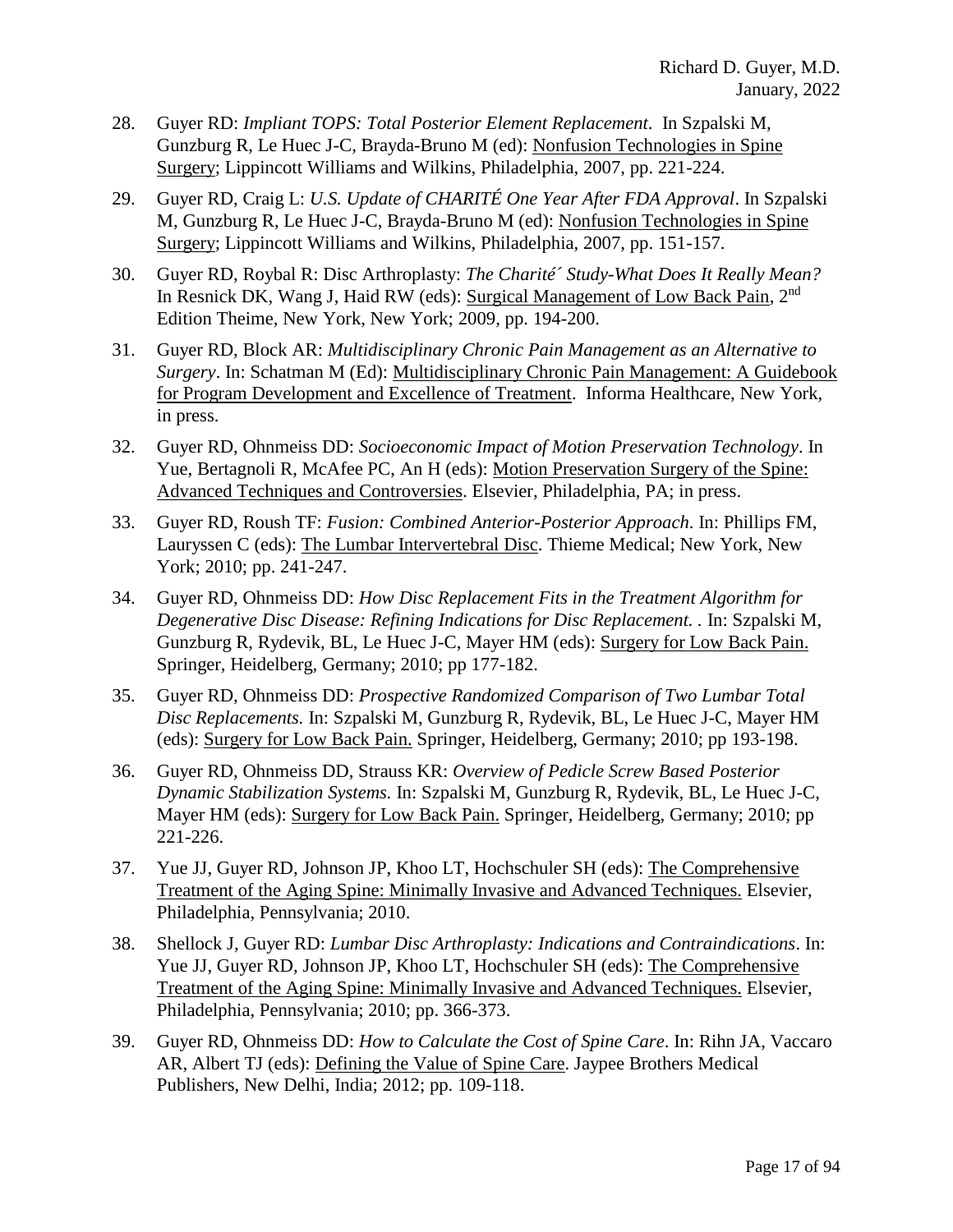- 40. Guyer RD, Glenn J: *Anterior Approach to the Lumbar Spine.* In: Herkowitz HN, Garfin SR, Eismont FJ, Bell GR, Balderston RA (eds): <u>Rothman-Simeone: The Spine</u> 6<sup>th</sup> edition. Elsevier; Philadelphia, Pennsylvania; 2011; pp. 919-929.
- 41. Guyer RD, Ohnmeiss DD: *How to Calculate the Cost of Spine Care*. In: Rihn JA, Vaccaro AR, Albert TJ (eds): Defining the Value of Spine Care. Jaypee Brothers Medical Publishers, New Delhi, India; 2012; pp. 109-118.
- 42. Guyer RD, Ohnmeiss DD: *Mini-ALIF: Anterior Lumbar Interbody Fusion.* In Singh K, (eds): Minimally Invasive Spine Surgery: An Algorithmic Approach. Jaypee Brothers Medical Publishers. New Delhi, India; 2013, pp. 44-49.
- 43. Thongtrangan I, Guyer RD: *Lumbar Artificial Disc*. In: Vaccaro AR, Eck JC (eds): Surgical Atlas of Spinal Operations. Jaypee Brothers Medical Publishers, New Delhi, India; 2013, pp. 374-384.
- 44. Morrison T, Guyer RD, Ohnmeiss DD: *Complications of Cervical Disc Replacement*. In: Kim D, Sengupta DK, Cammisa FP, Yoon KJ, Fessler RG (eds): Dynamic Reconstruction of the Spine 2<sup>nd</sup> Edition. Thieme Medical Publishers, New York, New York, 2015; pp. 175-161.
- 45. Guyer RD, Otero-Lopez E: *Lumbar Total Disc Arthroplasty.* In: Steinmetz MP, Benzel EC (eds): Benzel's Spine Surgery, 4<sup>th</sup> Edition. Elsevier Clinical Solutions, Philadelphia, Pennsylvania, 2017; pp. 1591-1596.
- 46. Ilalov K, Guyer RD, Zigler JE, Ohnmeiss DD: *Clinical Results of Total Lumbar Disc Replacement, Including Update of IDE Trials*. In: Kim D, Sengupta DK, Cammisa FP, Yoon KJ, Fessler RG (eds): Dynamic Reconstruction of the Spine 2<sup>nd</sup> Edition. Thieme Medical Publishers, New York, New York, 2015; pp. 367-373.
- 47. Guyer RD, Hancock CW: *Axial Pain and Lumbar Degenerative Disc Disease.* In: Trummees E, Prather H (eds): Orthopaedic Knowledge Update,  $5<sup>th</sup>$  Edition. American Academy of Orthopaedic Surgeons. Rosemont, Illinois; 2017, pp. 265-282.
- 48. Johnson R, Guyer RD: *Anterior Lumbar and Spine Surgical Approaches*. In: Garfin SR, Bell G, Eismont F, Bono C, Fischgrund J (eds): <u>Rothman-Simeone: The Spine</u> 7<sup>th</sup> Edition. Elsevier, Philadelphia, Pennsylvania, 2018; pp. 873-890.
- 49. Guyer RD, Thongtrangan I: *Anterior Lumbar Arthroplasty*. In: Vaccaro AR, Eck JC (eds): Surgical Atlas of Spinal Operations, 2nd Edition. Jaypee Brothers Medical Publishers, New Delhi, India; 2020; pp: 331-340.
- 50. Satin AM, Derman PB, Guyer RD: *Lumbar Total Disc Arthroplasty.* In: Steinmetz N, Bervin SH, Benzel EC (eds): Benzel's Spine Surgery: Techniques, Complication Avoidance, and Management, 5<sup>th</sup> Edition. Elsevier, Philadelphia, Pennsylvania, 2022; pp. 1088-1098.
- 51. Guyer RD, Webb AJ: *Surgical Management of Degenerative Spine Disorders: Axial Pain and Lumbar Degenerative Disk Disease*. In: Trummees E, Prather H (eds): Orthopaedic Knowledge Update, 6<sup>th</sup> Edition. American Academy of Orthopaedic Surgeons. Rosemont, Illinois, 2022; pp. 267-278.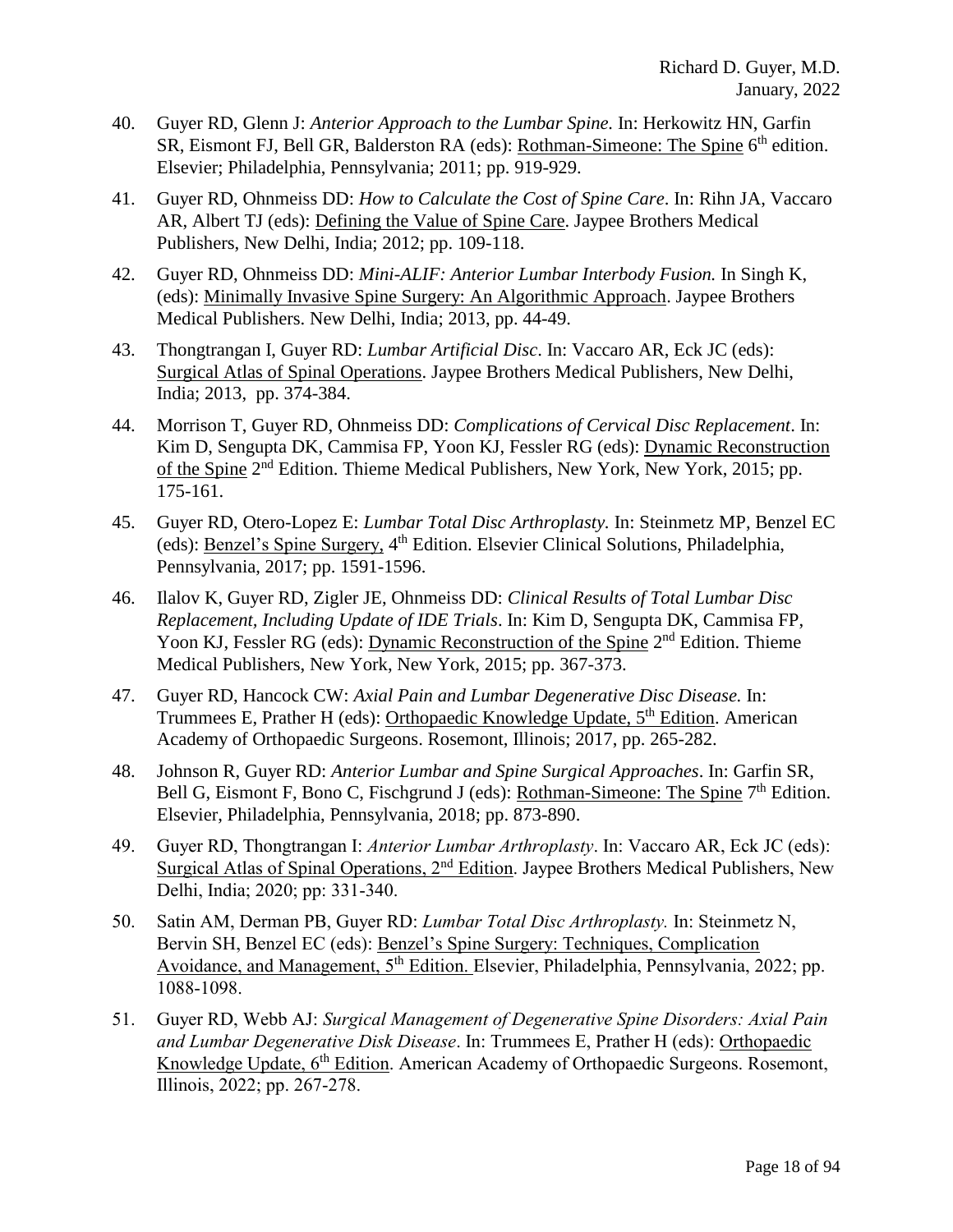- 52. Guyer RD, Barnes DG: *Lumbar Disc Arthroplasty*. In: Zdeblick T, Albert T (eds): Master Techniques in Orthopaedic Surgery: The Spine, 4<sup>th</sup> Edition, in press.
- 53. Cox JT, Guyer RD: *Cervical Artificial Disc Replacement*. In: The Cervical Spine: Pathology and Surgical Strategies, in press.
- 54. Derman PB, Zigler J, Guyer R, Blumenthal S, Lieberman IH: *Lumbar Disc Arthroplasty*. In: Winn HR, ed. Youmans and Winn Neurological Surgery 8th ed. Philadelphia, PA: Elsevier; in press.

### **PRESENTATIONS**

- 1. Guyer RD: Pulmonary Embolism Prophylaxis in Total Hip Patients. Alumni Day, University of Pennsylvania, Department of Orthopedic Surgery. May, 1979; Philadelphia, Pennsylvania.
- 2. Guyer RD: Orthopedic Conferences at the University of Pennsylvania: Philadelphia, Pennsylvania.

Metabolic Bone Disease, November, 1978

Brachial Plexus Injuries, January, 1978

Biomechanics of the Hip, September, 1978

Review of Metabolic Bone Disease, November, 1978

Acute Arthritis of the Knee, January, 1979

Fractures of the Thoracolumbar Spine, March, 1979

- 3. Guyer RD: Biophysical Augmentation of Fracture Healing with Electricity. Grand Rounds, The University of Texas Medical School at Houston. December, 1979; Houston, Texas.
- 4. Guyer RD: Simplified Radiographic Examination for Dislocated Shoulders. Alumni Day, University of Pennsylvania. May, 1980; Philadelphia, Pennsylvania.
- 5. Guyer RD: Orthopedic Management of Hemophilia. Perspectives in Management of Hemophilia. October, 1980.
- 6. Guyer RD: Electrical Stimulation of the Bone for the Treatment of Nonunion. Edward T. Smith Lectureship. November, 1980.
- 7. Guyer RD: Complication of Closed Intramedullary Rodding of Proximal Femoral Shaft. Western Orthopedic Association. October, 1981.
- 8. Wiltse LL, Glenn W, Spencer CW, Porter IS, Guyer RD: Alar Transverse Process Impingement of L5 Nerve Root or the Far-Out Syndrome. International Lumbar Spine Society Meeting. June, 1982; Toronto, Canada.
- 9. Guyer RD: Nerve Impingement Syndromes of the Lumbar Spine. Orthopedic Grand Rounds Southwestern School of Medicine, Division of Orthopedic Surgery. September, 1982; Dallas, Texas.
- 10. Guyer RD: Orthopedic Injuries to the Extremities. Texas Trial Lawyers Association. March, 1984; Dallas, Texas.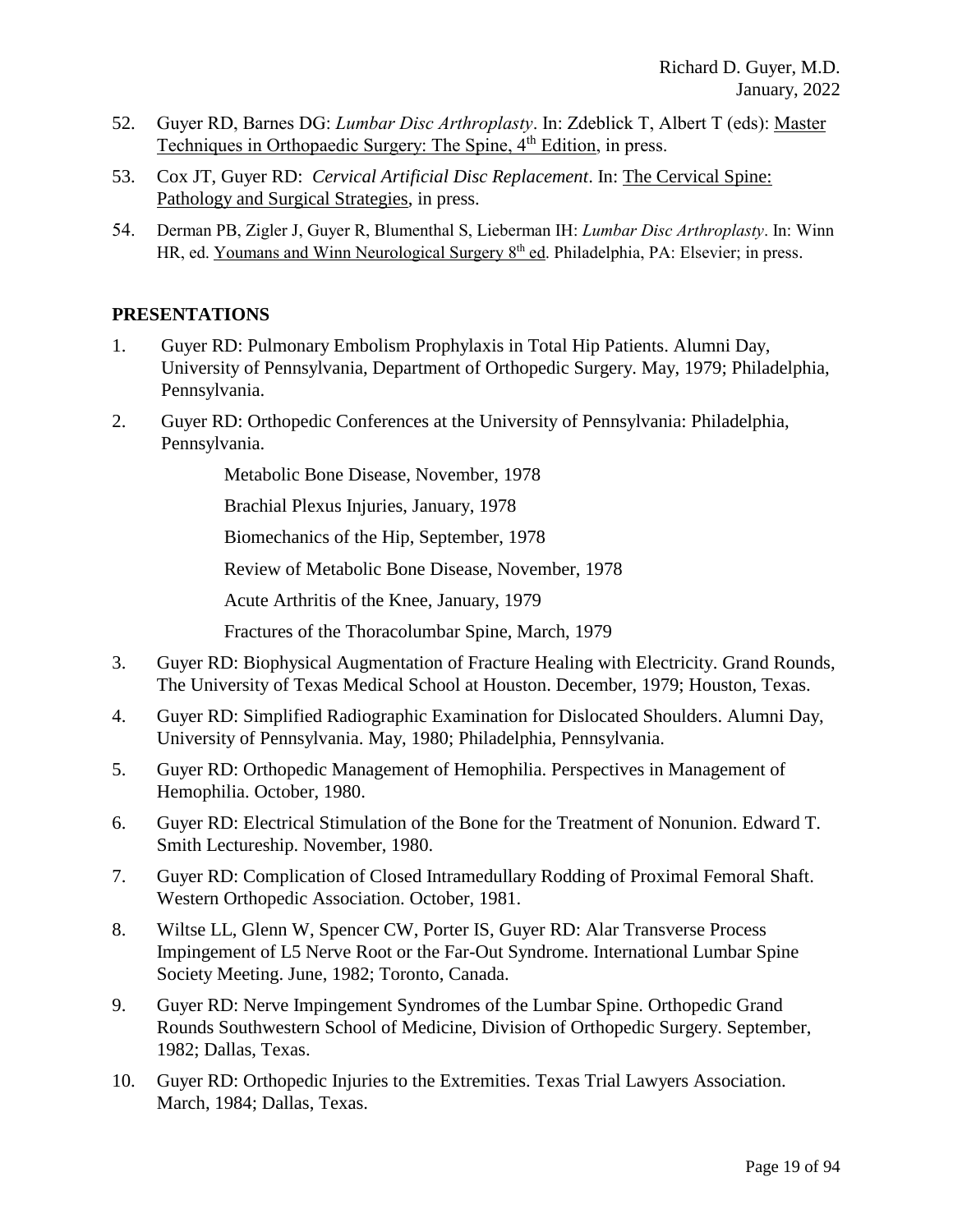- 11. Guyer RD: Spinal Disorders Neck and Back. Orthopedic Surgery Lecture, Introduction to Disease Course, Southwestern Medical School. April, 1984; Dallas, Texas.
- 12. Guyer RD: Management of Chymopapain Failures. Western Orthopedic Association, September, 1984; Forth Worth, Texas.
- 13. Guyer RD: Treatment of Low Back Pain. Kaufman County Medical Society. November, 1985; Terrell, Texas.
- 14. Sachs BL, Spivey MA, Guyer RD, Johnson RG, Rashbaum RF, Hochschuler SH, Vanharanta H, Aprill C, Terry A, Selby D, Mooney V: Dallas Discogram Description: A New Classification of CT/Discography. International Society for the Study of Lumbar Spine. June, 1986; Dallas, Texas.
- 15. Sachs BL, Spivey MA, Guyer RD, Johnson RG, Rashbaum RF, Hochschuler SH, Vanharanta H, Aprill C, Terry A, Selby D, Mooney V: A Clinical Grading System of CT/Discography for Diagnostic Value in Low Back Problems. International Society for the Study of Lumbar Spine. June, 1986; Dallas, Texas.
- 16. Vanharanta H, Sachs BL, Spivey MA, Hochschuler SH, Guyer RD, Rashbaum RF, Johnson R: Disc Degeneration and Leaking of Annulus in Reproduction of Back Pain During Discography, a CT/Discographic Study. International Society for the Study of Lumbar Spine. June, 1986; Dallas, Texas.
- 17. Sachs BL, Spivey MA, Guyer RD, Johnson RG, Rashbaum RF, Hochschuler SH, Vanharanta H, Aprill C, Terry A, Selby D, Mooney V: Dallas Discogram Description: A New Classification of CT/Discography. North American Spine Society. July, 1986; Bolton Landing, New York.
- 18. Vanharanta H, Sachs BL, Spivey MA, Hochschuler SH, Guyer RD, Rashbaum RF, Johnson R: Disc Degeneration and Leaking of Annulus in Reproduction of Back Pain During Discography, a CT/Discography Study. North American Spine Society. July, 1986; Bolton Landing, New York.
- 19. Guyer RD: Discography and CT/Discography. Clinical Orthopedic Society. October, 1986; Forth Worth, Texas.
- 20. Guyer RD: The Far-Out Syndrome. The John Hopkins University Lectureship. November, 1986.
- 21. Sachs BL, Spivey MA, Guyer RD, Johnson RG, Rashbaum RF, Hochschuler SH, Vanharanta H, Aprill C, Terry A, Selby D, Mooney V: A Clinical Grading System of CT/Discography for Diagnostic Values in Low Back Problems. Federation of Spine Associations, January 1987, San Francisco, California.
- 22. Loguidice VA, Guyer RD, Johnson RG, Rashbaum RF, Hochschuler SH: Anterior Lumbar Interbody Fusions. Texas Medical Association. May, 1987; Houston, Texas.
- 23. Sachs BL, Vanharanta H, Spivey MA, Guyer RD, Hochschuler SH, Rashbaum RF: Technique of CT/Discography. International Society for the Study of the Lumbar Spine. May, 1987; Rome, Italy.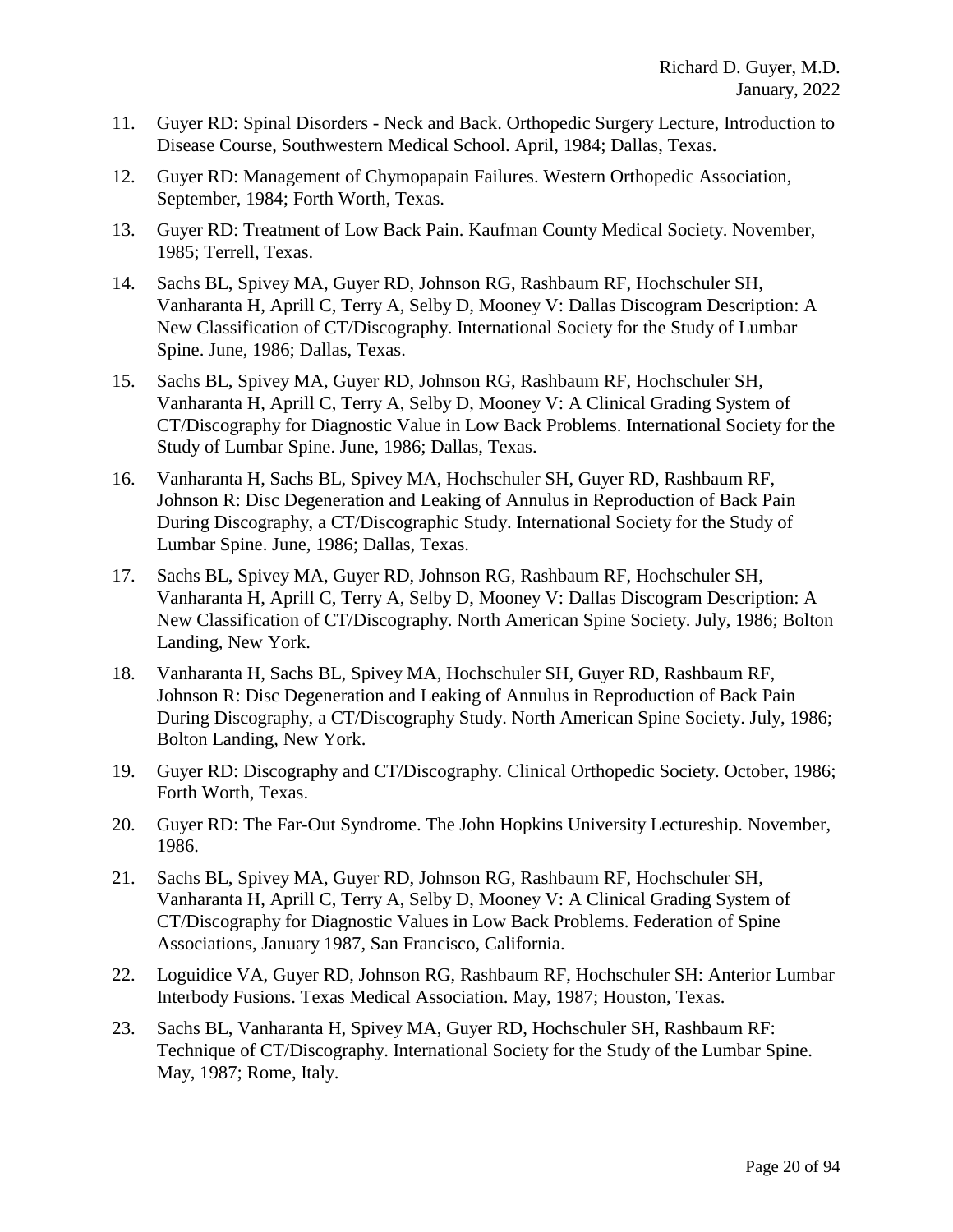- 24. Loguidice VA, Guyer RD, Johnson RG, Rashbaum RF, Hochschuler SH, Stith WJ, Ohnmeiss DD: Anterior Lumbar Interbody Fusions. North American Spine Society. June, 1987; Banff, Canada.
- 25. Guyer RD, Collier R, Rashbaum RF, Hochschuler SH, Stith WJ, Ohnmeiss DD, Loguidice VA: Extraosseous Spinal Lesions Mimicking Disc Disease. North American Spine Society. June, 1987; Banff, Canada.
- 26. Vanharanta H, Sachs BL, Spivey M, Rashbaum RF, Guyer RD, Hochschuler SH, Ohnmeiss DD, Johnson RG, Mooney V: Comparison of Disc Narrowing with Discographic Degenerative Changes and Pain Provocation. North American Spine Society. June, 1987; Banff, Canada.
- 27. Hochschuler SH, Rashbaum RF, Guyer RD, Stith WJ, Ohnmeiss DD: Proplast Reconstruction of Iliac Crest Defects. North American Spine Society. June, 1987; Banff, Canada.
- 28. Guyer RD: Intra-Spinal Tumors Mimicking Herniated Disc Disease. Western Orthopaedic Association Meeting. September, 1987; Dallas, Texas.
- 29. Guyer RD: Extraosseous Spinal Lesions Mimicking HNP. Grand Rounds, University of Texas Health Science Center, Southwestern Medical School. March, 1988; Dallas, Texas.
- 30. Guyer RD, Collier R, Hochschuler SH, Rashbaum RF, Regan JJ, Stith WJ, Ohnmeiss DD: Post-discography Discitis. International Society for the Study of the Lumbar Spine. April, 1988; Bal Harbour, Florida.
- 31. Vanharanta H, Sachs BL, Spivey M, Aprill C, Ohnmeiss DD, Guyer RD, Rashbaum RF, Hochschuler SH, Stith WJ, Mooney V: Disc Deterioration in Low Back Syndromes: A Prospective, Multi-center CT/Discography Study. International Society for the Study of the Lumbar Spine. April, 1988; Bal Harbour, Florida.
- 32. Lonstein MA, Johnson R, Guyer RD: Posterior Lumbar Fusion and Instrumentation. Texas Medical Association. May, 1988; San Antonio, Texas.
- 33. Hopp S, Johnson R, Guyer RD: Microscopic Discectomy and Fusion for Cervical Syndrome. Texas Medical Association. May, 1988; San Antonio, Texas.
- 34. Vanharanta H, Sachs BL, Spivey M, Aprill C, Ohnmeiss DD, Guyer RD, Rashbaum RF, Hochschuler SH, Stith WJ, Mooney V: Disc Deterioration in Low Back Syndromes: A Prospective Multi-center CT/Discography Study. North American Spine Society. July, 1988; Colorado Springs, Colorado.
- 35. Vanharanta H, Ohnmeiss DD, Stith WJ, Regan JJ, Hochschuler SH, Guyer RD, Mooney V: The Effect of Repeated Trunk Extension and Flexion Movements as Seen By CT/Discography. North American Spine Society. July, 1988; Colorado Springs, Colorado.
- 36. Guyer RD, Collier R, Hochschuler SH, Rashbaum RF, Regan JJ, Stith WJ, Ohnmeiss DD: Post-discography Discitis. North American Spine Society. July, 1988; Colorado Springs, Colorado.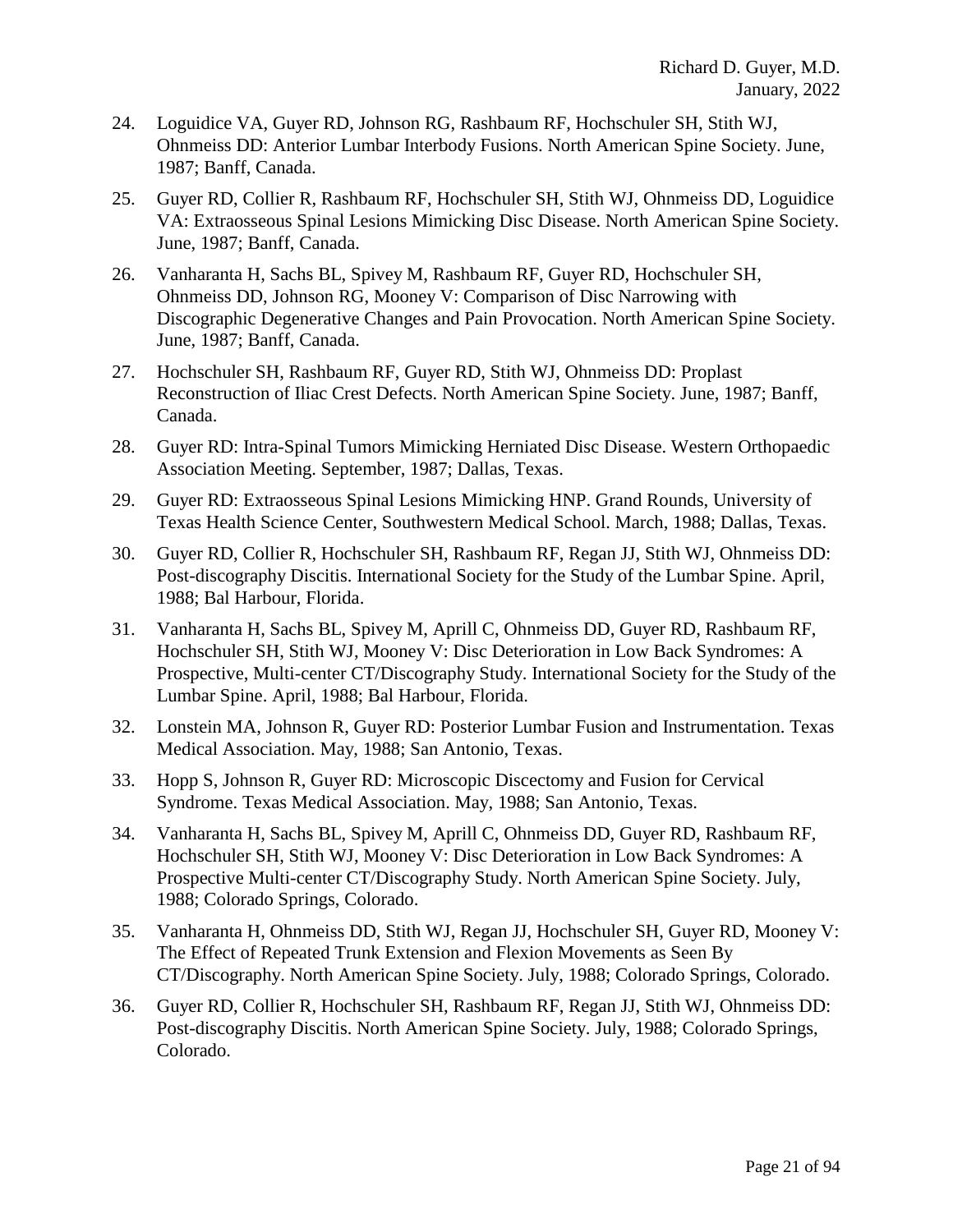- 37. Shea D, Stith WJ, Ohnmeiss DD, Hochschuler SH, Guyer RD, Rashbaum RF: The Effect of Sensory Deprivation on the Reduction of Pain in Chronic Low Back Patients. North American Spine Society. July, 1988; Colorado Springs, Colorado.
- 38. Guyer RD: Symptoms and Pathogenesis of Lumbar Herniated Disc. Automated Percutaneous Discectomy Workshop, Division of Orthopaedic Surgery, University of Texas Southwestern Medical School. November, 1988; Dallas, Texas.
- 39. Vanharanta H, Ohnmeiss DD, Stith WJ, Regan JJ, Hochschuler SH, Guyer RD, Mooney V: Effect of Repeated Trunk Extension and Flexion Movements as Seen by CT/Discography. Federation of Spine Associations. February, 1989; Las Vegas, Nevada.
- 40. Vanharanta H, Ohnmeiss DD, Stith WJ, Guyer RD, Hochschuler SH, Rashbaum RF, Sachs BL: The Effect of Lumbar Level in Painful Disc Deterioration. International Society for the Study of the Lumbar Spine. May, 1989; Kyoto, Japan.
- 41. Guyer RD: Evaluation and Management of Lumbar Disc Disease. American Academy of Pain Medicine. November, 1989; Dallas, Texas.
- 42. Guyer RD: Injection Techniques. Keystone Spine Meeting. March, 1990; Keystone, Colorado.
- 43. Guyer RD: Post-op Care. Keystone Spine Meeting. March, 1990; Keystone, Colorado.
- 44. Guyer RD: Spinal Surgery. Resident Teaching Conference. April, 1990; Dallas, Texas.
- 45. Guyer RD: State of the Art Diagnostic Techniques for the Lumbar Spine. American Bar Association - Work Place Remedies II. May, 1990; Dallas, Texas.
- 46. Guyer RD: Evaluation of Low Back Pain. Texas College of Osteopathic Medicine. May, 1990; Fort Worth, Texas.
- 47. Guyer RD, Ohnmeiss DD, Hochschuler SH, Stith WJ, Rashbaum RF, Regan JJ: The Use of CT/Discography to Identify Recurrent Disc Herniation Not Visualized by Gadolinium Enhanced MRI. North American Spine Society. August, 1990; Monterey, California.
- 48. Guyer RD: Arthroscopic Microdiscectomy. North American Spine Society Instructional Course. August, 1990; Monterey, California.
- 49. Guyer RD: Selective Discography, Discography, and Pain Provocation. Arthroscopic Microdiscectomy Course. November, 1990; Philadelphia, Pennsylvania.
- 50. Hochschuler SH, Guyer RD, Ohnmeiss DD, Stith WJ, Rashbaum RF, Regan JJ: The Use of Donor Femur Grafts in Anterior Lumbar Interbody Fusion. American Academy of Orthopaedic Surgeons. March, 1991; Anaheim, California.
- 51. Guyer RD, Ohnmeiss DD, Hochschuler SH, Stith WJ, Rashbaum RF, Regan JJ: The Use of CT/Discography to Identify Recurrent Disc Herniation Not Visualized by Gadolinium Enhanced MRI. Federation of Spine Associations. March, 1991; Anaheim, California.
- 52. Guyer RD, Ohnmeiss DD, Hochschuler SH, Stith WJ, Rashbaum RF, Regan JJ: The Use of CT/Discography to Identify Recurrent Disc Herniation Not Visualized by Gadolinium Enhanced MRI. Mid-American Orthopaedic Association. April, 1991; Palm Springs, California.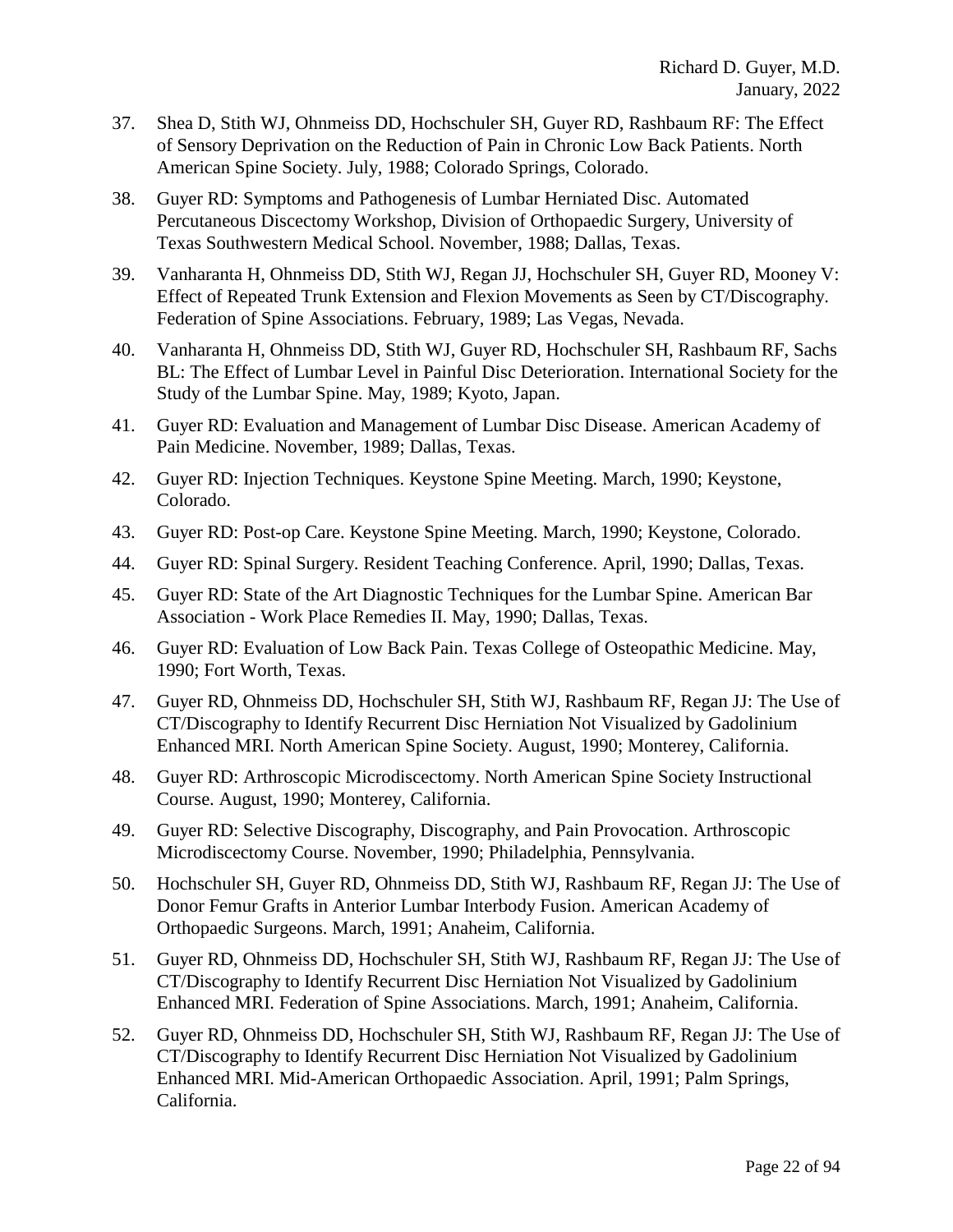- 53. Guyer RD, Ohnmeiss DD, Stith WJ, Hochschuler SH, Rashbaum RF, Regan JJ: Comparison of Single Level Arthroscopic Microdiscectomy to Laminectomy and Discectomy. International Intradiscal Therapy Society. April, 1991; Houston, Texas.
- 54. Guyer RD: Metabolic Bone Disease. University of Texas Southwestern Medical School; Orthopaedic Board Examination Review Course. April, 1991; Dallas, Texas.
- 55. Herbert M, Pepper J, Guyer RD: Changes in Intervertebral Disc Pressure with Flexion After L5-S1 Posterior Instrumentation. International Society for the Study of the Lumbar Spine. May, 1991; Heidelberg, Germany.
- 56. Guyer RD, Hochschuler SH, Ohnmeiss DD, Stith WJ, Spivey MA, Castleman C, Rashbaum RF, Regan JJ: Cine MRI to Visualize Functional Pathology in the Spine. North American Spine Society. August, 1991; Keystone, Colorado.
- 57. Guyer RD, Ohnmeiss DD, Stith WJ, Bonnick SL, Hochschuler SH, Rashbaum RF, Regan JJ: Changes in Vertebral Bone Density Following Lumbar Spine Fusion and Post-operative Bracing. North American Spine Society. August, 1991; Keystone, Colorado.
- 58. Guyer RD: Comparison of Costs and Effectiveness of Arthroscopic Microdiscectomy to Laminectomy with Discectomy. North American Spine Society. August, 1991; Keystone, Colorado.
- 59. Hochschuler SH, Guyer RD, Ohnmeiss DD, Stith WJ, Rashbaum RF, Regan JJ: Comparison of Single Level Arthroscopic Microdiscectomy to Laminectomy and Discectomy. North American Spine Society. August, 1991; Keystone, Colorado.
- 60. Rashbaum RF, Ohnmeiss DD, Stith WJ, Guyer RD, Hochschuler SH, Regan JJ: Initial Results of Spinal Cord Stimulation in Chronic Pain Patients. North American Spine Society. August, 1991; Keystone, Colorado.
- 61. Hochschuler SH, Guyer RD, Ohnmeiss DD, Rashbaum RF, Regan JJ: Single-level Stabilization with Femur Grafts. North American Spine Society. August, 1991; Keystone, Colorado.
- 62. Regan JJ, Shelokov AP, Guyer RD, Hochschuler SH, Rashbaum RF: Use of the Texas Scottish Rite Hospital System Anteriorly in Adult Scoliosis. North American Spine Society. August, 1991; Keystone Colorado.
- 63. Regan JJ, Mack M, Shelokov AP, Guyer RD, Hochschuler SH, Rashbaum RF: Thoroscopy in the Diagnosis and Treatment of Lesions in the Dorsal Spine. North American Spine Society. August, 1991; Keystone Colorado.
- 64. Guyer RD: Mechanisms of Pain Relief with Arthroscopic Microdiscectomy. International Society for Minimally Invasive Spine Surgery. November, 1991; Philadelphia, Pennsylvania.
- 65. Guyer RD, Hochschuler SH, Ohnmeiss DD, Stith WJ, Spivey MA, Castleman C, Rashbaum RF, Regan JJ: Dynamic MRI: A New Technique to Identify Functional Pathology in the Spine. Federation of Spine Associations. February, 1992; Washington, D.C.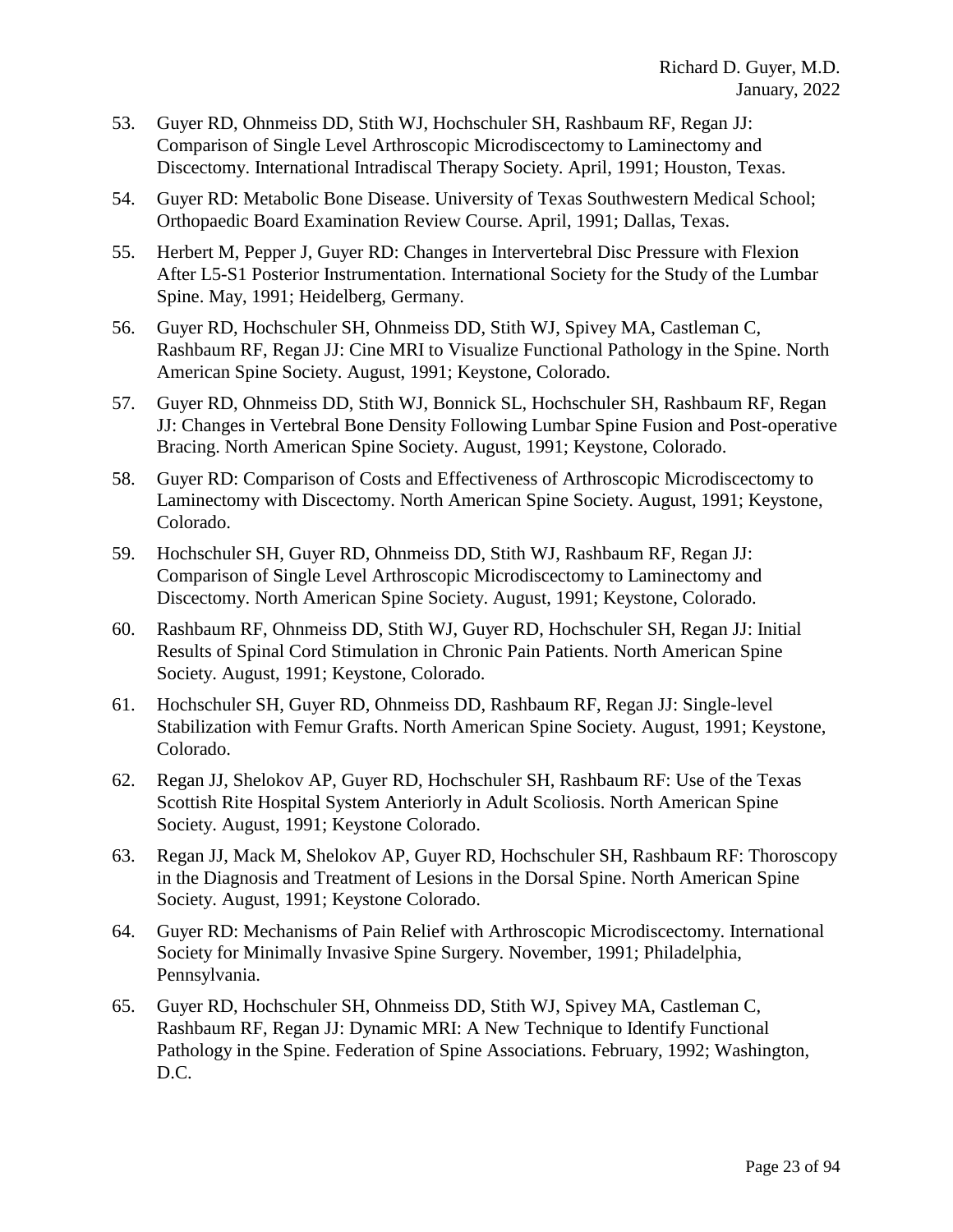- 66. Regan JJ, Shelokov AP, Guyer RD, Hochschuler SH, Rashbaum RF: Use of the Texas Scottish Rite Hospital System Anteriorly in Adult Scoliosis. American Academy of Orthopaedic Surgeons. February, 1992; Washington, D.C.
- 67. Regan JJ, Shelokov AP, Alfano S, Guyer RD, Hochschuler SH, Rashbaum RF: Use of the Texas Scottish Rite Hospital System Anteriorly in Adult Scoliosis. Scoliosis Research Society/North American Spine Society joint conference on Pedicle Fixation of the Lumbar Spine. April, 1992; Phoenix, Arizona.
- 68. Guyer RD: Metabolic Bone Disease. University of Texas Southwestern Medical School; Orthopaedic Board Examination Review Course. June, 1992; Dallas, Texas.
- 69. Floyd T, Hochschuler SH, Vanharanta H, Ohnmeiss DD, Guyer RD: The Relationship of Facet Tropism to Degenerative Disc Disease. North American Spine Society. July, 1992; Boston, Massachusetts.
- 70. Bogdanffy GM, Ohnmeiss DD, Guyer RD, Griffith SL: Bone Mineral Density Above a Multi-Segmental Lumbar Spinal Fusion. American Society for Bone and Mineral Research. September, 1992; Minneapolis, Minnesota.
- 71. Floyd T, Vanharanta H, Ohnmeiss DD, Guyer RD, Hochschuler SH: The Relationship of Facet Tropism to Degenerative Disc Disease. Schriners Residents and Fellows Conference. November, 1992; New Orleans, Louisiana.
- 72. Block A, Guyer RD, Hochschuler SH, Ohnmeiss DD, Vanharanta H: Discographic Pain Report: Influence of Psychological Factors. American Academy of Orthopaedic Surgeons. February, 1993; San Francisco, California.
- 73. Guyer RD: Discordant CT/Discography Results: Psychological Factors Play a Role. International Society for the Study of the Lumbar Spine. June, 1993; Marseilles, France.
- 74. Rashbaum RF, Ohnmeiss DD, Bogdanffy GM, Guyer RD: Prospective Outcome Evaluation of Spinal Cord Stimulation for Intractable Leg Pain. International Society for the Study of the Lumbar Spine. June, 1993; Marseilles, France.
- 75. Block AR, Vanharanta H, Ohnmeiss DD, Guyer RD, Hochschuler SH: Discordant CT/Discography Results: Psychological Factors Play a Role. International Society for the Study of the Lumbar Spine. June, 1993; Marseilles, France.
- 76. Perim D, Guyer RD, Elliott FT: Lumbar Laminectomy-Discectomy: Factors Associated with Increased Costs and Morbidity. International Society for the Study of the Lumbar Spine. June, 1993; Marseilles, France.
- 77. Bogdanffy GM, Ohnmeiss DD, Griffith SL, Guyer RD: Relationship and Reliability of Ultrasound and Dual Energy X-Ray Absorptiometry (DXA) for the Assessment of Bone. American Society for Bone and Mineral Research. September, 1993; Tampa, Florida.
- 78. Ohnmeiss DD, Hochschuler SH, Guyer RD, Weinhoffer SL: Laser Disc Decompression: The Importance of Proper Patient Selection. North American Spine Society. October, 1993; San Diego, California.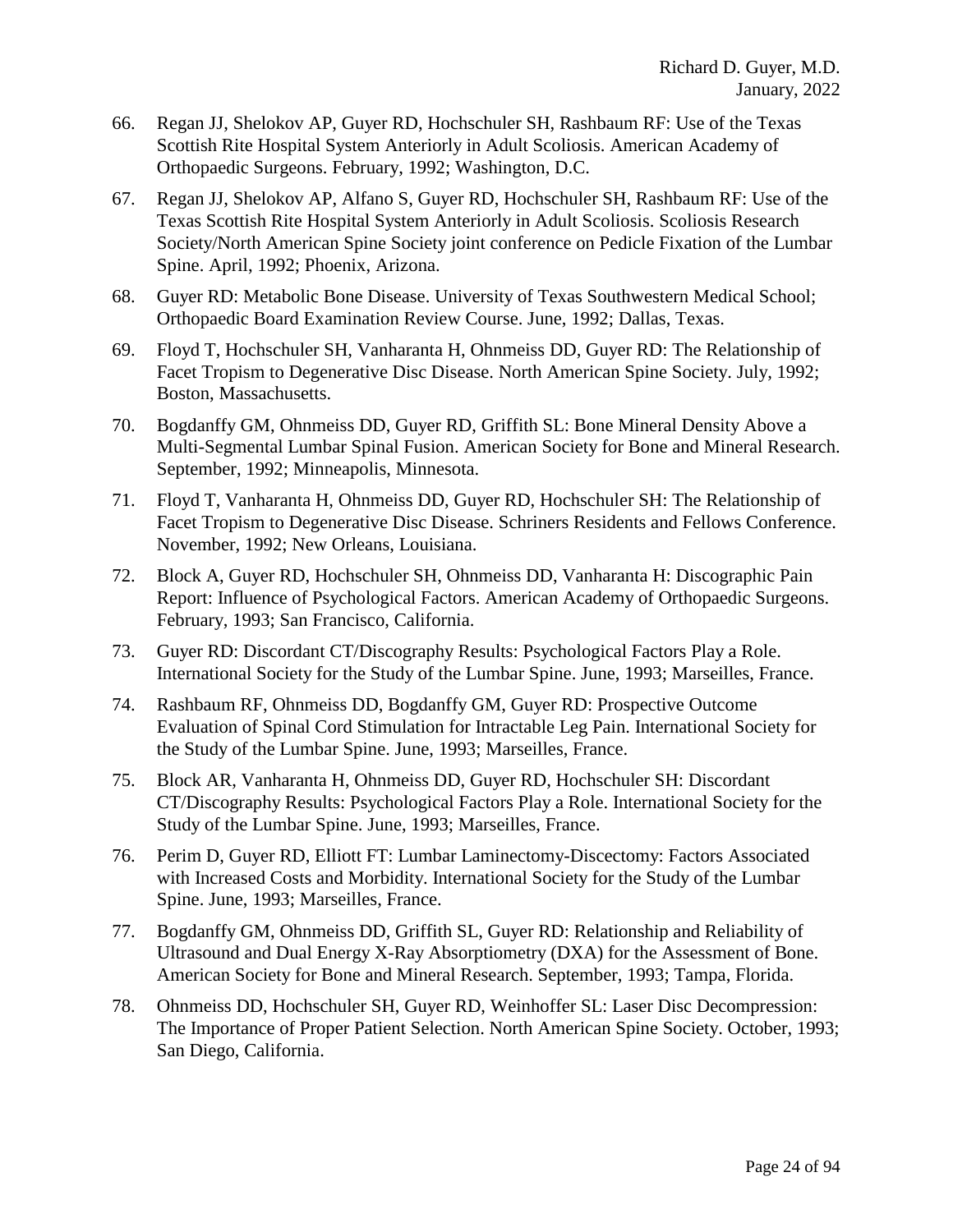- 79. Weinhoffer SL, Guyer RD, Herbert M, Griffith SL, Ohnmeiss DD: In Vitro Intradiscal Pressure Measurements above a Simulated Fusion. North American Spine Society. October, 1993; San Diego, California.
- 80. Rashbaum RF, Ohnmeiss DD, Bogdanffy GM, Guyer RD: Prospective Outcome Evaluation of Spinal Cord Stimulation for Intractable Leg Pain. North American Spine Society. October, 1993; San Diego, California.
- 81. Regan JJ, Mack M, Picetti GD III, Guyer RD, Hochschuler SH, Rashbaum RF: A Comparison of Video-assisted Thoracoscopic (VAT) to Open Thoracotomy in Thoracic Spinal Surgery. North American Spine Society. October, 1993; San Diego, California.
- 82. Ohnmeiss DD, Hochschuler SH, Guyer RD, Weinhoffer SL: Laser Disc Decompression: The Importance of Proper Patient Selection. Federation of Spine Associations. February, 1994; New Orleans, Louisiana.
- 83. Guyer RD: Metabolic Bone Disease. University of Texas Southwestern Medical School; Orthopaedic Board Examination Review Course. May, 1994; Dallas, Texas.
- 84. Ohnmeiss DD, Vanharanta H, Guyer RD, Hochschuler SH: The Relationship between Pain Drawings and Discographic Pain Responses. International Society for the Study of the Lumbar Spine. June, 1994; Seattle, Washington.
- 85. Guyer RD, Ruoff M, Ohnmeiss DD: Combined Anterior-posterior Lumbar Spinal Fusion: Is it Safe? North American Spine Society; October, 1994; Minneapolis, Minnesota.
- 86. Vanharanta H, Ohnmeiss DD, Guyer RD: Are Lumbar Flexion-Extension Films Useful in Identifying Discogenic Pain? North American Spine Society; October, 1994; Minneapolis, Minnesota.
- 87. Novotny SR, Guyer RD, Regan JJ, Ohnmeiss DD: Laparoscopic Assisted Anterior Lumbar Interbody Fusion. North American Spine Society; October, 1994; Minneapolis, Minnesota.
- 88. Novonty SR, Guyer RD, Regan JJ: Laparoscopic Assisted Anterior Lumbar Interbody Fusion. American Academy of Orthopaedic Surgeons. February, 1995; Orlando, Florida.
- 89. Blumenthal SL, Regan JJ, Guyer RD, Novotny S, Ohnmeiss DD: Laparoscopic Assisted Anterior Lumbar Interbody Fusion. International Society for the Study of the Lumbar Spine. June, 1995; Helsinki, Finland.
- 90. Guyer RD: The Myths of Spine Surgery. Neuroscience. August, 1995; Plano, Texas.
- 91. Guyer RD, Ohnmeiss DD, Mason SL, Shelokov AP: The Relationship of Cervical Discographic Pain Responses and Radiographic Images. North American Spine Society. October, 1995; Washington, D.C.
- 92. Mason SL, Shelokov AP, Guyer RD, Ohnmeiss DD: Complications of Cervical Discography: Findings in a Large Series. North American Spine Society. October, 1995; Washington, D.C.
- 93. Bogdanffy GM, Kime C, Guyer RD: Percutaneous Lumbar Discectomy: A Comparison of Two Nuclear Aspiration Systems *In Vitro*. North American Spine Society. October, 1995; Washington, D.C.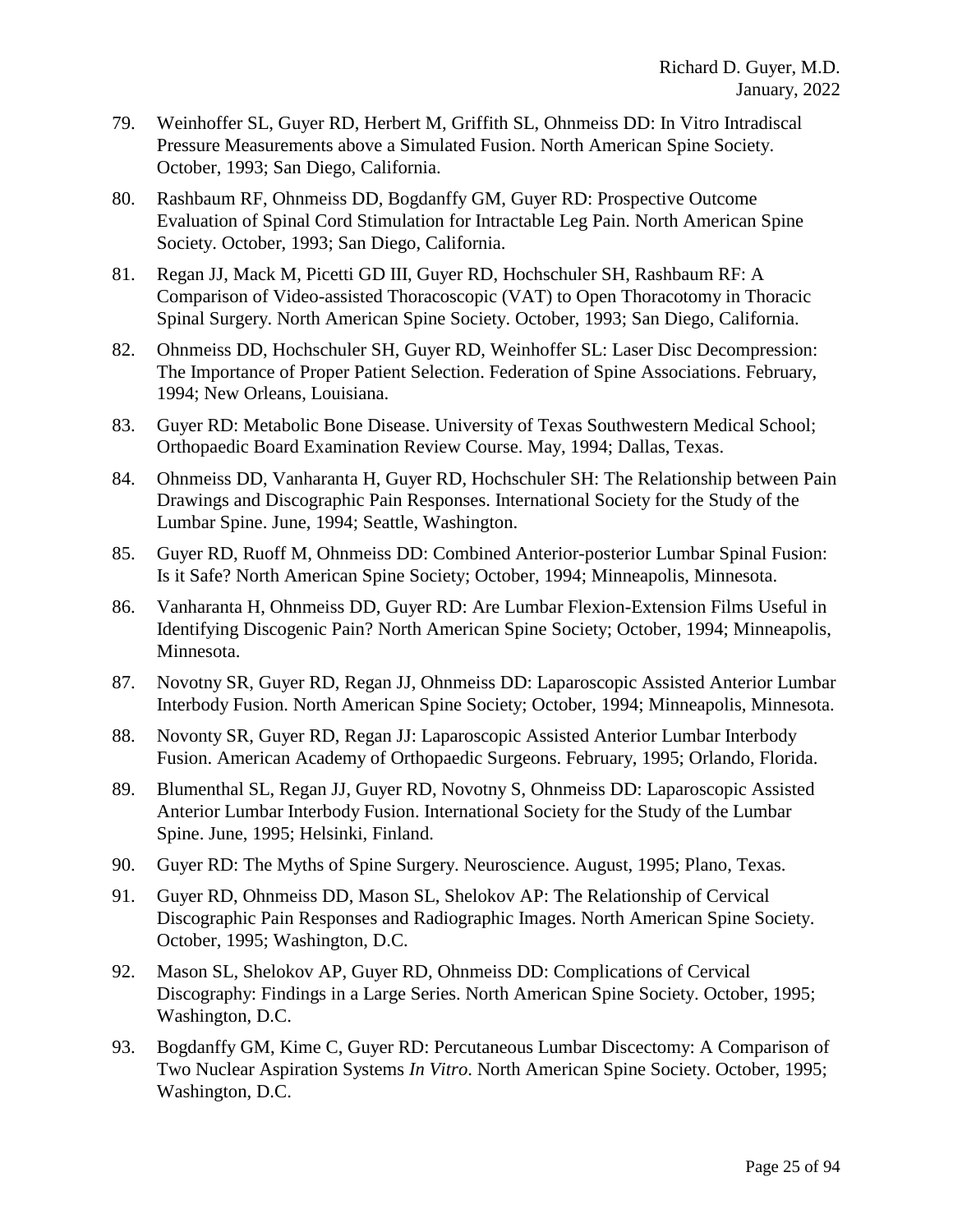- 94. Mason SL, Shelokov AP, Guyer RD, Ohnmeiss DD: Complications of Cervical Discography: Findings in a Large Series. American Academy of Orthopaedic Surgeons. February, 1996; Atlanta, Georgia.
- 95. Guyer RD: Mini Open Spinal Fusion. New Frontiers in Spine Surgery. April, 1996; Strasbourg, France.
- 96. Gronblad M, Virri J, Ronkko S, Kiviranta I, Vanharanta H, Seitsalo S, Rashbaum RF, Guyer RD: A Controlled Biochemical and Immunohistochemical Study of Human Synovial-Type (Group 11) Phospholipase A2 and Inflammatory Cells in Macroscopically Normal, Degenerated, and Herniated Human Lumbar Disc Tissue. (Volvo Award Winning Paper) International Society for the Study of the Lumbar Spine. June, 1996; Burlington, Vermont.
- 97. Block AR, Ware D, Ohnmeiss DD, Guyer RD, Pladjewitz C: Initial Results from a Psycho-Social Screening Package for Spine Surgery Candidates. International Society for the Study of the Lumbar Spine. June, 1996; Burlington, Vermont.
- 98. Guyer RD, Ohnmeiss DD, Vanharanta H, Mason SL: Are Results of Lumbar and Cervical Discography Similar? Spine Across the Sea (NASS/JSRS). March, 1997; Hawaii.
- 99. Guyer RD: Reimbursement: Marketing vs. Survival. American Pain Society/North American Spine Society. April, 1998; Charleston, South Carolina.
- 100. Massoud B, Ohnmeiss DD, Rinn C, Guyer RD, Hochschuler SH, Rashbaum RF, Blumenthal SL, Zigler JE, Regan JJ, Fulp T: Results of Hardware Removal in the Lumbar Spine and the Role of Diagnostic Hardware Injection. Dialogue and Controversy in Spinal Surgery. April, 1998; Stove Mountain, Georgia.
- 101. Guyer RD: Postero-Lateral Fusion: Indications & Technique. Complications in Spinal Fusion. March, 1999; Olympic Valley, California.
- 102. Simpson NS, Blumenthal SL, Guyer RD, Ohnmeiss DD, Risk DE: Anterior Lumbar Interbody Fusion with Threaded Fusion Cages: Technique, Feasibility, and Safety. American Spinal Injury Association. April, 1999; Atlanta, Georgia.
- 103. Guyer RD: Minimally Invasive Spine Surgery. American Academy of Orthopaedic Surgeons Practical Anatomy and Surgery Technique Workshop. April, 1999; St. Louis, Missouri.
- 104. Guyer RD: Degenerative Lumbar Spondylolisthesis. Clinical Lecture. University of Texas Southwestern Medical Center. May, 1999; Dallas, Texas.
- 105. Guyer RD: Metabolic Bone Disease. University of Texas Southwestern Medical School; Orthopaedic Board Examination Review Course. May, 1999; Dallas, Texas.
- 106. Guyer RD: Laparoscopic vs. Open Procedures. Minimally Invasive Technologies: Medicine in the 21<sup>st</sup> Century Symposium. May, 1999; Dallas, Texas.
- 107. Sengupta D, Ohnmeiss DD, Mulholland R, Webb J, Guyer RD, Zigler JE, Hochschuler SH: Fulcrum Assisted Soft Stabilization (FASS) in the Treatment of Activity Related Low Back Pain – A New Concept. International Society for the Study of the Lumbar Spine. June, 1999; Kona, Hawaii.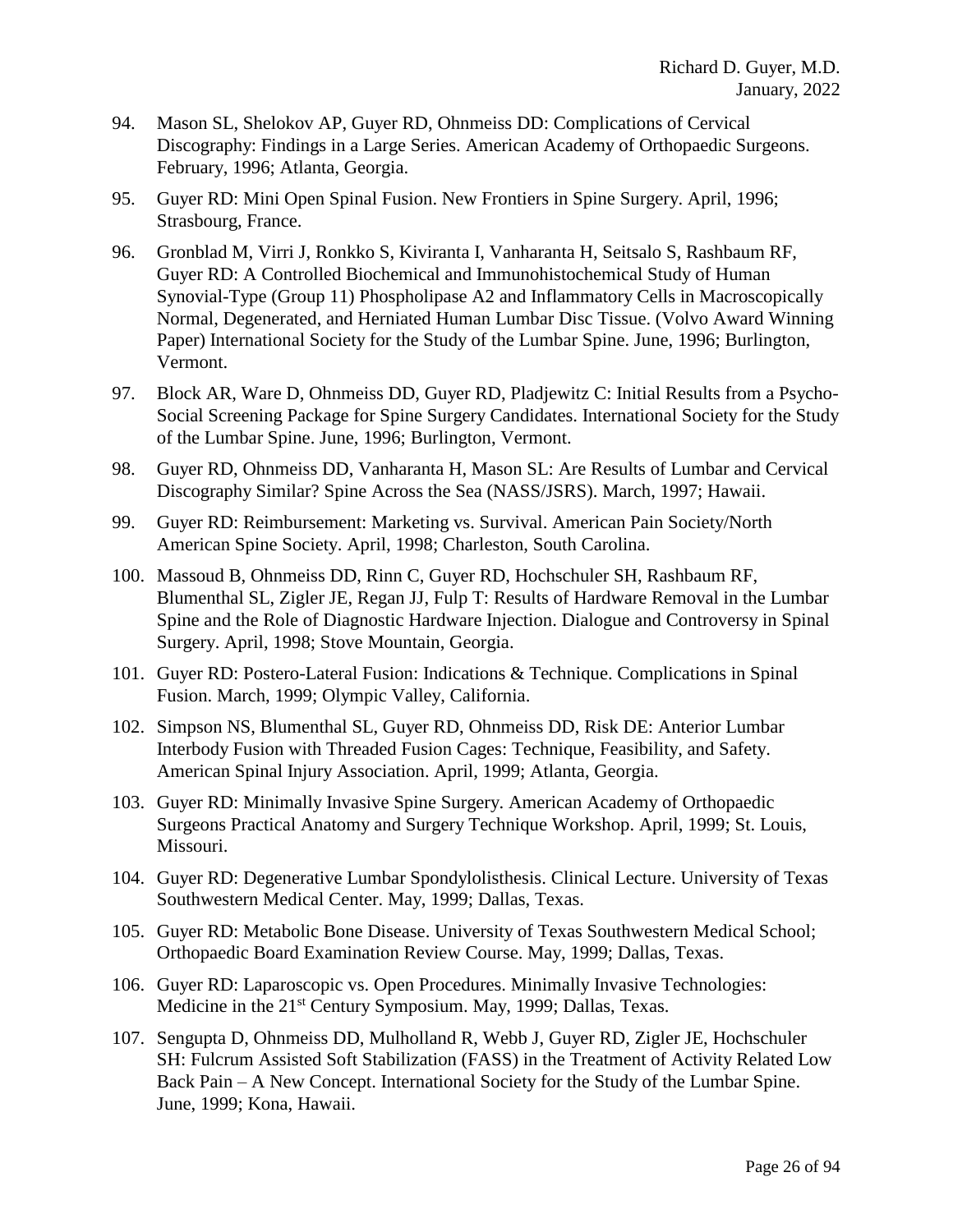- 108. Guyer RD, Goodwin C, Ohnmeiss DD, Guthner D: Capacitively Coupled stimulation for Lumbar Spine Fusion: Clinical Improvement Analysis from a Randomized Double-Blind Trial. International Society for the Study of the Lumbar Spine. June, 1999; Kona, Hawaii.
- 109. Block AR, Guyer RD, Rashbaum RF, Hochschuler SH, Ohnmeiss DD: Use of Presurgical Psychosocial Screening to Predict Spine Surgery Outcome. North American Spine Society. October, 1999; Chicago, Illinois.
- 110. Guyer RD: Lumbar Discography: Indications and Efficacy. Symposium on Lumbar Discogenic Disease - American Academy of Orthopaedic Surgeons. March, 2000; Orlando, Florida.
- 111. Guyer RD: Lumbar Interbody Fusion Cages in the Management of Chronic Low Back Pain. JPSSSTS Conference. September, 2000; Tokyo, Japan.
- 112. Regan JJ, Ohnmeiss DD, Hochschuler SH, Blumenthal SL, Guyer RD: Comparison of Laparoscopic to Mini-Open Fusion at the L4-5 Level. North American Spine Society. October, 2000; New Orleans, Louisiana.
- 113. Corbin T, Guyer RD, Ohnmeiss DD: Outcomes of Spinal Fusion Supplemented with Capacitively Coupled Electrical Stimulation. North American Spine Society. October, 2000; New Orleans, Louisiana.
- 114. Blumenthal SL, McAfee PC, Hochschuler SH, Guyer RD, Fedder I, Ohnmeiss DD: Prospective Evaluation of the SB Charité III Disc Prosthesis. Spine Society of Australia. April, 2001; Australia.
- 115. Burton DC, Ohnmeiss DD, Zigler JE, Blumenthal SL, Rashbaum RF, Guyer RD, Regan JJ: Anterior Cervical Discectomy and Fusion with Allograft Bone and Plate Fixation. American Spinal Injury Association. May, 2001; Long Beach, California.
- 116. Hisey MS, Bash J, Ohnmeiss DD, Zigler JE, Guyer RD, Blumenthal SL, Regan JJ, Hochschuler SH, Rashbaum RF: Is There an Association Between Using ADCON- $L^{TM}$  and the Incidence of Recurrent Disc Herniation? American Spinal Injury Association. May, 2001; Long Beach, California.
- 117. Guyer RD: General Indications and Contraindications for Disc Replacement (Symposium: Artificial Intervertebral Discs and Beyond). North American Spine Society. November, 2001; Seattle, Washington.
- 118. Guyer RD: Early US Experience with the Charité Artificial Disc. (Symposium) American Academy of Orthopaedic Surgeons. February, 2002; Dallas, Texas.
- 119. Blumenthal SL, Guyer RD, Hochschuler SH, Ohnmeiss DD: Preliminary Results of a Prospective Study Using the SB Charité III Disc Prosthesis. Spine Society of Australia. April, 2002; Melbourne, Australia.
- 120. Ohnmeiss DD, Guyer RD, Hochschuler SH, Rashbaum RF, Blumenthal SL, Zigler JE: Influence of Scan Projection on the Diagnosis of Osteoporosis in a Low Back Pain Population. Meeting of the Americas. April, 2002; New York, New York.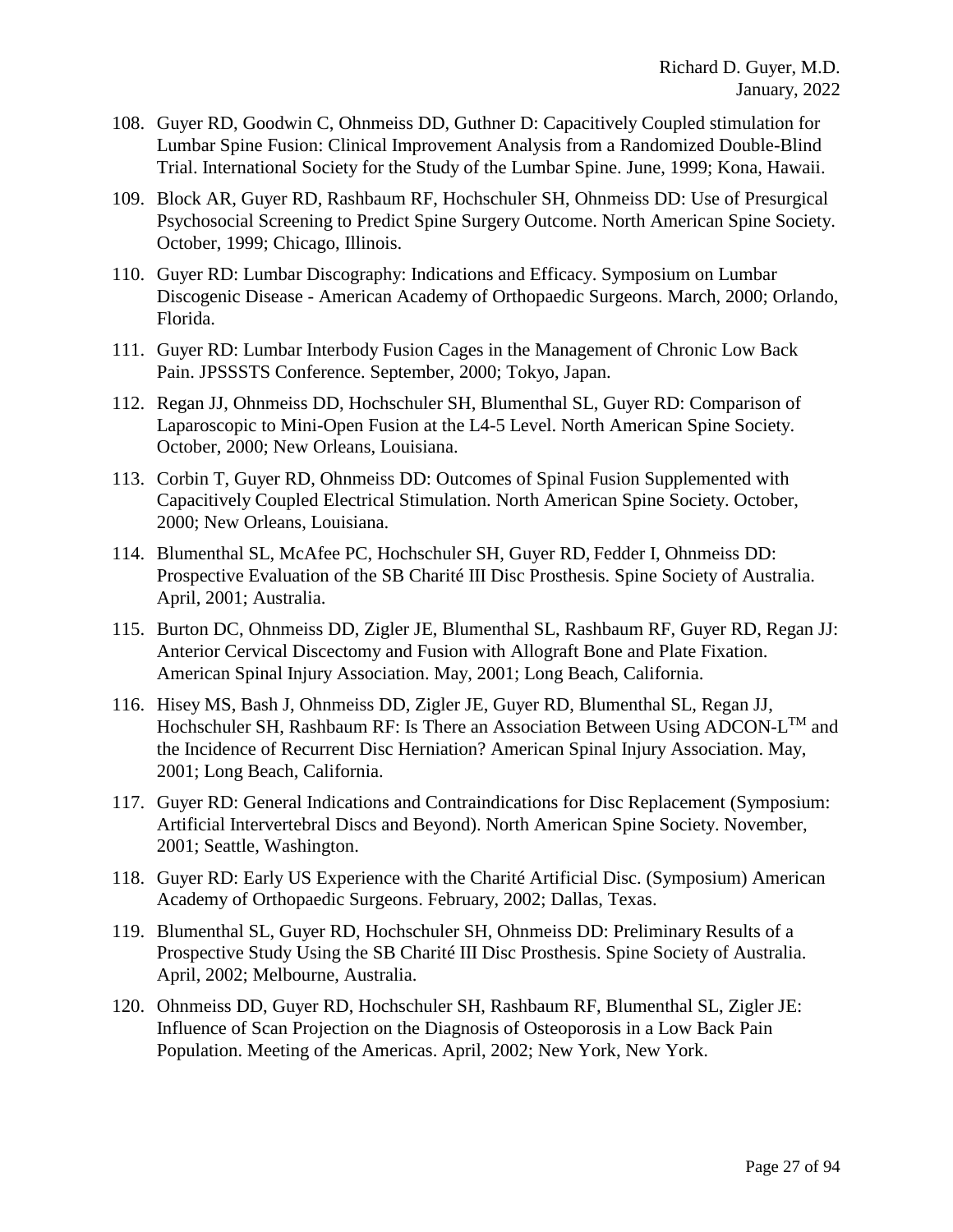- 121. Henry S, Ohnmeiss DD, Guyer RD, Zigler JE, Chang Y, Rashbaum RF, Blumenthal SL: Outcome of Anterior Cervical Fusion for Discographically Proven Pain. Meeting of the Americas. April, 2002; New York, New York.
- 122. Guyer RD, Blumenthal SL, Hochschuler SH, Ohnmeiss DD: US Experience with the SB Charité Artificial Disc. Spinal Arthroplasty Society. May, 2002; Montpellier, France.
- 123. Guyer RD: The Multidisciplinary Approach to Work Comp Injuries. Spine Care of the Injured Worker conference. June, 2002; Plano, Texas.
- 124. Guyer RD: Spine Anatomy and Disc Related Pain. Spine Care of the Injured Worker conference. June, 2002; Plano, Texas.
- 125. Guyer RD: SB Charité III: Cirugia de Reemplazo Por Disco Artificial. Curso Teorico Practico. August, 2002; Santiago, Chile.
- 126. Guyer RD: Diagnostic Work-up of Spinal Instability. Dynamic Spine Stabilization. October, 2002; Plano, Texas.
- 127. Guyer RD: Assessing the Damage: Diagnostic Imaging. Managing the Low Back "Train Wreck" Conference. November, 2002; Plano, Texas.
- 128. Guyer RD: Experience with Allografts in Spine Surgery. What's New in Orthopaedic Grafting Techniques and Tissue Banking. November, 2002; Dallas, Texas.
- 129. Guyer RD: Assessing Axial Low Back Pain, Where Are We? (Symposium: Stabilizing Low Back Pain). North American Spine Society; November, 2002; Montreal, Canada.
- 130. Guyer RD, Blumenthal SL, Hochschuler SH, Ohnmeiss DD: Prospective outcome evaluation of a Total Disc Replacement. Spine Society of Australia. April, 2003; Canberra, Australia.
- 131. Guyer RD: The Role of ALIF. Spinal Arthroplasty Society, May, 2003; Phoenix, Arizona.
- 132. Guyer RD: Results of SB Charité: Historical. Spinal Arthroplasty Society, May, 2003; Phoenix, Arizona.
- 133. Guyer RD: Clinical and Radiologic Diagnostics for Spinal Motion Abnormalities. Spinal Arthroplasty Society, May, 2003; Phoenix, Arizona.
- 134. Guyer RD: Fusion vs. Motion: Pro Fusion. (Debate) Spinal Arthroplasty Society, May, 2003; Phoenix, Arizona.
- 135. Guyer RD: Disc Replacement and Early US Results. Brazilian Spine Society. June, 2003; Fortaleza, Brazil.
- 136. Guyer RD: Vertebroplasty. Brazilian Spine Society. June, 2003; Fortaleza, Brazil.
- 137. Guyer RD, Davis R, Songer M, Frederickson B: The Efficacy of a New Modular Cage for Anterior Lumbar Interbody Fusion. International Meeting on Advanced Spinal Techniques (IMAST), July, 2003; Rome, Italy.
- 138. Guyer RD, Blumenthal SL, Hochschuler SH, Ohnmeiss DD: Prospective Outcome Evaluation of a Total Disc Replacement. Spine Across the Sea. July, 2003; Maui, Hawaii.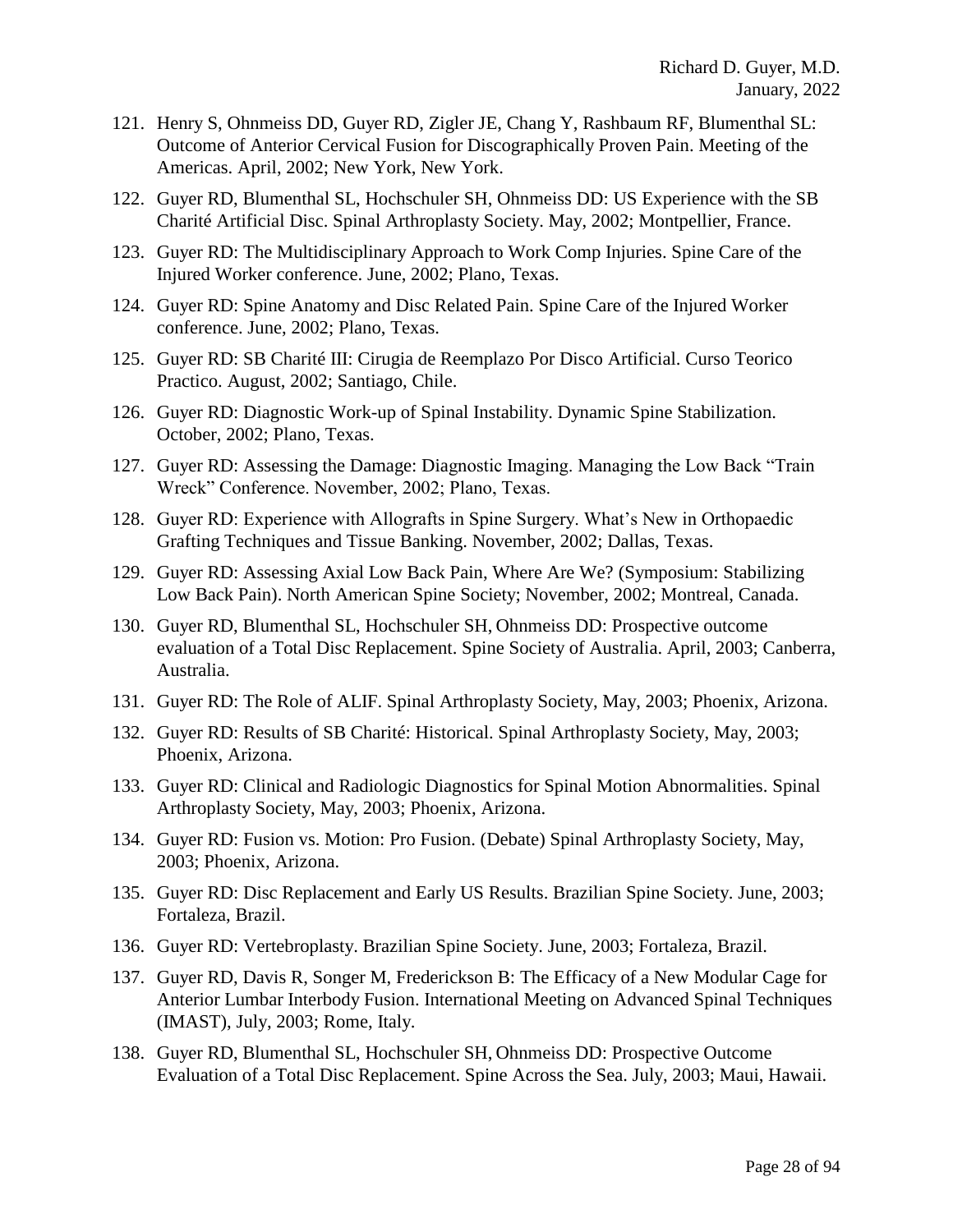- 139. Guyer RD, Blumenthal SL, Hochschuler SH, Ohnmeiss DD: Preliminary Experience with the SB Charité III Disc Prosthesis. World Spine. August 2003; Chicago, Illinois.
- 140. Guyer RD, Davis R, Songer M, Frederickson B: The Efficacy of a New Modular Cage for Anterior Lumbar Interbody Fusion. World Spine. August 2003; Chicago, Illinois.
- 141. Guyer RD, Davis R, Songer M, Frederickson B: The Efficacy of a New Modular Cage for Anterior Lumbar Interbody Fusion. North American Spine Society. October, 2003; San Diego, California.
- 142. Guyer RD, Hochschuler SH, Ohnmeiss DD, Blumenthal SL: Prospective Outcome Evaluation of Total Disc Replacement: A 12- to 24-Month Follow-Up Study. North American Spine Society. October, 2003; San Diego, California.
- 143. Guyer RD: SB Charité III Prospective Randomized U.S. Trial (Pre-course: Artificial Discs) North American Spine Society. October, 2003; San Diego, California.
- 144. Guyer RD: Clinical Diagnostics for Spinal Motion Abnormality. Dynamic Spine Stabilization. November, 2003; Plano, Texas.
- 145. Guyer RD: Unconstrained: Link SB Charité III Disc (U.S. Experience). Dynamic Spine Stabilization. November, 2003; Plano, Texas.
- 146. Guyer RD: Principles of Dynamic Stabilization. Non-Fusion Technology "A State of The Art Debate". December, 2003; New York, New York/Zurich, Switzerland.
- 147. Guyer RD: Preliminary results of the prospective randomized FDA Study Comparing Fusion Versus SB Charité Total Disc Arthroplasty. Non-Fusion Technology "A State of The Art Debate". December, 2003; New York, New York/Zurich, Switzerland.
- 148. Guyer RD, Hochschuler SH, Blumenthal SL, Ohnmeiss DD: Prospective Outcome Evaluation of Total Disc Replacement. American Academy of Orthopaedic Surgeons. March, 2004; San Francisco, California.
- 149. Geisler FH, Blumenthal SL, McAfee PC, Guyer RD, Hochschuler SH, Garcia R, Regan JJ: Prospective, Randomized, Multicenter Trial of Artificial Disc vs. Fusion for Single Level Lumbar Degenerative Disc Disease: A 2-Year Follow-up IDE Study. Congress of Neurological Surgeons. October, 2004; San Francisco, California.
- 150. McAfee PC, Cunningham BW, Holtsapple G, Bussard K, Guyer R, Blumenthal S, Dmitriev A, Maxwell JH, Isaza J, Regan J: A Prospective Randomized U.S. FDA Study of the Charité Disc Replacement – A Radiographic Outcome Analysis of 276 Consecutive Patients. Spine Society of Australia. April, 2004; Coolum, Australia.
- 151. Blumenthal S, McAfee P, Guyer R, Hochschuler S, Garcia R, Regan J, Ohnmeiss D: Randomized Control Trial of the Charité Artificial Disc vs. Fusion for Single Level Lumbar Degenerative Disc Disease: A Two-Year Follow-up Study. Spinal Arthroplasty Society. May, 2004; Vienna, Austria.
- 152. Blumenthal SL, Sohn JM, Guyer RD, Hochschuler SH, Ohnmeiss DD: Range of Motion Analysis of the Lumbar Spine after Total Disc Replacement: A Prospective Two-Year Follow-Up Study. Spinal Arthroplasty Society. May, 2004; Vienna, Austria.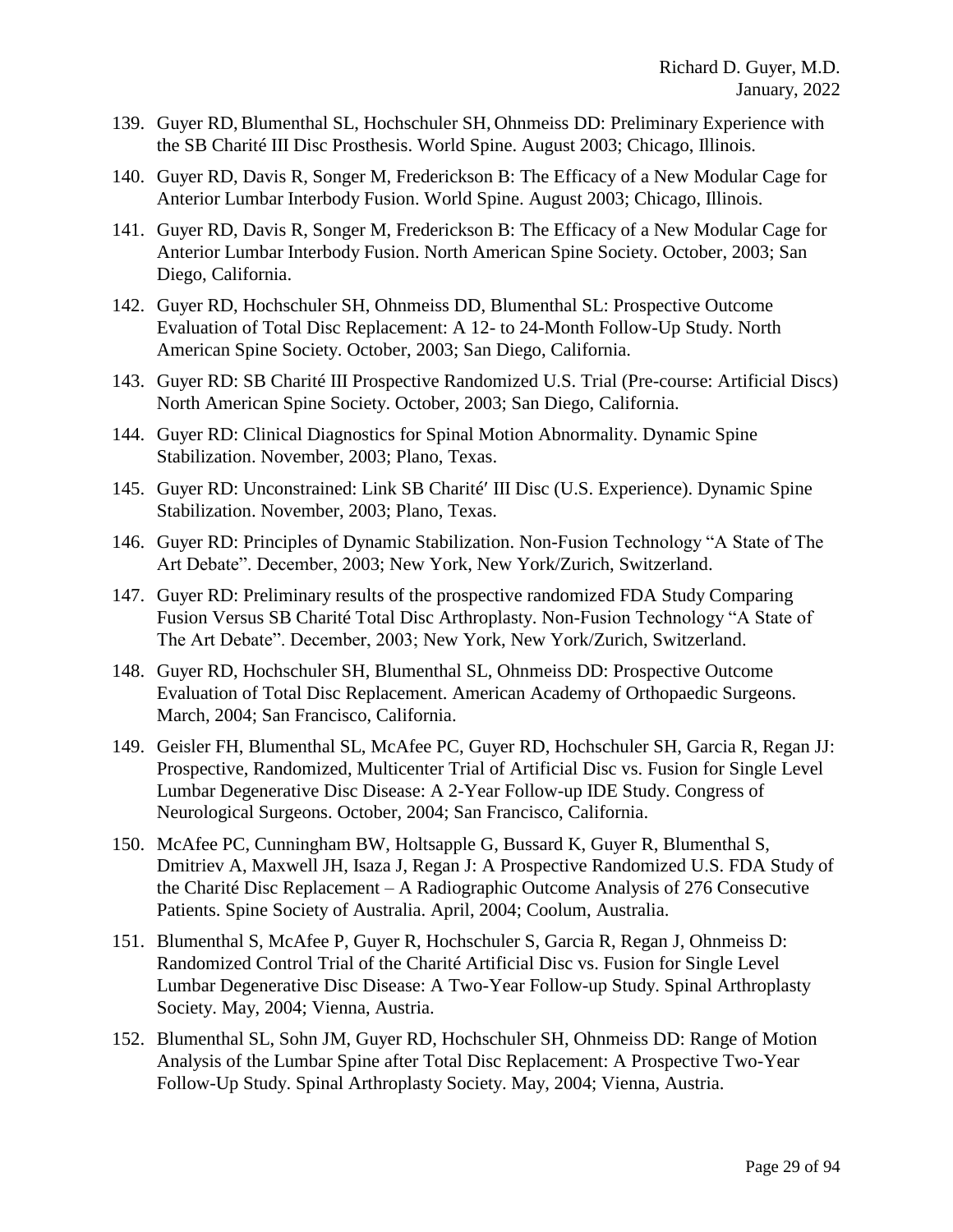- 153. Hochschuler SH, Whitaker C, Zigler JE, Guyer RD, Sachs BL, Blumenthal SL, Rashbaum RF, Ohnmeiss DD: Comparison of Return to Work Following Total Disc Arthroplasty vs. Fusion: A Prospective, Randomized Study. Spinal Arthroplasty Society. May, 2004; Vienna, Austria.
- 154. Sachs BL, Gottlieb J, Guyer RD, Zigler JE, Rashbaum RF, Hochschuler SH, Blumenthal SL, Whitaker C, Ohnmeiss DD: Comparison of Complications Associated with Total Disc Replacement versus Lumbar Fusion at Two-year Follow-Up. Spinal Arthroplasty Society. May, 2004; Vienna, Austria.
- 155. Guyer RD: Static Stabilization, Arthrodesis. What are the results as they compare to Arthroplasty? North American Spine Society symposium at the Spinal Arthroplasty Society. May, 2004; Vienna, Austria.
- 156. Guyer RD: Motion Preservation Systems: Tips on Matching the Right Device to the Right Patient. Impliant workshop at the Spinal Arthroplasty Society. Austria May, 2004; Vienna, Austria.
- 157. Guyer RD: Role of Lumbar Discography in the Pre-Op evaluation prior to Motion Sparing Surgery. North American Spine Society symposium at the Spinal Arthroplasty Society. May, 2004; Vienna, Austria.
- 158. Guyer RD: Range of Motion Analysis of the Lumbar Spine after Total Disc Replacement: A Prospective Two-Year Follow-Up Study. Spine Arthroplasty Society. May, 2004; Vienna, Austria.
- 159. Guyer RD: Principles of Dynamic Stabilization with Special Reference to the Posterior Column. 4th Dynesys Meeting. May, 2004; Vienna, Austria.
- 160. McAfee PC, Cunningham BW, Holtsapple G, Bussard K, Guyer R, Blumenthal S, Dmitriev A, Maxwell JH, Isaza J, Regan J: A Prospective Randomized U.S. FDA Study of the Charité Disc Replacement – A Radiographic Outcome Analysis of 276 Consecutive Patients. International Society for the Study of the Lumbar Spine. June, 2004; Porto, Portugal.
- 161. Guyer RD: Results of Charité Total Disc Replacement: Historical. Curso Internacional Chileno Norteamericano de Columna Vertebral. August, 2004; Santiago, Chile.
- 162. Guyer RD: History of Total Lumbar Disc Replacement. Curso Internacional Chileno Norteamericano de Columna Vertebral. August, 2004; Santiago, Chile.
- 163. Guyer RD: The Role of ALIF. Curso Internacional Chileno Norteamericano de Columna Vertebral. August, 2004; Santiago, Chile.
- 164. Guyer RD: Clinical and Radiological Diagnostics for Spinal Motion Abnormalities. Curso Internacional Chileno Norteamericano de Columna Vertebral. August, 2004; Santiago, Chile.
- 165. Guyer RD: Charité. Innovative Techniques in Spine Surgery. August, 2004; Los Cabos, Mexico.
- 166. Guyer RD: Surgical techniques and FDA data. International Symposium Non-Fusion techniques in Spinal Surgery. September, 2004; Milan, Italy.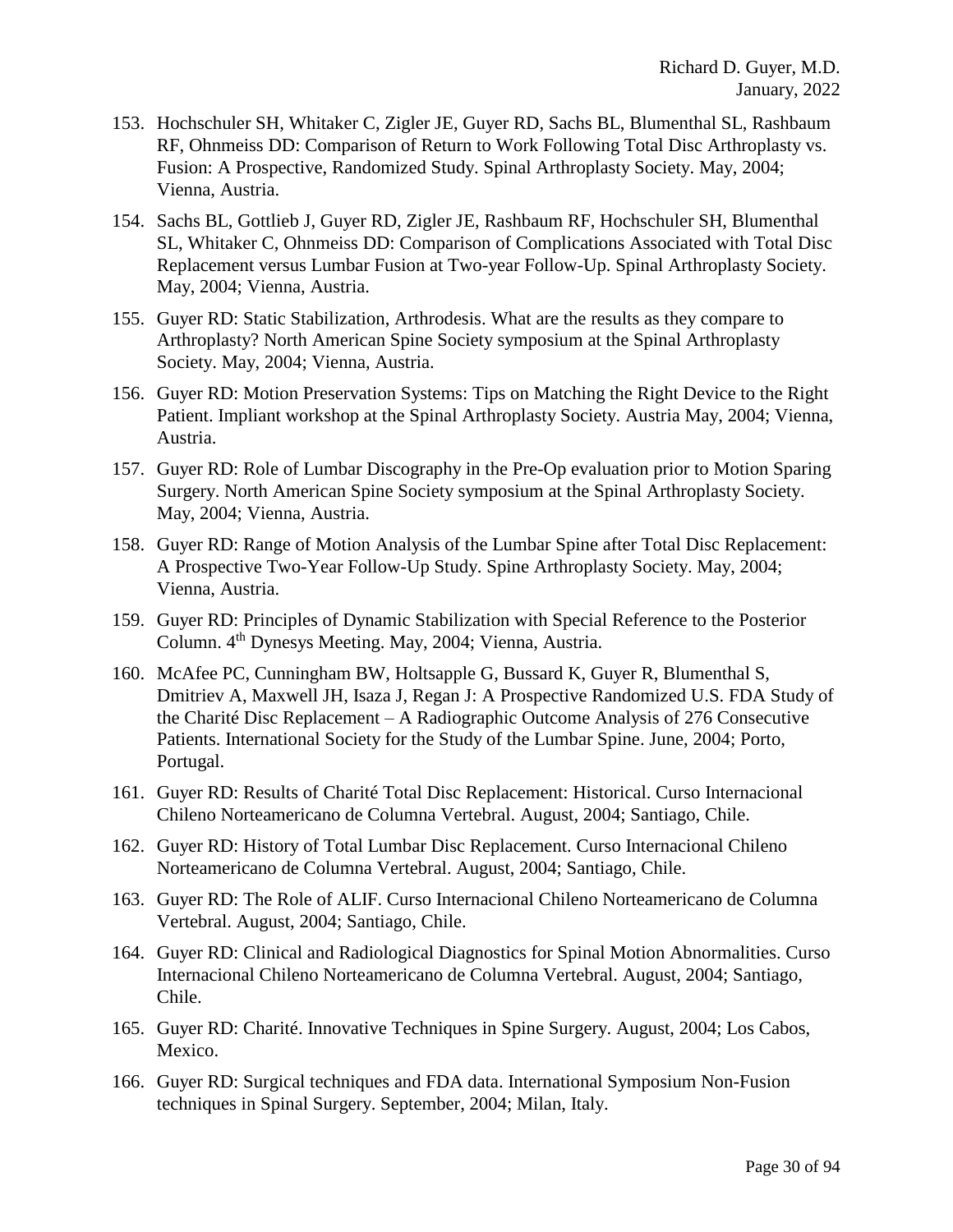- 167. Guyer RD: Unconstrained Lumbar Disc Prosthesis Long Term Follow-up. Nonfusion Techniques in Spinal Surgery. September, 2004; Milan, Italy.
- 168. Geisler FH, Blumenthal SL, McAfee PC, Guyer RD, Hochschuler SH, Garcia R, Regan JJ: Prospective, Randomized, Multicenter Trial of Artificial Disc vs. Fusion for Single Level Lumbar Degenerative Disc Disease: A 2-Year Follow-up IDE Study. Congress of Neurological Surgeons. 2004; San Francisco, California.
- 169. Blumenthal S, McAfee P, Guyer RD, Hochschuler S, Garcia R, Regan J, Ohnmeiss D: Prospective, Randomized, Multicenter Comparison of Artificial Disc vs. Fusion for Single Level Lumbar Degenerative Disc Disease: A Two-Year Follow-up Study. North American Spine Society. October, 2004; Chicago, Illinois.
- 170. McAfee P, Cunningham BW, Holtsapple G, Bussard K, Guyer R, Blumenthal S, Dmitriev A, Maxwell J, Isaza J, Regan J: A Prospective Randomized FDA Study of the Charité Disc Replacement – A Radiographic Outcome Analysis of 276 Consecutive Patients. North American Spine Society. October, 2004; Chicago, Illinois.
- 171. Ohnmeiss DD, Guyer RD: 24-month Follow-up for Reporting Results of Spinal Implant Studies: Is This Guideline Supported by the Literature? North American Spine Society. October, 2004; Chicago, Illinois.
- 172. Guyer RD: The Case for Motion. Emerging Technologies in Spine Surgery. September October, 2004; Washington, D.C.
- 173. Guyer RD: Clinical Experience with Charité. Emerging Technologies in Spine Surgery. September - October, 2004; Washington, D.C.
- 174. Guyer RD: MIS Approach with Atavi. 2nd Trans Atlantic Spine Congress "Innovations in Spine Surgery". November, 2004; Dallas, Texas/Basel, Switzerland.
- 175. Guyer RD: SB Charité III Study. 2nd Trans Atlantic Spine Congress "Innovations in Spine Surgery". November, 2004; Dallas, Texas/Basel, Switzerland.
- 176. Guyer RD: Lumbar Disc Replacement. Emerging Technologies in Spinal Care Fifth Annual Herman Lohman Memorial Symposium. November, 2004; Livingston, New Jersey.
- 177. McAfee PC, Cunningham BW, Blumenthal SL, Guyer RD, Regan JJ: A Prospective Randomized FDA Study of the Charité Disc Replacement. February, 2005; Washington, D.C.
- 178. Guyer RD: Review of Lumbar Arthroplasty. North American Spine Society Spring Break. April, 2005; Bal Harbour, Florida.
- 179. Guyer RD: Total Posterior Element Replacement. North American Spine Society Spring Break. April, 2005; Bal Harbour, Florida.
- 180. Holt R, Majd M, Isaza J, Blumenthal S, McAfee P, Guyer R, Hochschuler S, Geisler F, Garcia R, Regan J: Complications of Lumbar Artificial Disc Replacement vs. Fusion: Results from the Randomized, Multicenter FDA IDE Study of the CHARITÉ Artificial Disc. Spinal Arthroplasty Society. May, 2005; New York, New York.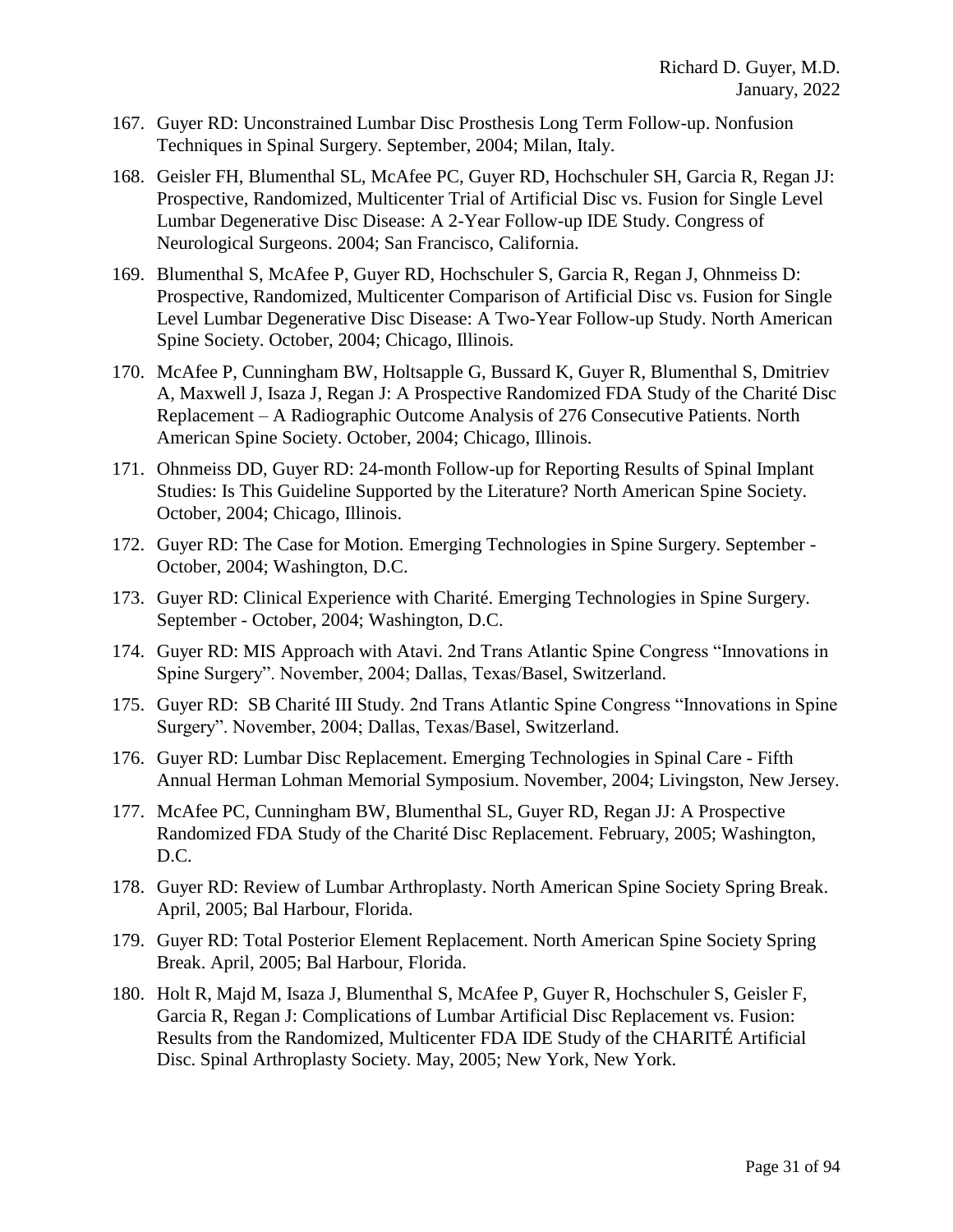- 181. Regan JJ, McAfee PC, Guyer RD, Blumenthal SL, Geisler FH, Garcia R Jr., Maxwell JH: Evaluation of the Learning Curve Associated with Artificial Disc Replacement: Analysis from the Prospective, Randomized, Multicenter FDA IDE Study. Spinal Arthroplasty Society. May, 2005; New York, New York.
- 182. Elders GJ, Blumenthal SL, Guyer RD, Hochschuler SH, Rashbaum RF, Sachs BL, Zigler JE, Ohnmeiss DD: Effect of Facet Joint Arthrosis on Outcome after Artificial Disc Replacement. Spinal Arthroplasty Society. May, 2005; New York, New York.
- 183. Guyer RD, Tromanhauser S, Toselli R: An Economic Analysis of Lumbar Total Disc Replacement vs. Fusion. Spinal Arthroplasty Society. May, 2005; New York, New York.
- 184. Holt R, Majd M, Isaza J, Blumenthal S, McAfee P, Guyer R, Hochschuler S, Geisler F, Garcia R, Regan J. Complications of Lumbar Artificial Disc Replacement vs. Fusion: Results from the Randomized, Multicenter FDA IDE Study of the Charité ™ Artificial Disc. International Society for the Study of the Lumbar Spine. May, 2005; New York, New York.
- 185. Guyer R, Sohn J, Blumenthal S, Hochschuler S, Ohnmeiss D: Range of Motion Analysis of the Lumbar Spine after Total Disc Replacement: A Prospective Two-Year Follow-Up Study. International Society for the Study of the Lumbar Spine. May, 2005; New York, New York.
- 186. Whitaker C, Hochschuler S, Ohnmeiss D, Zigler J, Guyer R, Sachs B, Blumenthal S, Rashbaum R: Return to work following total disc replacement vs. fusion: A prospective, randomized, comparison study. International Society for the Study of the Lumbar Spine. May, 2005; New York, New York.
- 187. Guyer RD: Live Surgery: Total Artificial Disc Prosthesis Lumbar (broadcast from Switzerland). Live Instructional Non-Fusion Spine Course. May, 2005; New York, New York.
- 188. Guyer RD, Stoll J: Debate: Artificial Lumbar Disc vs. Traditional Fusion. Emerging Technologies in Spine Surgery. June, 2005; Las Vegas, Nevada.
- 189. Guyer RD: Charité. Innovative Techniques in Spine Surgery. July, 2005; Los Cabos, Mexico.
- 190. Regan JJ, McAfee PC, Guyer RD, Blumenthal SL, Geisler FH, Garcia R Jr., Maxwell JH: Evaluation of the Learning Curve Associated with Artificial Disc Replacement: Analysis from the Prospective, Randomized, Multicenter FDA IDE Study. International Meeting on Advanced Spine Techniques (IMAST). July, 2005; Banff, Alberta, Canada.
- 191. McAfee, PC, Geisler FH, Saidy S, Regan JJ, Guyer RD, Blumenthal SL, Fedder I, Tortolani J, Cunningham B: Revisability of the CHARITÉ Artificial Disc Replacement - Analysis of 347 Patients Enrolled in the US IDE Study of the CHARITÉ Artificial Disc. International Meeting on Advanced Spine Techniques (IMAST). July, 2005; Banff, Alberta, Canada.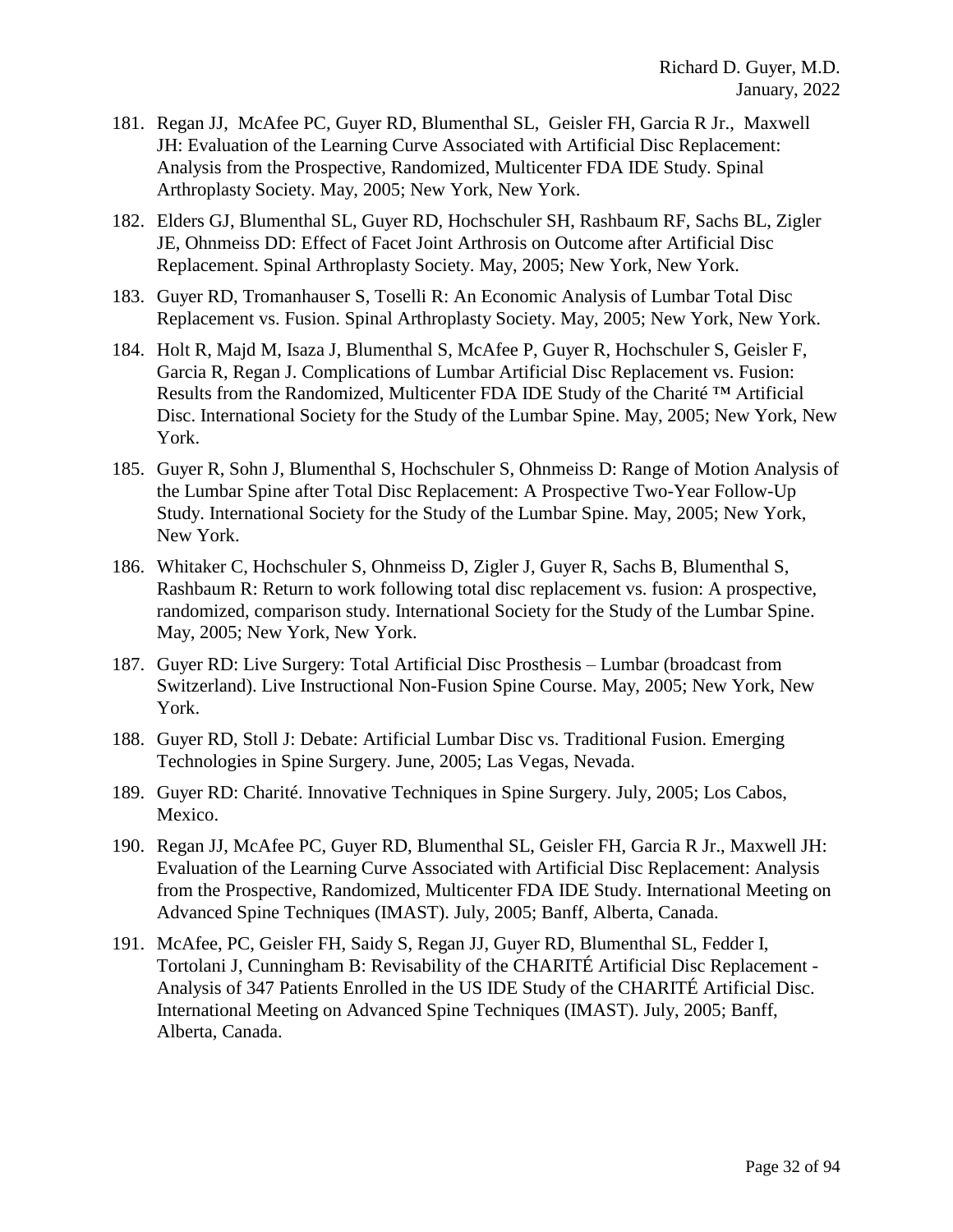- 192. Holt RT, Majd ME, Isaza JE, Blumenthal SL, McAfee PC, Guyer RD, Hochschuler SH: Complications of Lumbar Artificial Disc Replacement vs. Fusion: Results from the Randomized, Multicenter FDA IDE Study of the CHARITÉ Artificial Disc. International Meeting on Advanced Spine Techniques (IMAST). July, 2005; Banff, Alberta, Canada.
- 193. Guyer RD, Tromanhauser SG, Regan JJ, Tosell R: An Economic Analysis of Lumbar Total Disc Replacement vs. Fusion. International Meeting on Advanced Spine Techniques (IMAST). July, 2005; Banff, Alberta, Canada.
- 194. Guyer RD, Blumenthal SL, Hochschuler SH, McAfee PC, Regan JJ, Ohnmeiss DD: Prospective randomized comparison of total disc replacement to fusion a 24 month followup FDA regulated study. World Spine. August, 2005; Brazil.
- 195. Holt RT, SL Blumenthal, PC McAfee, ME Majd, RD Guyer, JE Isaza, SH Hochschuler, FH Geisler, R Garcia Jr., JJ Regan, DD Ohnmeiss: Complications and Clinical Outcome of Lumbar Artificial Disc Replacement vs. Fusion: Results from the Randomized, Multicenter FDA IDE Study of the CHARITÉ Artificial Disc. EuroSpine. September, 2005; Barcelona, Spain.
- 196. Blumenthal SL, McAfee PC, Guyer RD, Hochschuler SH, Garcia R Jr., Regan JJ, Ohnmeiss DD: Prospective Randomized Comparison of Total Disc Replacement to Fusion A 24-month Follow-Up FDA Regulated Study Combined with 720. EuroSpine. September, 2005; Barcelona, Spain.
- 197. Guyer RD: Clinical Issues with the Charité. Emerging Technology meeting. September, 2005; Washington, D.C.
- 198. McAfee P, Geisler F, Regan J, Blumenthal SL, Guyer R, Fedder I, Tortolani J, Cunningham B, Saiedy S: Revisability of the Charité Artificial Disc Replacement: Analysis of 347 Patients Enrolled in the US IDE Study of the Charité Artificial Disc. North America Spine Society. Sept-Oct, 2005; Philadelphia, Pennsylvania.
- 199. Holt RT, Majd M, Isaza J, Blumenthal S, McAfee P, Guyer R, Hochschuler S, Geisler F, Garcia R, Regan J: Complications of Lumbar Artificial Disc Replacement vs. Fusion: Results from The Randomized, Multicenter FDA IDE Study of the Charité Artificial Disc. North America Spine Society. Sept-Oct, 2005; Philadelphia, Pennsylvania.
- 200. Guyer R, Tromanhauser S, Toselli R: An Economic Analysis of Lumbar Total Disc Replacement vs. Fusion. North America Spine Society. Sept-Oct, 2005; Philadelphia, Pennsylvania.
- 201. Guyer RD: Flexible Posterior Rods (Symposium on Emerging Technology). North American Spine Society; Sept-Oct, 2005; Philadelphia, Pennsylvania.
- 202. Geisler FH, Holt RT, Majd ME, Isaza J, Blumenthal SL, McAfee PC, Guyer RD, Hochschuler SH, Garcia R, Regan JJ: Complications of Lumbar Artificial Disc Replacement versus Fusion: Results from the Randomized, Multicenter Food and Drug Administration Investigational Device Exemption Study of the CHARITÉ´ Artificial Disc. Congress of Neurological Surgeons. October, 2005; Boston, Massachusetts.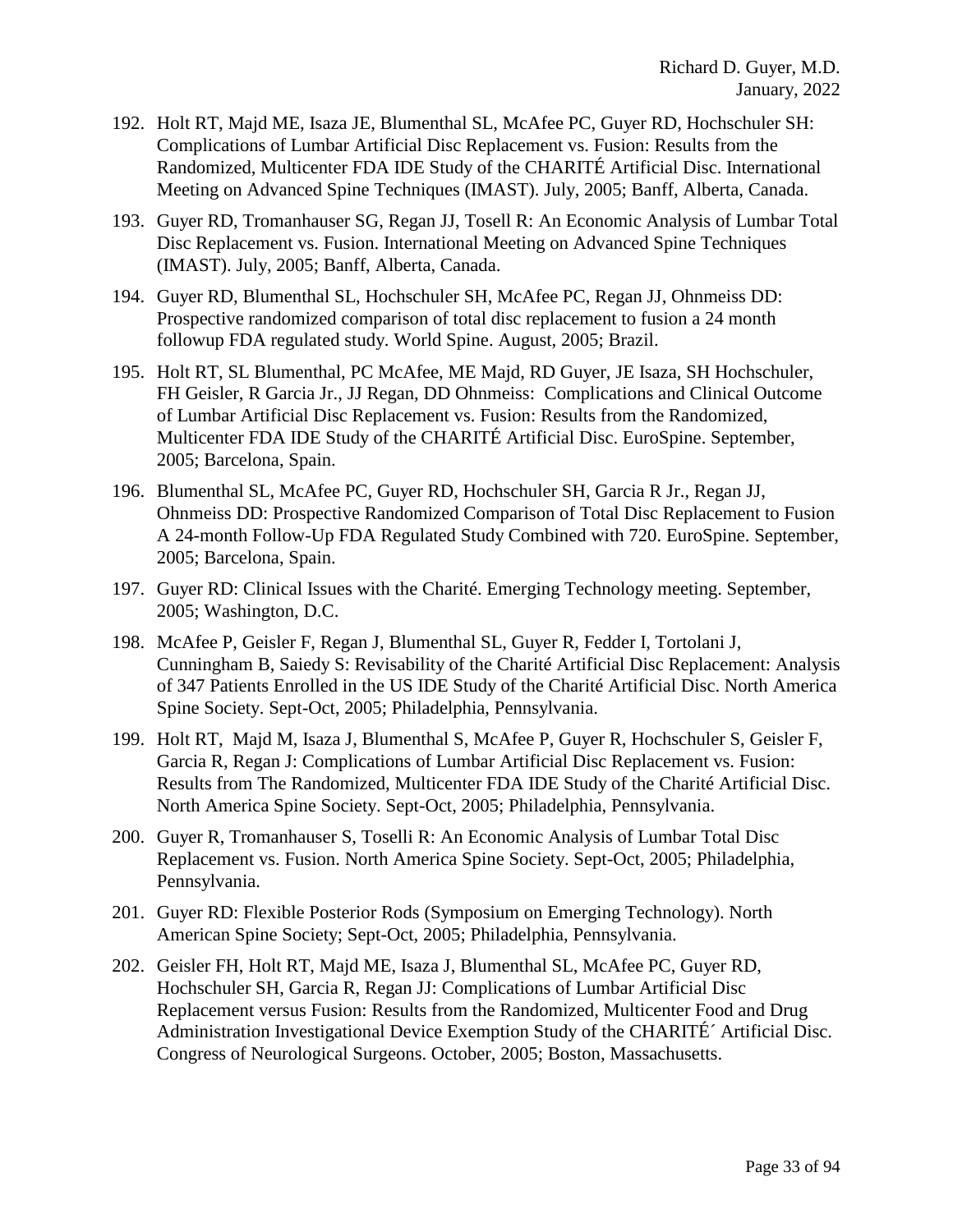- 203. Geisler FH, McAfee PC, Saiedy S, Moore S, Blumenthal SL, Guyer RD, Regan JJ: The Revisability of the CHARITÉ´ Artificial Disc: Analysis of 688 Consecutive Patients from a Prospective, Randomized, Multicenter IDE Trial. Congress of Neurological Surgeons. October, 2005; Boston, Massachusetts.
- 204. Guyer RD: The TOPS System. Non Fusion Technologies in Spinal Surgery. November, 2005; Brussels, Belgium.
- 205. Guyer RD: Charité. Non Fusion Technologies in Spinal Surgery. November, 2005; Brussels, Belgium.
- 206. Guyer RD: Teeth Anchoring. 3rd Trans Atlantic Spine Congress "Innovations in Spine Surgery". November, 2005; Dallas, Texas/Zurich, Switzerland.
- 207. Guyer RD: Update on Charité. 3rd Trans Atlantic Spine Congress "Innovations in Spine Surgery". November, 2005; Dallas, Texas/Zurich, Switzerland.
- 208. Guyer RD: 5-year Follow-up of Patients Enrolled in the Charité Artificial Disc IDE Study. Spine Arthroplasty Summit. February, 2006; Salt Lake City, Utah.
- 209. Guyer RD: An Economic Analysis of Lumbar Arthroplasty vs. Fusion. Spine Arthroplasty Summit. February, 2006; Salt Lake City, Utah.
- 210. Guyer RD: Patient Selection: Patients Aged 45-60. Spine Arthroplasty Summit. February, 2006; Salt Lake City, Utah.
- 211. Guyer RD: Lumbar Disc Arthroplasty: Past, Present, and Future. John McCulloch Memorial Denver Spine Institute Winter Conference. February, 2006; Denver, Colorado.
- 212. Guyer RD: Difficult Decision Making in Total Disc Replacement. John McCulloch Memorial Denver Spine Institute Winter Conference. February, 2006; Denver, Colorado.
- 213. Guyer RD: Testing of Arthroplasty Devices: Clinical Outcomes. North American Spine Society Spring Break. March, 2006; San Diego, California.
- 214. Guyer RD: Spinal Stenosis: Surgical Decompression. North American Spine Society Spring Break. March, 2006; San Diego, California.
- 215. Guyer RD: Since FDA Approval Lumbar Disc Arthroplasty has been Extremely Successful for the Following Reasons. . . (Debate Session). Federation of Spine Associations. March, 2006; Chicago, Illinois.
- 216. Geisler F, Blumenthal S, Guyer R, McAfee P, Regan J: Alternative Statistical Testing Demonstrates Superiority of Lumbar Arthroplasty Clinical Outcomes at 2 Years vs. Fusion for the Treatment of One-Level Lumbar Degenerative Disc Disease at L4-5 or L5-S1. Spine Arthroplasty Society. May, 2006; Montreal, Canada.
- 217. Siddiqui S, Guyer R, Zigler J, Ohnmeiss D, Blumenthal S, Sachs B, Hochschuler S: Factors Related to the 20 Best and 20 Worst 24-months Outcomes of Total Disc Replacement in Prospective FDA-regulated Trials. Spine Arthroplasty Society. May, 2006; Montreal, Canada.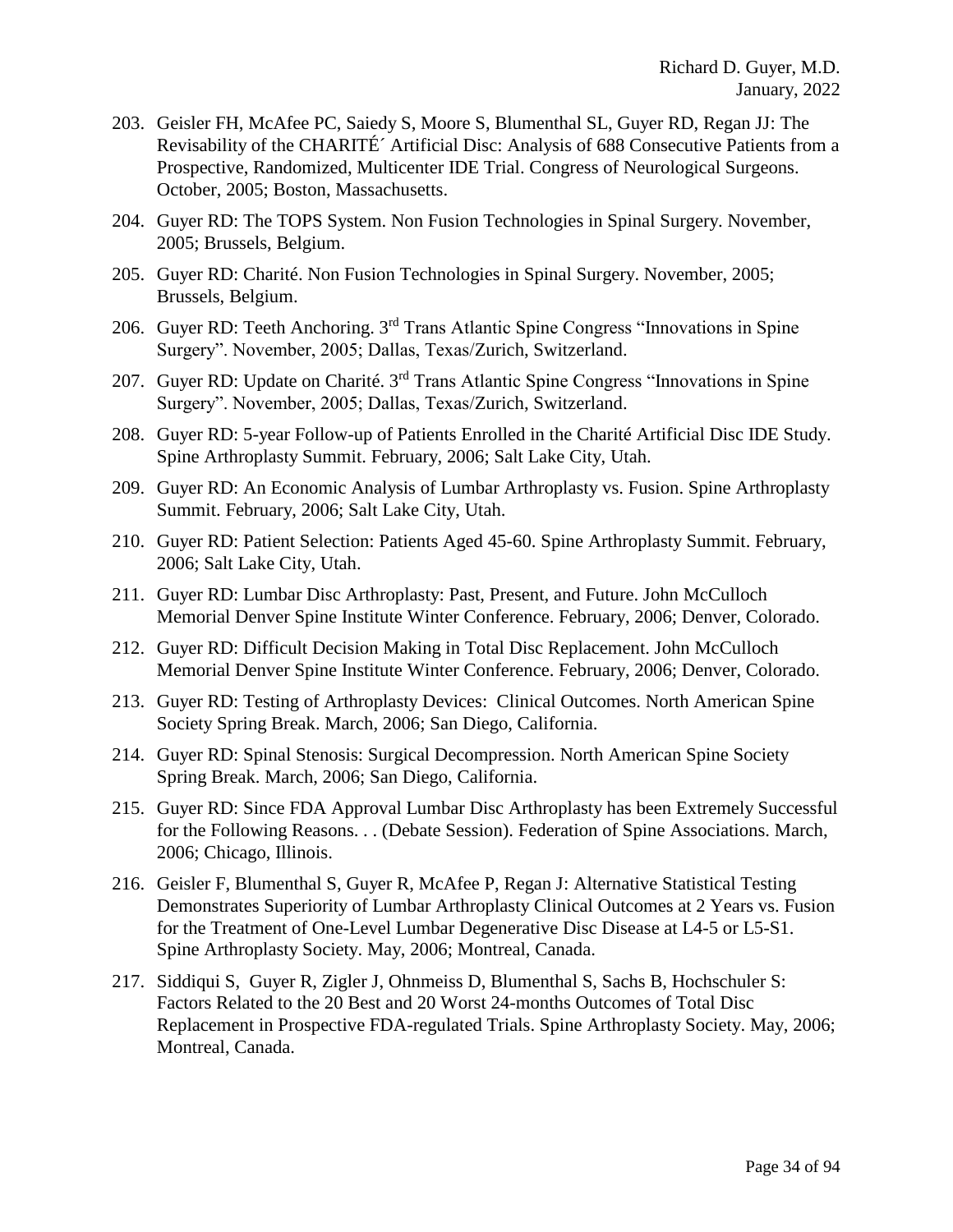- 218. Guyer RD: Indications and Results of the S.B. Charité Arthroplasty Device Advanced Lumbar Spine Surgery: Minimally Invasive Surgery and Motion Preservation: A Hands-On Course. June, 2006; Memphis, Tennessee.
- 219. Lhamby J, Guyer R, Zigler J, Blumenthal S, Sachs B, Hochschuler S, Rashbaum R, Ohnmeiss D: Patients Undergoing Total Disc Replacement with Spinal Fusion at Different Lumbar Levels. International Society for the Study of the Lumbar Spine. Bergen, Norway; June, 2006.
- 220. McAfee, P, Geisler F, Saiedy S, Moore S, Regan J, Guyer R, Blumenthal S, Fedder I, Tortolani J, Cunningham B: Revisability of the Charité Artificial Disc Replacement - Analysis of 688 Patients Enrolled in the US IDE Study of the Charité Artificial Disc. International Society for the Study of the Lumbar Spine. Bergen, Norway; June, 2006.
- 221. Guyer RD: Is Motion Preservation the way to go? (Debate: Pro) International Society for the Study of the Lumbar Spine. Bergen, Norway; June, 2006.
- 222. Guyer RD: Charité. Innovative Techniques in Spine Surgery. June, 2006; Los Cabos, Mexico.
- 223. Guyer RD: Indications and Results of the S.B. Charité Arthroplasty Device Advanced Lumbar Spine Surgery: Minimally Invasive Surgery and Motion Preservation: A Hands-On Course. June, 2006; Memphis, Tennessee.
- 224. Lhamby J, Guyer R, Zigler J, Blumenthal S, Sachs B, Hochschuler S, Rashbaum R, Ohnmeiss D: Patients Undergoing Total Disc Replacement with Spinal Fusion at Different Lumbar Levels. Spine Across the Sea. July, 2006; Maui, Hawaii.
- 225. Siddiqui S, Guyer R, Zigler J, Ohnmeiss D, Blumenthal S, Sachs B, Hochschuler S: Factors Related to the 20 Best and 20 Worst 24-months Outcomes of Total Disc Replacement in Prospective FDA-regulated Trials. Spine Across the Sea. July, 2006; Maui, Hawaii.
- 226. Guyer RD, Blumenthal SL, Geisler FH, McAfee PC, Regan JJ: The First Year Following FDA Approval of the CHARITÉ Artificial Disc: "Real World" Adverse Events Outside an IDE Study Environment. Spine Across the Sea. July, 2006; Maui, Hawaii.
- 227. Siddiqui S, Hochschuler SH, Guyer RD, Zigler JE, Ohnmeiss DD, Blumenthal SL, Sachs BL, Rashbaum RF, Craig L: Factors Related to the 20 Best and 20 Worst 24-month Outcomes of Total Disc Replacement in Prospective FDA-regulated Trials. International Meeting on Advanced Spine Techniques (IMAST). July, 2006; Athens, Greece.
- 228. Blumenthal SL, Banco RJ, Bitan FD, Cappuccino A, Geisler FH, Guyer RD, Hochschuler SH, Holt RT, Jenis LG, Majd ME, McAfee PC, Mullin BB, Regan JJ, Stadlan NY, Tromanhauser SG, Wong DC: Lumbar Arthroplasty vs. Anterior Interbody Fusion at One-Level: Clinical Results at 5-Year Follow-up from the IDE Study of the CHARITÉ Artificial Disc. International Meeting on Advanced Spine Techniques (IMAST). July, 2006; Athens, Greece.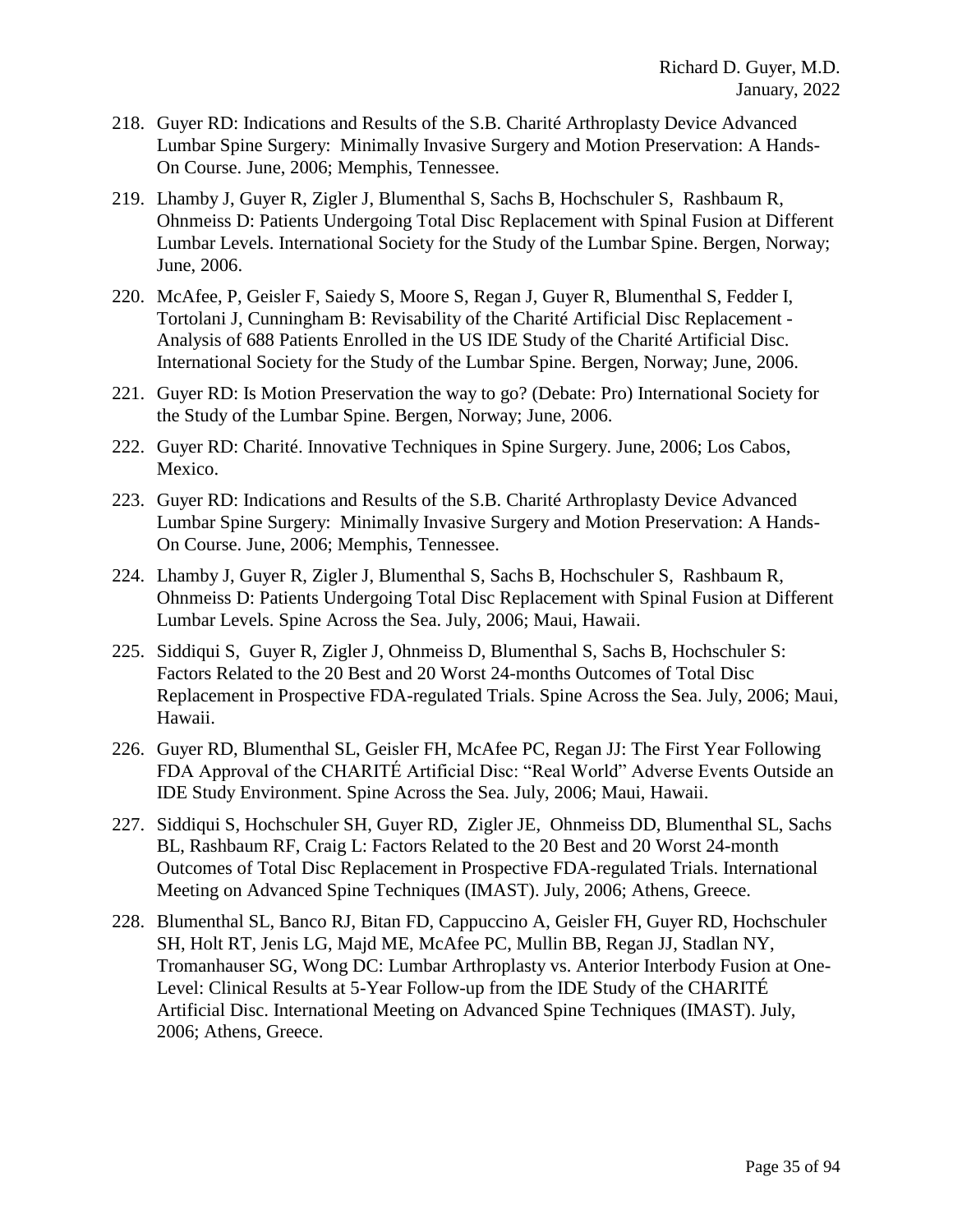- 229. Blumenthal SL, Guyer RD, Geisler FH, McAfee PC, Regan JJ: The First Year Following FDA Approval of the CHARITÉ Artificial Disc: "Real World" Adverse Events Outside an IDE Study Environment. International Meeting on Advanced Spine Techniques (IMAST). July, 2006; Athens, Greece.
- 230. McAfee PC, Geisler FH, Saiedy S, Regan JJ, Guyer RD, Hochschuler SH, Cunningham BW: Revisions of Artificial Disc Replacement – Analysis of 688 Patients Enrolled in a US IDE Prospective Randomized Trial. International Meeting on Advanced Spine Techniques (IMAST). July, 2006; Athens, Greece.
- 231. Geisler FH, Hochschuler SH, Guyer RD, McAfee PC, Regan JJ: Alternative Statistical Testing Demonstrates Superiority of Lumbar Arthroplasty Clinical Outcomes at 2 years vs. Fusion for the Treatment of One-Level Lumbar Degenerative Disc Disease at L4-5 or L5- S1. International Meeting on Advanced Spine Techniques (IMAST). July, 2006; Athens, Greece.
- 232. Guyer RD: Anterior Cervical Fusion. Simpósio Internacional de Coluna (SINCOL). August, 2006; Rio de Janeiro, Brazil.
- 233. Guyer RD: Dynamic Screw Fixation non-constrictive (Dynesys). Simpósio Internacional de Coluna (SINCOL). August, 2006; Rio de Janeiro, Brazil.
- 234. Guyer RD: Pseudoarthrosis (or Failed Back?) Diagnostic and Treatment. Simpósio Internacional de Coluna (SINCOL). August, 2006; Rio de Janeiro, Brazil.
- 235. Guyer RD: News Perspectives on the treatment of Degenerative Disc Disease. Simpósio Internacional de Coluna (SINCOL). August, 2006; Rio de Janeiro, Brazil.
- 236. Guyer RD: Spine Arthroplasty Economic Impact. Simpósio Internacional de Coluna (SINCOL). August, 2006; Rio de Janeiro, Brazil.
- 237. Guyer, RD, How to Capitalize on Idea Development from the Front Lines: Or from Napkin Drawings to Real World Agreements. Precourse: Your Innovative Idea: Technology Development Options. North American Spine Society. September, 2006; Seattle, Washington.
- 238. Siddiqui S, Guyer RD, Zigler JE, Ohnmeiss DD, Craig L, Blumenthal SL, Sachs BL, Hochschuler SH, Rashbaum RF. Factors Related to the 20 Best and 20 Worst 24 Month Outcomes of Total Disc Replacement in Prospective FDA-Regulated Trials. North American Spine Society. September, 2006; Seattle, Washington.
- 239. Guyer RD, Blumenthal SL, Geisler FH, McAfee PC. One-Level Lumbar Arthroplasty in Patients 18-45 Years of Age vs. Patients 46-60 Years of Age: Is There a Difference in Clinical Outcome? North American Spine Society. September, 2006; Seattle, Washington.
- 240. Blumenthal SL, Guyer RD, Geisler FH, McAfee PC, Regan JJ: The First Year Following FDA Approval of the CHARITÉ Artificial Disc: Real World Adverse Events Outside an IDE Study Environment. Spine Society of Europe (EuroSpine). October, 2006; Istanbul, Turkey.
- 241. Guyer RD: Defining Patient Selection: The Art of Avoiding Complications. Federation or Spine Associations. February, 2007; San Diego, California.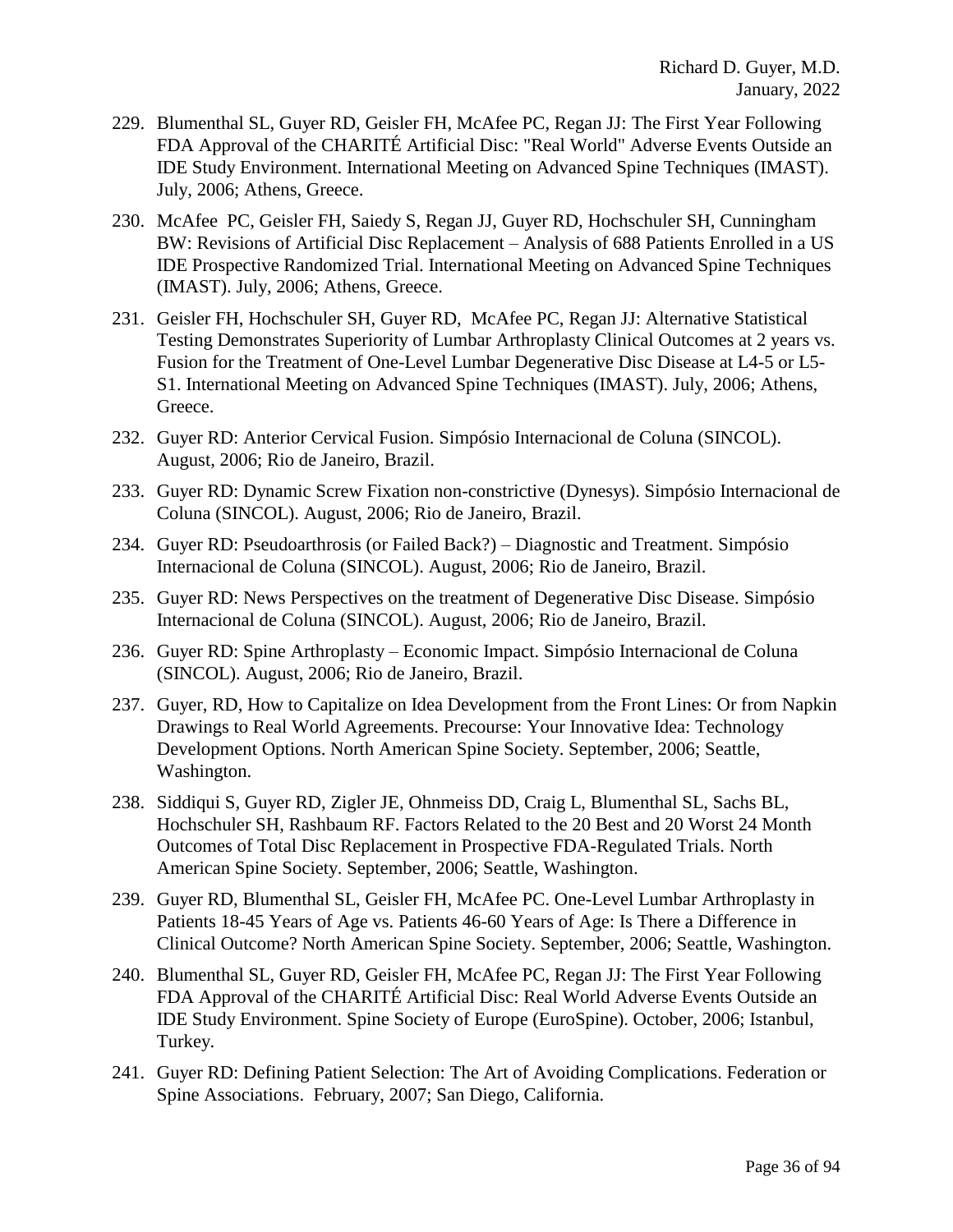- 242. Guyer RD: Motion Preservation Technologies and Their Outcome (Instructional Course Lecture). American Academy of Orthopaedic Surgeons. February, 2007; San Diego, California.
- 243. Guyer RD: Lumbar Disc Replacement: Long-term Clinical and Radiological Results. Current Concepts in Emerging Technologies in Spine. February, 2007; Vail, Colorado.
- 244. Guyer RD: Lumbar Motion vs. Fusion. Current Concepts in Emerging Technologies in Spine. February, 2007; Vail, Colorado.
- 245. Guyer RD: How Disc Replacement Fits in the Treatment Algorithm for Degenerative Disc Disease: Refining Indications for Disc Replacement. Stryker Spine International Symposium. April, 2007; Lisbon, Portugal.
- 246. Guyer RD, McAfee PC, Banco RJ, Bitan FD, Cappuccino A, Geisler FH, Hochschuler SH, Holt RT, Jenis LG, Majd ME, Mullin BB, Regan JJ, Stadian NY, Tromanhauser SG, Wong DC, Blumenthal SL: Lumbar arthroplasty vs. anterior interbody fusion at one-level clinical results at 5-year follow-up from the IDE study of Charité Artificial Disc. Spine Arthroplasty Society. May, 2007; Berlin, Germany.
- 247. Blumenthal SL, Geisler F, Zigler JE, Guyer RD, Ohnmeiss DD: Similarities and Differences in Clinical and Radiographic Outcomes of Two US IDE Trials for Lumbar Disc Replacement. Spine Arthroplasty Society. May, 2007; Berlin, Germany.
- 248. Cunningham BW, DeMuth G, McAfee PC, Scott-Young M, Yoon K, Blumenthal S, Guyer R, Geisler F, Regan J, Conix JB, Hess R, Pimenta L, Diaz R, Fedder I, Tortolani PJ: Survivor analysis of the Charité artificial disc: Review of 1,938 patients from eight leading international spine centers. Spine Arthroplasty Society. May, 2007; Berlin, Germany.
- 249. Geisler FH, Guyer RD, Blumenthal SL, McAfee PC, Cappuccino A, Bitan F, Regan JJ: The effect of previous surgery on clinical outcome following one-level lumbar arthroplasty. Spine Arthroplasty Society. May, 2007; Berlin, Germany.
- 250. Geisler FH, Guyer RD, Blumenthal SL, McAfee PC, Cappuccino A, Bitan F, Regan JJ: Evidence for One-Level Lumbar Arthroplasty or Arthrodesis for Degenerative Disc Disease: A Comparison of Two Lumbar Arthroplasty IDE Studies with 2-year Follow-Up. Spine Arthroplasty Society. May, 2007; Berlin, Germany.
- 251. Blumenthal SB, Zigler JE, Guyer RD, Ohnmeiss DD: Comparison of Charité vs. ProDisc for the Treatment of Single-level Symptomatic Disc Degeneration: Prospective Data from One Center. International Society for the Study of the Lumbar Spine. June, 2007; Hong Kong, China.
- 252. Guyer RD, Blumenthal SL, Hochschuler SH, Ohnmeiss DD: A Prospective Randomized Study Comparing Two Lumbar Total Disc Replacement Devices. International Meeting on Advanced Spinal Techniques (IMAST). July, 2007; Paradise, Bahamas.
- 253. Cunningham BW, Demuth G, McAfee PC, Scott-Young M, Yoon, KJ, Blumenthal SL, Guyer RD, MD, Geisler F, Regan JJ, Conix B, Hes R, Pimenta L, Diaz R, Fedder RL, Tortolani J. Survivorship Analysis of the CHARITÉ Artificial Disc: Review of 1,938 Patients from Eight Leading International Spine Centers. International Meeting on Advanced Spinal Techniques (IMAST). July, 2007; Paradise, Bahamas.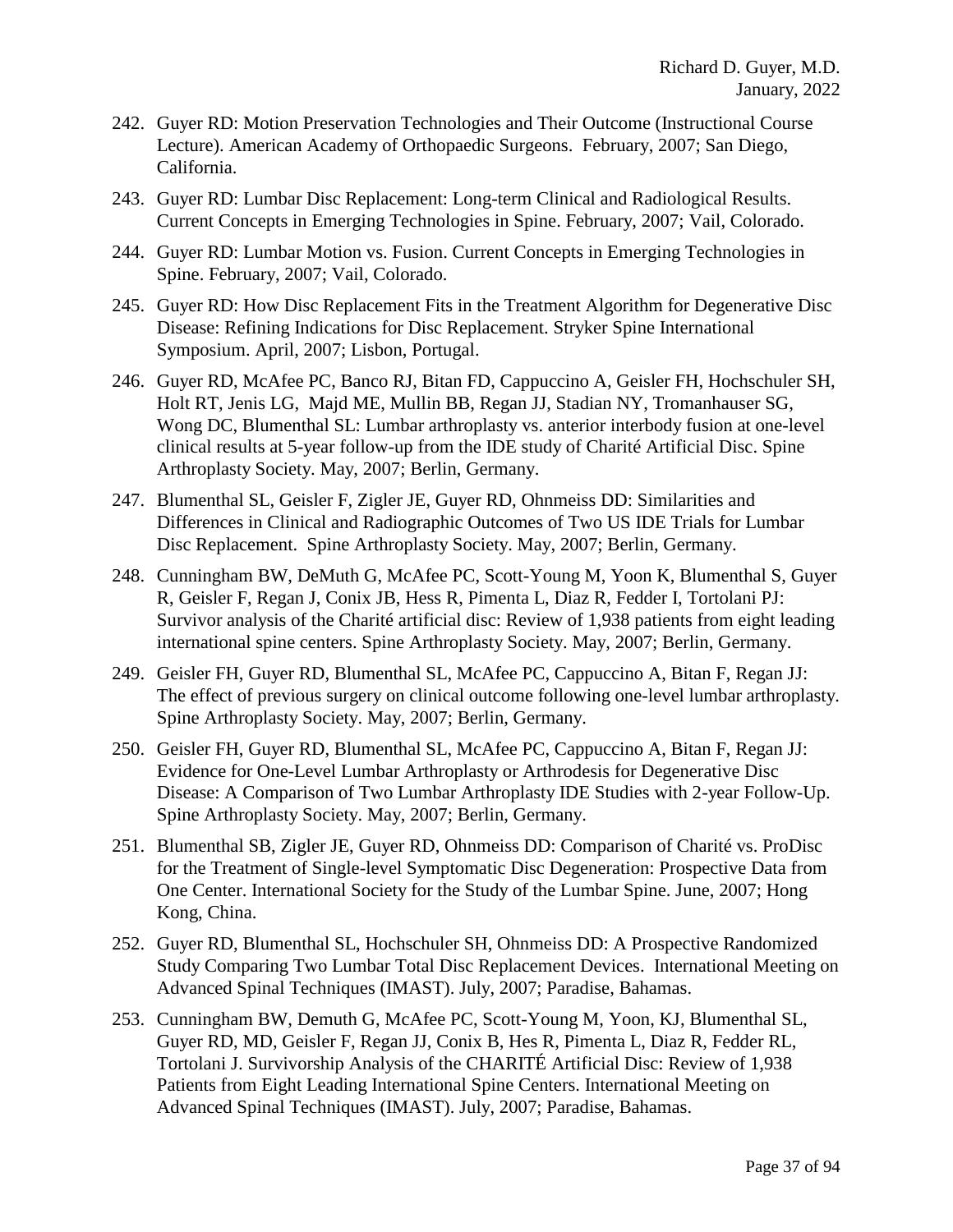- 254. McAfee PC, Cunningham BW, Geisler F, Guyer RD, Blumenthal SL, MD, Cappuccino A, Regan JJ: A Comparison of In Vivo and In Vitro Range of Motion Distribution Following One-Level Lumbar Arthroplasty —2 to 5 year Radiographic Follow up of 375 Consecutive Patients Enrolled in the CHARITÉ Artificial Disc FDA Level I Pivotal Trial. International Meeting on Advanced Spinal Techniques (IMAST). July, 2007; Paradise, Bahamas.
- 255. Guyer RD, Lhamby J, Ohnmeiss DD, Zigler J, Blumenthal S: Total Disc Replacement and Fusion at Different Lumbar Levels in The Same Patient. World Spine. July, 2007; Istanbul, Turkey.
- 256. Guyer RD: Myths of Spine Surgery. Neuroscience Lecture Series. August, 2007; Plano, Texas.
- 257. Blumenthal SL, Guyer RD, Ohnmeiss DD, Sachs BL, Hochschuler SH, Rashbaum RF: Comparison of Charité vs. ProDisc for the Treatment of Single-level Symptomatic Disc Degeneration: Prospective Data from One Center. Spine Society of Europe. October, 2007; Brussels, Belgium.
- 258. Guyer RD, McAfee PC, Banco RJ, Bitan FD, Cappuccino A, Geisler FH, Hochschuler SH, Holt RT, Jenis LG, Majd ME, Mullin BB, Regan JJ, Stadian NY, Tromanhauser SG, Wong DC, Blumenthal SL: Lumbar arthroplasty vs. anterior interbody fusion at one-level clinical results at 5-year follow-up from the IDE study of Charité artificial disc. North American Spine Society. October, 2007; Austin, Texas.
- 259. Cunningham BW, Demuth G, McAfee PC, Scott-Young M, Yoon, KJ, Blumenthal SL, Guyer RD, MD, Geisler F, Regan JJ, Conix B, Hes R, Pimenta L, Diaz R, Fedder RL, Tortolani J. Survivorship Analysis of the CHARITÉ Artificial Disc: Review of 1,938 Patients from Eight Leading International Spine Centers. North American Spine Society. October, 2007; Austin, Texas.
- 260. Guyer RD: The Paradox in Medicine Today -Exciting Technology and Economic Challenges. (Presidential Address) North American Spine Society. October, 2007; Austin, Texas.
- 261. Blumenthal S, Roush T, Guyer R, Ohnmeiss D: Analysis of Hybrid (Total Disc Replacement / Fusion Constructs) in the Lumbar Spine: A Comparison with Two-Level Total Disc Replacement. Asian Pacific Spine Arthroplasty Society. January, 2008; Seoul, South Korea.
- 262. Guyer R, Cappuccino A, Blumenthal S: A Prospective Randomized Comparison of Two Lumbar Total Disc Replacements. Asian Pacific Spine Arthroplasty Society. January, 2008; Seoul, South Korea.
- 263. McAfee PC, Blumenthal SL, Guyer RD, Holt RT, Majd ME, Geisler FH, Banco RJ: Prospective, Randomized, Multicenter FDA IDE Study of Charité™ Artificial Disc vs. Lumbar Fusion: Effect at 5-Year Follow-up of Prior Surgery on Clinical Outcomes following Lumbar Arthroplasty. Congress of Neurological Surgeons/American Association of Neurological Surgeons. February, 2008; Orlando, Florida.
- 264. Guyer RD: Future of Healthcare in the US. Emerging Technologies Spine Education Summit. February, 2008; Jackson Hole, Wyoming.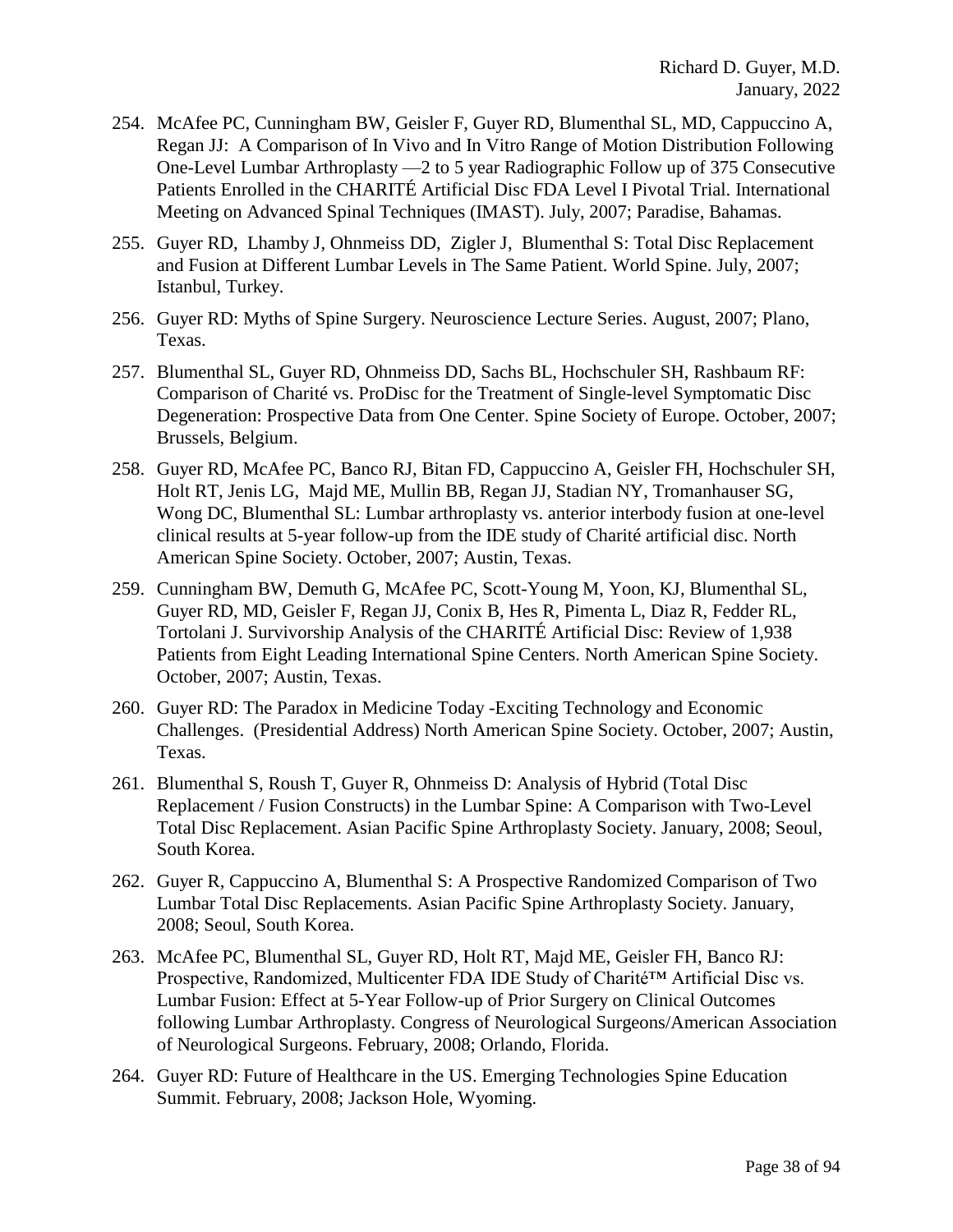- 265. Guyer RD: Charité Data. Current Concepts in Spinal Disorders. February, 2008; Las Vegas, Nevada.
- 266. Guyer RD: Kineflex. Current Concepts in Spinal Disorders. February, 2008; Las Vegas, Nevada.
- 267. Guyer RD: TDR Technology is Economically Feasible (Debate). Current Concepts in Spinal Disorders. February, 2008; Las Vegas, Nevada.
- 268. Guyer RD: Off-label Use of Innovative Medical Technology. Lumbar Spine Research Society. April, 2008; Chicago, Illinois.
- 269. Guyer RD, McAfee PC, Hochschuler SH, Holt RT, Majd ME, Blumenthal SL, Regan JJ, Geisler FH, Banco RJ, Jenis L, Wong D, Capuccino A, Tromanhauser SG, Bitan F, Stadlan N: Prospective, Randomized, Multicenter Food and Drug Administration Investigational Device Exemption Study of Lumbar Total Disc Replacement with the Charité™ Artificial Disc Versus Lumbar Fusion 5-Year Follow-up. Congress of Neurological Surgeons/American Association of Neurological Surgeons. February, 2008; Orlando, Florida.
- 270. Banco RJ, Geisler FH, Guyer RD, Hetzell B, Holt RT, Majd ME: Prospective, Randomized, Multicenter FDA IDE Study of CHARITÉ Artificial Disc vs. Lumbar fusion: Effect at 5-year follow-up of Age on Clinical outcomes following lumbar arthroplasty. Congress of Neurological Surgeons / American Association of Neurological Surgeons. February, 2008; Orlando, Florida.
- 271. Geisler FH, McAfee PC, Banco RJ, Blumenthal SL, Guyer RD, Holt RT, Majd ME: Prospective, Randomized, Multicenter FDA IDE Study of CHARITÉ Artificial Disc vs. Lumbar fusion: Effect at 5-year follow-up of Prior Surgery on Clinical outcomes following lumbar arthroplasty. Congress of Neurological Surgeons / American Association of Neurological Surgeons. February, 2008; Orlando, Florida.
- 272. Guyer RD: The Appropriate Process of Developing New Technology. (Symposium: Novel Technology for the Treatment of Spinal Disorders and the Effect on Orthopaedic Surgeons). American Academy of Orthopaedic Surgeons. March, 2008; San Francisco, California.
- 273. Guyer RD: Off-label Use of Innovative Medical Technology. Lumbar Spine Research Society. April, 2008; Chicago, Illinois.
- 274. Guyer, RD, Cappuccino A, Blumenthal SL: A Prospective Randomized Comparison of Two Lumbar Total Disc Replacements. Spine Arthroplasty Society. May, 2008; Miami, Florida.
- 275. Banco RJ, Geisler FH, Guyer RD, Hetzell B, Holt RT, Majd ME: Prospective, Randomized, Multicenter FDA IDE Study of CHARITÉ Artificial Disc vs. Lumbar fusion: Effect at 5-year follow-up of Age on Clinical outcomes following lumbar arthroplasty. Spine Arthroplasty Society. May, 2008; Miami, Florida.
- 276. Geisler FH, Banco R, Blumenthal SL, Guyer RD, McAfee PC, Holt RT, Majd ME, Regan JJ: Prospective, Randomized, Multicenter FDA IDE Study of CHARITÉ Artificial Disc vs.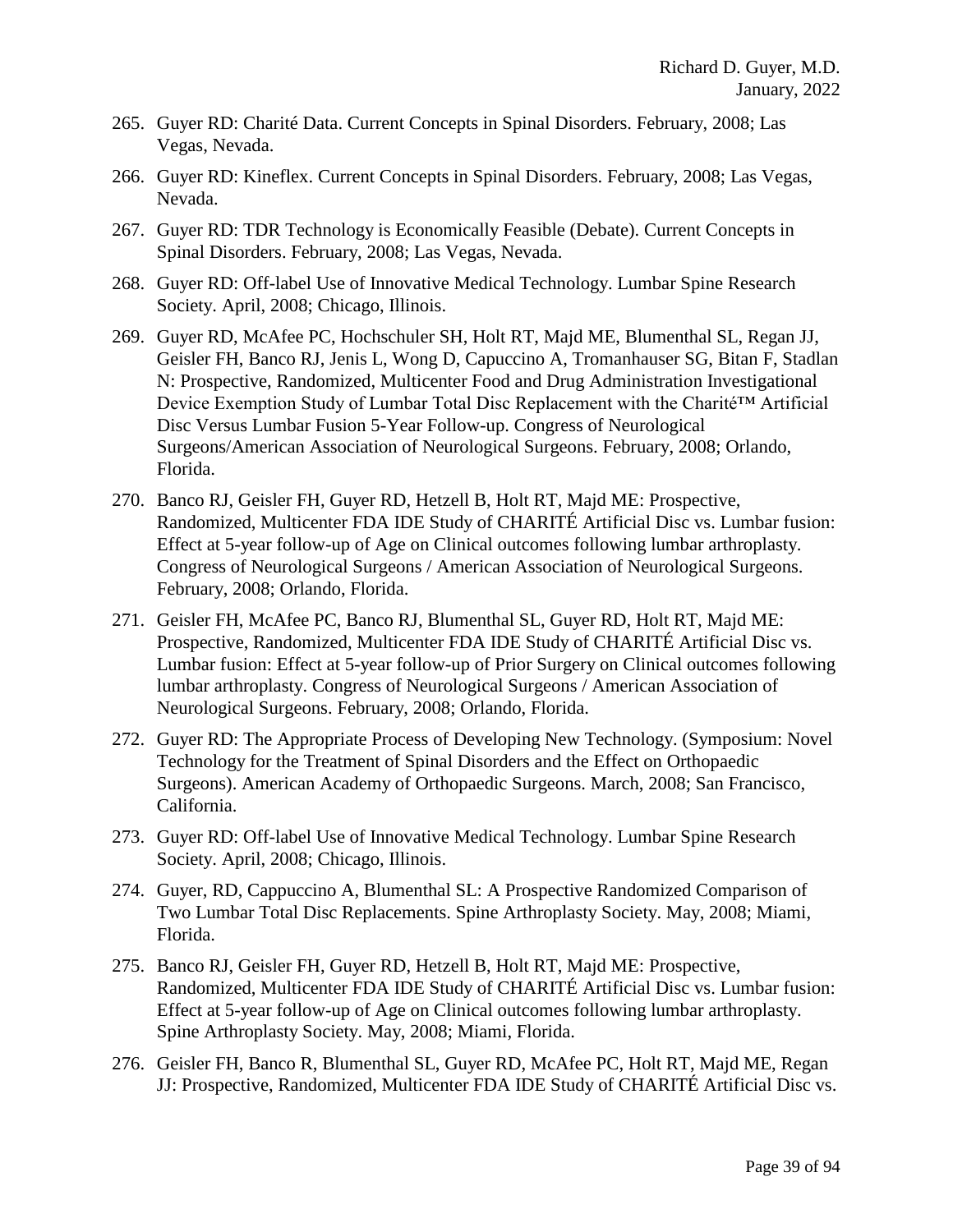Lumbar Fusion: Effect at 5-year Follow-up of Prior Discectomy on Clinical Outcomes Following Lumbar Arthroplasty. Spine Arthroplasty Society. May, 2008; Miami, Florida.

- 277. McAfee PC, Banco RJ, Blumenthal SL, Geisler FH, Guyer RD, Holt RT, Majd ME: Prospective, Randomized, Multicenter FDA IDE Study of Charité Artificial Disc vs. Lumbar Fusion: Effect at 5-Year Follow-up of Prior Surgery on Clinical Outcomes Following Lumbar Arthroplasty. Eurospine. May, 2008; Geneva, Switzerland.
- 278. Guyer RD, Lauryssen C, Blumenthal SL: A Prospective Randomized Comparison of Cervical Total Disc Replacement to Anterior Cervical Fusion. North American Spine Society SpineWeek. May, 2008; Geneva, Switzerland.
- 279. Guyer RD, Cappuccino A, Blumenthal SL: A Prospective Randomized Comparison of Two Lumbar Total Disc Replacements. North American Spine Society SpineWeek. May, 2008; Geneva, Switzerland.
- 280. Guyer RD: Kineflex. Innovative Techniques in Spine Surgery. June, 2008; Los Cabos, Mexico.
- 281. Guyer RD: Total Disc Replacement: One Clinic's Experience with Almost 1,000 Patients in Eight Years (Key Note Lecture). South Africa Cineplex Congress Meeting. July, 2008; Cape Town, South Africa.
- 282. Guyer RD: Surgical Options for the Degenerative Cascade. Simposio Internacional de Coluna. July, 2008; Rio de Janeiro, Brazil.
- 283. Guyer RD: New Surgical Options for Spinal Stenosis. Simposio Internacional de Coluna. July, 2008; Rio de Janeiro, Brazil.
- 284. Guyer RD: Outcomes of Nearly 1000 Total Disc Replacements with 2-8 Year Follow up (Guest Lecture). Simposio Internacional de Coluna. July, 2008; Rio de Janeiro, Brazil.
- 285. Guyer RD: Fusion versus Hybrid Total Disc Replacement for Degenerative Disc Disease. Simposio Internacional de Coluna. July, 2008; Rio de Janeiro, Brazil.
- 286. Li B, Guyer RD, Blumenthal SL, Zigler JE, Ohnmeiss DD: Does Pre-Operative Disc Height Affect Outcome of Lumbar Total Disc Replacement? International Meeting on Advanced Spinal Techniques (IMAST). July, 2008; Hong Kong, China.
- 287. Guyer RD, Geisler FH, Holt RT, Majd ME, Regan JJ, Wong DC, Jenis LG, Banco RJ, Blumenthal SL, DeMuth GE, Hetzell BC: The Impact of Postoperative Disc Height following Arthroplasty on Long-term Clinical and Radiographic Outcomes – a 5-Year Follow-up Study. International Meeting on Advanced Spinal Techniques (IMAST). July, 2008; Hong Kong, China.
- 288. Guyer RD, McAfee PC, Banco RJ, Bitan FD, Cappuccino A, Geisler FH, Hochschuler SH, Holt RT, Jenis LG, Majd ME, Regan JJ, Stadlan NY, Tromanhauser SG, Wong DC, Blumenthal SL: Prospective, Randomized, Multicenter, Food and Drug Administration Investigational Device Exemption Study of Lumbar Total Disc Replacement with the Charité Artificial Disc Versus Lumbar Fusion – 5 Year Follow-up. International Meeting on Advanced Spinal Techniques (IMAST). July, 2008; Hong Kong, China.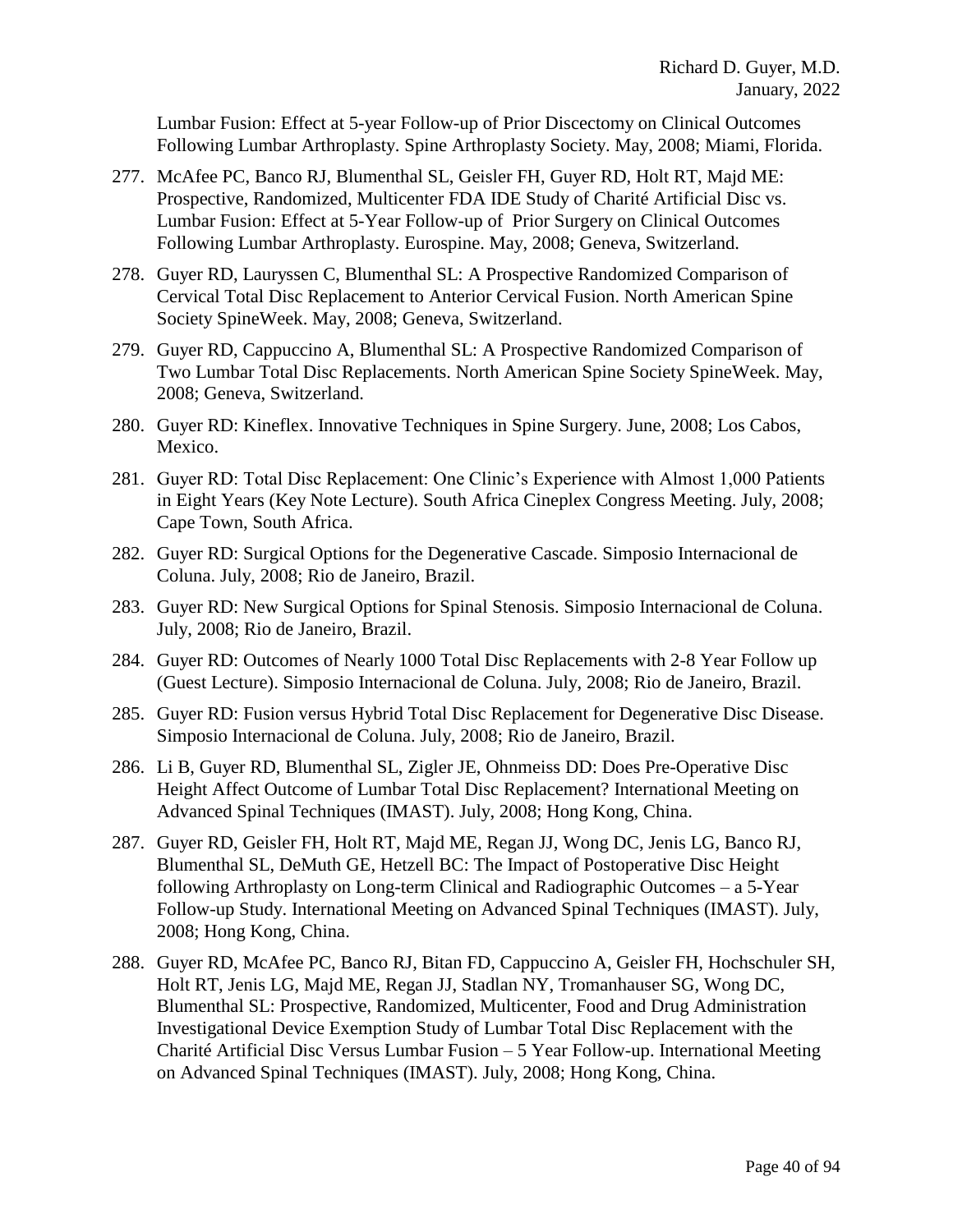- 289. Banco RJ, Geisler FH, Guyer RD, Hetzell B, Holt RT, Majd, ME: Prospective, Randomized, Multicenter FDA IDE Study of CHARITÉ Artificial Disc vs. Lumbar fusion: Effect at 5-year follow-up of Age on Clinical outcomes following lumbar arthroplasty. International Meeting on Advanced Spinal Techniques (IMAST). July, 2008; Hong Kong, China.
- 290. McAfee PC, Banco RJ, Blumenthal SL, Geisler FH, Guyer RD, Holt RT, Majd ME:

Prospective, Randomized, Multicenter FDA IDE Study of CHARITÉ Artificial Disc vs. Lumbar fusion: Effect at 5-year follow-up of Prior Surgery on Clinical outcomes following lumbar arthroplasty. International Meeting on Advanced Spinal Techniques (IMAST). July, 2008; Hong Kong, China.

- 291. Geisler FH, Banco RJ, Blumenthal SL, Guyer RD, McAfee PC, Holt RT, Majd ME, Regan JJ: Prospective, Randomized, Multicenter FDA IDE Study of CHARITÉ Artificial Disc vs. Lumbar fusion: Effect at 5-year follow-up of Prior Discectomy on Clinical outcomes following lumbar arthroplasty. International Meeting on Advanced Spinal Techniques (IMAST). July, 2008; Hong Kong, China.
- 292. Blumenthal SL, Ohnmeiss DD, Guyer RD, Hochschuler SH: Analysis of Total Disc Replacement Outcomes When Applying MCID (Minimal Clinically Important Difference) Criteria. International Meeting on Advanced Spinal Techniques (IMAST). July, 2008; Hong Kong, China.
- 293. Majd ME, Holt RT, Guyer RD, Banco RJ, Geisler FH, Jenis LG, Regan JJ, Wong DC, Blumenthal SL: Two- and Five-year Lumbar Index-level Motion Following Arthroplasty: Impact of Heterotopic Ossification. International Meeting on Advanced Spinal Techniques (IMAST). July, 2008; Hong Kong, China.
- 294. Guyer RD: Total Disc Replacement: One Clinic's Experience with Almost 1,000 Patients in Eight Years (Key Note Lecture). South Africa Cineplex Congress Meeting. July, 2008; Cape Town, South Africa.
- 295. Guyer RD: Surgical Options for the Degenerative Cascade. Simposio Internacional de Coluna. July, 2008; Rio de Janeiro, Brazil.
- 296. Guyer RD: New Surgical Options for Spinal Stenosis. Simposio Internacional de Coluna. July, 2008; Rio de Janeiro, Brazil.
- 297. Guyer RD: Outcomes of Nearly 1000 Total Disc Replacements with 2-8 Year Follow up (Guest Lecture). Simposio Internacional de Coluna. July, 2008; Rio de Janeiro, Brazil.
- 298. Guyer RD: Fusion versus Hybrid Total Disc Replacement for Degenerative Disc Disease. Simposio Internacional de Coluna. July, 2008; Rio de Janeiro, Brazil.
- 299. Guyer RD: Myths of Spine Surgery. Neuroscience Lecture Series. August, 2008; Plano, Texas.
- 300. Guyer RD: Lumbar ADR: State of the Art. (Pre-course). North American Spine Society. October, 2008; Toronto, Canada.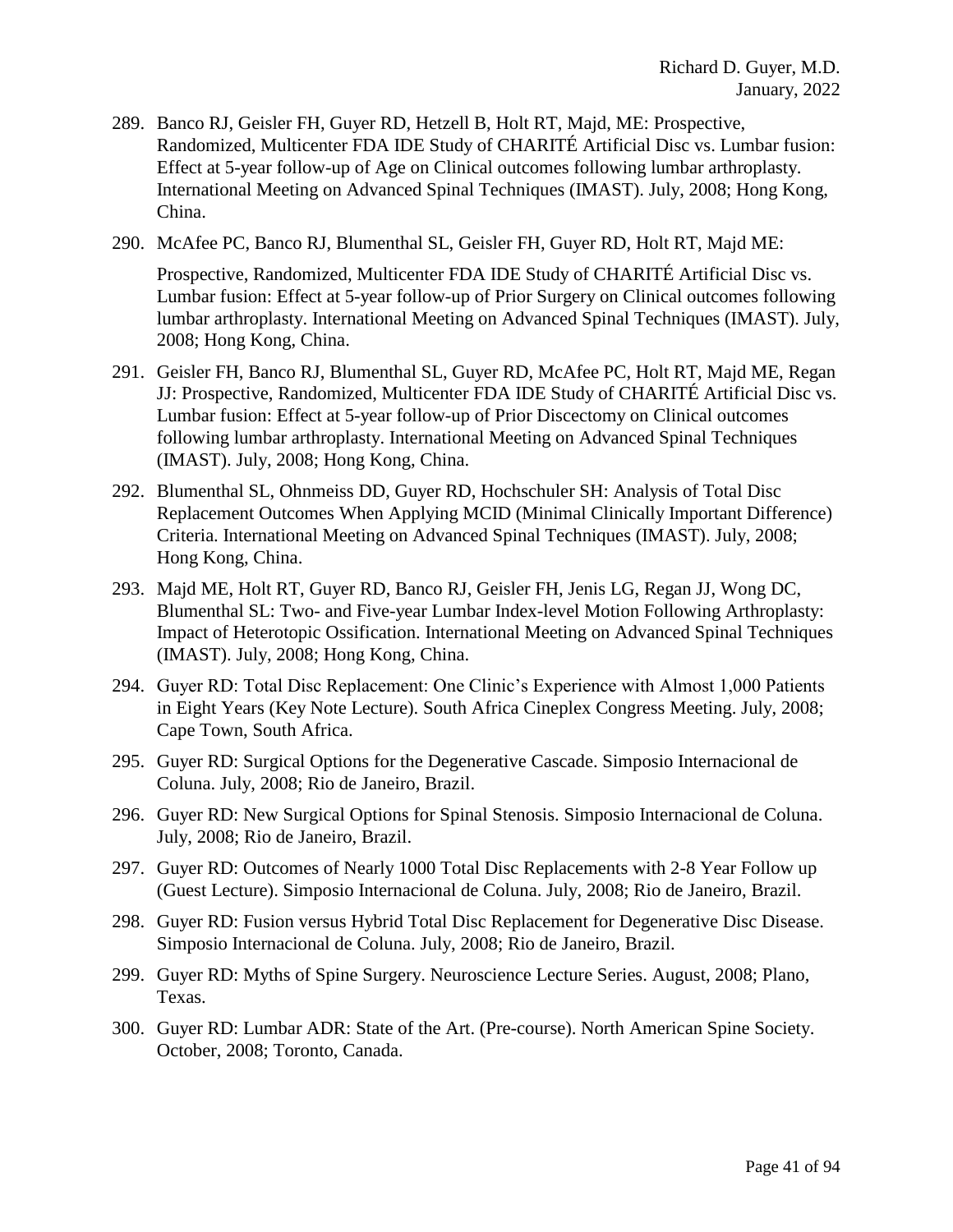- 301. Guyer RD, Cappucino A, Blumenthal S: A Prospective Randomized Comparison of Two Lumbar Total Disc Replacements. North American Spine Society. October, 2008; Toronto, Canada.
- 302. Guyer RD, Geisler F, Majd M, Holt RT, Regan J, Blumenthal S, Wong D, Jenis L, Banco R: The Impact of Preoperative DEXA Scores Following Arthroplasty on Long-term Clinical and Radiographic Outcomes – a 5-Year Follow-up Study. North American Spine Society. October, 2008; Toronto, Canada.
- 303. Guyer RD : Eighteen Years of Total Disc Replacement in TBI. First Capital Summit on Orthopaedics. October, 2008; Beijing, China.
- 304. Guyer RD : Eighteen Years of Total Disc Replacement in TBI. Grand Rounds Hospital 304 of Peoples' Liberation Army. October, 2008; Beijing, China.
- 305. Guyer RD: Indications of Semi-rigid Fixation. Brussels International Spine Symposium. November, 2008; Brussels, Belgium.
- 306. Guyer RD: Overview of Existing Pedicle Based Dynamic Systems. Brussels International Spine Symposium. November, 2008; Brussels, Belgium.
- 307. Guyer RD: Considerations in Physician-Owned Companies: Divesting or Disclosure? Emerging Technologies Spine Education Summit. February, 2009; Steamboat Springs, Colorado.
- 308. Guyer RD: Lumbar TDR: Indications Patient Selection Contra-Indications. Current Concepts in Spinal Disorders. February, 2009; Las Vegas, Nevada.
- 309. Guyer RD: Is There A Role for Hybrid Constructs? Current Concepts in Spinal Disorders. February, 2009; Las Vegas, Nevada.
- 310. Guyer RD: Argument for Lumbar Arthroplasty (Symposium Debate). American Academy of Orthopaedic Surgeons. February, 2009; San Francisco, California.
- 311. Majd ME, Holt RT, Guyer RD, Banco RJ, Geisler FH, Jenis LG, Regan JJ, Wong DC, Blumenthal SL: Two- and Five-year Lumbar Index-Level Motion Following Arthroplasty: Impact of Heterotopic Ossification. Spine Society of Australia. April, 2009; Brisbane, Australia.
- 312. Guyer RD, Auer PB, Zigler JE, Ohnmeiss DD, Blumenthal SL: Relationship between Endplate Morphology and Clinical Outcome of Single-Level Lumbar Disc Arthroplasty. Lumbar Spine Research Society. April, 2009; Chicago, Illinois.
- 313. Guyer RD, Shellock J, MacLennan B, Hanscom D, Knight RQ, McComb P, Jacobs J, Bradford D: Early Failure of Metal-on-Metal Artificial Discs Due to Metal Hypersensitivity: The Diagnostic and Treatment Approach in 4 Collected Cases. Lumbar Spine Research Society. April, 2009; Chicago, Illinois.
- 314. Guyer RD: Can Society Afford TDR? (Symposium: Challenges and Complications). Spine Arthroplasty Society. April-May, 2009; London, England.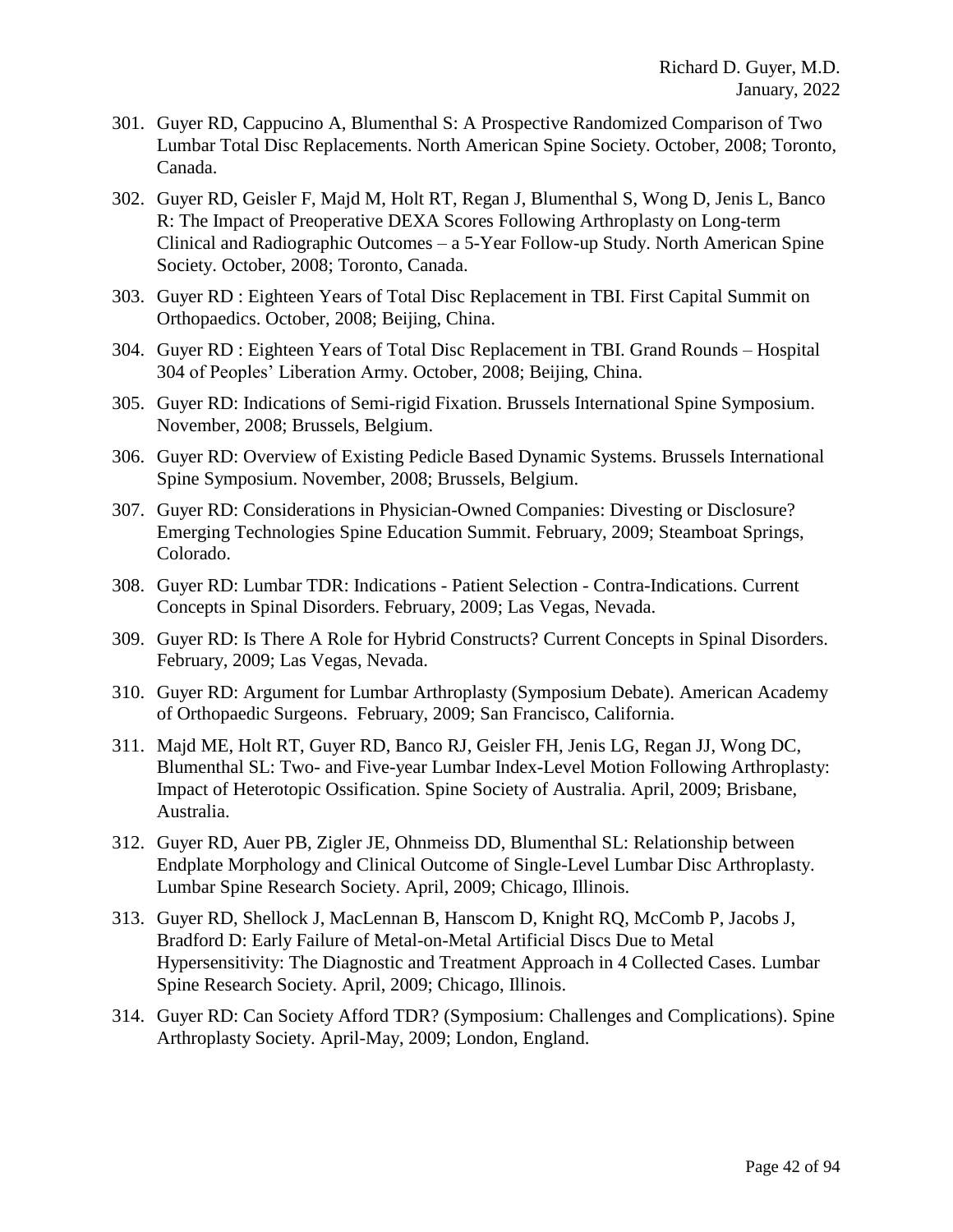- 315. Zigler JE, Parkinson A, Guyer RD, Blumenthal SL, Ohnmeiss DD: Re-operations in Lumbar Total Disc Replacement: Experience with Our First Consecutive 800 Cases. Spine Arthroplasty Society. April-May, 2009; London, England.
- 316. Guyer RD, Shellock J, MacLennan B, Hanscom D, Knight RQ, McComb P, Jacobs J, Bradford D: Early Failure of Metal-on-Metal Artificial Discs Due to Metal Hypersensitivity: The Diagnostic and Treatment Approach in 4 Collected Cases. Spine Arthroplasty Society. April-May, 2009; London, England.
- 317. Ohnmeiss DD, Guyer RD, Blumenthal SL, Zigler JE: Impact of Adverse Events on Outcome in Cervical Total Disc Replacement Trials. Spine Arthroplasty Society. April-May, 2009; London, England.
- 318. Guyer RD, Cappuccino A, Blumenthal SL: 24-month Follow-up of a Prospective Randomized Comparison of Two Lumbar Total Disc Replacements. Spine Arthroplasty Society. April-May, 2009; London, England.
- 319. Wong DC, Jenis LG, Guyer RD, Banco RJ, Geisler FH, Holt RT, Majd ME, Regan JJ, Blumenthal SL, DeMuth GE, Hetzell BC: Is Preoperative Disc Height a Contributing Factor in 5-year Success Rate with Arthrodesis and Arthroplasty? Spine Arthroplasty Society. April-May, 2009; London, England.
- 320. Guyer RD, Auer PB, Zigler JE, Ohnmeiss DD, Blumenthal SL: Relationship between Endplate Morphology and Clinical Outcome of Single-Level Lumbar Disc Arthroplasty. International Society for the Study of the Lumbar Spine. May, 2009; Miami, Florida.
- 321. Zigler JE, Parkinson A, Guyer RD, Blumenthal SL, Ohnmeiss DD: Re-operations in Lumbar Total Disc Replacement: Experience with Our First Consecutive 800 Cases. International Society for the Study of the Lumbar Spine. May, 2009; Miami, Florida.
- 322. Guyer RD, Shellock J, MacLennan B, Hanscom D, Knight RQ, McComb P, Jacobs J, Bradford D: Early Failure of Metal-on-Metal Artificial Discs Due to Metal Hypersensitivity: The Diagnostic and Treatment Approach in Four Collected Cases. Spine Across the Sea. July, 2009; Maui, Hawaii.
- 323. Guyer RD, Auer PB, Zigler JE, Blumenthal SL, Ohnmeiss DD: Relationship between Endplate Morphology and Clinical Outcome of Single-Level Lumbar Disc Arthroplasty. Spine Across the Sea. July, 2009; Maui, Hawaii.
- 324. Zigler JE, Parkinson A, Guyer RD, Blumenthal SL, Ohnmeiss DD: Re-operations in Lumbar Total Disc Replacement: Experience with Our First Consecutive 800 Cases. Spine Across the Sea. July, 2009; Maui, Hawaii.
- 325. Zigler JE, Guyer RD, Ohnmeiss DD, Blumenthal SL: Anterior Re-operation at the Same Level Following Lumbar Total Disc Replacement. Spine Across the Sea. July, 2009; Maui, Hawaii.
- 326. Blumenthal S, Zigler J, Rodriguez M, Guyer RD, Ohnmeiss DD, Atanasov A: Cervical Disc Replacement vs. Anterior Cervical Fusion: Combined Results from Multiple Prospective, Randomized Studies at a Single Site. Spine Across the Sea. July, 2009; Maui, Hawaii.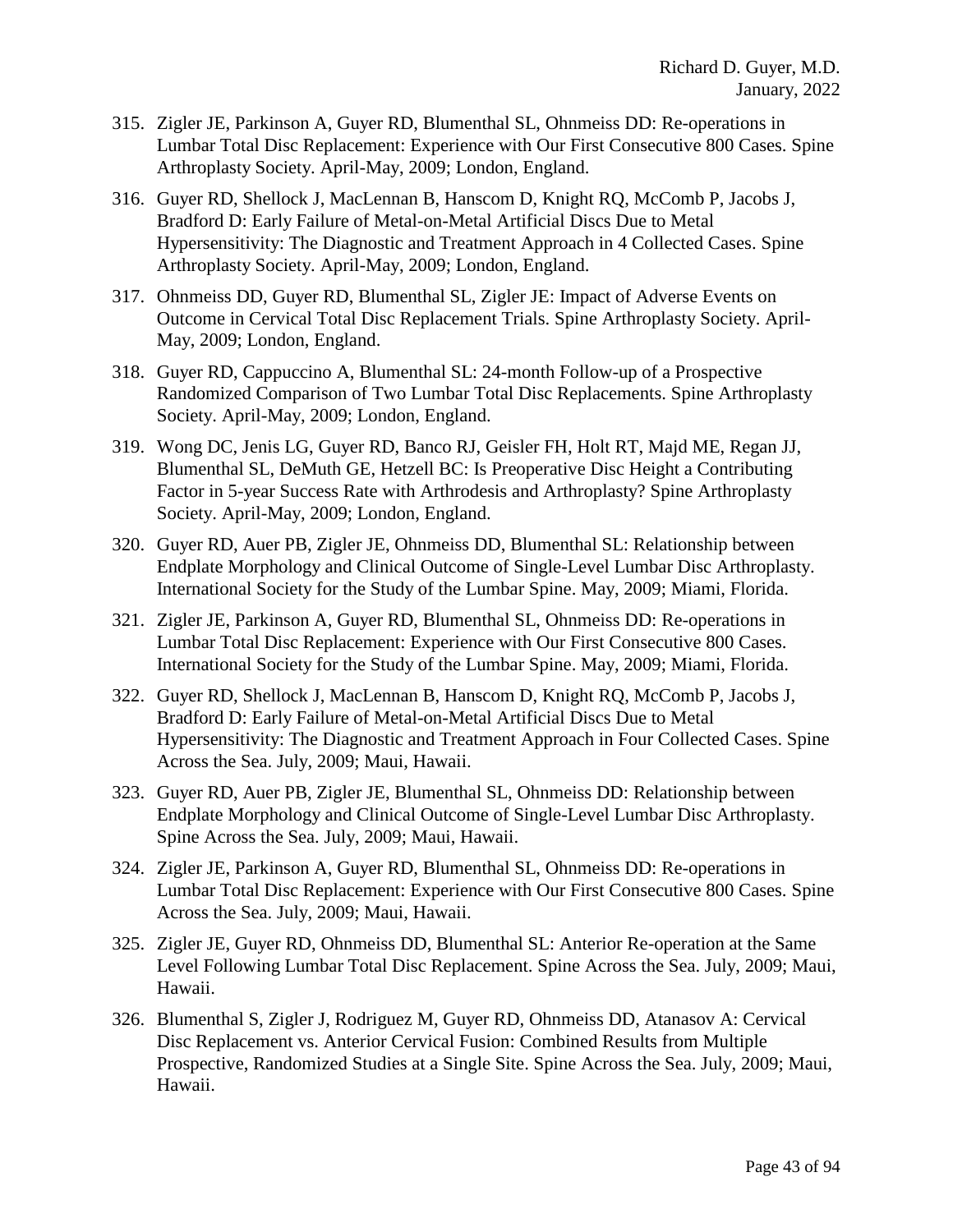- 327. Guyer RD, Pettine K, Blumenthal S, Duffy M: 24-month Follow-up of a Prospective, Randomized Study Comparing Two Lumbar Total Disc Replacements. Spine Across the Sea. July, 2009; Maui, Hawaii.
- 328. Guyer RD, Shellock J, MacLennan B, Hanscom D, Urban R, Knight RQ, McComb P, Jacobs J, Bradford D: Early Failure of Metal-on-Metal Artificial Discs Due to Metal Hypersensitivity: The Diagnostic and Treatment Approach in 4 Collected Cases. International Meeting on Advanced Spine Techniques (IMAST). July, 2009; Vienna; Austria.
- 329. Zigler JE, Parkinson A, Guyer RD, Blumenthal SL, Ohnmeiss DD: Re-operations in Lumbar Total Disc Replacement: Experience with Our First Consecutive 800 Cases. International Meeting on Advanced Spine Techniques (IMAST). July, 2009; Vienna; Austria.
- 330. Saidy S, McAfee PC, Geisler FH, Moore S, Regan J, Guyer RD, Blumenthal S, Fedder IL, Tortolani JP, Cunningham BW: Revision Following Lumbar Total Disc Replacement: Analysis of Reoperations in the U.S. IDE Study of Lumbar Arthroplasty. International Meeting on Advanced Spine Techniques (IMAST). July, 2009; Vienna; Austria.
- 331. Guyer RD: [The Paradox in Orthopaedics Today -](http://www.ncbi.nlm.nih.gov/pubmed/18299104?ordinalpos=3&itool=EntrezSystem2.PEntrez.Pubmed.Pubmed_ResultsPanel.Pubmed_DefaultReportPanel.Pubmed_RVDocSum) Exciting Technology and Economic [Challenges.](http://www.ncbi.nlm.nih.gov/pubmed/18299104?ordinalpos=3&itool=EntrezSystem2.PEntrez.Pubmed.Pubmed_ResultsPanel.Pubmed_DefaultReportPanel.Pubmed_RVDocSum) China International Congress of Orthopaedics. August, 2009; Beijing, China.
- 332. Guyer RD: Economics of Motion Technology: Surgeon Perspective (Pre-Course: Section on Motion Technology). North American Spine Society (NASS). October, 2009; San Francisco, California.
- 333. Guyer RD: Muscle Sparing Approaches. Brussels International Spine Symposium. November, 2009; Brussels, Belgium.
- 334. Guyer RD: The Future of Nucleus Replacement. Brussels International Spine Symposium. November, 2009; Brussels, Belgium.
- 335. Guyer RD: Arthroplasty: Update and Current Evidence. Evidence and Technology Spine Summit. January, 2010; Steamboat Springs, CO.
- 336. Guyer RD: Evidence for Facet Replacement. Evidence and Technology Spine Summit. January, 2010; Steamboat Springs, CO.
- 337. Zigler JE, Blumenthal SL, Guyer RD, Atanasov A, Rodriguez M, Ohnmeiss DD: Comparison of Cervical Disc Replacement and Anterior Cervical Fusion: 24-month Results from Five Prospective Randomized Studies. Asia Pacific Spine Arthroplasty Society. January, 2010; Sanya, China.
- 338. Zigler JE, Blumenthal SL, Guyer RD, Ohnmeiss DD: Analysis of Re-operations in Lumbar Total Disc Replacement: Experience with 900 Consecutive Cases Including First Case Experience. Asia Pacific Spine Arthroplasty Society. January, 2010; Sanya, China.
- 339. Guyer RD: Lumbar ADR: Indications Patient Selections Contra-Indications. Current Concepts in Spinal Disorders. February, 2010; Las Vegas, Nevada.
- 340. Guyer RD: Lumbar ADR: Charite. Current Concepts in Spinal Disorders. February, 2010; Las Vegas, Nevada.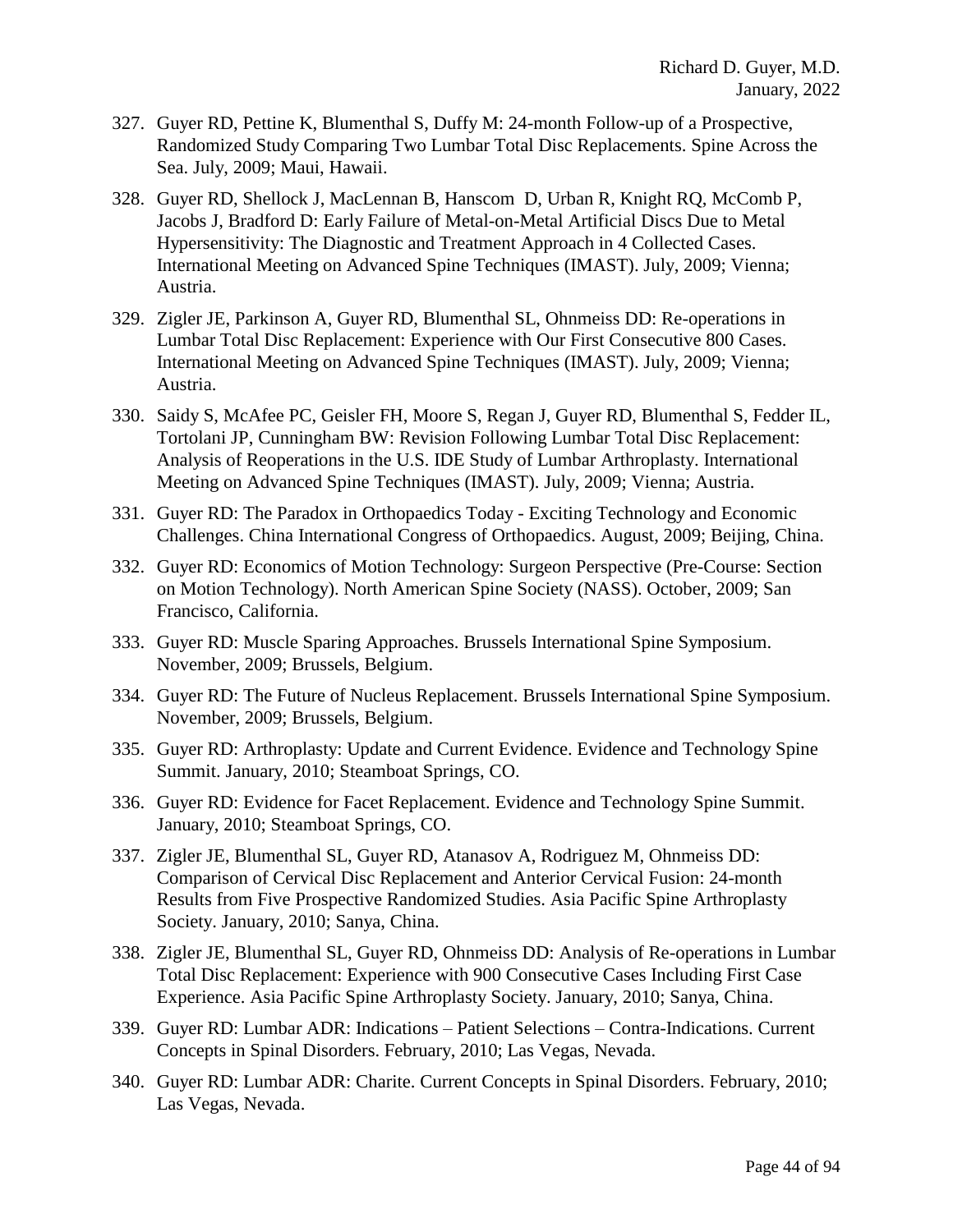- 341. Guyer RD: Cervical ADR: Kineflex-C. Current Concepts in Spinal Disorders. February, 2010; Las Vegas, Nevada.
- 342. Blumenthal SL, Guyer RD. Anular Repair after Lumbar Discectomy: Preliminary Observations from an Ongoing, Prospective, Randomized, Controlled Clinical Trial. International Society for the Study of the Lumbar Spine. April, 2010; Auckland, New Zealand.
- 343. Blumenthal SL, Saqqa S, Guyer RD, Zigler JE, Ohnmeiss DD: Hybrid Combined Total Disc Replacement and Fusion Procedures in the Lumbar Spine: Clinical and Radiographic Outcome. Spine Society of Australia. April, 2010; Christchurch, New Zealand.
- 344. Guyer RD, Lauryssen C, Coric D, Gordon C, Nunley P, Carmody C, Dimmig TA, Taylor W, Buckley R, Donner J, Rhee J, Gerszten PC, Tortolani PJ, Rappaport J, Knight RQ, Dix G, Foley KT, Bitan FD, Bains R, Herkowitz HN: Prospective, Randomized Study Comparing Cervical Total Disc Replacement to Anterior Cervical Fusion: Results from an FDA-Regulated IDE Trial. Spine Arthroplasty Society. April, 2010; New Orleans, Louisiana.
- 345. Ohnmeiss DD, Hume CS, Guyer RD, Zigler JE, Blumenthal SL: Cost Comparisons of Total Disc Replacement vs. Fusion in Patients with Insurance Denial for Disc Replacement. Spine Arthroplasty Society. April, 2010; New Orleans, Louisiana.
- 346. Blumenthal SL, Rainey S, Ohnmeiss DD, Zigler JE, Guyer RD: Analysis of Adjacent Segment Re-Operation Following Lumbar Total Disc Replacement. Spine Arthroplasty Society. April, 2010; New Orleans, Louisiana.
- 347. Zigler JE, Atanasov AM, Ohnmeiss DD, Blumenthal SL, Guyer RD, Hisey MS: A Prospective Randomized Comparison of Cervical Disc Replacement and Anterior Cervical Fusion: Combined Results from Five FDA IDE Trials from a Single Site. Spine Arthroplasty Society. April, 2010; New Orleans, Louisiana.
- 348. Guyer RD: TDR World Experience: Panel Discussion. (Pre-course: Around the World Experience with Cervical and Lumbar Total Disc Replacement). Spine Arthroplasty Society. April, 2010; New Orleans, Louisiana.
- 349. Guyer RD, Blumenthal SL, Bailey A, Amundson G, Chedid M, Gerdes JS, Messer J, Griffith S: Preliminary Observations from a Prospective, Multi-Center, Randomized, Controlled Clinical Trial Evaluating Anular Repair after Lumbar Discectomy. Spine Arthroplasty Society. April, 2010; New Orleans, Louisiana.
- 350. Guyer RD: Innovations in Anular Repair. Innovative Techniques in Spine Surgery. June, 2010; Los Cabos, Mexico.
- 351. Guyer RD: Lumbar TDR: Adoption challenges. Innovative Techniques in Spine Surgery. June, 2010; Los Cabos, Mexico.
- 352. Musante D, Guyer RD, Coric D, Gordon C, Nunley PD, Carmody C: Prospective, Randomized, Controlled, Multicenter FDA IDE Trial Comparing Cervical Total Disc Replacement to Anterior Cervical Fusion: 24-Month Follow-Up. International Meeting on Advanced Spine Techniques. July, 2010; Toronto, Canada.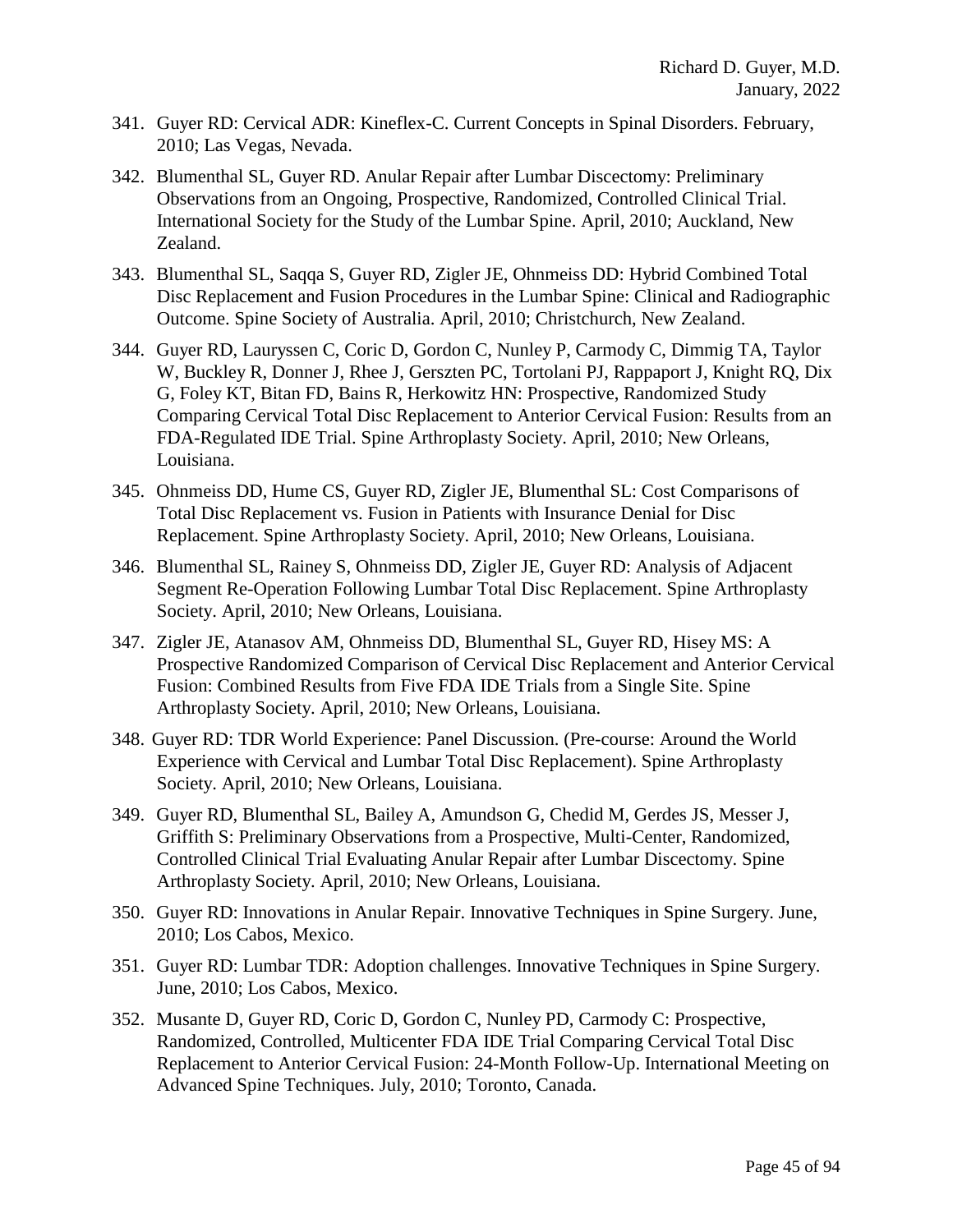- 353. Musante DB, Guyer RD, Coric D, Gordon C, Nunley P, Carmody C: Comparison of Radiographic Findings of Total Disc Replacement vs. Anterior Cervical Fusion: 24-Month Follow-Up from a Prospective, Randomized, Controlled, Multicenter Trial with 269 Patients. International Meeting on Advanced Spine Techniques. July, 2010; Toronto, Canada.
- 354. Guyer RD, Pettine KA, Coric D, Nunley PD, Musante D: Direct Comparison of Two Lumbar Total Disc Replacement Devices: Results from a Prospective, Randomized, Multicenter FDA-Regulated Trial. International Meeting on Advanced Spine Techniques. July, 2010; Toronto, Canada.
- 355. Ohnmeiss DD, Hume CS, Blumenthal SL, Guyer RD, Zigler JE: Cost Comparison of Total Disc Replacement versus Fusion in Patients with Insurance Denial for Disc Replacement. International Meeting on Advanced Spine Techniques. July, 2010; Toronto, Canada.
- 356. Guyer RD: Posterior Lumbar Interbody Fusion. International Meeting on Advanced Spine Techniques. July, 2010; Toronto, Canada.
- 357. Guyer RD: Lumbar TDR: Difficulties with Adoption 10 Years Later in the US. International Meeting on Advanced Spine Techniques. July, 2010; Toronto, Canada.
- 358. Guyer RD: Current State of Dynamic Stabilization. Simpósio Internacional de Coluna (SINCOL). August, 2010; Rio de Janeiro, Brazil.
- 359. Guyer RD: MIS Indirect Decompression for Spondylolisthesis. Simpósio Internacional de Coluna (SINCOL). August, 2010; Rio de Janeiro, Brazil.
- 360. Guyer RD: Is Total Disc Replacement an MIS Alternative to Fusion? Simpósio Internacional de Coluna (SINCOL). August, 2010; Rio de Janeiro, Brazil.
- 361. Guyer RD: Cervical Total Disc Replacement: TBI Experience. Simpósio Internacional de Coluna (SINCOL). August, 2010; Rio de Janeiro, Brazil.
- 362. Blumenthal SL, Rainey S, Guyer RD, Zigler JE, Ohnmeiss DD: Analysis of Adjacent Segment Re-Operation Following Lumbar Total Disc Replacement. North American Spine Society. October, 2010; Orlando, Florida.
- 363. Guyer RD, Shellock J, Kugler C, Hisey MS, Bradley WD, Ohnmeiss DD: Indirect Decompression of Lumbar Spondylolisthesis using Anterior Lumbar Interbody Fusion and Minimally Invasive Pedicle Screw Fixation. North American Spine Society. October, 2010; Orlando, Florida.
- 364. Ohnmeiss DD, Hume CS, Blumenthal SL, Guyer RD, Zigler JE: Cost Comparison of Total Disc Replacement vs. Fusion in Patients with Insurance Denial for Disc Replacement. North American Spine Society. October, 2010; Orlando, Florida.
- 365. Guyer RD, Pettine KA, Knight RQ, Dimmig TA, Coric D, McAfee PC, Gordon C, Cappuccino A, Buckley R, Nunley P, Geisler F, Peppers TA, Rappaport J, Lauryssen C, Dix G, Cheng WK, Hu Serena, Lee YP, Bitan FD, Bains R: Direct Comparison of Two Lumbar Total Disc Replacement Devices: Results from a Prospective, Randomized, Multicenter FDA-Regulated Trial. North American Spine Society. October, 2010; Orlando, Florida.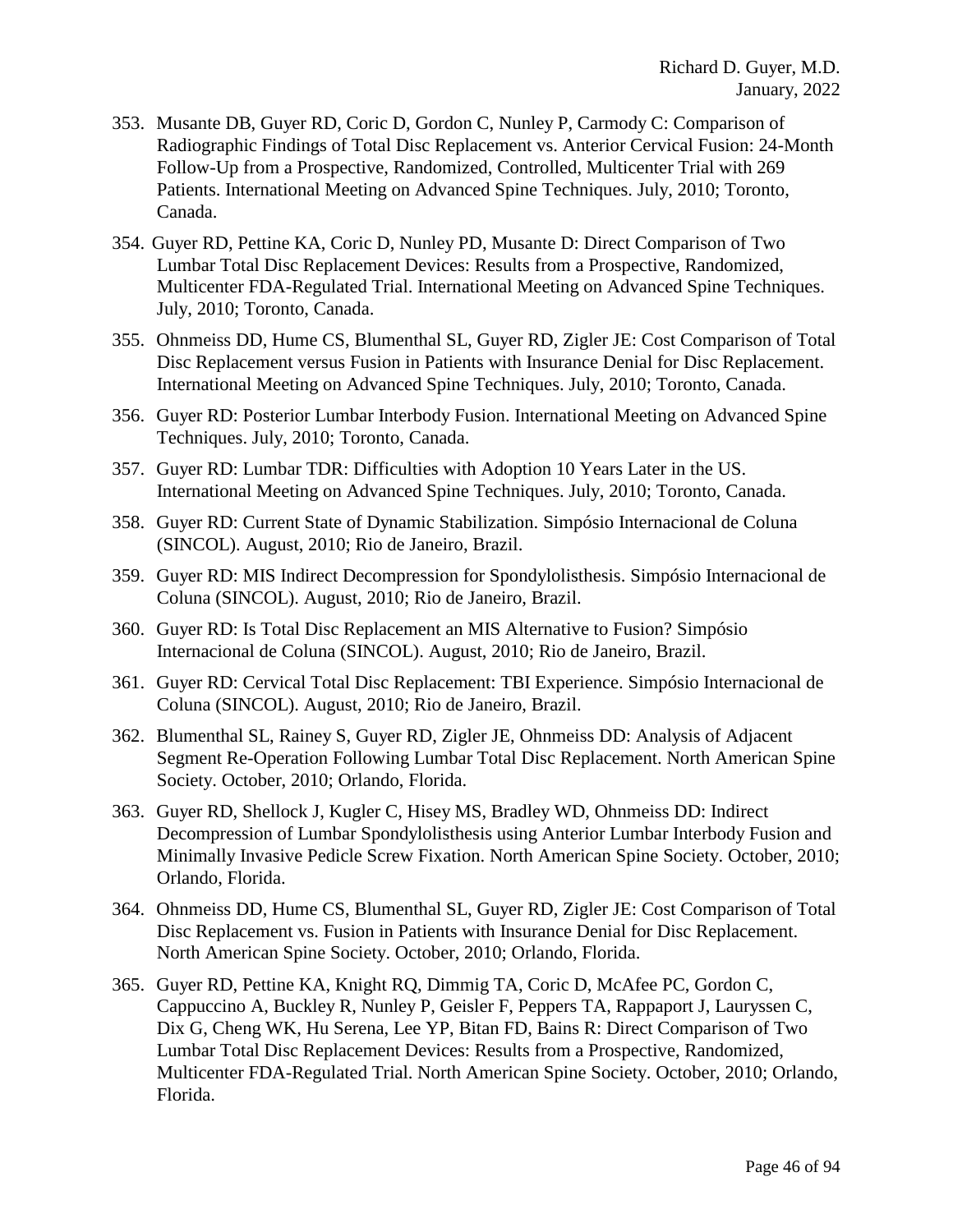- 366. Guyer RD, Pettine KA, Knight RQ, Dimmig TA, Coric D, McAfee PC, Gordon C, Cappuccino A, Buckley R, Nunley P, Geisler F, Peppers TA, Rappaport J, Lauryssen C, Dix G, Cheng W, Hu S, Lee YP, Bitan FD, Bains R: Radiographic Comparison of Two Lumbar Total Disc Replacement Devices: Results from a Prospective, Randomized, Controlled Multicenter FDA-Regulated Trial. North American Spine Society. October, 2010; Orlando, Florida.
- 367. Guyer RD, Coric D, Gordon C, Nunley PD, Carmody C, Dimmig TA, Taylor W, Buckley R, Donner J, Lauryssen C, Rhee J, Gerszten PC, Tortolani PJ, Rappaport J, Knight RQ, Dix G, Foley KT, Bitan FD, Bains R, Herkowitz HN: Prospective, Randomized, Multicenter Trial Comparing Cervical Total Disc Replacement to Anterior Cervical Fusion in 269 Patients: 24-Month Follow-Up. North American Spine Society. October, 2010; Orlando, Florida.
- 368. Musante DB, Coric D, Guyer RD, Gordon C, Nunley P, Carmody C, Dimmig TA, Taylor W, Buckley R, Donner J, Lauryssen C, Rhee J, Gerszten PC, Tortolani PJ, Rappaport J, Knight RQ, Dix G, Foley KT, Bitan FD, Bains R, Herkowitz HN: Comparison of Radiographic Findings of Total Disc Replacement vs. Anterior Cervical Fusion: 24-Month Follow-Up from a Prospective, Randomized, Controlled, Multicenter Trial with 269 Patients. North American Spine Society. October, 2010; Orlando, Florida.
- 369. Blumenthal SL, Zigler JE, Guyer RD, Ohnmeiss DD: Anterior Re-Operations at the Same Level Following Lumbar Total Disc Replacement. North American Spine Society. October, 2010; Orlando, Florida.
- 370. Zigler JE, Guyer RD, Blumenthal SL, Ohnmeiss DD: Analysis of Re-Operations after Lumbar Total Disc Replacement: Experience in 1,000 Consecutive Cases Beginning with First Case Experience of 11 Surgeons. North American Spine Society. October, 2010; Orlando, Florida.
- 371. Guyer RD, Blumenthal SL, Zigler JE, Hisey MS, Atanasov AM, Ohnmeiss DD: A Prospective Randomized Comparison of Cervical Disc Replacement and Anterior Cervical Fusion: Combined Results from Five FDA IDE Trials from a Single Site. North American Spine Society. October, 2010; Orlando, Florida.
- 372. Guyer RD: Anterior Interbody Fusion. (Pre-course: Lumbar Interbody Fusion Technologies). North American Spine Society. October, 2010; Orlando, Florida.
- 373. Guyer RD: Lumbar TDR: Difficulties with Adoption 10 Years Later in the US. (Precourse: Motion Preservation Technologies). North American Spine Society. October, 2010; Orlando, Florida.
- 374. Guyer RD: Anular Repair. Instructional Course: State of the Art on the Advances of Research of the Lumbar Spine. October, 2010; Beijing, China.
- 375. Guyer RD: Difficulty of Adoption of Lumbar TDR in the United States. Instructional Course: State of the Art on the Advances of Research of the Lumbar Spine. October. 2010: Beijing, China.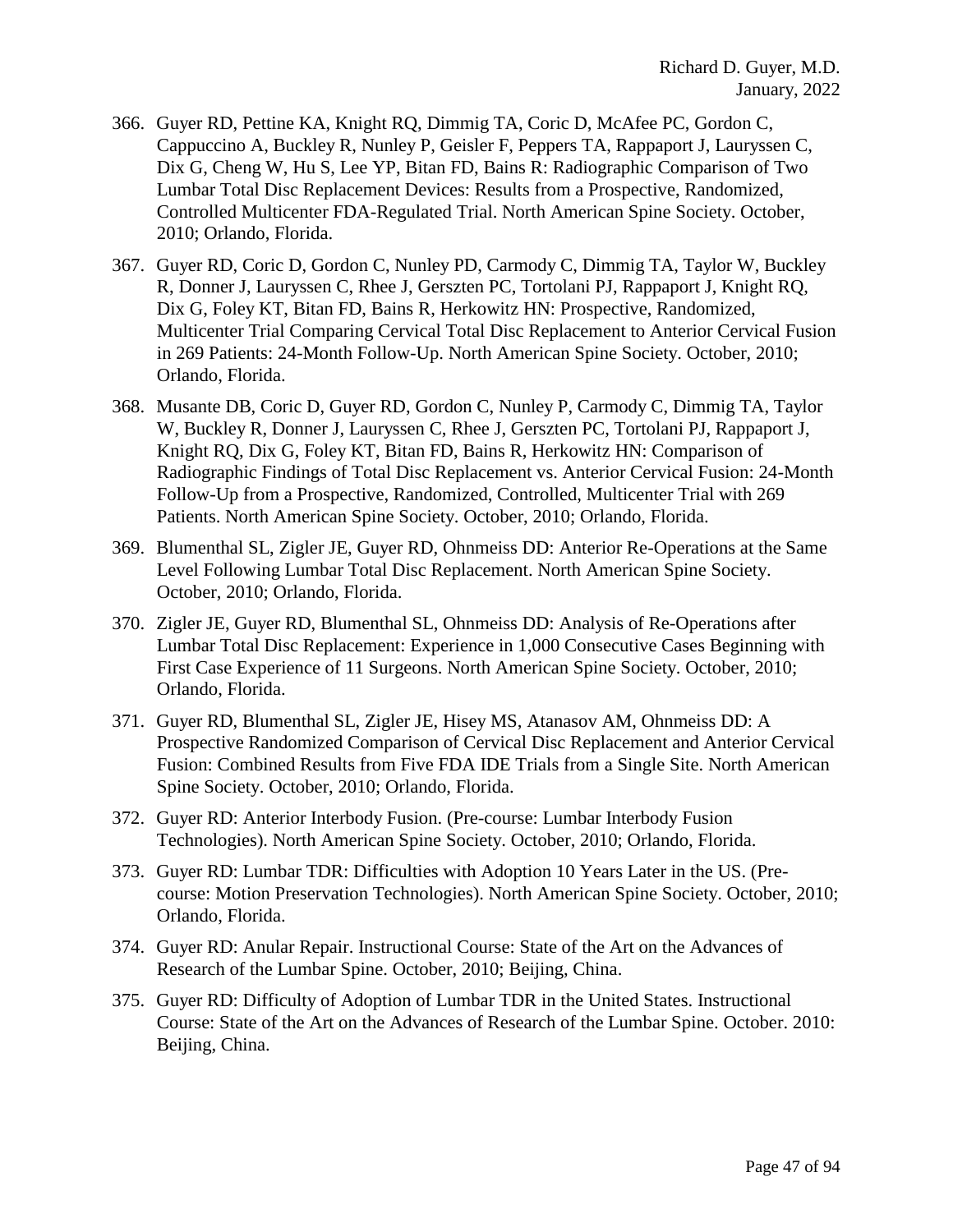- 376. Shellock J, Guyer RD, Hisey MS, Bradley WD, Kugler C, Ohnmeiss DD: Indirect Decompression of Lumbar Spondylolisthesis using anterior lumbar interbody fusion and minimally invasive pedicle screw fixation. Society for Minimally Invasive Spine Surgery. November, 2010; Las Vegas, Nevada.
- 377. Guyer RD: What is "Dynamic Fusion"? Brussels International Spine Symposium. November, 2010; Brussels, Belgium.
- 378. Guyer RD, Mayer M: Debate: Is Fusion still the Gold Standard? Brussels International Spine Symposium. November, 2010; Brussels, Belgium.
- 379. Guyer RD: What have We Learned from the Medicare Coverage Advisory Committee Meeting on Spinal Fusion? Brussels International Spine Symposium. November, 2010; Brussels, Belgium.
- 380. Guyer RD, Blumenthal SL, Zigler JE, Hisey MS, Atanasov AM, Ohnmeiss DD. A Prospective Randomized Comparison of Cervical Disc Replacement and Anterior Cervical Fusion: Combined Results from Five FDA IDE Trials from a Single Site Cervical Spine Research Society. December, 2010; Charlotte, North Carolina.
- 381. Guyer RD: Lumbar Surgery Case Presentations. Current Concepts in Spinal Disorders. February, 2011; Las Vegas, Nevada.
- 382. Guyer RD: Lumbar TDR: Difficulties with Adoption 11 Years Later in the US*.* Current Concepts in Spinal Disorders. February, 2011; Las Vegas, Nevada.
- 383. Guyer RD: Making the Best of the Worst: Lumbar Surgery Cases. Current Concepts in Spinal Disorders. February, 2011; Las Vegas, Nevada.
- 384. Zigler JE, Blumenthal SL, Guyer RD, Hisey MS, Atanasov A, Ohnmeiss DD: A Prospective Randomized Comparison of Cervical Disc Replacement and Anterior Cervical Fusion: Combined Results from Five FDA IDE Trials from a Single Site. AO Spine Global Spine Congress. March, 2011; Barcelona, Spain.
- 385. Zigler JE, Guyer RD, Blumenthal SL, Ohnmeiss DD: Analysis of Re-operations after Lumbar Total Disc Replacement: Experience in 1,000 Consecutive Cases Beginning with First Case Experience of 11 Surgeons. AO Spine Global Spine Congress. March, 2011; Barcelona, Spain.
- 386. Guyer RD: Role of Disc Height Restoration with DDD. Current Solutions in Spine Surgery. March-April, 2011; Duck Key, Florida.
- 387. Guyer RD: 5 Year Index Level Motion in LTDR. Current Solutions in Spine Surgery. March-April, 2011; Duck Key, Florida.
- 388. Guyer RD: Lumbar Disc Disease: Introduction with Case Presentation. Current Solutions in Spine Surgery. March-April, 2011; Duck Key, Florida.
- 389. Guyer RD: Impact of Pre-Op DEXA Scores in 5 Year Follow Up. Current Solutions in Spine Surgery. March-April, 2011; Duck Key, Florida.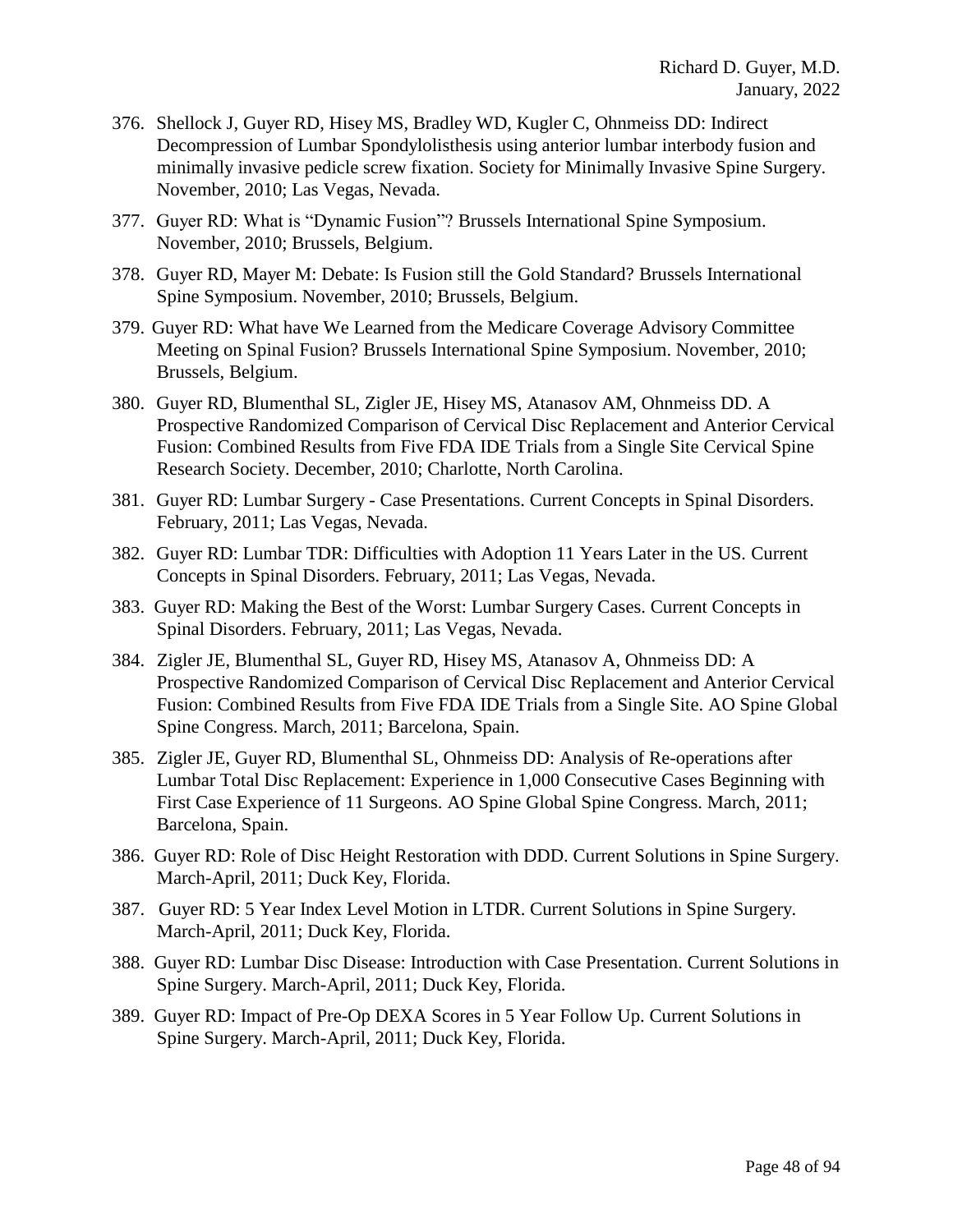- 390. Zigler JE, Thongtrangan I, Ohnmeiss DD, Guyer RD, Atanasov A. Health-Related Quality of Life: How Does Symptomatic Disc Degeneration and Its Treatment with Total Disc Replacement Compare to Other Medical Conditions? International Society for the Advancement of Spine Surgery. April, 2011; Las Vegas, Nevada.
- 391. Araghi A, Blumenthal SL, Guyer RD, Hochschuler SH, Ohnmeiss DD, Shellock J, Messer J. Outcome Associated with Closure of Anular Defects Following Lumbar Discectomy. International Society for the Advancement of Spine Surgery. April, 2011; Las Vegas, Nevada.
- 392. Duffy MF, Zigler JE, Blumenthal SL, Guyer RD, Saqqa S, Ohnmeiss DD. Treatment Options for Two-Level Symptomatic Disc Degeneration: Comparison of Total Disc Replacement, Fusion, and Hybrid. International Society for the Advancement of Spine Surgery. April, 2011; Las Vegas, Nevada.
- 393. Zigler JE, Samocha Y, Guyer RD, Blumenthal SL, Ohnmeiss DD. Cervical Total Disc Replacement vs. Anterior Cervical Fusion: Data from Four Prospective, Randomized, Multicenter Trials. International Society for the Advancement of Spine Surgery. April, 2011; Las Vegas, Nevada.
- 394. Coric D, Nunley PD, Guyer RD, Dimming T, Carmody C, Gordon C, Lauryssen C. Analysis of Adjacent Segment Degeneration: Results of a Prospective, Randomized Study Comparing Cervical Total Disc Replacement vs. Anterior Cervical Fusion. International Society for the Advancement of Spine Surgery. April, 2011; Las Vegas, Nevada.
- 395. Guyer RD: Making the Best of the Worst: Lumbar Surgery Cases. International Society for the Advancement of Spine Surgery. April, 2011; Las Vegas, Nevada.
- 396. Guyer RD: DDD with Low Back Pain. Surgery is a Valuable Treatment. Innovative Techniques in Spine Surgery: "Think Tank 2011." June, 2011; Los Cabos, Mexico.
- 397. Guyer RD: Lumbar TDR: Is there a future? Innovative Techniques in Spine Surgery: "Think Tank 2011." June, 2011; Los Cabos, Mexico.
- 398. Guyer RD: Posterior Lumbar Fusion Indications and Outcomes. International Meeting on Advanced Spine Techniques. July, 2011; Copenhagen, Denmark.
- 399. Guyer RD: Lumbar Disc Replacement Long-term Follow-up. International Meeting on Advanced Spine Technologies. July, 2011; Copenhagen, Denmark.
- 400. Guyer RD: Lumbar Artificial Disc Surgery for Chronic Low Back Pain: Indications and Techniques. Annual Temple Spine Symposium: Low Back Pain. September, 2011: Philadelphia, Pennsylvania.
- 401. Guyer RD: Mini Invasive and Indirect Decompression for Spondylolisthesis. Brussels International Spine Symposium. November, 2011; Brussels, Belgium.
- 402. Guyer RD: Perc Screws and Radiation. To patient and surgeon. Brussels International Spine Symposium. November, 2011; Brussels, Belgium.
- 403. Ohnmeiss DD, Blumenthal SL, Guyer RD: Investigating the Potential Effect of "Euphoric Bias" for the New Technology on Results of Randomized Lumbar Total Disc Replacement Trials. North American Spine Society. November, 2011; Chicago, Illinois.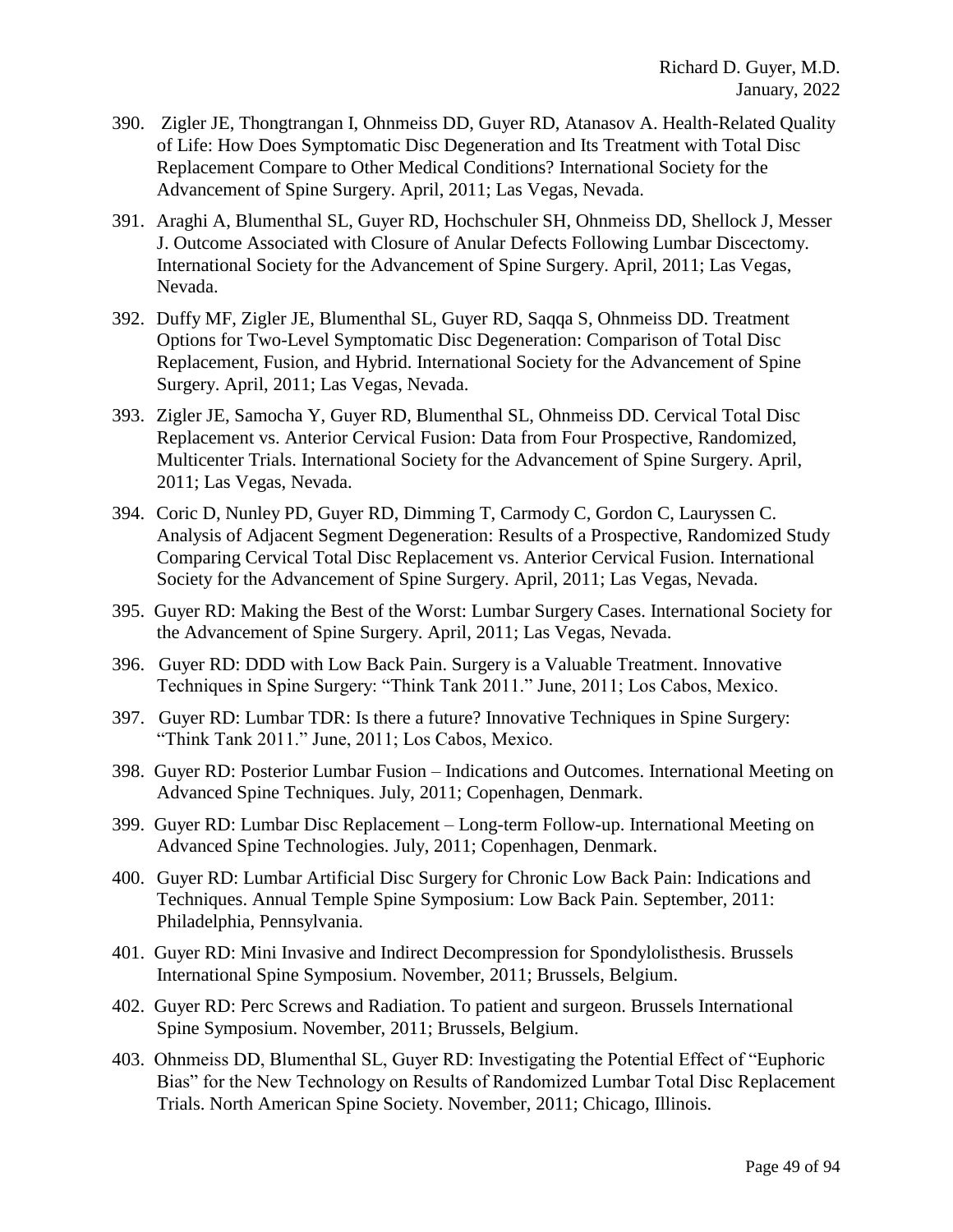- 404. Thongtrangan I, Ohnmeiss DD, Zigler JE, Guyer RD, Atanasov AM: Health-Related Quality of Life: How Does Symptomatic Disc Degeneration and Its Treatment with Total Disc Replacement Compare to Other Medical Conditions? North American Spine Society. November, 2011; Chicago, Illinois.
- 405. Zigler JE, Guyer RD, Blumenthal SL, Hisey MS, Atanasov AM, Ohnmeiss DD: Total Disc Replacement vs. Anterior Cervical Fusion: Minimum 24-Month Follow-Up Data Combined from Six FDA IDE Trials at a Single Site. Cervical Spine Research Society. December, 2011; Scottsdale, Arizona.
- 406. Guyer RD: What to Expect from a Fellowship. Transitions in Spine Surgery: Residency to Fellowship, Fellowship to Practice. January, 2012; Plano, Texas.
- 407. Guyer RD: Advocacy: Getting Involved to Shape Your Own Future. Transitions in Spine Surgery: Residency to Fellowship, Fellowship to Practice. January, 2012; Plano, Texas.
- 408. Guyer RD: Motion Preserving Technologies: Lumbar. Transitions in Spine Surgery: Residency to Fellowship, Fellowship to Practice. January, 2012; Plano, Texas.
- 409. Guyer RD: Radiation Exposure in the OR: Start Early to Protect Yourself. Transitions in Spine Surgery: Residency to Fellowship, Fellowship to Practice. January, 2012; Plano, Texas.
- 410. Guyer RD: Inside an FDA Clinical Trial. Texas Health Center for Diagnostics and Surgery. January, 2012; Plano, Texas.
- 411. Guyer RD: Incorporating Research into Private Practice. Spine Fellows Course. January, 2012; Vail, Colorado.
- 412. Guyer RD: Myths of Spine Surgery. Spine Fellows Course. January, 2012; Vail, Colorado.
- 413. Guyer RD: The Future of Artificial Disc Replacement. Current Concepts in Spinal Disorders. February, 2012; Las Vegas, Nevada.
- 414. Guyer RD: Evidence for Lumbar Arthroplasty. American Academy of Orthopaedic Surgeons. February, 2012; San Francisco, California.
- 415. Blumenthal SL, Guyer RD, Ohnmeiss DD, Zigler JE: Comparison of Re-operations in Cervical Total Disc Replacement vs. Anterior Cervical Fusion: Results with Mean 48 Month Follow-up. International Society for the Advancement of Spine Surgery. March, 2012; Barcelona, Spain.
- 416. Morrison T, Guyer RD, Hisey MH, Atanasov A, Ohnmeiss DD, Zigler JE, Blumenthal SL: Clinical Outcome of Stand-alone Anterior Lumbar Interbody Fusion. International Society for the Advancement of Spine Surgery. March, 2012; Barcelona, Spain.
- 417. Guyer RD, Ohnmeiss DD, Zigler JE, Blumenthal SL, Shivers J: Implementation of a Quality Assurance Program for Spine Surgery in a Multi-site Private Practice. International Society for the Advancement of Spine Surgery. March, 2012; Barcelona, Spain.
- 418. Guyer RD, Blumenthal SL, Hisey MS, Bradley WD, Ohnmeiss DD: Indirect Decompression of Lumbar Spondylolisthesis Using Anterior Lumbar Interbody Fusion and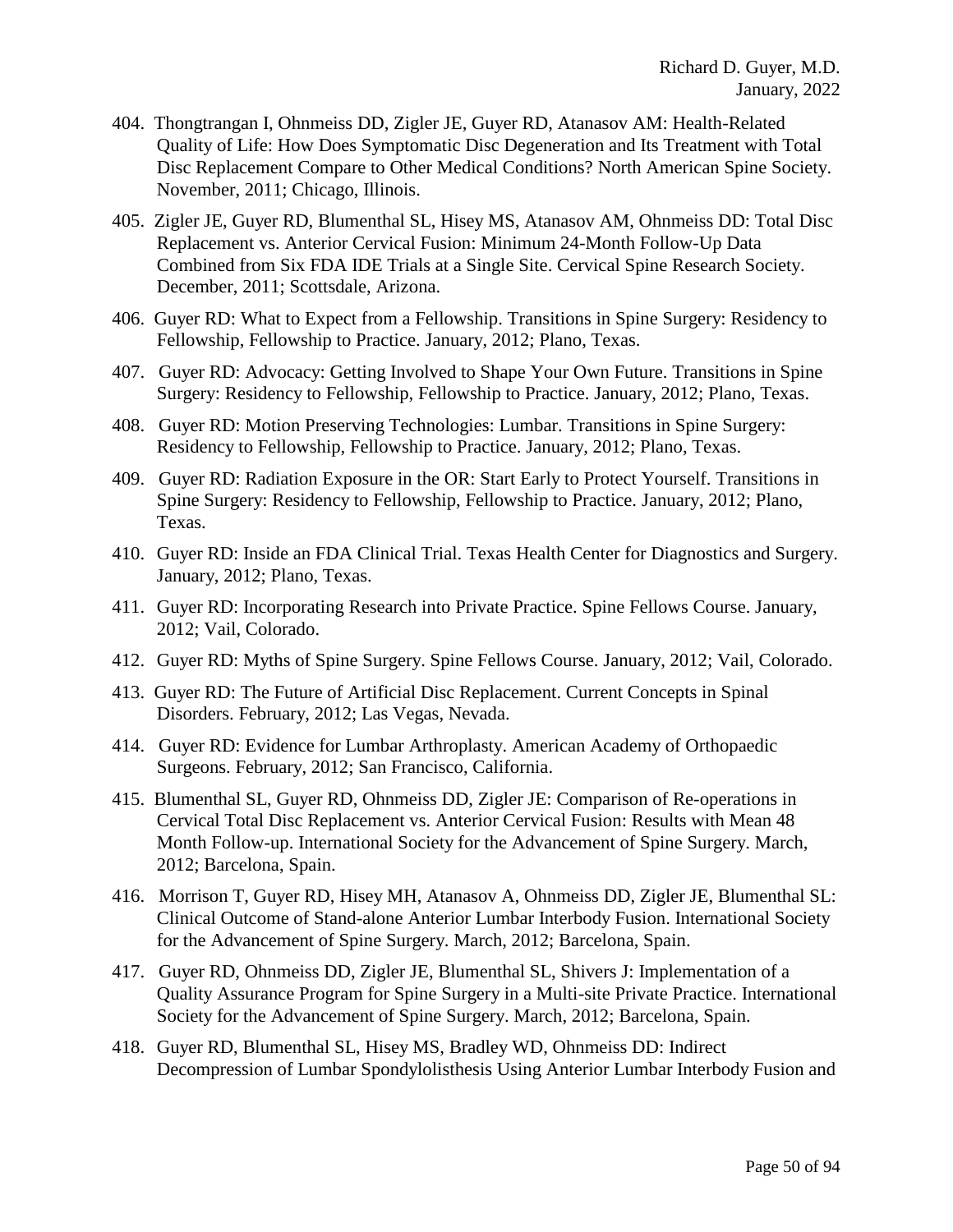Minimally Invasive Pedicle Screw Fixation. Spine Society of Australia. April, 2012; Sydney, Australia.

- 419. Blumenthal SL, Ohnmeiss DD, Guyer RD, Zigler JE: Comparison of Re-operations in Cervical Total Disc Replacement vs. Anterior Cervical Fusion: Results with Mean 48 Month Follow-up. Spine Society of Australia. April, 2012; Sydney, Australia.
- 420. Guyer RD: Mini-Invasive 360 and Indirect Decompression for Spondylolisthesis. China International Conference on Lumbar Spine Surgery and International Society for the Study of the Lumbar Spine (Instructional Course). June, 2012; Beijing, China.
- 421. Guyer RD: Implementing a Quality Assurance Program for your Practice. "State of Spine Surgery: A Think Tank". June, 2012; Carlsbad, California.
- 422. Guyer RD: Lumbar TDR: Is There Any Future? "State of Spine Surgery: A Think Tank". June, 2012; Carlsbad, California.
- 423. Guyer RD: Kineflex|C. "State of Spine Surgery: A Think Tank". June, 2012; Carlsbad, California.
- 424. Duffy MF, Ohnmeiss DD, Belanger TA, Guyer RD, Blumenthal SL, Zigler JE:\_ Impact of Cervical Symptoms on Ability to Participate in Recreational Activities. State of Spine Surgery: A Think Tank". June, 2012; Carlsbad, California.
- 425. Duffy MF, Guyer RD, Zigler JE, Blumenthal SL, Saqqa S, Ohnmeiss DD: Treatment Options for Two-Level Symptomatic Disc Degeneration: Comparison of Total Disc Replacement, Fusion, and Hybrid. SpineWeek - North American Spine Society Section. May, 2012; Amsterdam, The Netherlands.
- 426. Block AR, Ohnmeiss DD, Guyer RD, Atanasov A, Ben-Porath Y, Burchett D: Presurgical Psychological Screening: A New Algorithm, Including the MMPI-2-RF, for Predicting Spine Surgery Results. SpineWeek - International Society for the Study of the Lumbar Spine Section. May, 2012; Amsterdam, The Netherlands.
- 427. Bradley WD, Edwards K, Hisey MS, Guyer RD, Zigler JE, Ohnmeiss DD: Extreme Lateral Interbody Fusion (XLIF): Clinical Results from One Center. Spine Across the Sea. July - August, 2012; Kauai, Hawaii.
- 428. Morrison T, Guyer RD, Atanasov A, Ohnmeiss DD, Zigler JE, Blumenthal SL: Clinical Outcome of Stand-Alone Anterior Lumbar Interbody Fusion. Spine Across the Sea. July - August, 2012; Kauai, Hawaii.
- 429. Ohnmeiss DD, Duffy MF, Belanger TA, Guyer RD, Blumenthal SL, Zigler JE: Impact of Cervical Symptoms on Ability to Participate in Recreational Activities. Spine Across the Sea. July - August, 2012; Kauai, Hawaii.
- 430. Block AR, Belanger TA, Ben-Porath Y, AtanasovA, Ohnmeiss DD: Workers' Compensation versus Non Workers' Compensation: Differences in Personality. Spine Across the Sea. July - August, 2012; Kauai, Hawaii.
- 431. Blumenthal SL, Guyer RD, Ohnmeiss DD, Zigler JE: Comparison of Re-operations in Cervical Total Disc Replacement vs. Anterior Cervical Fusion: Results with Mean 48 Month Follow-up. Spine Across the Sea. July - August, 2012; Kauai, Hawaii.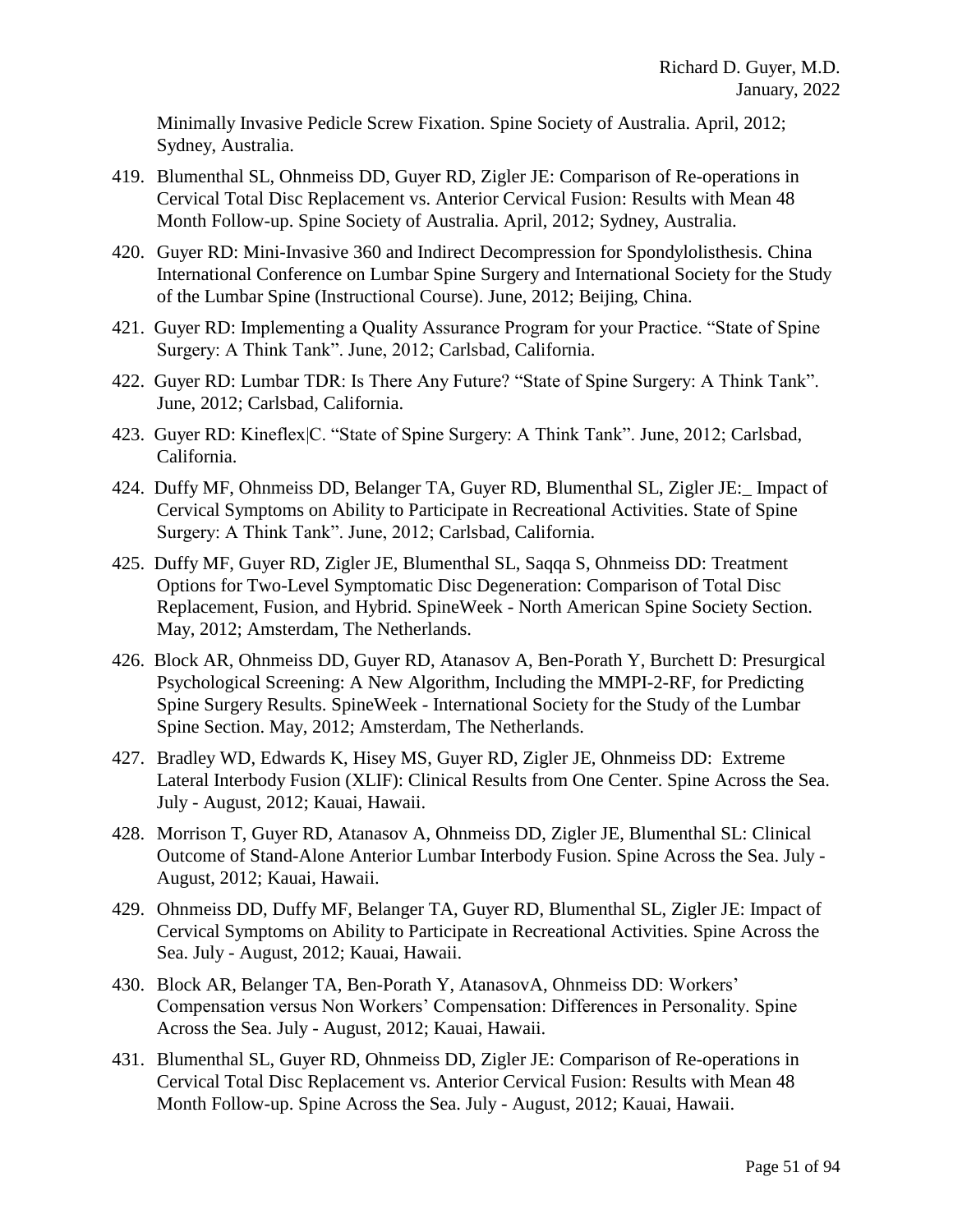- 432. Guyer RD: Lumbar Total Disc Replacement: Update on Comparative FDA Studies. Total Disc 2012. September, 2012; Zurich, Switzerland.
- 433. Guyer RD: Lumbar Total Disc Replacement: Problems of Adoption in the USA. Total Disc 2012. September, 2012; Zurich, Switzerland.
- 434. Guyer RD: Cost of Total Disc Replacement and Fusion. Total Disc 2012. September, 2012; Zurich, Switzerland.
- 435. Guyer RD: Cervical Total Disc Replacement: Update on Comparative FDA Studies. Total Disc 2012. September, 2012; Zurich, Switzerland.
- 436. Block AR, Atanasov A, Ohnmeiss DD, Guyer RD, Burchett D: Workers' Compensation Versus Non Workers' Compensation Patients: Are There Personality Differences? North American Spine Society. October, 2012; Dallas, Texas.
- 437. Ohnmeiss DD, Guyer RD, Blumenthal SL, Zigler JE: Impact of Cervical Symptoms on Ability to Participate in Recreational Activities. North American Spine Society. October, 2012; Dallas, Texas.
- 438. Guyer RD: Stand-alone ALIF is a Good Solution for Single-Level Disease of the Lumbar Spine– Pro (Debate – part of Current Controversies in Spine Care and Surgery Symposium). North American Spine Society. October, 2012; Dallas, Texas.
- 439. Blumenthal SL, Ohnmeiss DD, Guyer RD, Zigler JE: Comparison of Re-Operations in Cervical Total Disc Replacement vs. Anterior Cervical Fusion. North American Spine Society. October, 2012; Dallas, Texas.
- 440. Guyer RD: Update on Lumbar TDR: The Future. (part of Lumbar Disc Replacement Symposium). North American Spine Society. October, 2012; Dallas, Texas.
- 441. Guyer RD: Incorporating Research into Private Practice. Spine Fellows Course. January, 2013; Vail, Colorado.
- 442. Guyer RD: Myths of Spine Surgery Doctor-Patient Relationships-Decision Making. Spine Fellows Course. January, 2013; Vail, Colorado.
- 443. Guyer RD: Controversy of Metal on Metal Disc Replacements. Symposium on Spinal Disorders. January-February, 2013; Las Vegas, Nevada.
- 444. Guyer RD: Keynote: Future Innovations in Spine: Opportunities and Challenges. Symposium on Spinal Disorders. January-February, 2013; Las Vegas, Nevada.
- 445. Guyer RD: Inside an FDA Clinical Trial. Texas Health Center for Diagnostics and Surgery. January, 2012; Plano, Texas.
- 446. Blumenthal SL, Ohnmeiss DD, Guyer RD, Zigler JE: Re-operations in Cervical Total Disc Replacement vs. Anterior Cervical Fusion: Mean 48 Month Follow-up. American Academy of Orthopaedic Surgeons. March, 2013; Chicago, Illinois.
- 447. Guyer RD, Pettine K, Dimmig T, Coric D, Cappuccino A, Roh J: Five-year Follow-up of a Prospective, Randomized FDA IDE Trial Comparing Two Lumbar Total Disc Replacements: Clinical Outcome and Serum Ion Level Analysis for a Metal-on-Metal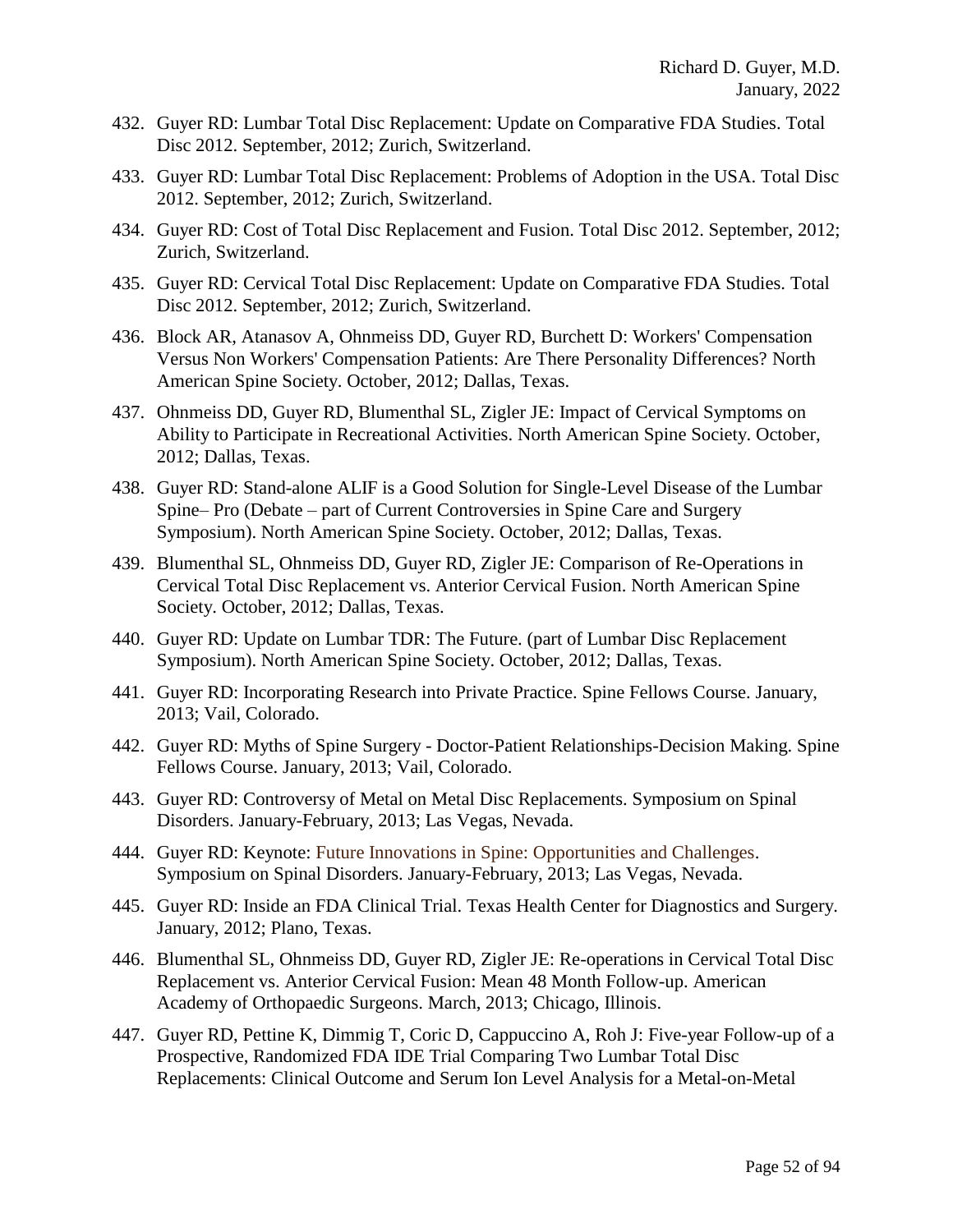Device. International Society for the Advancement of Spine Surgery. April, 2013; Vancouver, Canada.

- 448. Blumenthal SL, Zigler JE, Guyer RD, Ohnmeiss DD: Long-term Evaluation of Reoperation Rates for Lumbar Total Disc Replacement and Fusion: Analysis of 1,237 Patients. International Society for the Advancement of Spine Surgery. April, 2013; Vancouver, Canada.
- 449. Block A, Ben-Porath Y, Marek R, Ohnmeiss DD, Guyer RD: Relationship of Workers Compensation Status, Psychological Profiles, and Clinical Outcome: Results of a Prospective, Multicenter Study. International Society for the Advancement of Spine Surgery. April, 2013; Vancouver, Canada.
- 450. Guyer RD, Shivers J, Ohnmeiss DD, Zigler JE: Implementation and Impact of Preoperative Peer Case Review in a Spine Practice. International Society for the Advancement of Spine Surgery. April, 2013; Vancouver, Canada.
- 451. Guyer RD: Defining Value in Medicine Why it Matters (part of symposium: Value in Spine Care: How Do We Show How Good We Are?). International Society for the Advancement of Spine Surgery. April, 2013; Vancouver, Canada.
- 452. Guyer RD: Stand Alone Anterior Interbody Fusion. China International Conference on Lumbar Spine. May, 2013; Xi'an, China.
- 453. Guyer RD: Peer Review and Quality Assurance for Spine Surgery. China International Conference on Lumbar Spine May, 2013; Xi'an, China.
- 454. Guyer RD: Lumbar Total Disc Replacement Long Term Outcomes. China International Conference on Lumbar Spine. May, 2013; Xi'an, China.
- 455. Blumenthal SL, Zigler JE, Guyer RD, Ohnmeiss DD: Long-term Evaluation of Reoperation Rates for Lumbar Total Disc Replacement and Fusion: Analysis of 1,237 International Society for the Study of the Lumbar Spine. May, 2013; Scottsdale, Arizona.
- 456. Guyer RD, Pettine K, Dimmig T, Coric D, Cappuccino A, Roh J: Five-year Follow-up of a Prospective, Randomized FDA IDE Trial Comparing Two Lumbar Total Disc Replacements: Clinical Outcome and Serum Ion Level Analysis for a Metal-on-Metal. International Society for the Study of the Lumbar Spine. May, 2013; Scottsdale, Arizona.
- 457. Block A, Ben-Porath Y, Marek R, Ohnmeiss DD, Guyer RD: Relationship of Workers Compensation Status, Psychological Profiles, and Clinical Outcome: Results of a Prospective, Multicenter Study. International Society for the Study of the Lumbar Spine. May, 2013; Scottsdale, Arizona.
- 458. Guyer RD: Lumbar TDR: Is It Alive? State of Spine Surgery: "Think Tank." June, 2013; Los Cabos, Mexico.
- 459. Shellock J, Guyer RD, Shivers J, Ohnmeiss DD, Zigler JE: Implementation and Impact of a Pre-operative Peer Case Review Process in a Spine Practice. State of Spine Surgery: "Think Tank." June, 2013; Los Cabos, Mexico
- 460. Guyer RD: Current Indications and Clinical Results of Lumbar TDR vs. Lumbar Fusion. North American Spine Society – Summer Spine Meeting. August, 2013; Naples, Florida.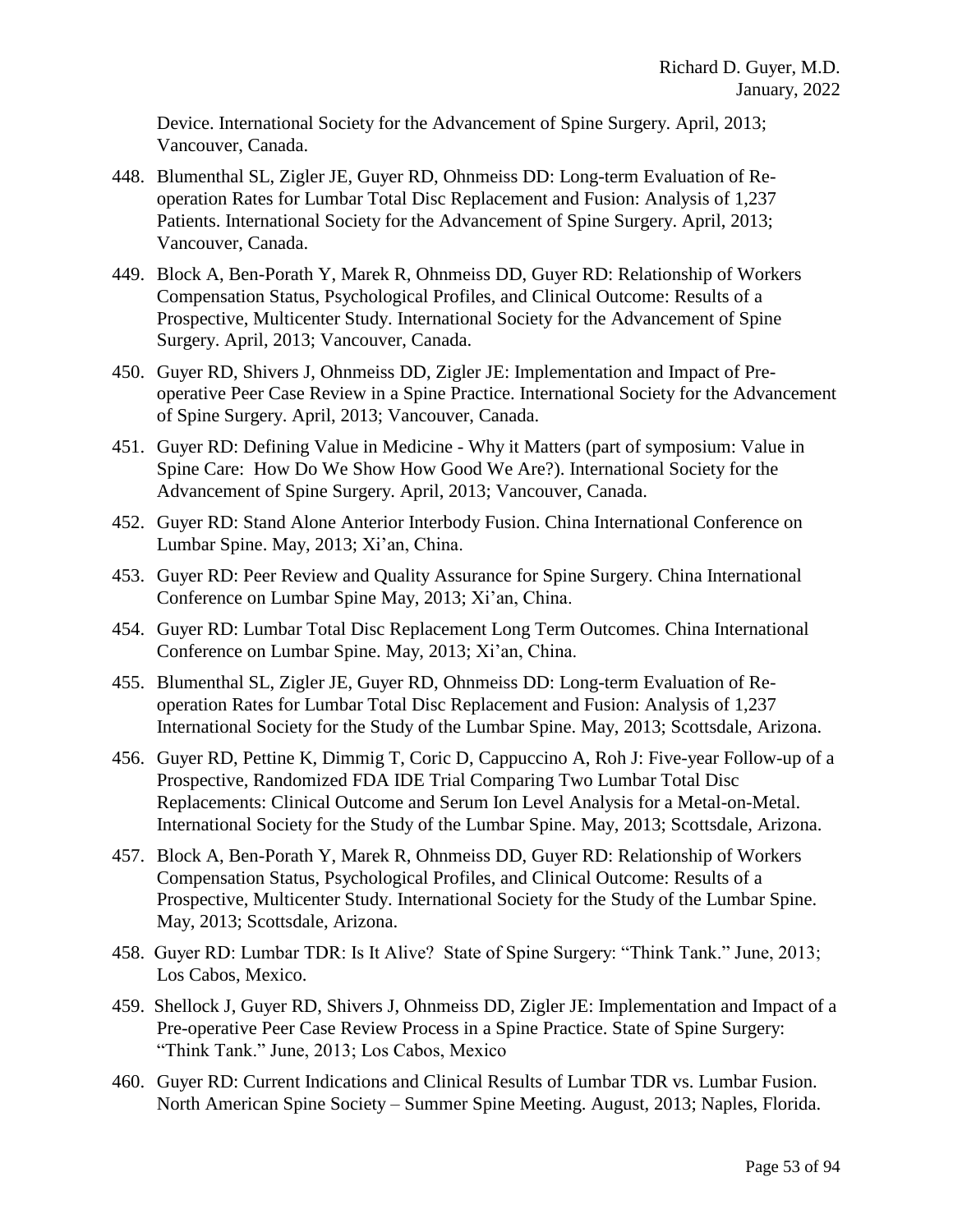- 461. Guyer RD, Pettine K, Dimmig T, Coric D, Cappuccino A, Roh J: Five-year Follow-up of a Prospective, Randomized FDA IDE Trial Comparing Two Lumbar Total Disc Replacements: Clinical Outcome and Serum Ion Level Analysis for a Metal-on-Metal. North American Spine Society. October, 2013; New Orleans, Louisiana.
- 462. Blumenthal SL, Zigler JE, Guyer RD, Ohnmeiss DD: Long-term Evaluation of Reoperation Rates for Lumbar Total Disc Replacement and Fusion: Analysis of 1,237 Patients. North American Spine Society. October, 2013; New Orleans, Louisiana.
- 463. Guyer RD: Monitoring Quality of Surgical Care in Your Clinic. Data Collection, Value and Cost-Effectiveness of Spine Care (Symposium). North American Spine Society. October, 2013; New Orleans, Louisiana.
- 464. Guyer RD: How Computers Have Changed the Practice of Medicine Over the Last 20 Years. Brussels International Spine Symposium. November, 2013; Brussels, Belgium.
- 465. Guyer RD: Newer Techniques of Diagnosis and Surgery Have Led to Better Patient Outcomes Over the Last 20 Years, True or False? Brussels International Spine Symposium. November, 2013; Brussels, Belgium.
- 466. Guyer RD: Is Lumbar Arthroplasty Dead in the USA or Will There Be a Renaissance? Symposium on Current Concepts in Spinal Disorders. January-February, 2014; Las Vegas, Nevada.
- 467. Guyer RD: Strategies Ensuring Uniform Quality of Care among Spine Surgeons without Stifling Creativity. Spine Summit. February, 2014; Dallas, Texas.
- 468. Guyer RD: Cervical TDR: US Experience. International Symposium for Cervical and Lumbar Arthroplasty. March, 2014; Barcelona, Spain.
- 469. Guyer RD: Revision of Cervical Disc Arthroplasty from 6 FDA IDE Studies at One Center. International Symposium for Cervical and Lumbar Arthroplasty. March, 2014; Barcelona, Spain.
- 470. Guyer RD: Clinical Outcomes and Cost Effectiveness of Lumbar TDR. International Symposium for Cervical and Lumbar Arthroplasty. March, 2014; Barcelona, Spain.
- 471. Guyer RD: Percutaneous Screws and Radiation: To Patient and Surgeon. International Society for the Study of the Lumbar Spine Instructional Course. March, 2014; Santiago, Chile.
- 472. Guyer RD: Motion Preservation Surgery: Is It Worthy? International Society for the Study of the Lumbar Spine Instructional Course. March, 2014; Santiago, Chile.
- 473. Guyer RD: Is There Still a Place for BMP? International Society for the Study of the Lumbar Spine Instructional Course. March, 2014; Santiago, Chile.
- 474. Guyer RD: Debate: Fusion for Low Back Pain? (Yes) International Society for the Study of the Lumbar Spine Instructional Course. March, 2014; Santiago, Chile.
- 475. Guyer RD: Stand-alone ACDF vs. Plate and Screw Constructs. Current Solutions in Spine Surgery. April, 2014; Duck Key, Florida.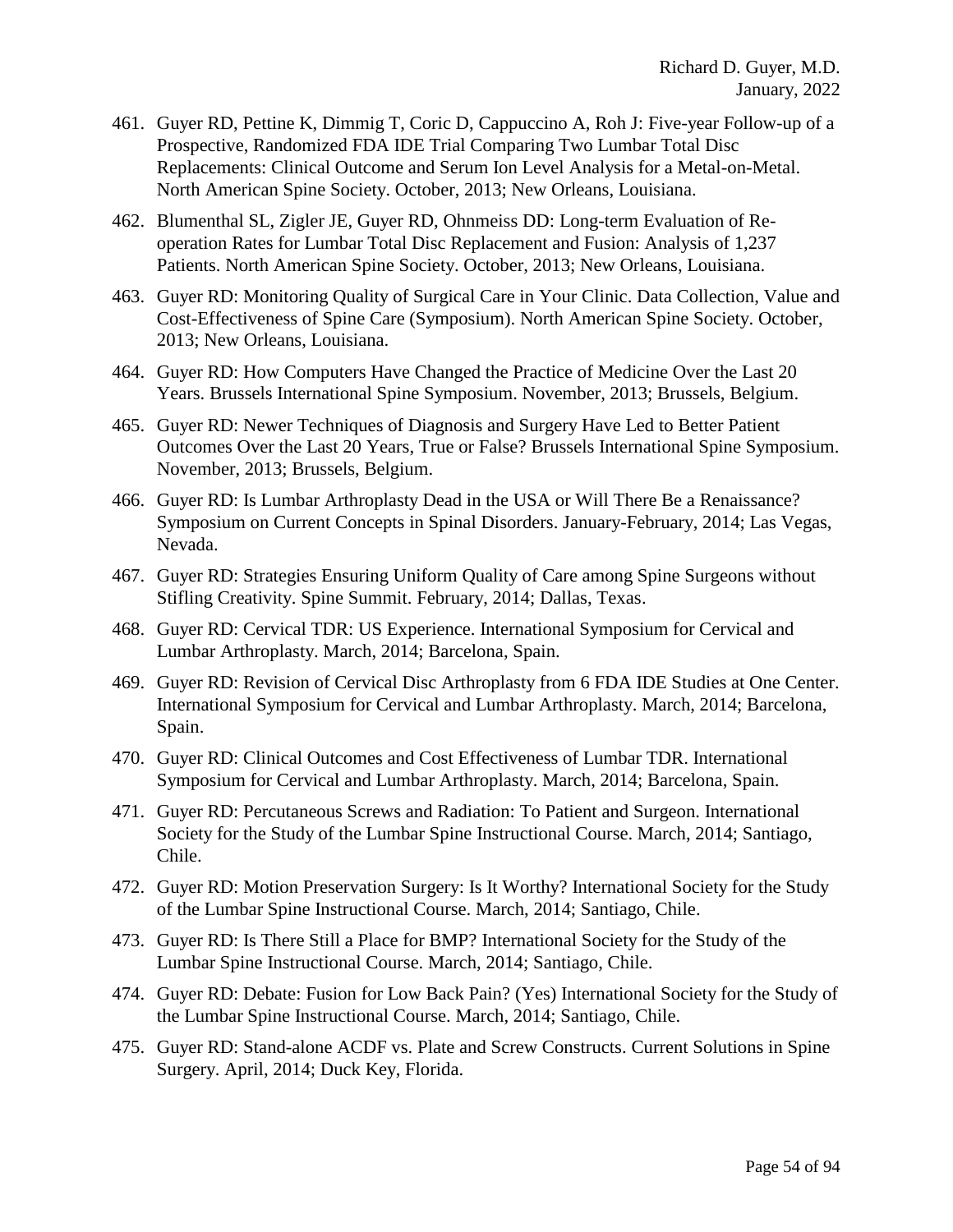- 476. Guyer RD: Lumbar Total Disc Replacement: Alive and Well. Current Solutions in Spine Surgery. April, 2014; Duck Key, Florida.
- 477. Ohnmeiss DD, Guyer RD, Blumenthal SL, Zigler JE; The Re-operation Rate in a Single Dataset Varies Significantly Depending on the Definitions Applied. International Society for the Advancement of Spine Surgery. April-May, 2014; Miami, Florida.
- 478. Guyer RD: TDR in North America. Symposium: Cervical Arthroplasty: Is It Now the Gold Standard for Herniated Disc? International Society for the Advancement of Spine Surgery. April-May, 2014; Miami, Florida.
- 479. Coric D, Guyer RD, Nunley P, Musante D, Boltes MO: Kineflex|C Cervical Arthroplasty: Long-term Clinical and Radiographic Outcomes from a Prospective, Randomized IDE Study. International Society for the Advancement of Spine Surgery. April-May, 2014; Miami, Florida.
- 480. Ohnmeiss DD, Guyer RD, Blumenthal SL, Zigler JE; The Re-operation Rate in a Single Dataset Varies Significantly Depending on the Definitions Applied. International Society for the Advancement of Spine Surgery. April-May, 2014; Miami, Florida.
- 481. Biehn J, Shellock J, Ohnmeiss DD, Guyer RD, Zigler JE: Use of Amniotic Membrane Anti-adhesion Barrier for Lumbar Discectomy. International Society for the Advancement of Spine Surgery. April-May, 2014; Miami, Florida.
- 482. Guyer RD: Status of Disc Arthroplasty. International Society for the Study of the Lumbar Spine. June, 2014; Seoul, Korea.
- 483. Ohnmeiss DD, Baker R, Guyer RD, Blumenthal SL, Zigler JE; The Re-operation Rate in a Single Dataset Varies Significantly Depending on the Definitions Applied. International Society for the Study of the Lumbar Spine. June, 2014; Seoul, Korea.
- 484. Guyer RD: Can New Technologies Be Cost Saving? Disc Replacement. State of Spine Surgery: A Think Tank. June, 2014; Los Cabos, Mexico.
- 485. Guyer RD: The CPT Process. What Data Do We Need for Reimbursement? State of Spine Surgery: A Think Tank. June, 2014; Los Cabos, Mexico.
- 486. Guyer RD: Using Advanced Imaging o tIncrease Surgical Approvals. State of Spine Surgery: A Think Tank. June, 2014; Los Cabos, Mexico.
- 487. Guyer RD: Myths of Spine Surgery. August, 2014; Plano, Texas.
- 488. Guyer RD: Surgical Approaches in the Elderly. Brussels International Spine Symposium. November, 2014; Brussels, Belgium.
- 489. Guyer RD: Stenosis in the Elderly: to Fuse or Not. Brussels International Spine Symposium. November, 2014; Brussels, Belgium.
- 490. Guyer RD: Is There an Age Limit to Surgery? Brussels International Spine Symposium. November, 2014; Brussels, Belgium.
- 491. Guyer RD: The Truth: From Charite to Now This is Not Another Marketing Talk! Current Concepts in Spinal Disorders. January, 2015; Las Vegas, Nevada.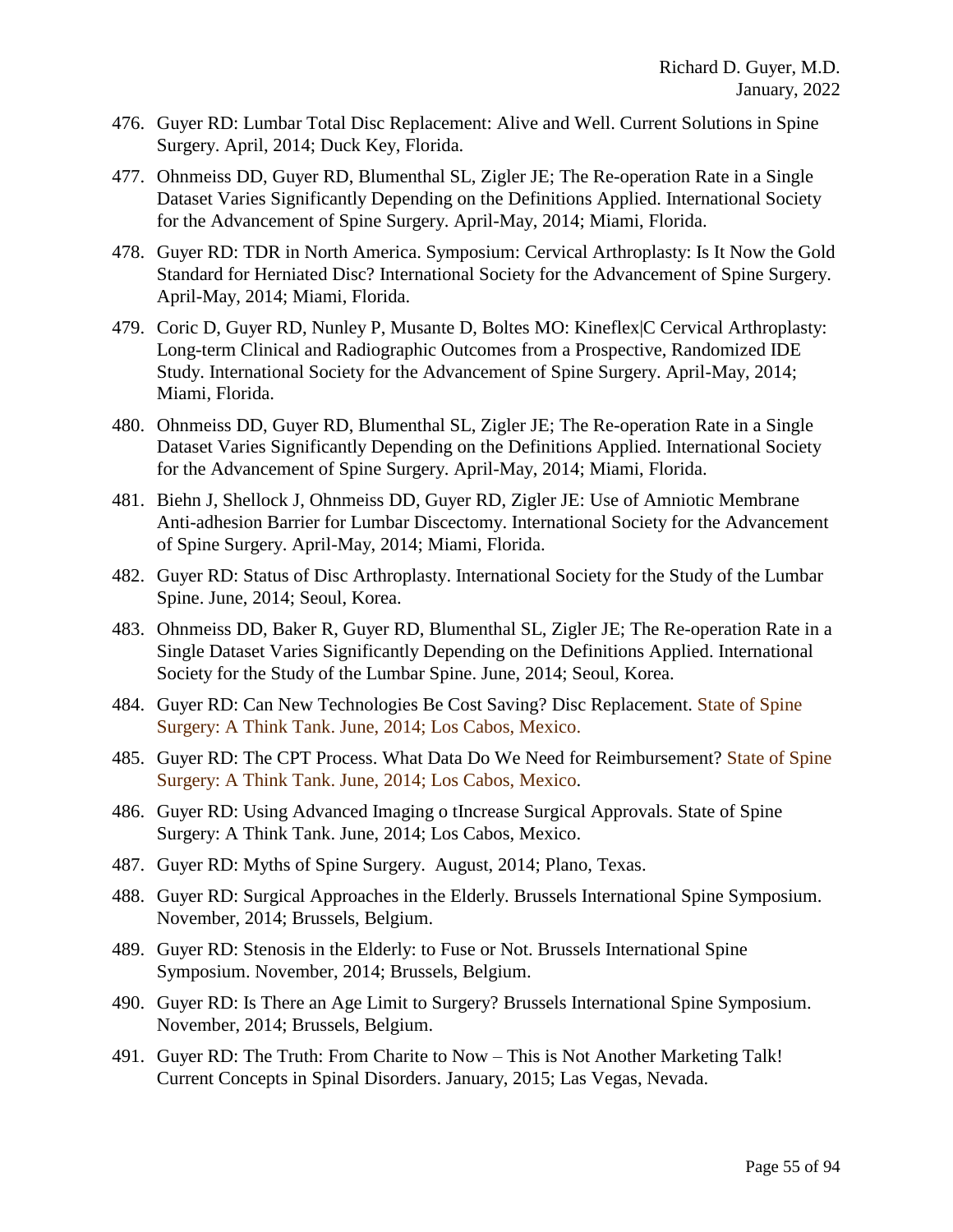- 492. Guyer RD, Otero-Lopez E, Blumenthal SL, Ohnmeiss DD, Zigler JE: Comparison of Clinical Outcomes for Anterior vs. 360 Fusion at the Fusion Level of Lumbar Hybrid Surgery. Spine Society of Australia. April, 2015; Canberra, Australia.
- 493. Guyer RD, Blumenthal SL, Ohnmeiss DD, Zigler JE: Long-Term Evaluation of Re-Operation Rates for Lumbar Total Disc Replacement and Fusion: Analysis of 1,279 Patients. Spine Society of Australia. April, 2015; Canberra, Australia.
- 494. Hipp JA, Guyer RD, Zigler JE, Ohnmeiss DD, Wharton N: A New Method Correlating an Objective Radiographic Metric for Lumbar Spine Stability and the Facet Fluid Sign on MRI. International Society for the Advancement of Spine Surgery. April, 2015; San Diego, California.
- 495. Guyer RD, Putney E, Carl A, Tepper G, Ohnmeiss DD: When Would a Spine Surgeon Have Surgery for a Herniated Disc? International Society for the Advancement of Spine Surgery. April, 2015; San Diego, California.
- 496. Hipp JA, Zigler JE, Guyer RD, Ohnmeiss DD, Wharton N: Developing Normative Values for a Quantifiable, Clinically Applicable Method to Evaluate Lumbar Instability. International Society for the Advancement of Spine Surgery. April, 2015; San Diego, California.
- 497. Guyer RD: Cervical Disc Arthroplasty, is it the New Gold Standard? Brazilian Spine Society. April, 2015; Belo Horizonte, Brazil.
- 498. Guyer RD: Surgical Approaches to Treat Spinal Stenosis. Brazilian Spine Society (North American Spine Society section). April, 2015; Belo Horizonte, Brazil.
- 499. Owusu A, Zigler JE, Ohnmeiss DD, Guyer RD, Blumenthal SL: Pregnancy after Lumbar Total Disc Replacement. Global Spine Congress. May, 2015; Buenos Aires, Argentina. Global Spine Congress. May, 2015; Buenos Aires, Argentina.
- 500. Happ C, Guyer RD, Zigler JE, Blumenthal SL, Ohnmeiss DD: Stand-alone Interbody Devices in the Treatment of Cervical Spine Disease. Global Spine Congress. May, 2015; Buenos Aires, Argentina.
- 501. Guyer RD, Otero-Lopez E, Zigler JE, Ohnmeiss DD, Blumenthal SL Comparison of Clinical Outcomes for Anterior vs. 360 Fusion at the Fusion Level of Lumbar Hybrid Surgery. Global Spine Congress. May, 2015; Buenos Aires, Argentina.
- 502. Guyer RD, Putney E, Carl A, Tepper G, Ohnmeiss DD: When Would a Spine Surgeon Have Surgery for a Herniated Disc? Global Spine Congress. May, 2015; Buenos Aires, Argentina.
- 503. Guyer RD: Coflex: A Minimally Invasive Motion Sparing Technique for the Treatment of Spinal Stenosis. Chinese Orthopaedic Association. May, 2015; Beijing, China.
- 504. Guyer RD: TDR: An Economic Advantage? State of Spine Surgery: A Think Tank. June, 2015; Los Cabos, Mexico.
- 505. Guyer RD: How Do Economics Drive Clinical Decision-making? State of Spine Surgery: A Think Tank. June, 2015; Los Cabos, Mexico.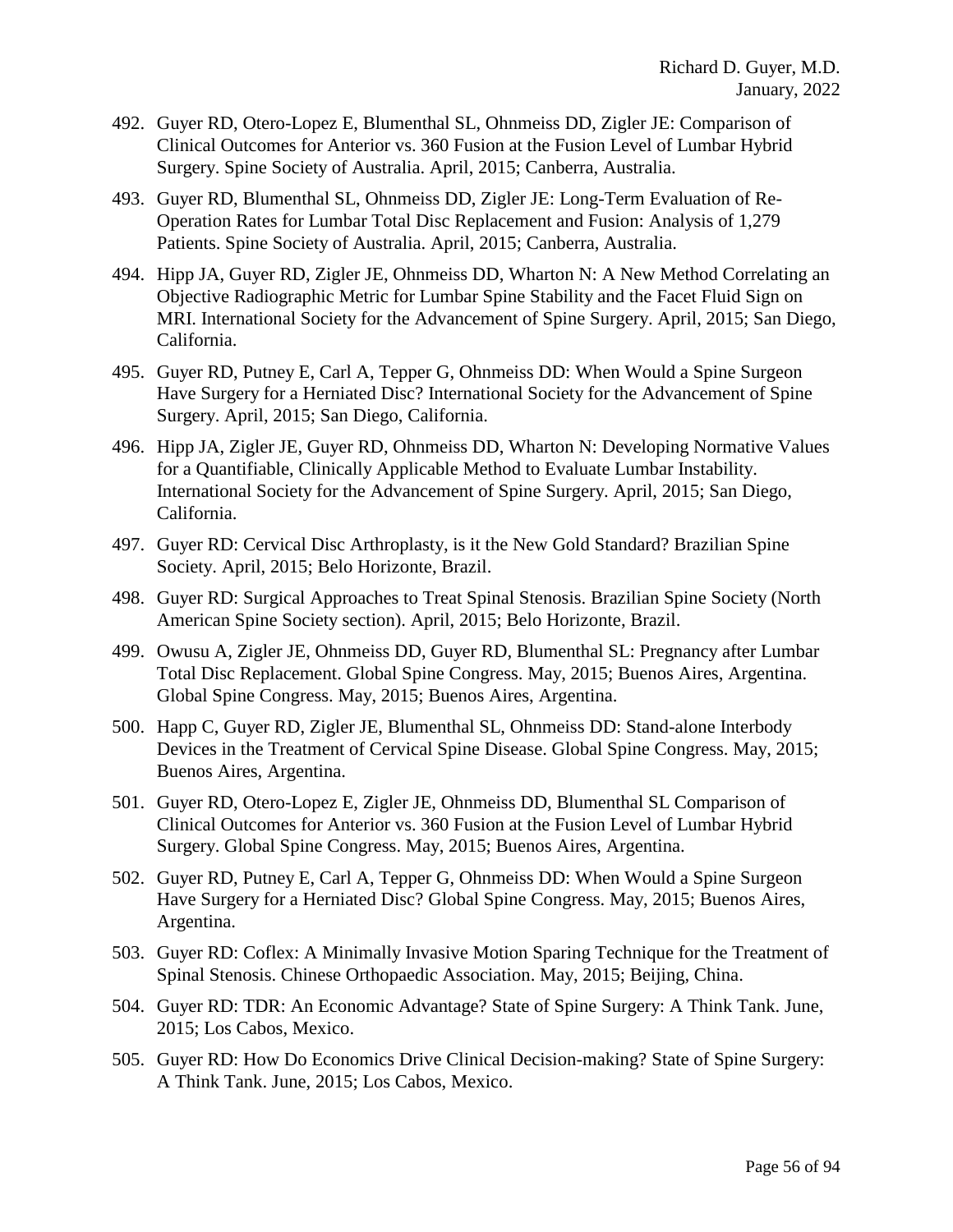- 506. Ohnmeiss, DD, Guyer RD, Blumenthal SL, Zigler JE: The Re-operation Rate in a Single Dataset Varies Significant Depending on the Definitions Applied. Spine Across the Sea. July, 2015; Big Island, Kohala Coast, Hawaii.
- 507. Rogers RW, Blumenthal SL, Guyer RD, Zigler JE, Ohnmeiss DD: Clinical Outcomes following Anterior Cervical Hybrid Surgery Using Total Disc Replacement Combined with Anterior Cervical Fusion at the Adjacent Segment. Spine Across the Sea. July, 2015; Big Island, Kohala Coast, Hawaii.
- 508. Otero-Lopez ER, Blumenthal SL, Ohnmeiss, Guyer RD, Zigler JE: Comparison of Clinical Outcomes for Anterior vs. 360 Fusion at the Fusion Level of Lumbar Hybrid (Total Disc Replacement / Fusion) Surgery. Spine Across the Sea. July, 2015; Big Island, Kohala Coast, Hawaii.
- 509. Hu X, Ohnmeiss DD, Zigler JE, Guyer RD, Lieberman IH: Restoration of Cervical Alignment is Associated with Improved Clinical Outcome after One and Two Level Anterior Cervical Discectomy and Fusion. North American Spine Society. October, 2015; Chicago, Illinois.
- 510. Guyer RD: Lumbar TDR: Where Are We Now? (Part of precourse: The Evolution of Total Disc Replacement and Future Directions). North American Spine Society. October, 2015; Chicago, Illinois.
- 511. Guyer RD: To Integrate or Not to Integrate, That Is the Question. (Part of symposium: Interbody Fusion Options: So Many Designs, So Many Materials… How Do You Choose the Best Option for Your Patient?). North American Spine Society. October, 2015; Chicago, Illinois.
- 512. Hu X, Ohnmeiss DD, Zigler JE, Guyer RD, Lieberman IH: Restoration of Cervical Alignment is Associated with Improved Clinical Outcome after One- and Two-Level Anterior Cervical Discectomy and Fusion. North American Spine Society. October, 2015; Chicago, Illinois.
- 513. Guyer RD: New Technology for Decompression of the Lumbar Spine Inside Out. Brussels International Spine Symposium. November, 2015; Brussels, Belgium.
- 514. Guyer RD: 3D Printing for Spinal Implants. Brussels International Spine Symposium. November, 2015; Brussels, Belgium.
- 515. Guyer R: ALIF with MIS Pedicle Screws. Current Concepts in Spinal Disorders. January, 2016; Las Vegas, Nevada.
- 516. Guyer R: Is Lumbar Artificial Disc Really Worth the Expense? Current Concepts in Spinal Disorders. January, 2016; Las Vegas, Nevada.
- 517. Hisey M, Zigler J, Guyer R, Ohnmeiss D: Impact of Age on Patient Outcomes after Cervical Disc Arthroplasty or Anterior Cervical Discectomy and Fusion: Comparison at 5- Year Follow-up. International Society for the Advancement of Spine Surgery. April, 2016; Las Vegas, Nevada.
- 518. Zigler J, Shivers J, Guyer R, Ohnmeiss D: Complications Associated with the Anterior Approach to the Lumbar Spine: Analysis of 2,881 Consecutive Cases during a 6-year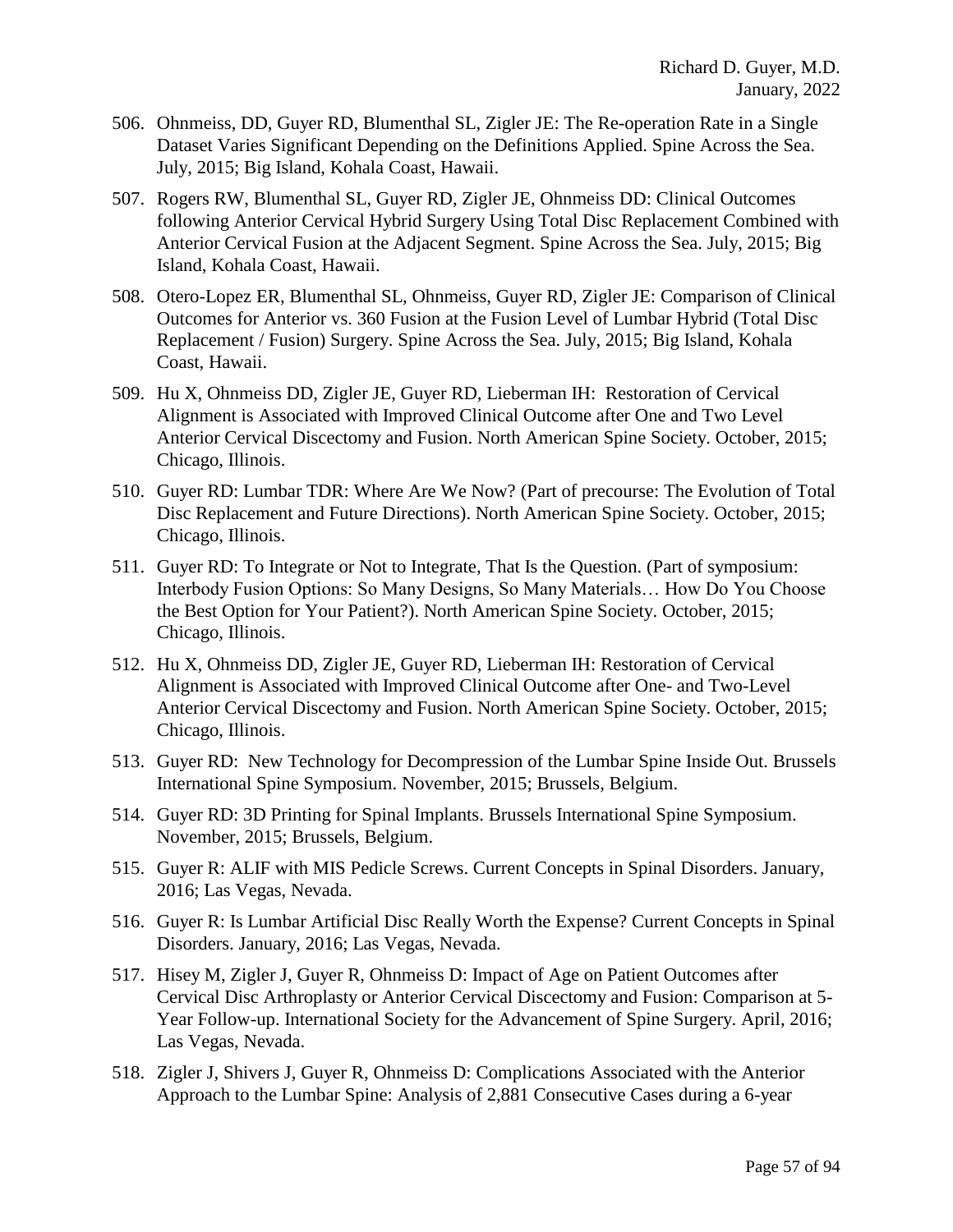Period. International Society for the Advancement of Spine Surgery. April, 2016; Las Vegas, Nevada.

- 519. Guyer R, Putney E, Ohnmeiss D, Zigler J: Analysis of Hospital Length of Stay Following Lumbar Anterior/Posterior Combined Fusion: Is There a Disadvantage Associated with Shorter Stays? International Society for the Advancement of Spine Surgery. April, 2016; Las Vegas, Nevada.
- 520. Guyer RD: Coflex- Incremental Value. (Part of Symposium: New Technologies Hype or Incremental Value?). International Society for the Advancement of Spine Surgery. April, 2016; Las Vegas, Nevada.
- 521. Putney E, Blumenthal SL, Guyer RD, Zigler JE, Ohnmeiss DD: Analysis of Hospital Length of Stay Following Lumbar Anterior/Posterior Combined Fusion: Is There a Disadvantage Associated with Shorter Stays? Spine Society of Australia. April, 2016; Melbourne, Australia.
- 522. Blumenthal SL, Zigler JE, Shivers J, Ohnmeiss DD, Guyer RD: Complications Associated with the Anterior Approach to the Lumbar Spine: Analysis of 2,881 Consecutive Cases during a 6-Year Period. Spine Society of Australia. April, 2016; Melbourne, Australia.
- 523. Blumenthal SL, Guyer RD, Zigler JE, Ohnmeiss DD: Stand-Alone Interbody Devices in the Treatment of Cervical Spine Disease. Spine Society of Australia. April, 2016; Melbourne, Australia.
- 524. Guyer RD: Impact of Weight-Bearing MRI for Spine Surgery and Spine Surgeons: Preliminary Results in Lumbar Spondylolisthesis. Weight-bearing MRI Summit. May, 2016; Rome, Italy.
- 525. Guyer RD, Abitbol JJ, Ohnmeiss DD, Yao C: Evaluating the osseointegration of a Deeply Porous Titanium Scaffold through Comparison with PEEK Implants and Allograft: Biomechanical Assessment Using a Porcine Skull Model. North American Spine Society – SpineWeek. May, 2016; Singapore.
- 526. Hisey M, Zigler J, Guyer R, Ohnmeiss D: Impact of Age on Patient Outcomes after Cervical Disc Arthroplasty or Anterior Cervical Discectomy and Fusion: Comparison at 5 year Follow-up. International Society for the Advancement of Spine Surgery – SpineWeek. May, 2016; Singapore.
- 527. Guyer R: Blast from the Past: Is There a Future for Lumbar TDR? State of Spine Surgery: A Think Tank. June, 2016; Los Cabos, Mexico.
- 528. Guyer R: ECM Technology with Allograft Tissue Enhancement. State of Spine Surgery: A Think Tank. June, 2016; Los Cabos, Mexico.
- 529. Guyer R: Management of Progressive Degenerative Lumbar Spinal Stenosis- An Evidence Based Approach, Past and Present. State of Spine Surgery A Think Tank. June, 2016; Los Cabos, Mexico.
- 530. Guyer R: M6 Overview. State of Spine Surgery A Think Tank. June, 2016; Los Cabos, Mexico.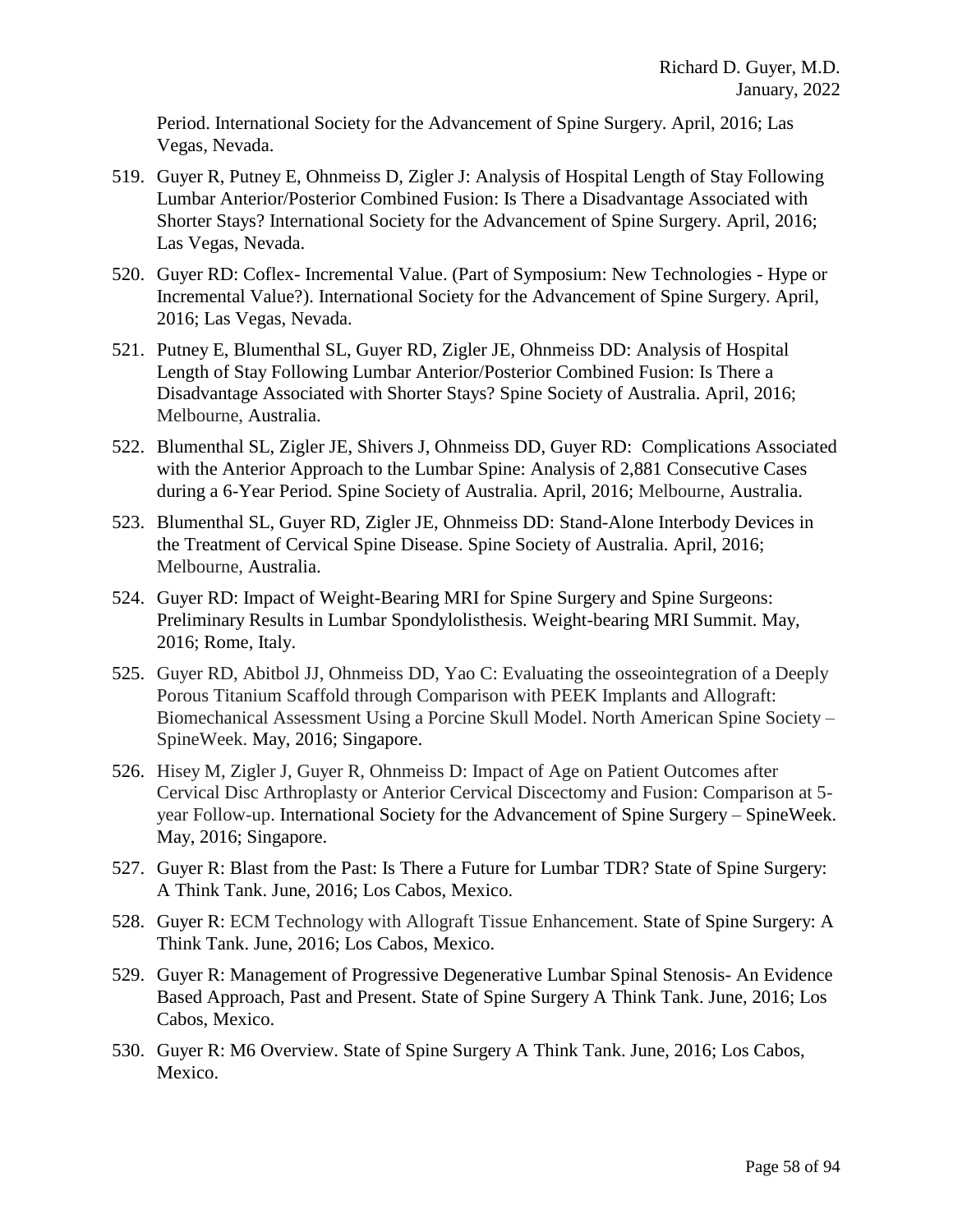- 531. Guyer RD: The Evidence-based Use of Medications in Spine Management. Spine 10 x 25 Summit: Technology Update. July, 2016; Chicago, Illinois.
- 532. Guyer RD: Update on Lumbar Motion Preserving Technologies. China International Conference on Lumbar Spine Surgery. July, 2016; Jilin, China
- 533. Guyer RD: Lumbar Total Disc Replacement and Adjacent Segment Degeneration. China International Conference on Lumbar Spine Surgery. July, 2016; Jilin, China.
- 534. Guyer RD: Future Designs and Materials for Cervical Disc Replacement. International Symposium for Cervical and Lumbar Arthroplasty. October, 2016; Berlin, Germany.
- 535. Ohnmeiss DD, Guyer RD, Blumenthal SL, Zigler JE: Re-operation Rates in Lumbar Spine Surgery: Statistically Significant Differences Exist in the Same Dataset When Different Definitions for Re-operation Are Applied. North American Spine Society. October, 2016; Boston, Massachusetts.
- 536. Guyer RD: 2-level Total Disc Replacement. Section on Spine Motion Technology: Debating Options for Treating Painful Lumbar Disc Degeneration and Lumbar Stenosis. North American Spine Society. October, 2016; Boston, Massachusetts.
- 537. Guyer RD: Is There Value in Lumbar Disc Replacement in the Treatment of Degenerative Disc Disease? Symposium: Low Back Pain Secondary to Degenerative Disc Disease: Interdisciplinary Perspectives on the Value of Treatment. North American Spine Society. October, 2016; Boston, Massachusetts.
- 538. Zigler JE, Putney E, Ohnmeiss DD, Guyer RD, Blumenthal SL: Anterior Access to the Lumbar Spine: Complications Encountered in 2,881 Consecutive Procedures. North American Spine Society. October, 2016; Boston, Massachusetts.
- 539. Guyer RD, Ohnmeiss DD, Yao C: Comparison of Abrasion and Osseointegration Associated with Titanium Plasma Spray Coated PEEK vs. FortiCore Deeply Porous Titanium Scaffold on PEEK. (Innovative Technology Exhibiters Symposium). North American Spine Society. October, 2016; Boston, Massachusetts
- 540. Guyer RD: Will We Surgeons Be Reduced to Pilots Navigating Our Surgery While the Computers Do the Work? Brussels International Spine Symposium. November, 2016; Brussels, Belgium.
- 541. Guyer RD: Cost Effectiveness of Major Reconstructive Surgery in the Elderly. Brussels International Spine Symposium. November, 2016; Brussels, Belgium.
- 542. Guyer RD: Bioactive Interbody Implants or Abrasion and Osseointegration Associated with Titanium Plasma Spray-Coated PEEK vs. Deeply Porous Titanium Scaffold on PEEK. Current Concepts in Spinal Disorders. February, 2017; Las Vegas, Nevada.
- 543. Guyer R: Does Lumbar ADR Have Any Role in Spinal Deformity? Current Concepts in Spinal Disorders. February, 2017; Las Vegas, Nevada.
- 544. Guyer R: New Technologies: Hype or Value? Inter-spinous /laminar Devices for Lumbar Stenosis. Federation of Spine Associations at the American Academy of Orthopaedic Surgeons. March, 2017; San Diego, California.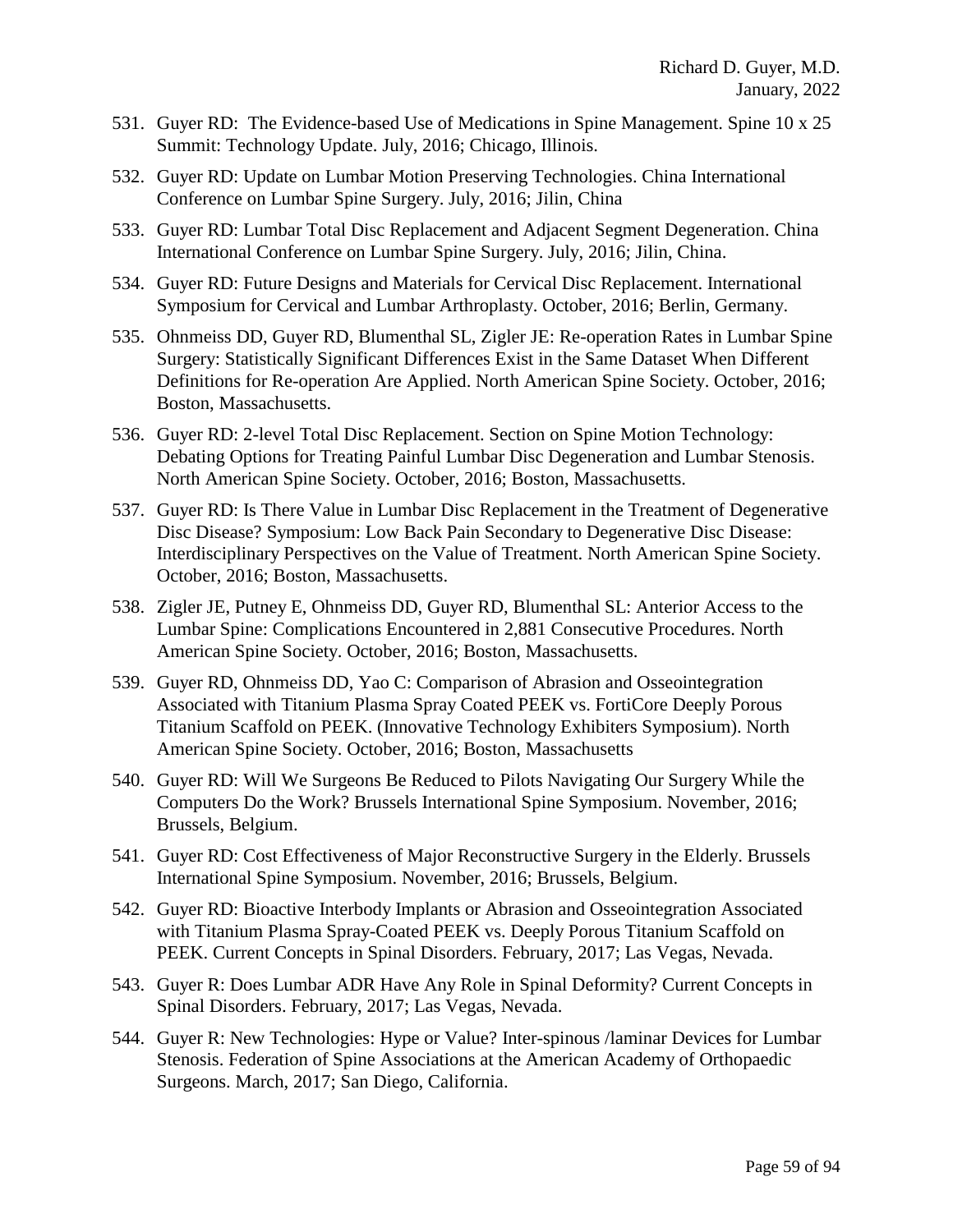- 545. Guyer RD, Abitbol JJ, Chang Y, Ohnmeiss DD: Comparison of Abrasion and Osseointegration Associated with Titanium Plasma Spray Coated PEEK vs. a Deeply Porous Titanium Scaffold on PEEK. International Society for the Advancement of Spine Surgery. April, 2017; Boca Raton, Florida.
- 546. Phillips F, Sasso R, Coric D, Guyer R, Sama A, Cammisa F, Blumenthal S, Albert T, Zigler J:Clinical and Radiographic Outcomes for the M6-C Artificial Cervical Disc: 1 Year Follow-up at Five IDE Investigation Centers for a Novel Design Six Degree of Freedom Prosthesis. International Society for the Advancement of Spine Surgery. April, 2017; Boca Raton, Florida.
- 547. Guyer R, Zigler J, Ohnmeiss D: Ten-year Follow-up of Patients Enrolled in the FDAregulated Trial for Single-level Lumbar Total Disc Replacement: One Site's Experience. International Society for the Advancement of Spine Surgery. April, 2017; Boca Raton, Florida.
- 548. Guyer R, Zigler J, Ohnmeiss DD: Clinical Outcome of Two-level Lumbar Total Disc Replacement: An Analysis of 141 Patients with Minimum 24-month Follow-up. International Society for the Advancement of Spine Surgery. April, 2017; Boca Raton, Florida.
- 549. Guyer RD: MIS and Adoption of DReal in the US. Israel Spine Society. April, 2017; Eliat, Israel.
- 550. Guyer RD: US Update on Cervical Arthroplasty 2017. Israel Spine Society. April, 2017; Eliat, Israel.
- 551. Guyer RD: Update on Lumbar Total Disc Replacement. Israel Spine Society. April, 2017; Eliat, Israel.
- 552. Guyer RD: How Much Kyphosis is Allowable for Cervical Total Disc Replacement. Castellvi Spine. May, 2017; Duck Key, Florida.
- 553. Guyer RD: State of Total Disc Replacement; Past, Present and Future. Castellvi Spine. May, 2017; Duck Key, Florida.
- 554. Blumenthal SL, Guyer RD, Ohnmeiss DD, Zigler JE: Adjacent Segment Degeneration after Lumbar Total Disc Replacement: 5-Year Results of a Multicenter, Prospective, Randomized Study with Independent Radiographic Assessment. International Society for the Study of the Lumbar Spine. May-June, 2017; Athens, Greece.
- 555. Guyer RD: When Do I Use Them: Why, and What's the Evidence? Mini-ALIF. State of Spine Surgery Think Tank. June, 2017; Los Cabos, Mexico.
- 556. Guyer RD: The Changing Landscape of ASCs: Cash Cow or Troubled Venture for Surgeons? State of Spine Surgery Think Tank. June, 2017; Los Cabos, Mexico.
- 557. Guyer RD: Stand Alone ALIF for Spondy. Brussels International Spine Symposium. November, 2017; Brussels, Belgium.
- 558. Guyer RD: Indirect Decompression for Spondy. Brussels International Spine Symposium. November, 2017; Brussels, Belgium.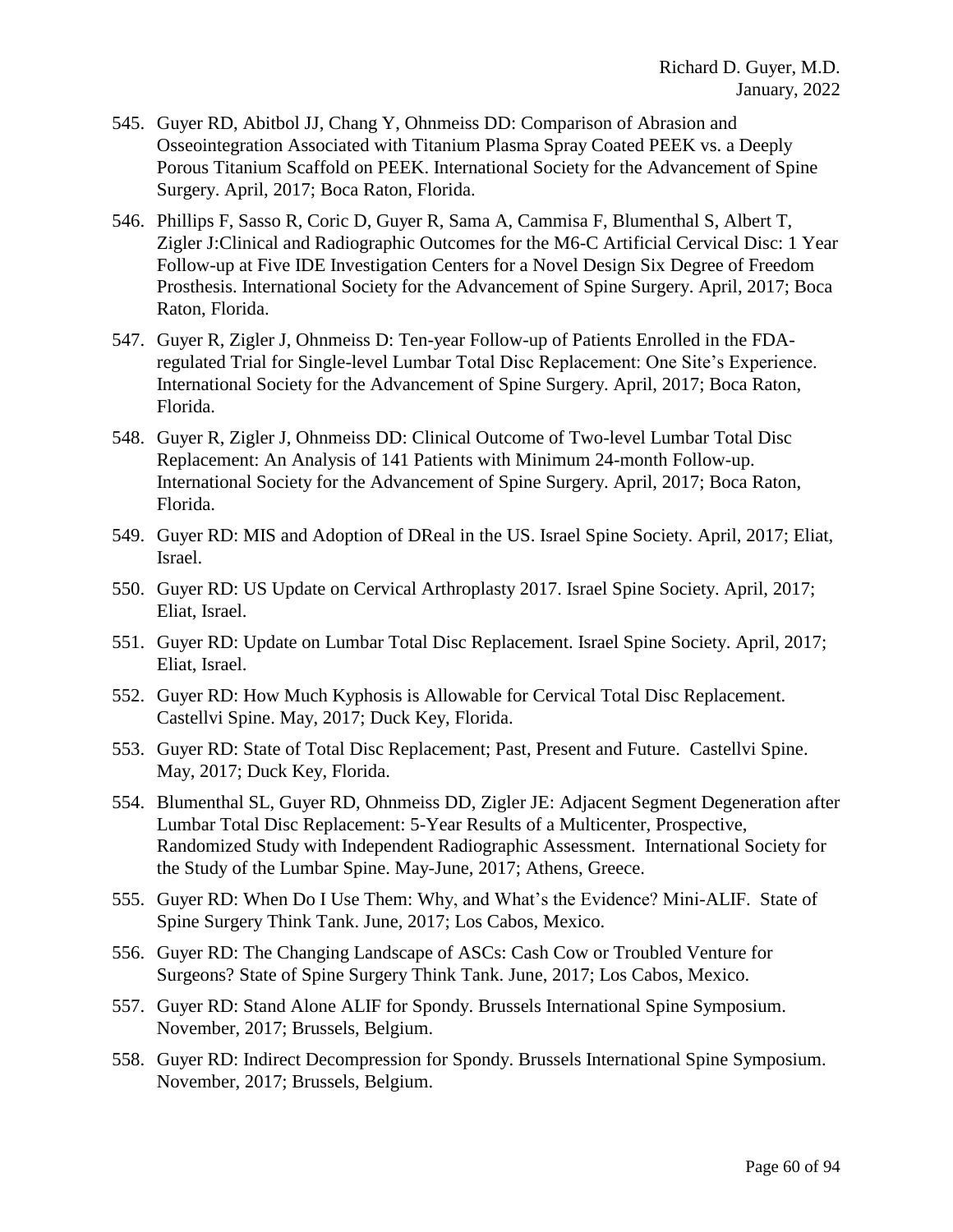- 559. Guyer R: Posterior Facet Replacement. Symposium on Current Concepts in Spinal Disorders. February, 2018; Las Vegas, Nevada.
- 560. Guyer R: Failure Mode of Different Cage Technologies & Materials History and What We Learned. Spine Days. February, 2018; Berlin, Germany.
- 561. Guyer RD, Ohnmeiss DD: Supine vs. Upright Weight Bearing MRI in the Evaluation of Patients with Lumbar Spondylolisthesis. International Society for the Advancement of Spine Surgery. April, 2018; Toronto, Canada.
- 562. Guyer R: History and Rationale (of Cervical TDR). International Society for the Advancement of Spine Surgery. April, 2018; Toronto, Ontario, Canada.
- 563. Guyer RD, Zigler JE, Blumenthal SL, Ohnmeiss DD Analysis of Lumbar Total Disc Replacement Removals/Revisions during a 17 Year Experience with 1,707 Patients. International Society for the Advancement of Spine Surgery. April, 2018; Toronto, Canada.
- 564. Sasso R, Coric D, Phillips F , Guyer R, Blumenthal S, Zigler J, Sama, Cammisa F, Albert T: M6-C Artificial Cervical Disc 24 Month Follow up: Clinical and Radiographic Outcomes from Five Investigational Centers Involved in a US FDA Approved IDE Study. International Society for the Advancement of Spine Surgery. April, 2018; Toronto, Canada.
- 565. Blumenthal S, Zigler JE, Guyer RD, Ohnmeiss DD: Analysis of Lumbar Total Disc Replacement Removals/Revisions during a 17 Year Experience with 1,707 Patients. Global Spine Conference. April, 2018; Singapore.
- 566. Sasso R, Zigler J, Blumenthal S, Guyer R, Camissa F, Albert T, Coric D: Prospective, Multi-center Study with 24-month Follow-up Evaluating the M6-C Cervical Total Disc Replacement. Spine Society of Australia. April, 2018; Adelaide, Australia.
- 567. Zigler J, Blumenthal S, Guyer R, Ohnmeiss D: Analysis of Re-operations after Cervical Total Disc Replacement in a Consecutive Series of 504 Patients Receiving the ProDisc-C Device. Spine Society of Australia. April, 2018; Adelaide, Australia.
- 568. Blumenthal S, Zigler J, Guyer R, Ohnmeiss D: Analysis of Lumbar Total Disc Replacement Removals and Revisions: A 17-Year Experience. Spine Society of Australia. April, 2018; Adelaide, Australia.
- 569. Blumenthal S, Zigler J, Guyer R, Ohnmeiss D: Progression of Adjacent-level Degeneration after Lumbar Total Disc Replacement: Results of a Prospective Study with 5-year Followup. Spine Society of Australia. April, 2018; Adelaide, Australia.
- 570. Guyer RD: Evaluation of Biomechanical Changes of the Spine in Weight-Bearing: Quantitative Analysis with a Novel Method Qspine. June, 2018; Bangkok, Thailand.
- 571. Guyer RD: Have We Evolved in the Past 10 Years? Lumbar Fusion for Low Back Pain. The State of Spine Surgery Think Tank. June, 2018; Aruba.
- 572. Zigler JE, Guyer RD, Gornet MF, Ferko N, Cameron C, Patel L: Long-Term Outcomes of Lumbar Total Disc Replacement versus Spinal Fusion for the Treatment of DDD: A Novel Meta-Analysis of Randomized Controlled Trials. Spine Across the Sea. July-August, 2018; Kauai, Hawaii.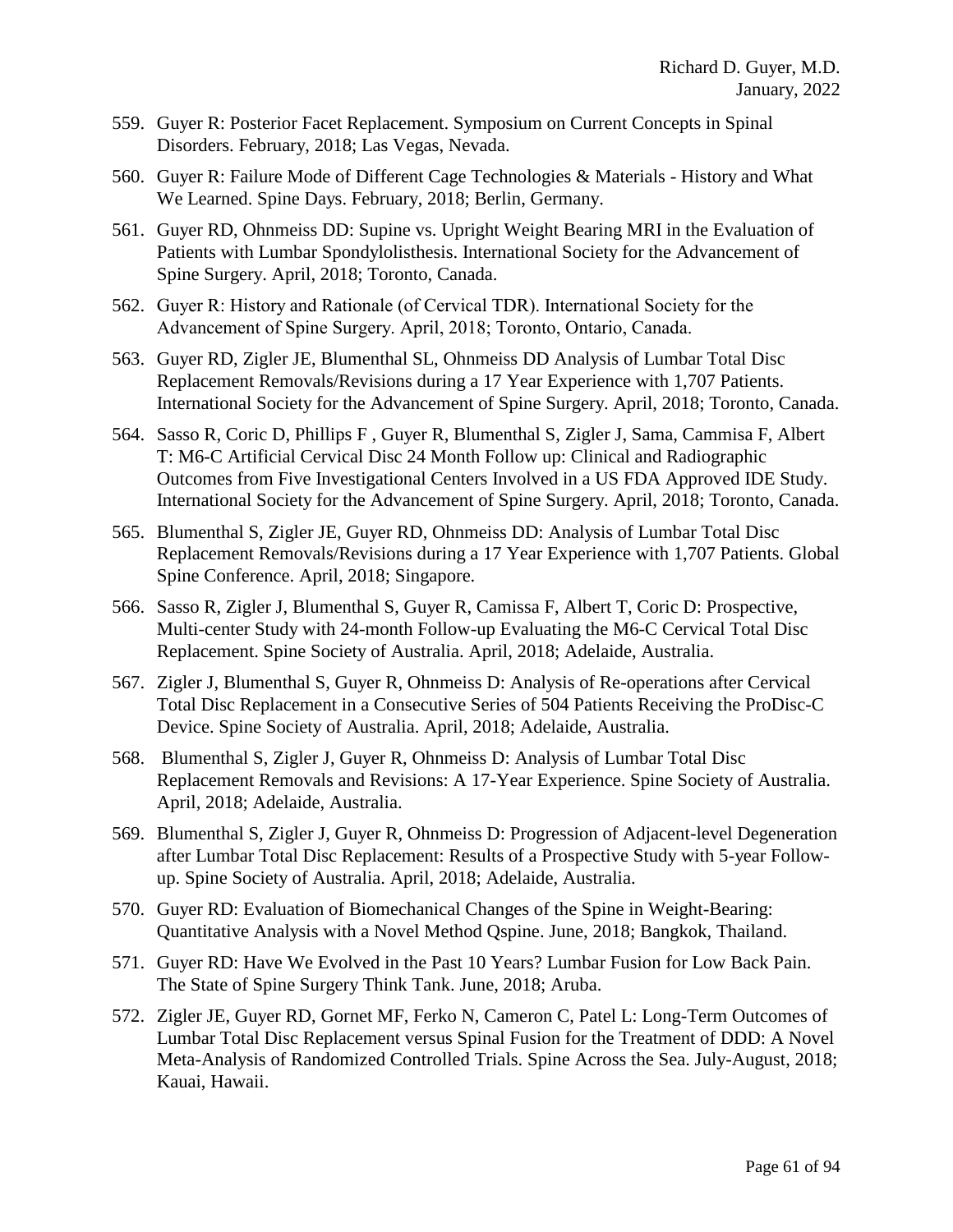- 573. Guyer R, Blumenthal S, Zigler J, Ohnmeiss D: Analysis of Lumbar Total Disc Replacement Removals and Revisions: A 17-Year Experience. Spine Across the Sea. July-August, 2018; Kauai, Hawaii.
- 574. Guyer R, Ohnmeiss D, Blumenthal S, Zigler J: Analysis of Lumbar Total Disc Replacement Removals and Revisions: A 17-Year Experience. North American Spine Society. September, 2018; Los Angeles, California.
- 575. Guyer RD, Ohnmeiss DD: Clinical Outcomes of the PEEK-on-Ceramic Simplify® Disc: Preliminary Data from One Site Participating in the Single-Level Cervical FDA IDE Trial. North American Spine Society. September, 2018; Los Angeles, California.
- 576. Zigler JE, Blumenthal SL: Impact of Range of Motion on Patient Outcomes 5 Years Following Lumbar TDR at L5-S1. North American Spine Society. September, 2018; Los Angeles, California.
- 577. Zigler JE, Guyer RD, Blumenthal SL, Ohnmeiss DD: Analysis of Re-operations after Cervical Total Disc Replacement in a Consecutive Series of 504 Patients. North American Spine Society. September, 2018; Los Angeles, California.
- 578. Blumenthal SL, Guyer RD, Zigler JE: Impact of Range of Motion on Progression of Adjacent Segment Disease: Disc vs. Disc. North American Spine Society. September, 2018; Los Angeles, California.
- 579. Guyer RD, Ohnmeiss DD: Supine vs. Weight Bearing MRI in the Evaluation of Patients with Lumbar Spondylolisthesis. North American Spine Society. September, 2018; Los Angeles, California.
- 580. Millgram, Beutler, Guyer RD, Ashkenazi: Safe Posterior Thoracic Discectomy Through a Modified Transforaminal Thoracic Interbody Fusion (TTIF) Approach: Technique Description and Case Series. North American Spine Society. September, 2018; Los Angeles, California.
- 581. Guyer RD: Recurrent Disc Hernia, What to Do? Brussel Spine Symposium. November, 2018; Brussels, Belgium.
- 582. Guyer RD: Nucleus Replacement. Brussel Spine Symposium. November, 2018; Brussels, Belgium.
- 583. Guyer RD: Complications of Cervical Total Disc Replacement (Instructional Course: Complications). Cervical Spine Research Society. December, 2018. Las Vegas, Nevada.
- 584. Guyer R: Total Disc Replacement: Past, Present, and Future. Grand Rounds, University of Massachusetts Medical School, Department of Orthopedics. January, 2019; Worcester, Massachusetts.
- 585. Guyer R: L4-5 Spondy with Degenerative L3-4 / 5-1. Current Concepts in Spinal Disorders. February, 2019; Las Vegas, Nevada.
- 586. Guyer R: AI: I Can See Right Through You. Current Concepts in Spinal Disorders. February, 2019; Las Vegas, Nevada.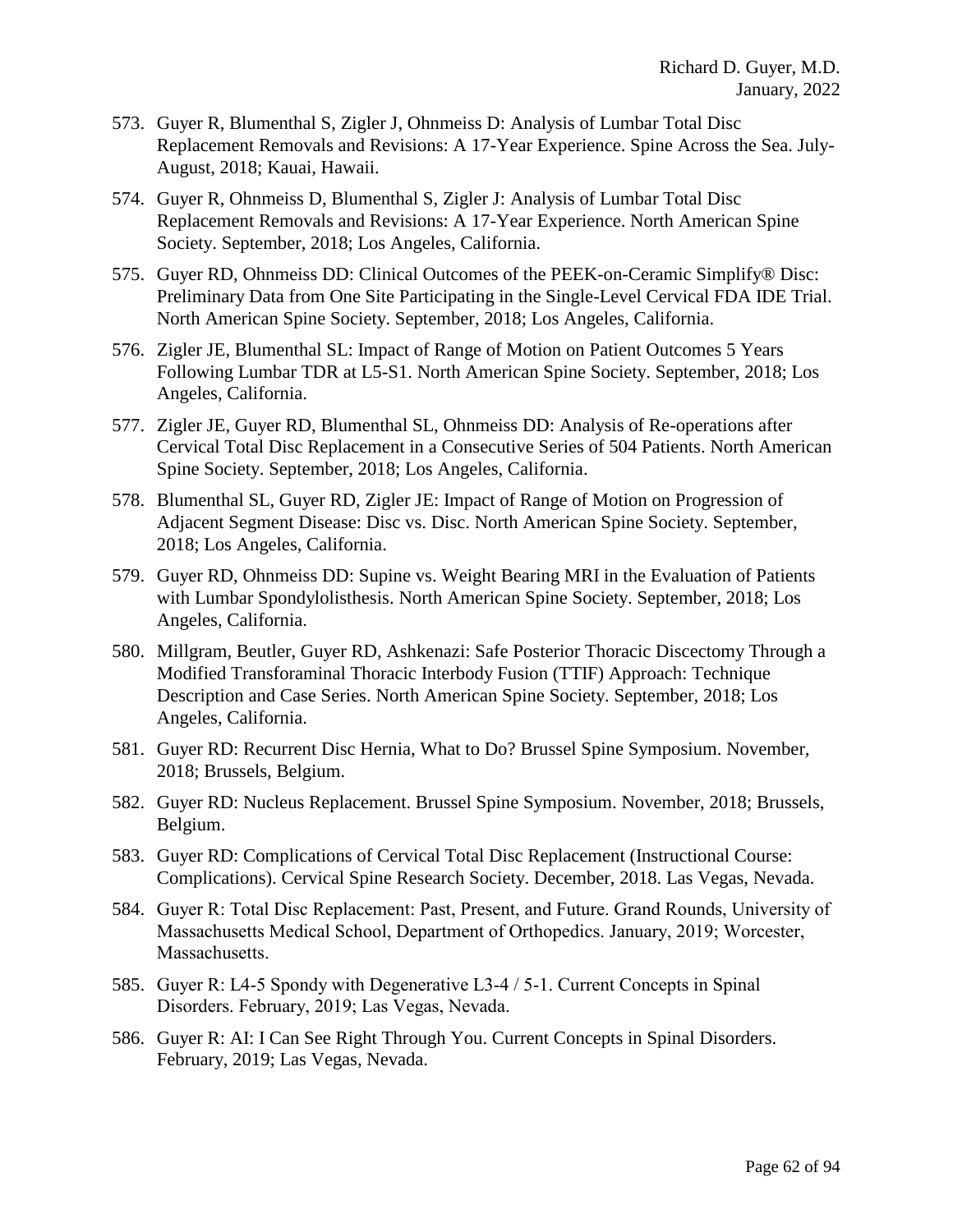- 587. Guyer RD The Anterior Approach: Perfect Interaction with the Access Surgeon Is the Key to Successful Surgical Intervention (presented by international remote). Neurospine. February, 2019; Berne, Switzerland.
- 588. Guyer RD Total Lumbar Disc Prothesis: Problems of Adoption in the States(presented by international remote). Neurospine. February, 2019; Berne, Switzerland.
- 589. Guyer RD: History and Rationale of Total Disc Replacement. (Instructional Course Lecture: Current State of Total Disc Replacement). American Academy of Orthopaedic Surgeons. March, 2019; Las Vegas, Nevada.
- 590. Guyer RD: Indications for Lumbar TDR (Instructional Course Lecture: Current State of Total Disc Replacement). American Academy of Orthopaedic Surgeons. March, 2019; Las Vegas, Nevada.
- 591. Guyer RD: The Role of Current Technologies in Spine Surgery. MORE International Symposium. April, 2019; Lagono, Switzerland.
- 592. Guyer RD: Future Trends: Where Will We Go? MORE International Symposium. April, 2019; Lagono, Switzerland.
- 593. Blumenthal SL, Guyer RD, Zigler JE, Ohnmeiss DD: Is Osteoporosis Screening Routinely Needed to Evaluate Cervical Total Disc Replacement Patients? Spine Society of Australia. April, 2019; Queensland, Australia.
- 594. Blumenthal SL, Ohnmeiss DD, Guyer RD, Zigler JE: In Which Cases Do Surgeons Specializing in Total Disc Replacement Perform Fusion in Patients with Symptomatic Lumbar Disc Degeneration? Spine Society of Australia. April, 2019; Queensland, Australia.
- 595. Blumenthal SL, Guyer RD, Zigler JE, Ohnmeiss DD: Is Osteoporosis Screening Routinely Needed to Evaluate Cervical Total Disc Replacement Patients? International Society for the Advancement of Spine Surgery. April, 2019; Anaheim, California.
- 596. Zigler JE, Guyer RD, Blumenthal SL, Ohnmeiss DD: Analysis of Re-operations after Cervical Total Disc Replacement in a Consecutive Series of 504 Patients Receiving the ProDisc-C Device. International Society for the Advancement of Spine Surgery. April, 2019; Anaheim, California.
- 597. Guyer RD, Zigler JE, Blumenthal SL, Ohnmeiss DD: In Which Cases Do Surgeons Specializing in Total Disc Replacement Perform Fusion in Patients with Cervical Spine Symptoms. International Society for the Advancement of Spine Surgery. April, 2019; Anaheim, California.
- 598. Guyer RD, Blumenthal SL, Zigler JE, Ohnmeiss DD, Vovk A: Spike vs. Keel: Does Endplate Design of Lumbar Artificial Discs Affect Radiographic Outcomes? International Society for the Advancement of Spine Surgery. April, 2019; Anaheim, California.
- 599. Zigler JE, Guyer RD, Blumenthal SL, Ohnmeiss DD: Clinical Outcome of Cervical Hybrid Surgery Using a Stand-alone Device at the Fusion Level. International Society for the Advancement of Spine Surgery. April, 2019; Anaheim, California.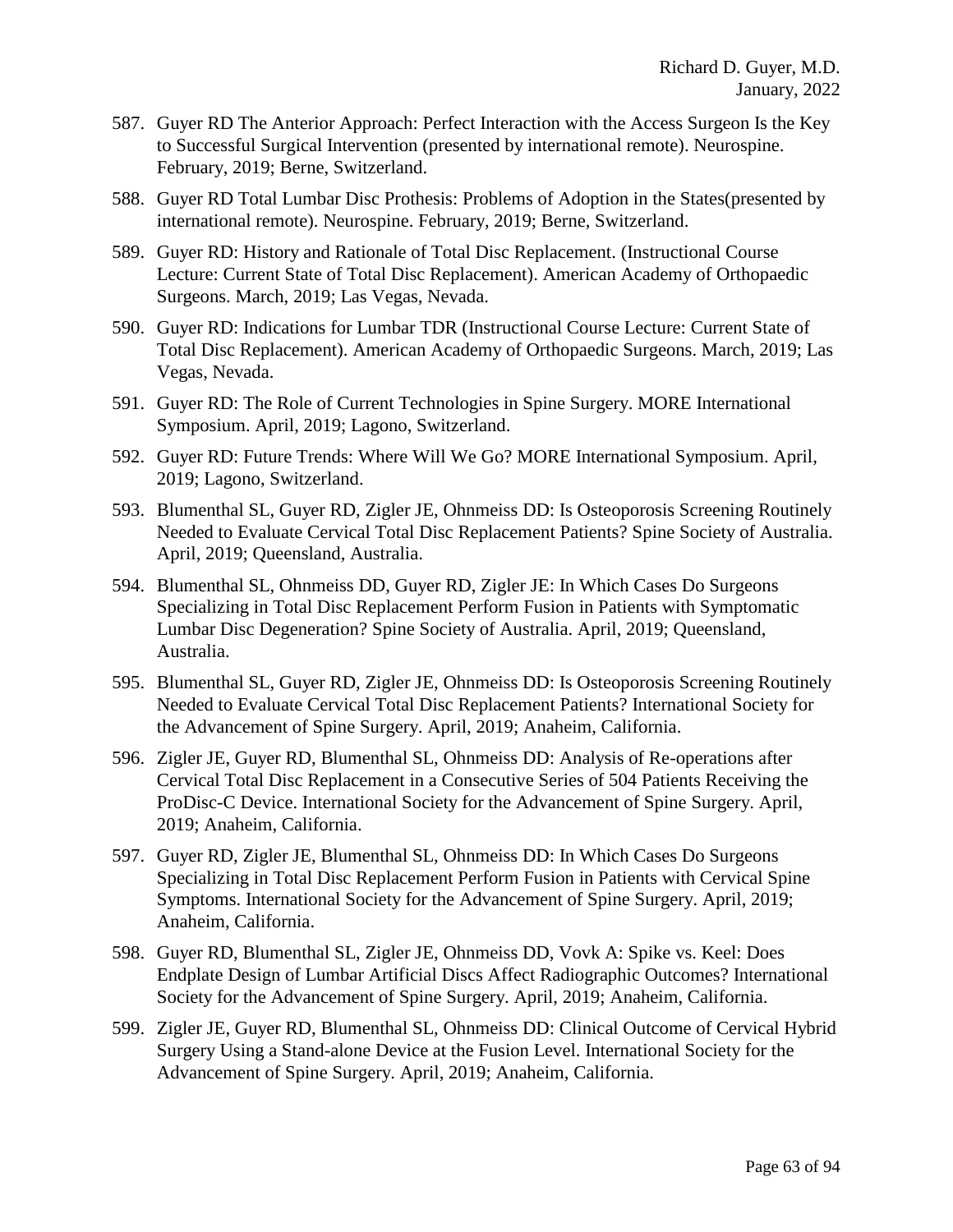- 600. Guyer RD, Coric D, Phillips F, Sasso R, Sama A, Cammisa F, Blumenthal SL, Albert T, Zigler JE: Clinical and Radiographic Outcomes for a Next Generation Artificial Cervical Disc: Two-Year Follow-Up at Five Investigational Centers Participating in a US FDA Approved Study. Global Spine Congress. May, 2019; Toronto, Ontario, Canada.
- 601. Guyer RD: Analysis of Long-Term Results from ADR Prospective Clinical Studies for Single Disc Disease. Global Spine Congress. May, 2019; Toronto, Ontario, Canada.
- 602. Guyer RD: Limiflex device. Castelli Spine. May, 2019; Key West, Florida.
- 603. Guyer RD: Motion Preservation: Past, Present, and Future. Castelli Spine. May, 2019; Key West, Florida.
- 604. Guyer RD: Vivex. Castelli Spine. May, 2019; Key West, Florida.
- 605. Guyer RD: ALIF Supine Is Safe, Simple and Effective. The State of Spine Surgery Think Tank. June, 2019; Aruba.
- 606. Guyer RD: New Pain Management Procedures. Who Is Best Trained to Perform Procedures That Blur the Line between Surgery and Interventional Pain Management. The State of Spine Surgery Think Tank. June, 2019; Aruba.
- 607. Blumenthal SL, Ohnmeiss DD, Zigler JE, Guyer RD: Impact of Previous Lumbar Spine Surgery on Outcome of Lumbar Total Disc Replacement: Analysis of Prospective 5-year Follow-up Study Data. International Society for the Study of the Lumbar Spine. June, 2019; Kyoto, Japan.
- 608. Guyer R: Lumbar Arthroplasty A TBI Experience, Indications, Pearls, and Pitfalls. Deformity Down Under. Sydney, Australia; August, 2019.
- 609. Guyer R: M6C FDA Randomised Control Trial 2 Year Data. Deformity Down Under. August, 2019; Sydney, Australia.
- 610. Guyer R: Biologics Smackdown BMP Right Dose, Right Choice. Deformity Down Under. August, 2019; Sydney, Australia.
- 611. Guyer R: Complications in Spine Surgery Case example of when it goes wrong and bail out methods used to salvage. Deformity Down Under. August, 2019; Sydney, Australia.
- 612. Guyer R: Titanium Coated PEEK. Deformity Down Under. August, 2019; Sydney, Australia.
- 613. Guyer RD, Nunley PD, Coric D, Ohnmeiss DD: Clinical Outcomes of a PEEK-on-Ceramic Total Disc Replacement: Data from 3 Sites Participating in the Single-Level Cervical FDA IDE Trial. North American Spine Society. September, 2019; Chicago, Illinois.
- 614. Guyer RD, Ohnmeiss DD, Blumenthal SL, Zigler JE: In Which Cases Do Surgeons Specializing in Total Disc Replacement Perform Fusion in Patients with Cervical Spine Symptoms? North American Spine Society. September, 2019; Chicago, Illinois.
- 615. Guyer RD, Blumenthal SL, Zigler JE, Shellock J, Phillips F, Coric D, Camissa F, Sasso R: A Novel Compressible Core Artificial Cervical Disc Compared to Anterior Cervical Discectomy and Fusion: 2 Year Clinical Results. North American Spine Society. September, 2019; Chicago, Illinois.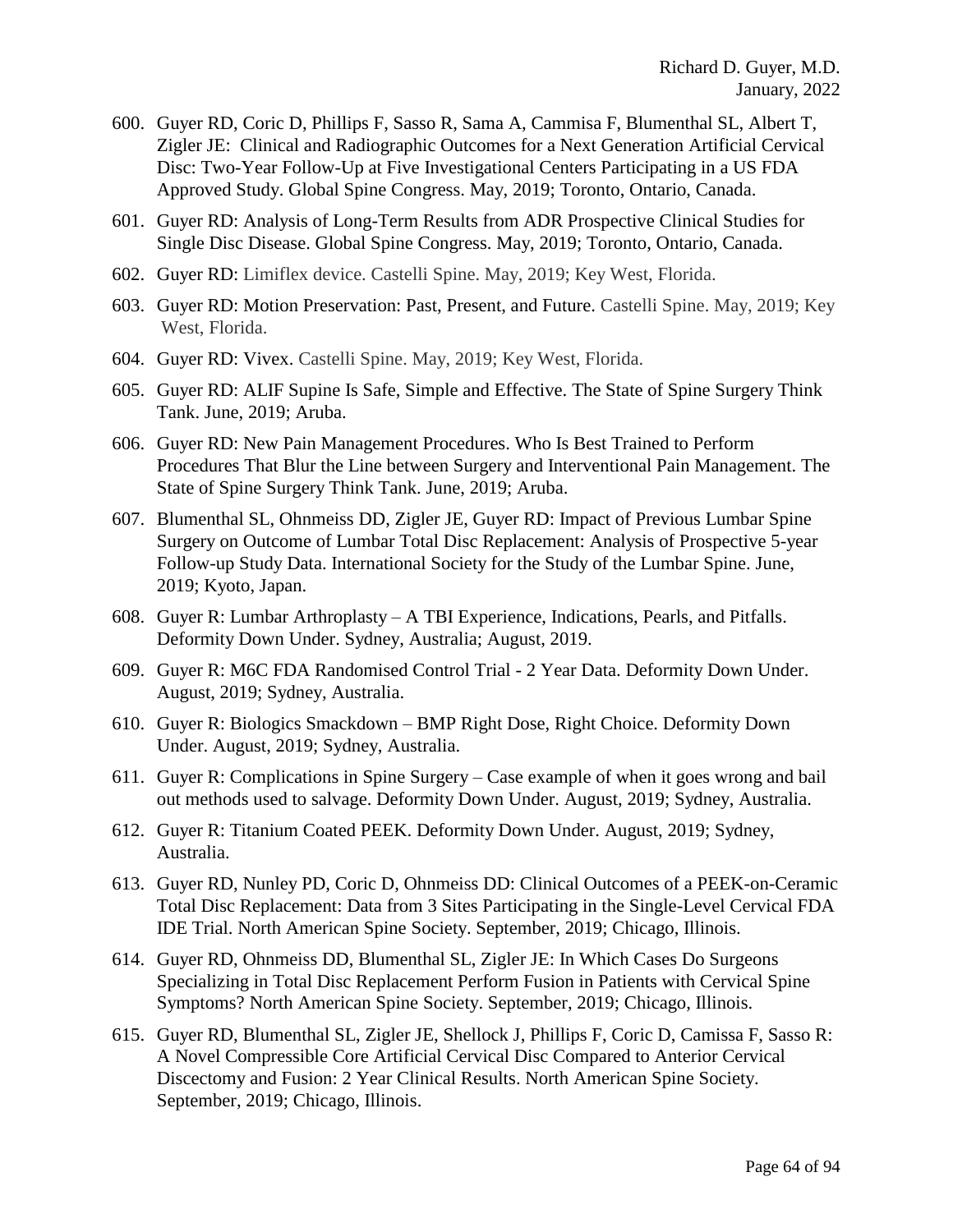- 616. Blumenthal SL, Guyer RD, Zigler JE, Ohnmeiss DD: Is Osteoporosis Screening Routinely Needed to Evaluate Cervical Total Disc Replacement Patients? North American Spine Society. September, 2019; Chicago, Illinois.
- 617. Blumenthal SL, Guyer RD, Zigler JE, Ohnmeiss DD: Intraoperative Conversion of Cervical Total Disc Replacement to Fusion: Incidence and Reasons. North American Spine Society. September, 2019; Chicago, Illinois.
- 618. Guyer RD, Blumenthal SL, Zigler JE, Ohnmeiss DD: Impact of Previous Lumbar Spine Surgery on Outcome of Lumbar Total Disc Replacement: Analysis of Prospective Five-Year Follow-Up Study Data. North American Spine Society. September, 2019; Chicago, Illinois.
- 619. Guyer RD: ALIF (Anterior Lumbar Interbody Fusion). Chinese Society for the Study of the Lumbar. October, 2019; Nanjing, China.
- 620. Peloza J, Khoo L, Millgram M, Kutz S, Guyer R, Ashkenazi E: Improved Bone-removal using a New Device in Open and Minimal Invasive Approaches: A 2-center Experience with 143 Patients. Society for Minimally Invasive Spine Surgery. November, 2019; Las Vegas, Nevada.
- 621. Guyer RD: Anterior Posterior Fusion with Reduction of Spondylolisthesis with Indirect Decompression Only. Brussels International Spine Symposium. December, 2019; Brussels Belgium.
- 622. Guyer RD: How Much Indirect Decompression Is Needed for Relief of Symptoms Highlighting X-stop and Superion. Brussels International Spine Symposium. December, 2019; Brussels Belgium.
- 623. Guyer RD: How Photography Made Me a Better Spine Surgeon. Symposium on Current Concepts in Spinal Disorders. January, 2020; Las Vegas, Nevada.
- 624. Zigler JE, Guyer RD, Blumenthal SL, Ohnmeiss DD: Impact of Previous Lumbar Spine Surgery on Outcome of Lumbar Total Disc Replacement: Analysis of Prospective 5-year Follow-up Study Data. International Society for the Advancement of Spine Surgery. February, 2020; San Juan, Puerto Rico.
- 625. Guyer RD, Blumenthal SL, Beall, Wilson, Bishop, Tally, Temple, Ganey T, Ohnmeiss D: Clinical Investigation of the Safety and Preliminary Results of Cellularized Allograft Disc Matrix for the Treatment of Symptomatic Lumbar Disc Degeneration. International Society for the Advancement of Spine Surgery. February, 2020; San Juan, Puerto Rico.
- 626. Peloza JH, Khoo L, Millgram M, Guyer RD, Ashkenazi E: Improved Bone-removal Using a New Device in Open and Minimal Invasive Approaches: Cadaver Study and a 2-center Experience with 143 Patients. International Society for the Advancement of Spine Surgery. February, 2020; San Juan, Puerto Rico.
- 627. Guyer RD, Sasso R, Coric D, Ohnmeiss DD: Clinical Outcomes of a PEEK-on-Ceramic Total Disc Replacement: Data from Three Sites Participating in the Two-Level Cervical FDA IDE Trial. International Society for the Advancement of Spine Surgery. February, 2020; San Juan, Puerto Rico.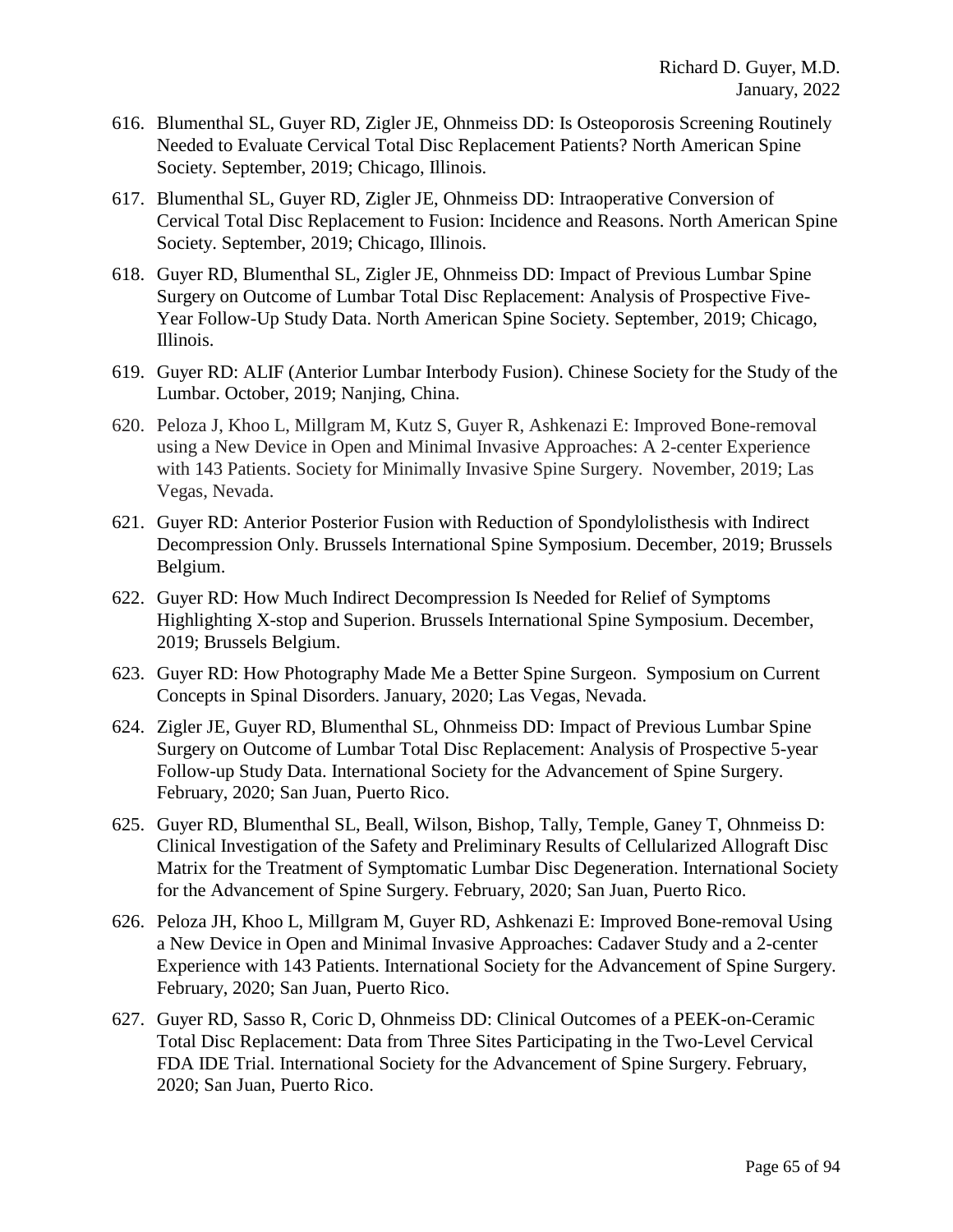- 628. Blumenthal SL, Guyer RD, Zigler JE, Ohnmeiss DD: Intra-operative Conversion of Cervical Total Disc Replacement to Fusion: Incidence and Reasons. International Society for the Advancement of Spine Surgery. February, 2020; San Juan, Puerto Rico.
- 629. Millgram M, Kolsky, Guyer RD, Harel, Ashkenazi E: Improved Currently Osteophyte Removal Technique During Anterior Cervical Corpectomy and Fusion. International Society for the Advancement of Spine Surgery. February, 2020; San Juan, Puerto Rico.
- 630. Guyer RD: ALIF and LLIF. Chinese Society for the Study of the Lumbar Spine. July, 2020 (virtual meeting based in Beijing, China).
- 631. Guyer RD, Blumenthal SL, Ohnmeiss DD, Ferko N, Bonner A, Situ A: Incidence and Resolution Strategies for Early Onset Postoperative Leg Pain Following Lumbar Total Disc Replacement. (Best Papers Session) North American Spine Society. October, 2020 (virtual meeting).
- 632. Guyer RD, Nunley PD, Strenge B, Ohnmeiss DD: 2-level Cervical Disc Replacement Using a PEEK-on-Ceramic Device: Prospective Outcome Data From an FDA IDE Trial. (Best Papers Session) North American Spine Society. October, 2020 (virtual meeting)..
- 633. Coric D, Guyer RD, Carmody C, Sasso R, Musacchio MJ, Bae H, Ohnmeiss DD: Cervical Disc Replacement Using a PEEK-on-Ceramic Implant: Prospective Data from Seven Sites Participating in an FDA IDE Trial for Single-level Surgery. (Best Papers Session) North American Spine Society. October, 2020 (virtual meeting).
- 634. Derman PB, Ohnmeiss DD, Lauderback A, Guyer RD: Indirect Decompression for the Treatment of Degenerative Lumbar Stenosis: Clinical Outcome in a Consecutive Series of 568 Patients. North American Spine Society. October, 2020 (virtual meeting).
- 635. Guyer RD: Disc Arthroplasty As a Treatment for Low Back Pain. SILACO. April-May, 2021 (virtual meeting).
- 636. Phillips F, Coric D, Lanman T, Lavelle W, Milam A, Guyer RD, Pratt SR: Mid-Term 4 year Outcomes for Single-Level Total Disc Replacement with a Novel Viscoelastic Artificial Cervical Disc Compared to ACDF. International Society for the Advancement of Spine Surgery. May, 2021; Miami, Florida.
- 637. Guyer RD, Coric D, Nunley P, Sasso R, Musacchio M, Bae H, Peloza J, Ohnmeiss DD: Single-level Cervical Disc Replacement Using a PEEK-on-Ceramic Implant: Results of a Multicenter FDA IDE Trial with 24-month Follow-up. International Society for the Advancement of Spine Surgery. May, 2021; Miami, Florida.
- 638. Sasso R, Boody B, Bae H, Lavelle W, Yoon ST, Kim K, Bains RS, Kuo C, Sandhu HS, Stauff M, Fischgrund J, Deutsch H, Yu E, Berven S, Ray WZ, Chapman J, Metkar U, Guyer RD, Crandall D, Wang M, Hassanzadeh H, Perez-Cruet M, Alamin T, Fielding L: FDA IDE Study of Lumbar Decompression and Paraspinous Tension Band Stabilization vs TLIF for Degenerative Spondylolisthesis: 12-month Outcomes in 205 Patients. International Society for the Advancement of Spine Surgery. May, 2021; Miami, Florida.
- 639. Blumenthal SL, Kiridly D, Shellock SL, Guyer RD, Zigler JE, Ohnmeiss DD: Late Failure of Cervical Disc Arthroplasty Due to Osteolysis. International Society for the Advancement of Spine Surgery. May, 2021; Miami, Florida.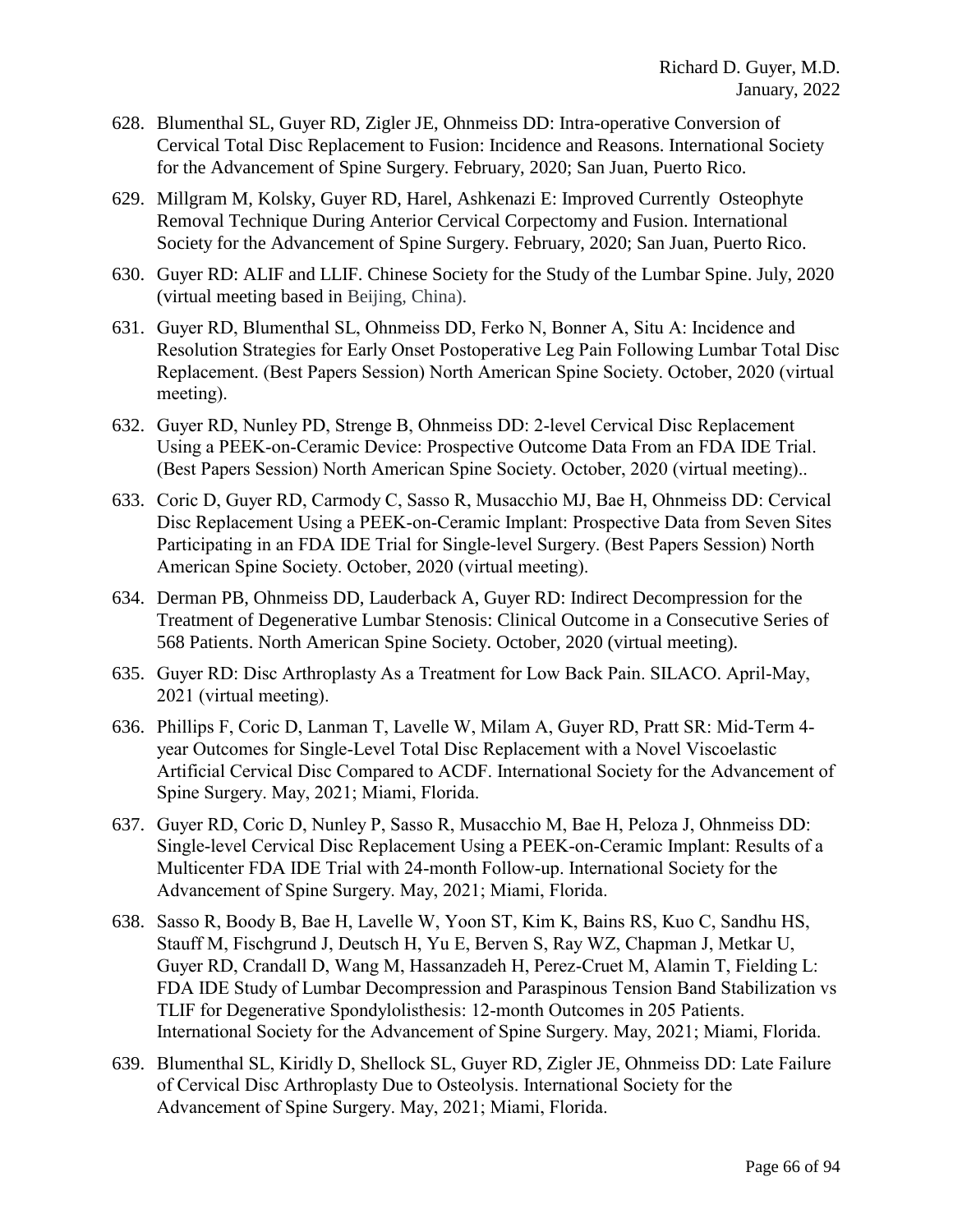- 640. Guyer RD: Long-term Outcomes of Cervical TDR and How They Compare to Fusion. Castellvi Spine. May, 2021; Key Largo, Florida.
- 641. Guyer RD, Coric D, Nunley PD, Sasso R, Musacchio M, Bae H, Peloza J, Ohnmeiss DD: Single-level Cervical Disc Replacement Using a PEEK-on-Ceramic Implant: Results of a Multicenter FDA IDE Trial with 24-month Follow-up. North American Spine Society. September-October, 2021; Boston, Massachusetts.
- 642. Guyer RD, Coric D, Nunley PD, Ohnmeiss DD: Cervical Total Disc Replacement: Available Implant Size Matters. North American Spine Society. September-October, 2021; Boston, Massachusetts.
- 643. Beall DP, Wilson GL, Gershon S, Burkus JK, Davis TT, Bishop R, Tally WC, Amirdelfan K, DePAlma MJ, Hunter CW, Langhorst M, Guyer RD, Haladjian R: Viable Disc Tissue Allograft Supplementation in the Treatment of Degenerated Intervertebral Discs the Oneyear Results of a Randomized Control Trial. North American Spine Society. September-October, 2021; Boston, Massachusetts.
- 644. Guyer RD, DePalma MJ, Hunter CW, Froimson M, Burkus JK: The Viable Disc Tissue Allograft Supplementation (VAST) Randomized Controlled Trial in Patients with Chronic Discogenic Low Back Pain: Correlating Age with Clinical Outcome. North American Spine Society. September-October, 2021; Boston, Massachusetts.
- 645. Phillips FM, Coric D, Lanman TH, Lavelle WF, Milam IV R, Guyer RD: Midterm 4-year Outcomes for Single-Level Total Disc Replacement with a Novel Viscoelastic Artificial Cervical Disc Compared to ACDF. North American Spine Society. September-October, 2021; Boston, Massachusetts.
- 646. Blumenthal S, Kiridly D, Shellock J, Guyer R, Zigler J, Ohnmeiss D: Late Failure of Cervical Disc Arthroplasty Due to Osteolysis. Spine Society of Australia. November, 2021 (virtual meeting).
- 647. Guyer RD: Have CTDRs Evolved to the Point of Perfection? Spine Society of Australia. November, 2021 (virtual meeting).
- 648. Guyer R: Failed ALIF. Brussels International Spine Symposium. November, 2021; Brussels, Belgium.
- 649. Guyer R: Failed TLIF. Brussels International Spine Symposium. November, 2021; Brussels, Belgium.
- 650. Guyer RD, Coric D, Nunley PD, Sasso R, Musacchio M, Bae H, Peloza J, Ohnmeiss DD: Single-level Cervical Disc Replacement Using a PEEK-on-Ceramic Implant: Results of a Multicenter FDA IDE Trial with 24-month Follow-up. Cervical Spine Research Society. December, 2021; Atlanta, Georgia.
- 651. Guyer RD, Coric D, Nunley PD, Ohnmeiss DD: Cervical Total Disc Replacement: Available Implant Size Matters. (selected 3rd best abstract) Cervical Spine Research Society. December, 2021; Atlanta, Georgia.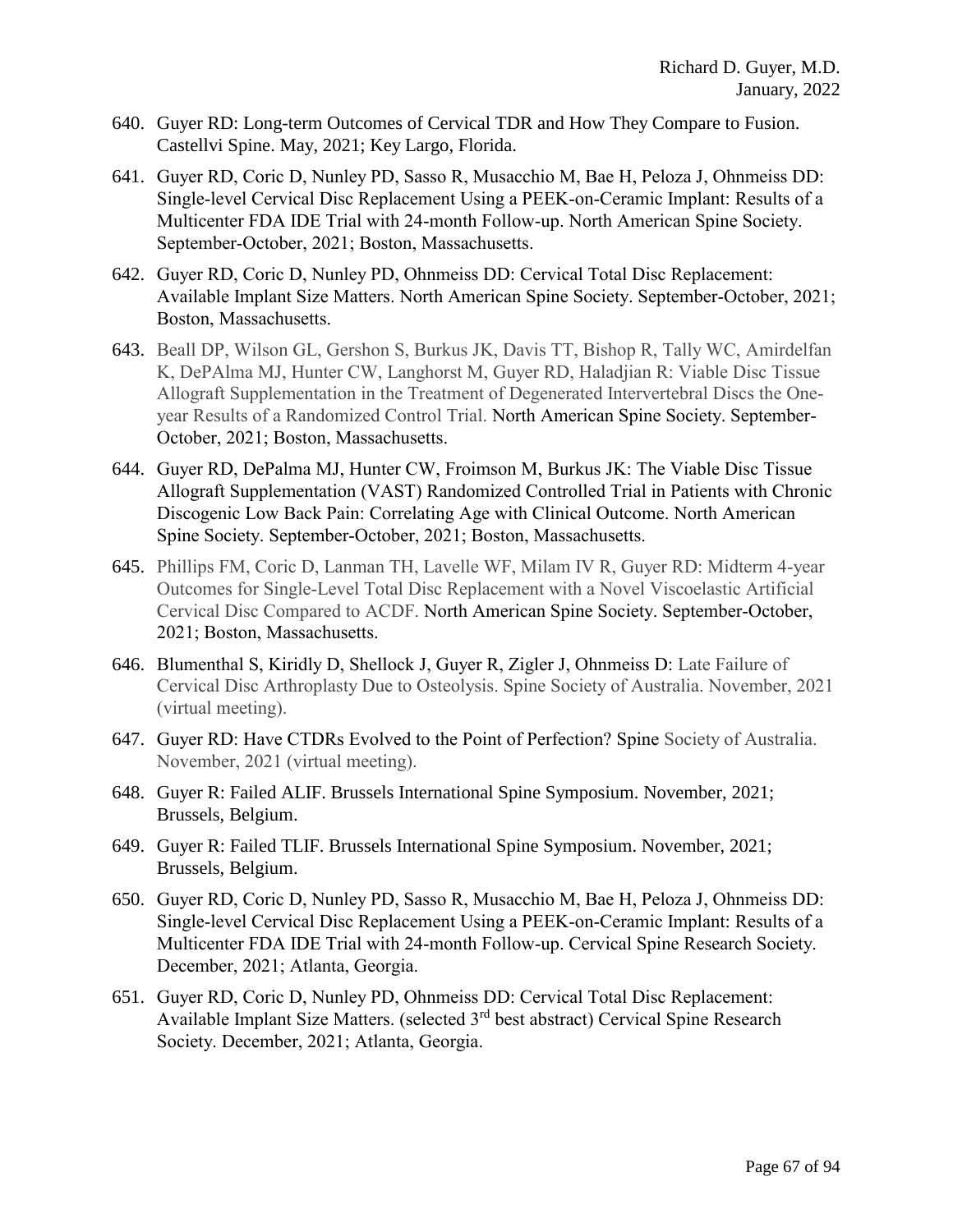## **POSTERS**

- 1. Sachs BL, Vanharanta H, Rashbaum RF, Guyer RD, Hochschuler SH, Ohnmeiss DD, Schwartz P, Gilbert PJ: Objective Signs of Lumbar Radicular Syndrome in Conservative Treatment. International Society for the Study of the Lumbar Spine. June, 1986; Dallas, Texas.
- 2. Hochschuler SH, Guyer RD, Rashbaum RF: Proplast Reconstruction of the Iliac Crest for Anterior Lumbar Interbody Fusions and Anterior Cervical Fusions. International Society for the Study of Lumbar Spine. June, 1986; Dallas, Texas.
- 3. Vanharanta H, Sachs BL, Spivey M, Guyer RD, Rashbaum RF, Hochschuler SH, Ohnmeiss DD: Comparison of Disc Narrowing with Discographic Degenerative Changes and Pain Provocation. International Society for the Study of the Lumbar Spine. May, 1987; Rome, Italy.
- 4. Sachs BL, Vanharanta H, Rashbaum RF, Guyer RD, Hochschuler SH, Ohnmeiss DD, Schwartz P, Gilbert PJ: Comparison of Effect of Epidural Steroids and Physical Therapy on Root Tension Signs in Lumbar Radicular Syndrome. North American Spine Society. June, 1987; Banff, Canada.
- 5. Vanharanta H, Mooney V, Jarvis GL, Hochschuler SH, Guyer RD, Johnson RG, Gilbert PJ, Ritz S, Ohnmeiss DD, Stith WJ: Effect of Repeated Trunk Extension and Flexion Movements on CT/Discogram. North American Spine Society. June, 1987; Banff, Canada.
- 6. Hochschuler SH, Rashbaum RF, Guyer RD, Stith WJ, Ohnmeiss DD: Proplast Reconstruction of Iliac Crest Defects. North American Spine Society. June, 1987; Banff, Canada.
- 7. Vanharanta H, Sachs BL, Spivey M, Guyer RD, Rashbaum RF, Hochschuler SH, Ohnmeiss DD: Comparison of Disc Narrowing with Discographic Degenerative Change and Pain Provocation. American Academy of Orthopaedic Surgeons. February, 1988; Atlanta, Georgia.
- 8. Vanharanta H, Sachs BL, Aprill C, Spivey M, Ohnmeiss DD, Rashbaum RF, Hochschuler SH, Guyer RD, Videman T, Terry A, Selby D, Stith WJ, Mooney V: Disc Deterioration in Low Back Syndromes: A Prospective Multi-center CT/Discography Study. International Society for the Study of the Lumbar Spine. April, 1988; Bal Harbour, Florida.
- 9. Ohnmeiss DD, Stith WJ, Guyer RD, Rashbaum RF, Hochschuler SH, Loguidice VA, Lonstein M: Comparison of Results of Lumbar Anterior Interbody Fusion, Posterior Fusion, Instrumentation and 360° Fusion Performed by the Same Group of Surgeons. International Society for the Study of the Lumbar Spine. April, 1988; Bal Harbour, Florida.
- 10. Shea D, Stith WJ, Ohnmeiss DD, Hochschuler SH, Guyer RD, Rashbaum RF: The Effect of Sensory Deprivation on the Reduction of Pain in Chronic Low Back Patients. International Society for the Study of the Lumbar Spine. April, 1988; Bal Harbour, Florida.
- 11. Vanharanta H, Ohnmeiss DD, Stith WJ, Hochschuler SH, Guyer RD, Mooney V: Effect of Repeated Trunk Extension and Flexion Movements As Seen By CT/Discography. International Society for the Study of the Lumbar Spine. April, 1988; Bal Harbour, Florida.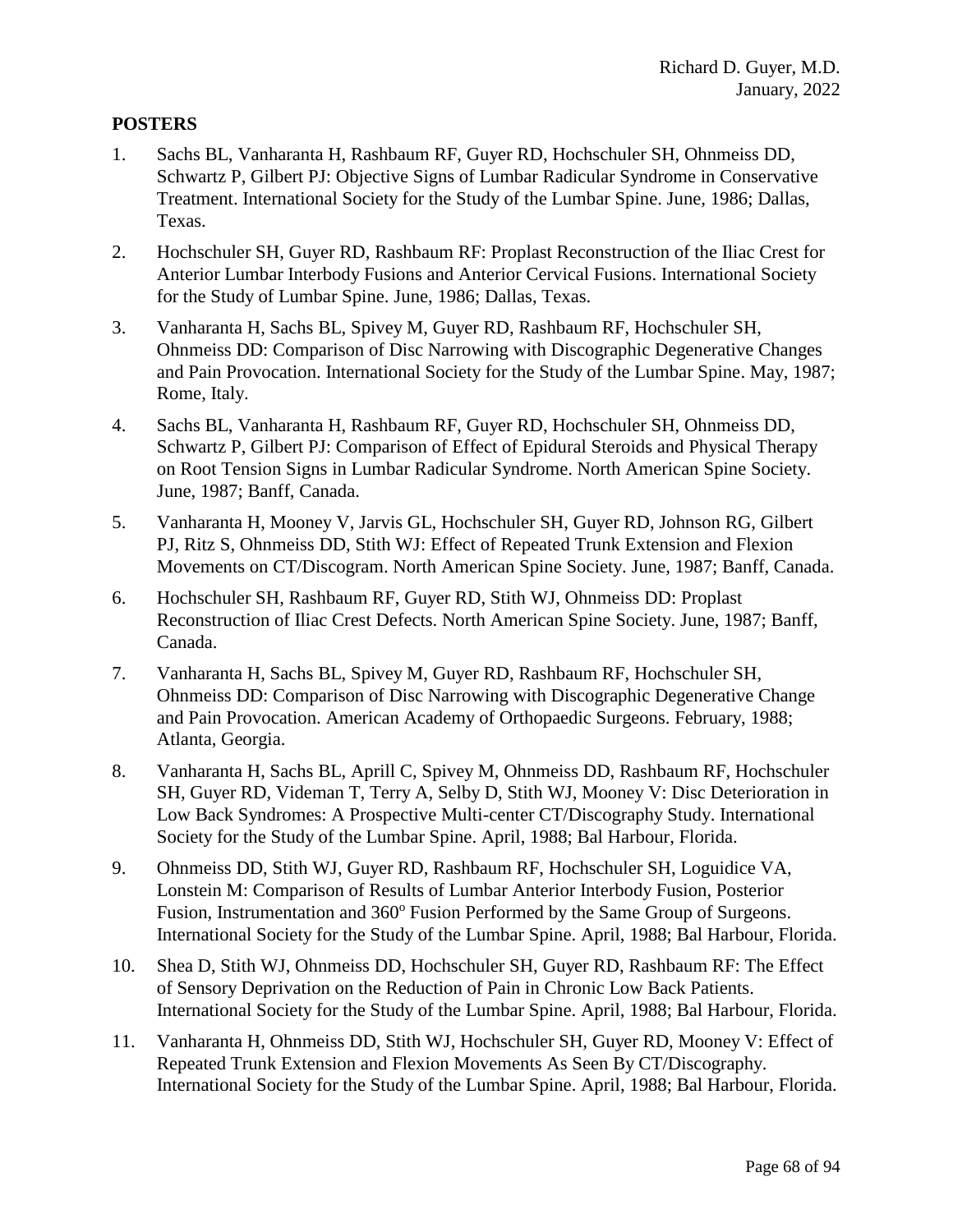- 12. Vanharanta H, Sachs BL, Aprill C, Spivey M, Ohnmeiss DD, Rashbaum RF, Hochschuler SH, Guyer RD, Videman T, Stith WJ, Mooney V: CT/Discography and Pain Response in Different Age Groups. North American Spine Society. July, 1988; Colorado Springs, Colorado.
- 13. Guyer RD, Ohnmeiss DD, Stith WJ, Hochschuler SH, Rashbaum RF, Loguidice VA, Lonstein M: Comparison of Results of Lumbar Anterior Interbody Fusion, Posterior Fusion, Instrumentation and 360<sup>o</sup> Fusion Performed by the Same Group of Surgeons. North American Spine Society. July, 1988; Colorado Springs, Colorado.
- 14. Guyer RD, Ohnmeiss DD, Stith WJ, Hochschuler SH, Rashbaum RF, Lonstein M, Regan JJ: An Analysis of the Effects of Repeat Discography. North American Spine Society. July, 1988; Colorado Springs, Colorado.
- 15. Ohnmeiss DD, Vanharanta H, Stith WJ, Carranza CB, Guyer RD, Rashbaum RF, Hochschuler SH: Radiographic Muscle Density and Increased Function Following an Active Rehabilitation Program. International Society for the Study of the Lumbar Spine. May, 1989; Kyoto, Japan.
- 16. Guyer RD, Vanharanta H, Ohnmeiss DD, Stith WJ, Sachs BL, Hochschuler SH, Rashbaum RF: Validity of Myelographic and CT/Discographic Images in Identifying Clinically Painful Disc Lesions. North American Spine Society. June, 1989; Quebec City, Canada.
- 17. Lonstein ML, Guyer RD, Ohnmeiss DD, Stith WJ, Hochschuler SH, Rashbaum RF: Posterior Lumbar Fusion and Instrumentation. North American Spine Society. June, 1989; Quebec City, Canada.
- 18. Vanharanta H, Ohnmeiss DD, Stith WJ, Guyer RD, Hochschuler SH, Rashbaum RF, Sachs BL: The Effect of Lumbar Level in Painful Disc Deterioration. North American Spine Society. June, 1989; Quebec City, Canada.
- 19. Ohnmeiss DD, Vanharanta H, Stith WJ, Carranza CB, Guyer RD, Rashbaum RF, Hochschuler SH: Radiographic Muscle Density and Increased Function Following an Active Rehabilitation Program. North American Spine Society. June, 1989; Quebec City, Canada.
- 20. Vanharanta H, Ohnmeiss DD, Stith WJ, Guyer RD, Hochschuler SH, Rashbaum RF, Sachs BL: Sensitivity and Specificity of CT/Discography. North American Spine Society. June, 1989; Quebec City, Canada.
- 21. Shea DD, Ohnmeiss DD, Stith WJ, Rashbaum RF, Guyer RD, Hochschuler SH: The Effects of Sensory Deprivation on Muscle Activity and Pain Reduction in Chronic Low Back Pain Patients. North American Spine Society. June, 1989; Quebec City, Canada.
- 22. Guyer RD, Hochschuler SH, Ohnmeiss DD, Rashbaum RF, Regan JJ, Stith WJ: Initial Results and Complications of Pedicle Screw Fixation. Scoliosis Research Society/North American Spine Society joint conference on Advanced Pedicle Fixation of the Lumbar Spine. March, 1990; Dallas, Texas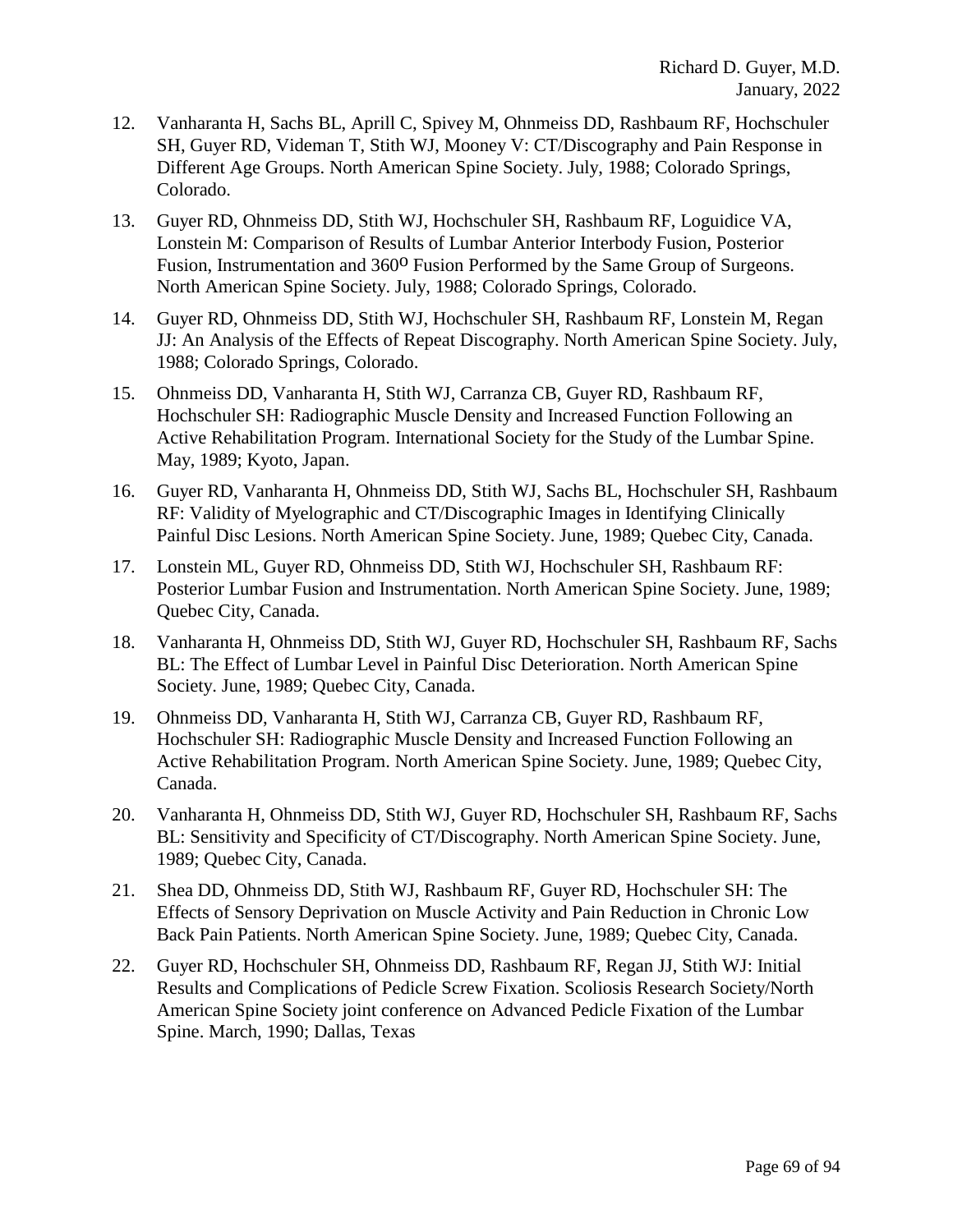- 23. Guyer RD, Vanharanta H, Ohnmeiss DD, Stith WJ, Sachs BL, Hochschuler SH, Rashbaum RF: Validity of Myelographic and CT/Discographic Images in Identifying Clinically Painful Disc Lesions. International Association for the Study of Pain. April, 1990; Australia.
- 24. Guyer RD, Vanharanta H, Ohnmeiss DD, Stith WJ, Hochschuler SH, Rashbaum RF, Regan JJ: The Relationship Between Pain Drawings and CT/Discographic Findings. International Society for the Study of the Lumbar Spine. May, 1990; Boston, Massachusetts.
- 25. Guyer RD, Ohnmeiss DD, Hochschuler SH, Stith WJ, Rashbaum RF, Regan JJ: The Use of CT/Discography to Identify Recurrent Disc Herniation Not Visualized by Gadolinium Enhanced MRI. International Society for the Study of the Lumbar Spine. June, 1990; Boston, Massachusetts.
- 26. Hochschuler SH, Guyer RD, Ohnmeiss DD, Stith WJ, Rashbaum RF, Regan JJ: Anterior Lumbar Interbody Fusion with Composite Bone-Bank Bone. International Society for the Study of the Lumbar Spine. June, 1990; Boston, Massachusetts.
- 27. Hochschuler SH, Guyer RD, Ohnmeiss DD, Stith WJ, Rashbaum RF, Regan JJ: Anterior Lumbar Interbody Fusion Using Donor Femur Bone Grafts. North American Spine Society. August, 1990; Monterey, California.
- 28. Hochschuler SH, Guyer RD, Ohnmeiss DD, Glisan B, Sheets C, Evans D, Stith WJ, Rashbaum RF, Regan JJ: The Effects of Wearing an Abdominal Support Belt on the Amount of Weight Lifted by Low Back Pain Patients. North American Spine Society. August, 1990; Monterey, California.
- 29. Guyer RD, Hochschuler SH, Ohnmeiss DD, Rashbaum RF, Regan JJ, Stith WJ: Initial Results and Complications of Pedicle Screw Fixation. North American Spine Society. August, 1990; Monterey, California.
- 30. Guyer RD, Ohnmeiss DD, Hochschuler SH, Stith WJ, Rashbaum RF, Regan JJ: The Use of CT/Discography to Identify Recurrent Disc Herniation Not Visualized by Gadolinium Enhanced MRI. North American Spine Society. August, 1990; Monterey, California.
- 31. Vanharanta H, Guyer RD, Ohnmeiss DD, Hochschuler SH, Rashbaum RF, Stith WJ: The Number of Painful and Degenerated Lumbar Discs Levels in Low Back Pain Patients. North American Spine Society. August, 1990; Monterey, California.
- 32. Guyer RD, Vanharanta H, Ohnmeiss DD, Stith WJ, Hochschuler SH, Rashbaum RF, Regan JJ: The Relationship Between Pain Drawings and CT/Discographic Findings. North American Spine Society. August, 1990; Monterey, California.
- 33. Guyer RD, Hochschuler SH, Ohnmeiss DD, Rashbaum RF, Regan JJ, Stith WJ: Initial Results and Complications Associated with the Wiltse Pedicle Screw Fixation System. American Academy of Orthopaedic Surgeons. March, 1991; Anaheim, California.
- 34. Guyer RD, Ohnmeiss DD, Hochschuler SH, Stith WJ, Rashbaum RF, Regan JJ: The Use of CT/Discography to Identify Recurrent Disc Herniation Not Visualized by Gadolinium Enhanced MRI. American Academy of Orthopaedic Surgeons. March, 1991; Anaheim, California.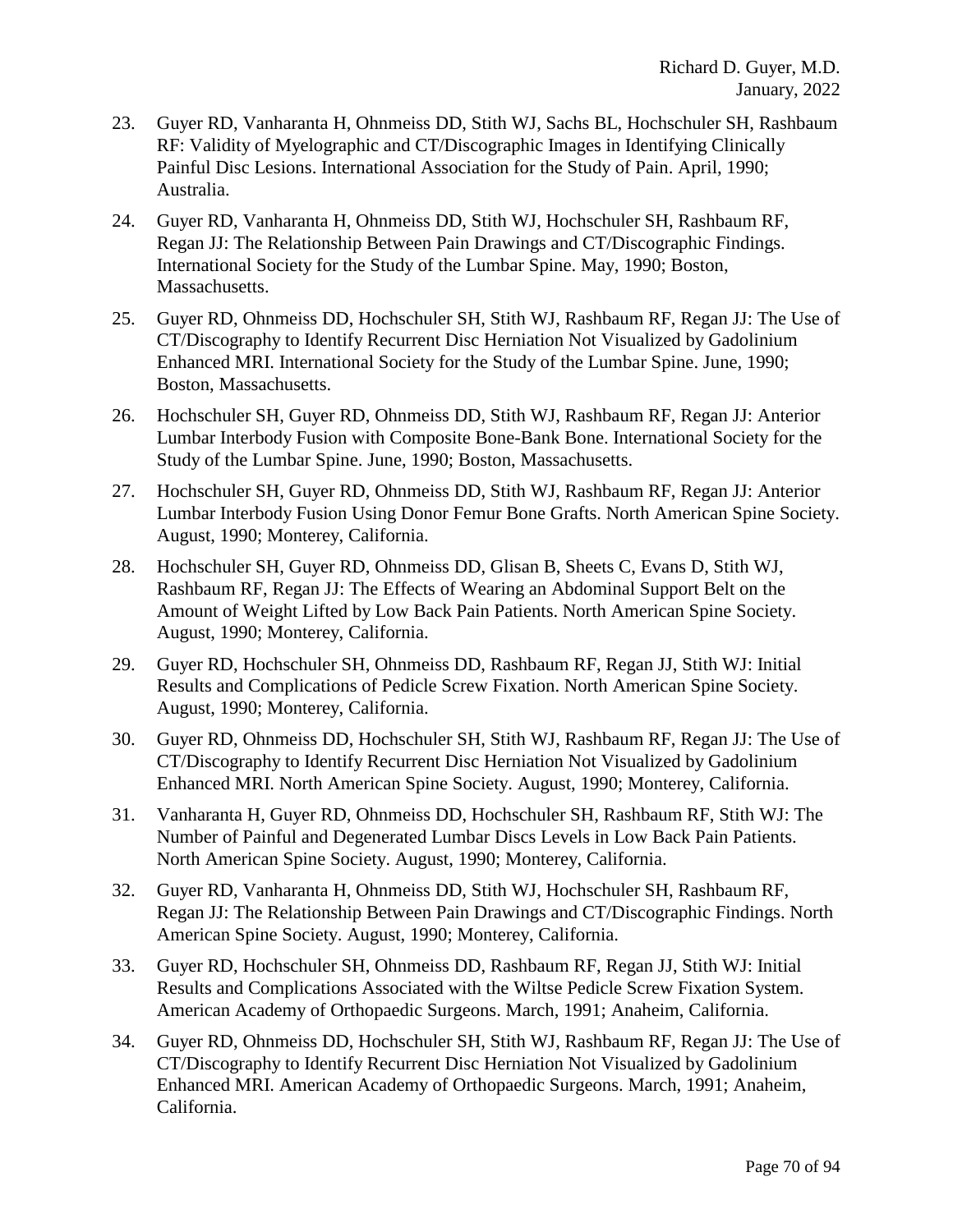- 35. Hochschuler SH, Guyer RD, Castleman C, Ohnmeiss DD, Stith WJ, Spivey MA, Rashbaum RF, Regan JJ: Cine MRI to Visualize Functional Pathology in the Spine. American Academy of Orthopaedic Surgeons. March, 1991; Anaheim, California.
- 36. Hochschuler SH, Guyer RD, Ohnmeiss DD, Rashbaum RF, Regan JJ: Single-level Stabilization with Femur Grafts. International Society for the Study of the Lumbar Spine. May, 1991; Heidelberg, Germany.
- 37. Hochschuler SH, Guyer RD, Castleman C, Ohnmeiss DD, Stith WJ, Spivey MA, Rashbaum RF, Regan JJ: Cine MRI to Visualize Functional Pathology in the Spine. International Society for the Study of the Lumbar Spine. May, 1991; Heidelberg, Germany.
- 38. Rashbaum RF, Ohnmeiss DD, Stith WJ, Bogdanffy GM, Guyer RD, Hochschuler SH, Regan JJ: Initial Results of Spinal Cord Stimulation in Chronic Pain Patients. International Society for the Study of the Lumbar Spine. May, 1991; Heidelberg, Germany.
- 39. Hochschuler SH, Guyer RD, Ohnmeiss DD, Stith WJ, Rashbaum RF, Regan JJ: Comparison of Single Level Arthroscopic Microdiscectomy to Laminectomy and Discectomy. North American Spine Society. August, 1991; Keystone, Colorado.
- 40. Hochschuler SH, Guyer RD, Ohnmeiss DD, Rashbaum RF, Regan JJ: Single-level Stabilization with Femur Grafts. North American Spine Society. August, 1991; Keystone, Colorado.
- 41. Rashbaum RF, Ohnmeiss DD, Stith WJ, Guyer RD, Hochschuler SH, Regan JJ: Initial Results of Spinal Cord Stimulation in Chronic Pain Patients. North American Spine Society. August, 1991; Keystone, Colorado.
- 42. Guyer RD, Hochschuler SH, Ohnmeiss DD, Stith WJ, Spivey MA, Castleman C, Rashbaum RF, Regan JJ: Cine MRI to Visualize Functional Pathology in the Spine. North American Spine Society. August, 1991; Keystone, Colorado.
- 43. Guyer RD, Ohnmeiss DD, Stith WJ, Bonnick SL, Hochschuler SH, Rashbaum RF, Regan JJ: Changes in Vertebral Bone Density Following Lumbar Spine Fusion and Post-operative Bracing. North American Spine Society. August, 1991; Keystone, Colorado.
- 44. Guyer RD, Hochschuler SH, Ohnmeiss DD, Stith WJ, Spivey MA, Castleman C, Rashbaum RF, Regan JJ: Dynamic MRI: A New Technique to Identify Functional Pathology in the Spine. Cervical Spine Research Society. December, 1991; Philadelphia, Pennsylvania.
- 45. Hochschuler SH, Guyer RD, Ohnmeiss DD, Stith WJ, Rashbaum RF, Regan JJ: Comparison of Single Level Arthroscopic Microdiscectomy to Laminectomy and Discectomy. American Academy of Orthopaedic Surgeons. February, 1992; Washington, D.C.
- 46. Regan JJ, Shelokov AP, Guyer RD, Hochschuler SH, Rashbaum RF: Correction of Lumbar Scoliosis in Adults Using the Texas Scottish Rite Hospital System Anteriorly. International Society for the Study of the Lumbar Spine. May, 1992; Chicago, Illinois.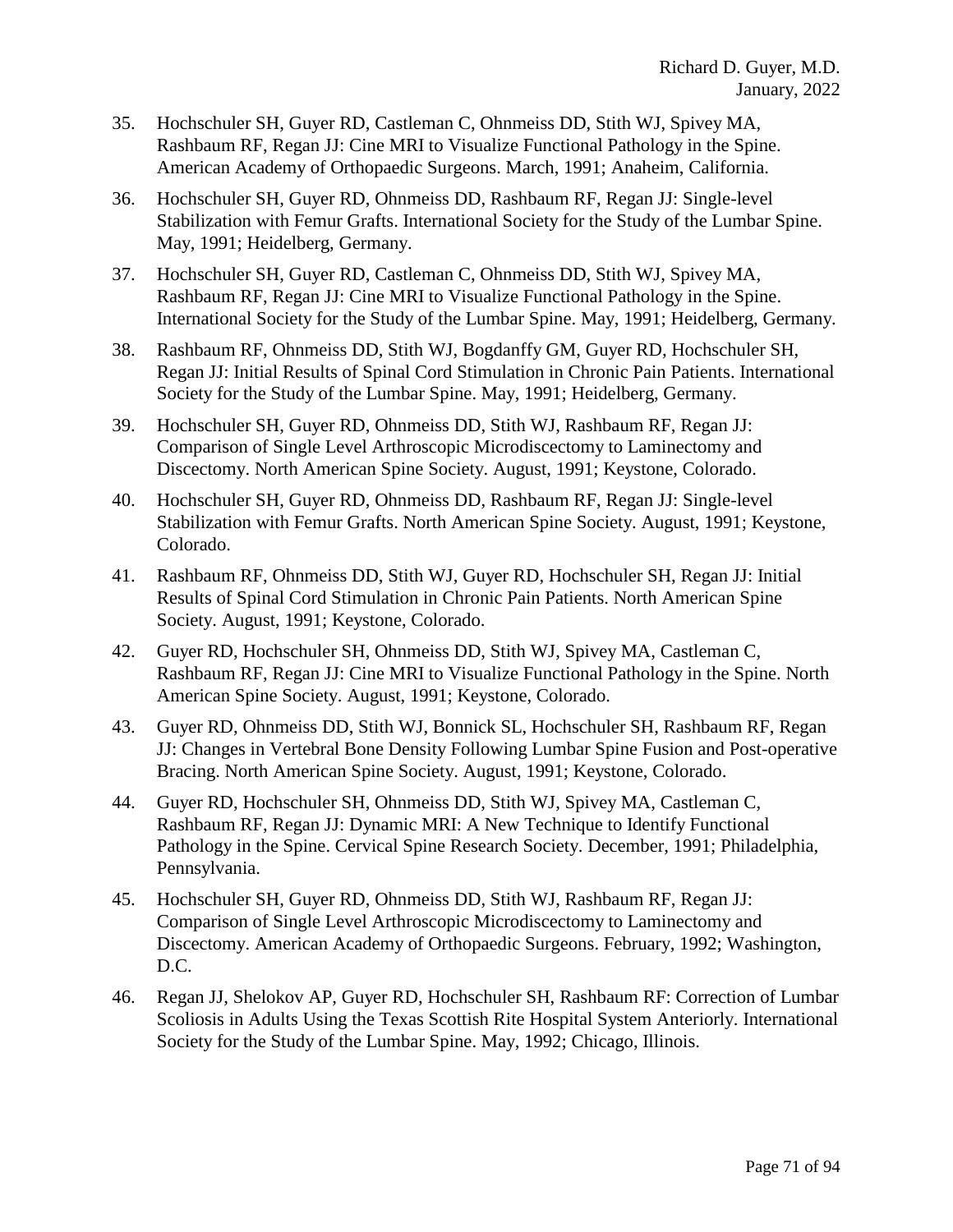- 47. Floyd T, Hochschuler SH, Vanharanta H, Ohnmeiss DD, Guyer RD: The Relationship of Facet Tropism to Degenerative Disc Disease. International Society for the Study of the Lumbar Spine. May, 1992; Chicago, Illinois.
- 48. Bogdanffy GM, Ohnmeiss DD, Guyer RD, Griffith SL: Bone Mineral Density Above a Multi-Segmental Lumbar Spinal Fusion. American Society for Bone and Mineral Research. September, 1992; Minneapolis, Minnesota.
- 49. Guyer RD, Hochschuler SH, Bogdanffy GM, Ohnmeiss DD: Early Changes in Pain and Physical Function Following Lumbar Spinal Fusion. International Society for the Study of the Lumbar Spine. June, 1993; Marseilles, France.
- 50. Perim DM, Guyer RD, Elliott FT, Ohnmeiss DD, Alfano S: Lumbar Laminectomy-Discectomy: Factors Associated with Increased Cost and Extended Treatment. International Society for the Study of the Lumbar Spine. June, 1993; Marseilles, France.
- 51. Yrjämä M, Vanharanta H, Ohnmeiss DD, Hochschuler SH, Guyer RD: Vibration of the Spinous Process Provokes Pain Similar to That Produced by Discography. North American Spine Society. October, 1993; San Diego, California.
- 52. Ohnmeiss DD, Vanharanta H, Guyer RD, Hochschuler SH: The Association Between Pain Drawings and Discordant Discographic Pain Reports. North American Spine Society. October, 1993; San Diego, California.
- 53. Ohnmeiss DD, Vanharanta H, Guyer RD, Hochschuler SH: The Relationship Between Pain Location and Disc Pathology: A Study of Pain Drawings and CT/Discography. North American Spine Society. October, 1993; San Diego, California.
- 54. Block AR, Vanharanta H, Ohnmeiss DD, Guyer RD, Hochschuler SH: Discordant CT/Discography Results: Psychological Factors Play a Role. North American Spine Society. October, 1993; San Diego, California.
- 55. Bogdanffy GM, Ohnmeiss DD, Griffith SL, Guyer RD: Non-Radiological Screening of Bone Quality for Spinal Fusion Candidates. North American Spine Society. October, 1993; San Diego, California.
- 56. Weinhoffer SL, Guyer RD, Herbert M, Griffith SL, Ohnmeiss DD: In-Vitro Intradiscal Pressure Measurements above a Simulated Instrumented Fusion. American Academy of Orthopaedic Surgeons. February, 1994; New Orleans, Louisiana.
- 57. Bogdanffy GM, Ohnmeiss DD, Guyer RD: Early Changes in Bone Mineral Density above a Combined Anterior-Posterior L4-S1 Lumbar Spinal Fusion In-Vivo. Orthopaedic Research Society. February, 1994; New Orleans, Louisiana.
- 58. Ohnmeiss DD, Hochschuler SH, Guyer RD: Patient Selection Criteria for Laser Disc Decompression. International Society for the Study of the Lumbar Spine. June, 1994; Seattle, Washington.
- 59. Weinhoffer SL, Guyer RD, Griffith SL: In Vitro Intradiscal Pressure Measurements Above a Simulated Instrumented Fusion. International Society for the Study of the Lumbar Spine. June, 1994; Seattle, Washington.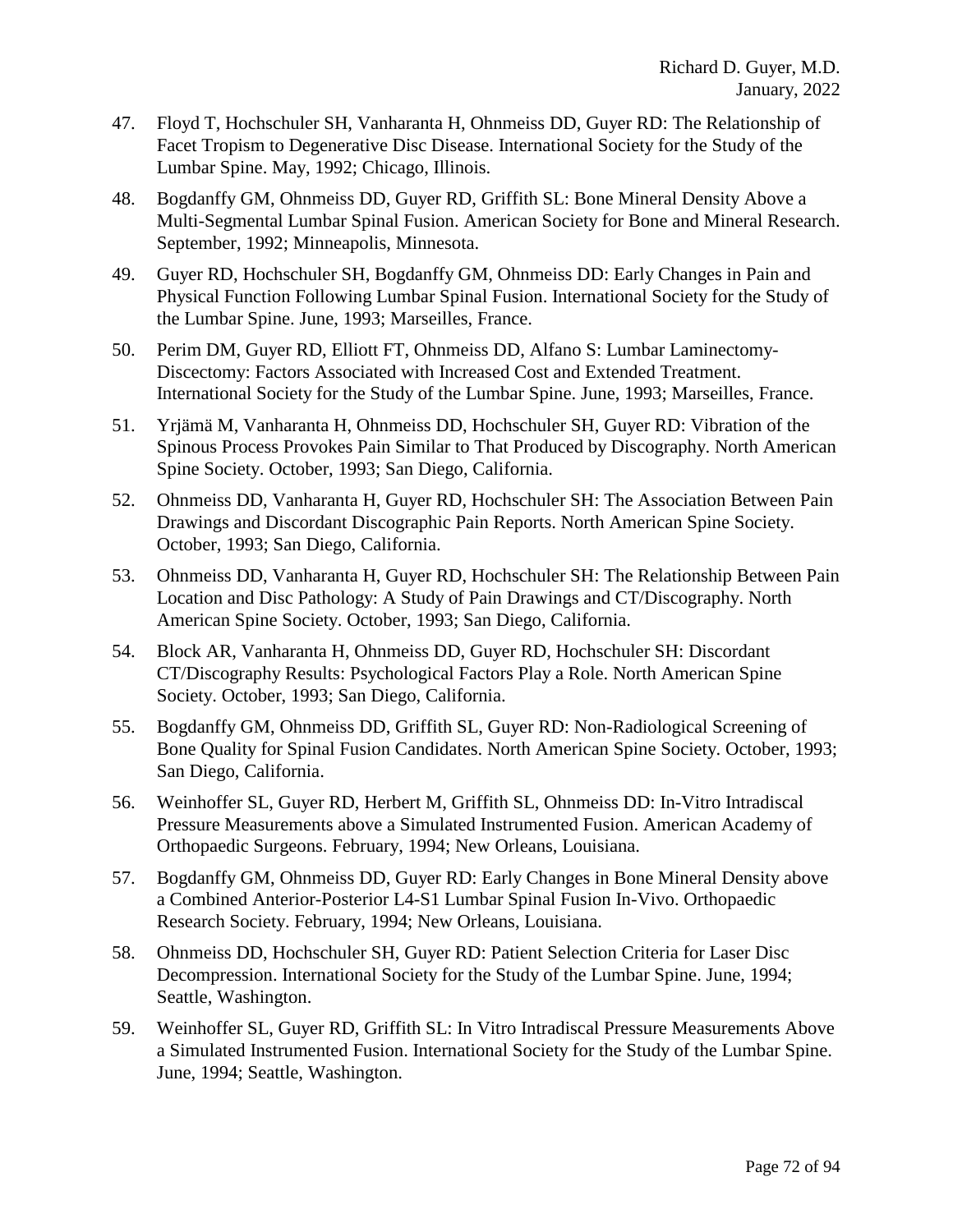- 60. Vanharanta H, Ohnmeiss DD, Guyer RD: The Value of Post-Discographic Lidocaine Injection. North American Spine Society; October, 1994; Minneapolis, Minnesota.
- 61. Block AR, Vanharanta H, Ohnmeiss DD, Guyer RD, Hochschuler SH: Discordant CT/Discography Results: Psychological Factors Play a Role. American Pain Society. November, 1994; Orlando, Florida.
- 62. Vanharanta H, Ohnmeiss DD, Guyer RD: Are Lumbar Flexion-Extension Films Useful in Identifying Discogenic Pain? American Academy of Orthopaedic Surgeons. February, 1995; Orlando, Florida.
- 63. Bogdanffy GM, Ohnmeiss DD, Guyer RD: The Relationship between Isometric Leg Function and Pain Distribution. American College of Sports Medicine. June, 1995; Minneapolis, Minnesota.
- 64. Bogdanffy GM, Kime C, Guyer RD: Percutaneous Lumbar Discectomy: A Comparison of Two Nuclear Aspiration Systems *In Vitro*. North American Spine Society. October, 1995; Washington, D.C.
- 65. Mason SL, Shelokov AP, Guyer RD, Ohnmeiss DD: Complications of Cervical Discography: Findings in a Large Series. Cervical Spine Research Society. November-December, 1995; Santa Fe, New Mexico.
- 66. Guyer RD, Wealtz M: The Effect of Posterior Instrumentation on In Vitro Cervical Intradiscal Pressure. Cervical Spine Research Society. November-December, 1995; Santa Fe, New Mexico.
- 67. Mason SL, Shelokov AP, Guyer RD, Ohnmeiss DD: Complications of Cervical Discography: Findings in a Large Series. American Academy of Orthopaedic Surgeons. February, 1996; Atlanta, Georgia.
- 68. Guyer RD, Ohnmeiss DD, Vanharanta H, Mason SL: Are Results of Lumbar and Cervical Discography Similar? International Society for the Study of the Lumbar Spine. June, 1996; Burlington, Vermont.
- 69. Gronblad M, Vanharanta H, Virri J, Rashbaum R, Guyer R, Rytomaa T, Karaharju EO: Cellular and Molecular Mechanisms in Degenerated Intervertebral Disc: An Immunohistochemical Study. International Society for the Study of the Lumbar Spine. June, 1996; Burlington, Vermont.
- 70. Block AR, Ware D, Ohnmeiss DD, Guyer RD: Initial Results from a Psycho-Social Screening Package for Spine Surgery Candidates. International Association for the Study of Pain. August, 1996; Vancouver, Canada.
- 71. Block AR, Ware D, Ohnmeiss DD, Guyer RD: Initial Results from a Psycho-Social Screening Package for Spine Surgery Candidates. North American Spine Society. October, 1996; Vancouver, Canada.
- 72. Araghi A, Guyer RD, Fulp RT, Ohnmeiss DD, Blumenthal SL, Hochschuler SH, Regan JJ, Shelokov AP, Rashbaum RF: Use of Morphine Paste for Pain Control in Lumbar Laminectomies. Spine + Science + Management; November, 1996; New Orleans, Louisiana.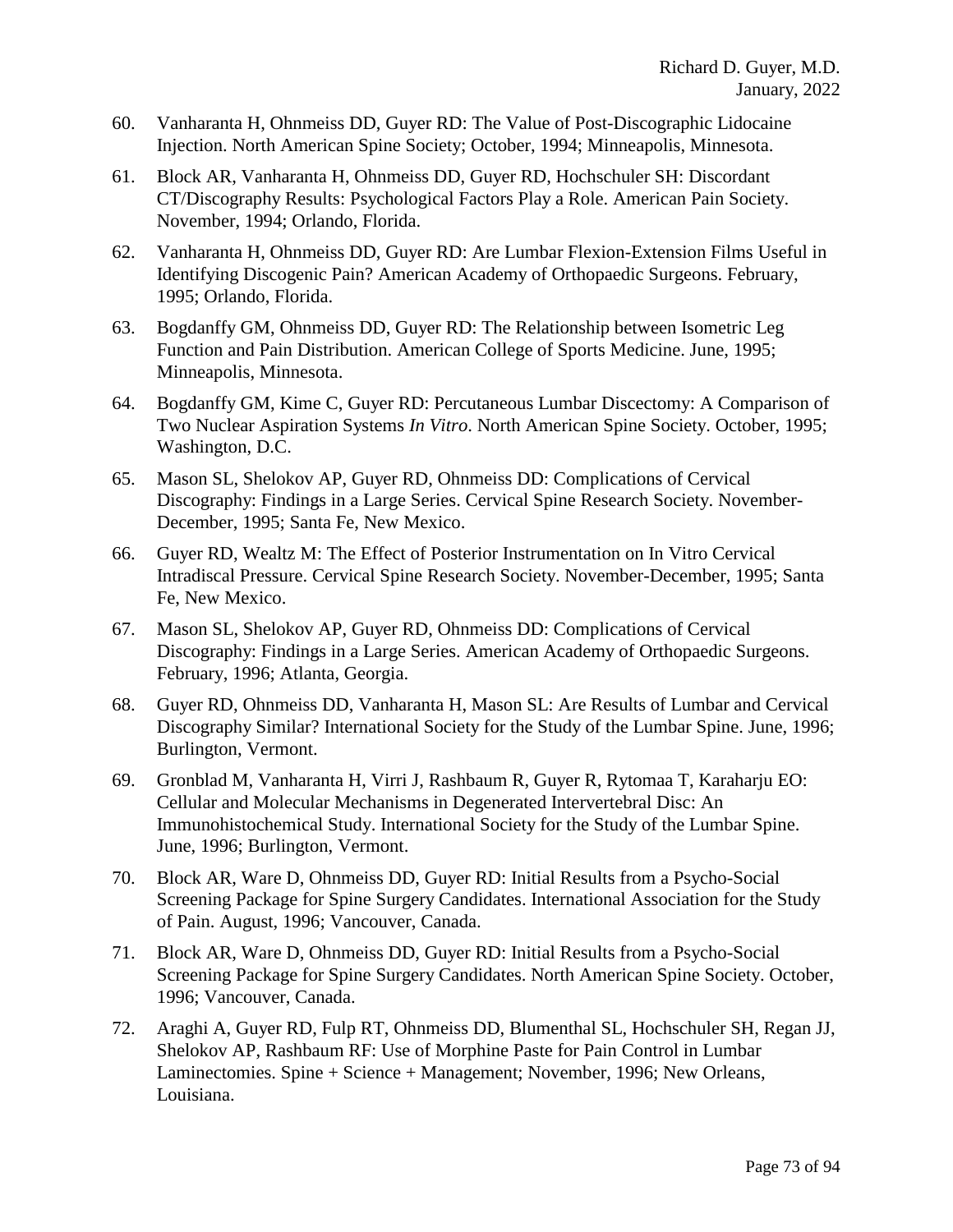- 73. Cartwright TJ, Guyer RD, Ohnmeiss DD, Fulp RT, Mason SL: Results of Anterior Fusion for Equivocal Pathology Clarified by Discography. Spine + Science + Management; November, 1996; New Orleans, Louisiana.
- 74. Guyer RD, Ohnmeiss DD, Vanharanta H, Mason SL: Are Results of Lumbar and Cervical Discography Similar? American Academy of Orthopaedic Surgeons. February, 1997; San Francisco, California.
- 75. Regan JJ, Mack M, Aronoff RJ, Guyer, RD, Blumenthal, SL, Ahrens JE, Ohnmeiss DD: Development of Video-Assisted Thoracoscopic Spine Surgery. (Scientific Exhibit) American Academy of Orthopaedic Surgeons. February, 1997; San Francisco, California.
- 76. Cartwright TJ, Guyer RD, Ohnmeiss DD, Fulp RT, Mason SL: Results of Anterior Fusion for Equivocal Pathology Clarified by Discography. Spine Across the Sea. March, 1997; Hawaii.
- 77. Araghi A, Guyer RD, Fulp RT, Ohnmeiss DD, Blumenthal SL, Hochschuler SH, Regan JJ, Shelokov AP, Zigler JE, Rashbaum RF: Use of Morphine Paste for Pain Control in Lumbar Laminectomies. International Society for the Study of the Lumbar Spine. June, 1997; Singapore.
- 78. Massoud B, Ohnmeiss DD, Rinn C, Guyer RD, Hochschuler SH, Rashbaum RF, Blumenthal SL, Zigler JE, Regan JJ, Fulp T: Results of Hardware Removal in the Lumbar Spine and the Role of Diagnostic Hardware Injection. Spine + Science + Management; November, 1997; New Orleans, Louisiana.
- 79. Hyde J, Ohnmeiss DD, Rinn C, Guyer RD, Rashbaum RF, Blumenthal SL, Zigler JE, Regan JJ, Fulp T: Anterior Cervical Fusion: Factors Related to Outcome. Spine + Science + Management; November, 1997; New Orleans, Louisiana.
- 80. Guyer RD: Inhibition of Postoperative Peridural Fibrosis with a Bioresorbable Carbohydrate Gel: ADCON-L. (Scientific Exhibit) American Academy of Orthopaedic Surgeons. March, 1998; New Orleans, Louisiana.
- 81. Massoud B, Ohnmeiss DD, Rinn C, Guyer RD, Hochschuler SH, Rashbaum RF, Blumenthal SL, Zigler JE, Regan JJ, Fulp T: Results of Hardware Removal in the Lumbar Spine and the Role of Diagnostic Hardware Injection. North American Spine Society. October, 1998; San Francisco, California.
- 82. Sengupta D, Ohnmeiss DD, Hyde J, Zigler JE, Regan JJ, Hochschuler SH, Fulp T, Guyer RD: Intrasegmental Repair of Pars Defect – Early Results Using a Simple Technique. International Society for the Study of the Lumbar Spine. June, 1999; Kona, Hawaii.
- 83. Blumenthal SL, Simpson NS, Ohnmeiss DD, Risk DE Boehler S, Guyer RD, Zigler JE, Fulp T, Hochschuler SH: Anterior Lumbar Interbody Fusion with Threaded Fusion Cages. International Society for the Study of the Lumbar Spine. June, 1999; Kona, Hawaii.
- 84. Sengupta D, Ohnmeiss DD, Guyer RD, Hochschuler SH: Biomechanical Evaluation of Immediate Stability with Rectangular vs. Cylindrical Interbody Fusion Cages in Stabilization of the Lumbar Spine. International Society for the Study of the Lumbar Spine. June, 1999; Kona, Hawaii.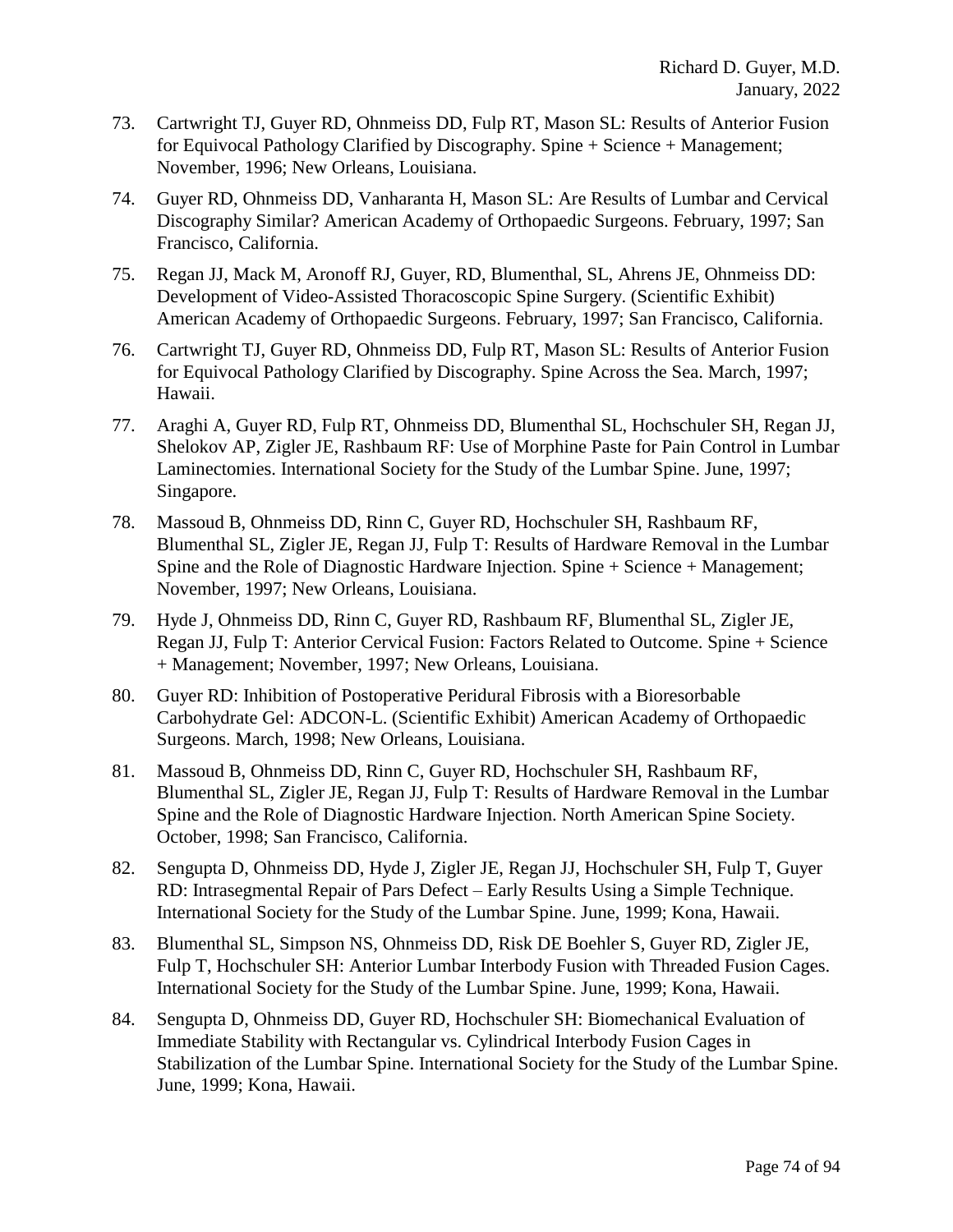- 85. Block AR, Guyer RD, Ohnmeiss DD: Use of Presurgical Psychosocial Screening to Predict Spine Surgery Outcome. International Association for the Study of Pain. August, 1999; Vienna, Austria.
- 86. Ohnmeiss DD, Blumenthal SL, Guyer RD, Zigler JE, Hochschuler SH: Analysis of Threaded Fusion Cage Subsidence. North American Spine Society. October, 1999; Chicago, Illinois.
- 87. Blumenthal SL, Regan JJ, Hisey MS, Ohnmeiss DD, Guyer RD, Hochschuler SH, Zigler JE: Can Threaded Fusion Cages Be Used Effectively As Stand-Alone Devices? North American Spine Society. October, 1999; Chicago, Illinois.
- 88. Sengupta D, Ohnmeiss DD, Guyer RD, Hochschuler SH: Biomechanical Evaluation of Immediate Stability with Rectangular vs. Cylindrical Interbody Fusion Cages in Stabilization of the Lumbar Spine. North American Spine Society. October, 1999; Chicago, Illinois.
- 89. Blumenthal SL, Hisey MS, Ohnmeiss DD, Regan JJ, Guyer RD, Hochschuler SH, Zigler JE: Can Threaded Fusion Cages Be Used Effectively as Stand-Alone Devices? International Society for the Study of the Lumbar Spine. April, 2000; Adelaide, Australia.
- 90. Ohnmeiss DD, Blumenthal SL, Guyer RD, Hochschuler SH, Zigler JE: Can Foraminal Height be Increased and Maintained with Anterior Lumbar Interbody Fusion Using Cages? International Society for the Study of the Lumbar Spine. April, 2000; Adelaide, Australia.
- 91. Ohnmeiss DD, Blumenthal SL, Guyer RD, Zigler JE, Hochschuler SH: Analysis of Threaded Fusion Cage Subsidence. International Society for the Study of the Lumbar Spine. April, 2000; Adelaide, Australia.
- 92. Ohnmeiss DD, Blumenthal SL, Guyer RD, Hochschuler SH, Zigler JE: Can Foraminal Height be Increased and Maintained with Anterior Lumbar Interbody Fusion Using Cages? Spine Across the Sea. July, 2000; Kona, Hawaii.
- 93. Blumenthal SL, Hisey MS, Ohnmeiss DD, Regan JJ, Guyer RD, Hochschuler SH, Zigler JE: Can Threaded Fusion Cages Be Used Effectively as Stand-Alone Devices? Spine Across the Sea. July, 2000; Kona, Hawaii.
- 94. Sengupta D, Ohnmeiss DD, Hyde J, Zigler JE, Regan JJ, Hochschuler SH, Fulp T, Guyer RD: Intrasegmental Repair of Pars Defect –Results Using a Simple Technique. Spine Across the Sea. July, 2000; Kona, Hawaii.
- 95. Ohnmeiss DD, Blumenthal SL, Guyer RD, Zigler JE, Hochschuler SH: Analysis of Threaded Fusion Cage Subsidence. Spine Across the Sea. July, 2000; Kona, Hawaii.
- 96. Burton DC, Ohnmeiss DD, Blumenthal SL, Rashbaum RF, Zigler JE, Guyer RD, Regan JJ: Anterior Cervical Discectomy and Fusion with Allograft Bone and Plate Fixation. North American Spine Society. October, 2000; New Orleans, Louisiana.
- 97. Regan JJ, Ohnmeiss DD, Hochschuler SH, Blumenthal SL, Guyer RD: Comparison of Laparoscopic to Mini-open Fusion at the L4-5 Level. International Society for the Study of the Lumbar Spine. June, 2001; Edinburgh, Scotland.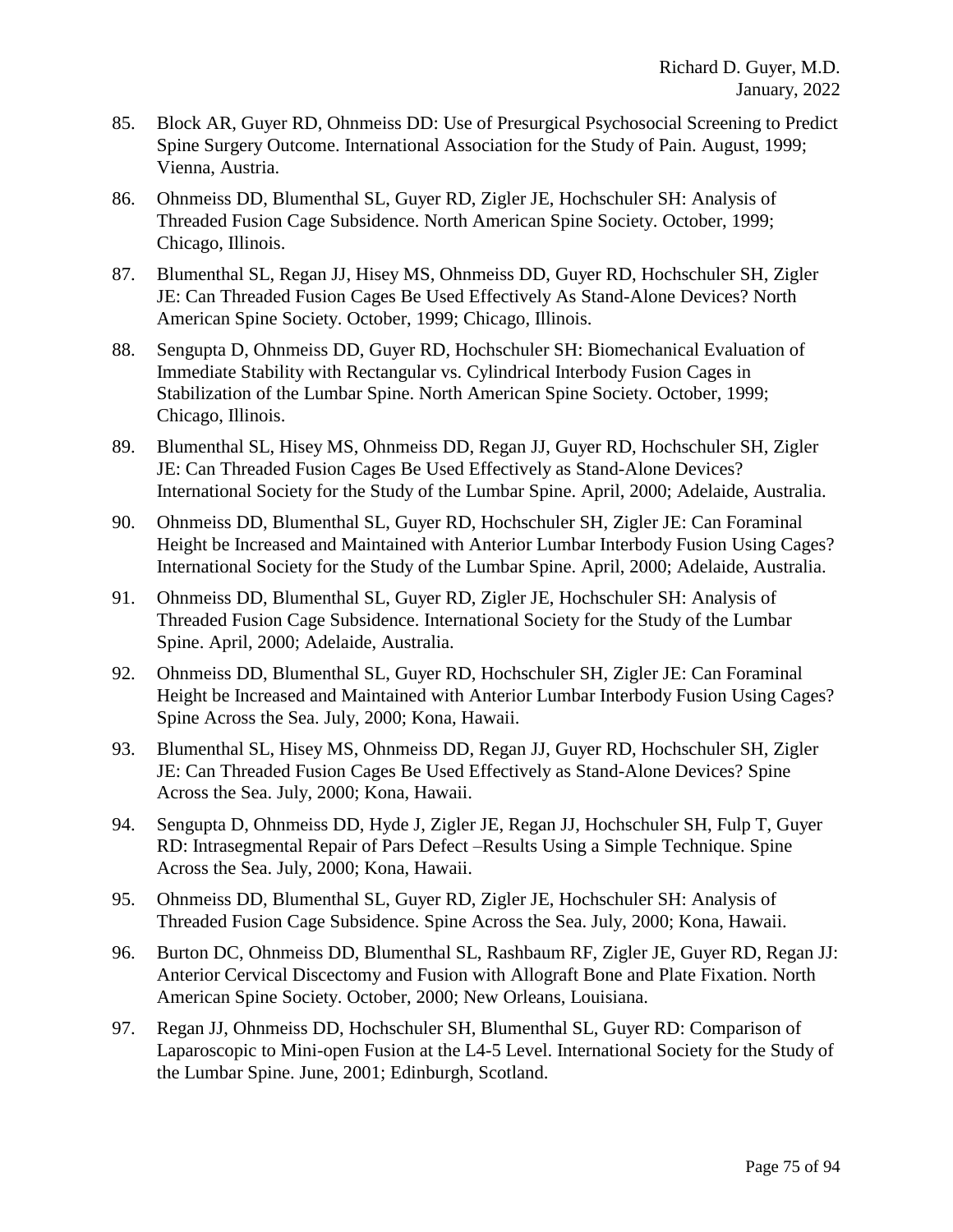- 98. Guyer RD, McAfee PC, Hochschuler SH, Blumenthal SL, Fedder I, Ohnmeiss DD: Prospective Evaluation of the SB Charité III Disc Prosthesis. North American Spine Society. November, 2001; Seattle, Washington.
- 99. Tran V, Ohnmeiss DD, Blumenthal SL, Chang Y, Guyer RD, Zigler JE, Hochschuler SH, Hisey MS: Analysis of Re-Operations When Using Cages as Stand-Alone Devices: Minimum Three Year Follow-Up Study. Spine + Science + Management; November, 2001; New Orleans, Louisiana.
- 100. Henry S, Ohnmeiss DD, Guyer RD, Zigler JE, Chang Y, Rashbaum RF, Blumenthal SL: Outcome of Anterior Cervical Fusion for Discographically Proven Pain. Spine + Science + Management. November, 2001; New Orleans, Louisiana.
- 101. Ferrara LA, Zigler JE, Guyer RD: In Vitro Evaluation of Facet Motion Following Anterior Interbody Fusion. Congress of Neurological Surgeons. September-October, 2001; San Diego, California.
- 102. Tran V, Ohnmeiss DD, Blumenthal SL, Chang Y, Guyer RD, Zigler JE, Hochschuler SH, Hisey MS, Rashbaum RF: Analysis of Re-Operations When Using Cages as Stand-Alone Devices: Minimum Three Year Follow-Up Study. Meeting of the Americas. April, 2002; New York, New York.
- 103. Henry S, Ohnmeiss DD, Guyer RD, Zigler JE, Chang Y, Rashbaum RF, Blumenthal SL: Outcome of Anterior Cervical Fusion for Discographically Proven Pain. American Spinal Injury Association and the IMSOP joint conference. May, 2002; Vancouver, Canada.
- 104. Tran V, Ohnmeiss DD, Blumenthal SL, Chang Y, Guyer RD, Zigler JE, Hochschuler SH, Hisey MS, Rashbaum RF: Analysis of Re-Operations When Using Cages as Stand-Alone Devices: Minimum Three Year Follow-Up Study. American Spinal Injury Association and the IMSOP joint conference. May, 2002; Vancouver, Canada.
- 105. Henry S, Ohnmeiss DD, Guyer RD, Zigler JE, Chang Y, Rashbaum RF, Blumenthal SL: Outcome of Anterior Cervical Fusion for Discographically Proven Pain. American Academy of Orthopaedic Surgeons. February, 2003; New Orleans, Louisiana.
- 106. Zigler JE, Chang Y, Ohnmeiss DD, Guyer RD: Open-Door Laminoplasty in the Treatment of Cervical Myelopathy. American Spinal Injury Association. April, 2003; Miami, Florida.
- 107. Ohnmeiss DD, Hochschuler SH, Guyer RD, Rashbaum RF, Blumenthal SL: Sleep Disturbances in Back Pain Patients. International Society for the Study of the Lumbar Spine. May, 2003; Vancouver, Canada.
- 108. Blumenthal SL, Guyer RD, Hochschuler SH, Ohnmeiss DD: Prospective Outcome Evaluation of a Total Disc Replacement. International Society for the Study of the Lumbar Spine. May, 2003; Vancouver, Canada.
- 109. Zigler JE, Guyer RD, Chang Y, Ohnmeiss DD: Open-Door Laminoplasty in the Treatment of Cervical Myelopathy. World Spine. August 2003; Chicago, Illinois.
- 110. Guyer RD, Henry S, Ohnmeiss DD, Zigler JE, Chang Y, Rashbaum RF, Blumenthal SL: Outcome of Anterior Cervical Fusion for Cervical Discogenic Pain with Confirmatory Discography. Cervical Spine Research Society. December, 2003; Scottsdale, Arizona.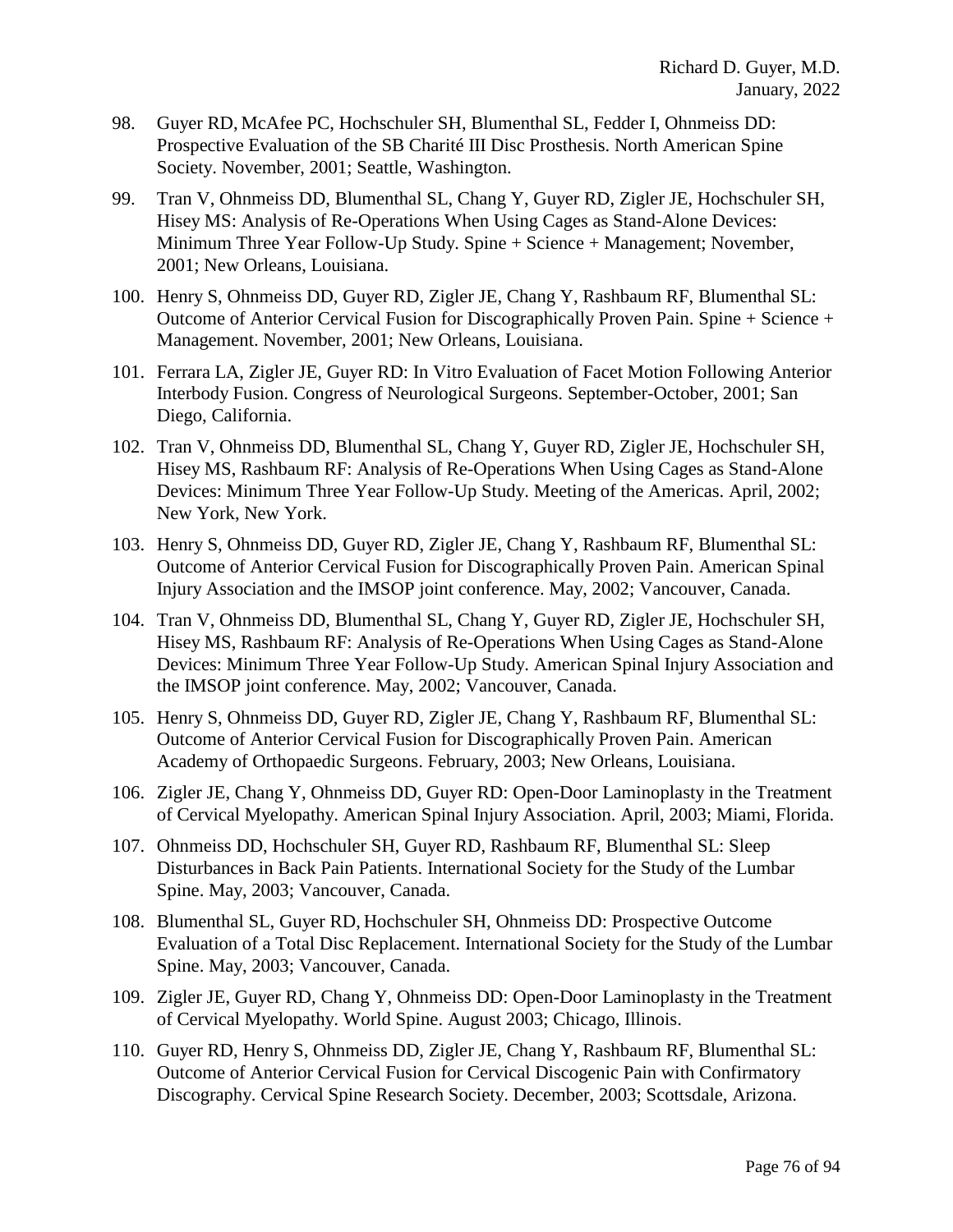- 111. Hochschuler SH, Whitaker C, Zigler JE, Guyer RD, Sachs BL, Blumenthal SL, Rashbaum RF, Ohnmeiss DD: Comparison of Return to Work Following Total Disc Arthroplasty vs. Fusion: A Prospective, Randomized Study. Spinal Arthroplasty Society. May, 2004; Vienna, Austria.
- 112. Gottlieb J, Sachs B, Guyer R, Zigler J, Rashbaum R, Hochschuler S, Blumenthal S, Ohnmeiss D: Comparison of Complications Associated with Lumbar Artificial Disc Replacement Versus Fusion at 2 Year Follow-up. International Society for the Study of the Lumbar Spine. June, 2004; Porto, Portugal.
- 113. Blumenthal S, McAfee P, Guyer R, Hochschuler S, Garcia R, Regan J, Ohnmeiss D: Randomized Controlled Trial of the Charité Artificial Disc vs. Fusion for Single-Level Degenerative Disc Disease: A Two-Year Follow-up Study. International Society for the Study of the Lumbar Spine. June, 2004; Porto, Portugal.
- 114. Guyer R, Zigler JE, Hochschuler S, Rashbaum RF, Hisey M: A Prospective Study Through an Investigational Device Exemption (IDE) Comparing a New Modular Cage with the BAK Cylindrical Cage for Anterior Lumbar Interbody Fusion: 49 Consecutively Operative Cases. International Meeting on Advanced Spinal Techniques (IMAST). July, 2004; Bermuda.
- 115. Regan J, McAfee PC, Guyer RD, Blumenthal S, Geisler F: Charité Artificial Disc Replacement Evaluation of the Learning Curve and Complications I a Multicenter Prospective Randomized Controlled FDA IDE Trial. North American Spine Society. October, 2004; Chicago, Illinois.
- 116. Ohnmeiss DD, Guyer RD: 24 Month Follow-up for Reporting Results of Spinal Surgery Studies: Is This Guideline Supported by the Literature? International Society for the Study of the Lumbar Spine. May, 2005; New York, New York
- 117. Araghi A, Guyer RD, Hisey MS, Bradley WD, Sama A, Sukovich W, Hardenbrook M: Evaluation of a Novel Hydrosurgery System for Disc Preparation in Lumbar Interbody Fusion in a Cadaver Model. International Meeting on Advanced Spine Techniques (IMAST). July, 2005; Banff, Alberta, Canada.
- 118. Guyer R, Tromanhauser S, Toselli R: An Economic Analysis of Lumbar Total Disc Replacement vs. Fusion. North America Spine Society. Sept-Oct, 2005; Philadelphia, Pennsylvania.
- 119. Guyer R, Tromanhauser S, Toselli R: An Economic Analysis of Lumbar Total Disc Replacement vs. Fusion. American Association of Neurological Surgeons and Congress of Neurological Surgeons Section on Disorders of the Spine and Peripheral Nerves. March, 2006; Lake Buena Vista, Florida
- 120. Musante D, Guyer RD: Prospective Randomized Controlled Trial of Kineflex Versus Charité in Lumbar Total Disc Arthroplasty: 3 to 9 Month Follow-up. Spine Arthroplasty Society. May, 2006; Montreal, Canada.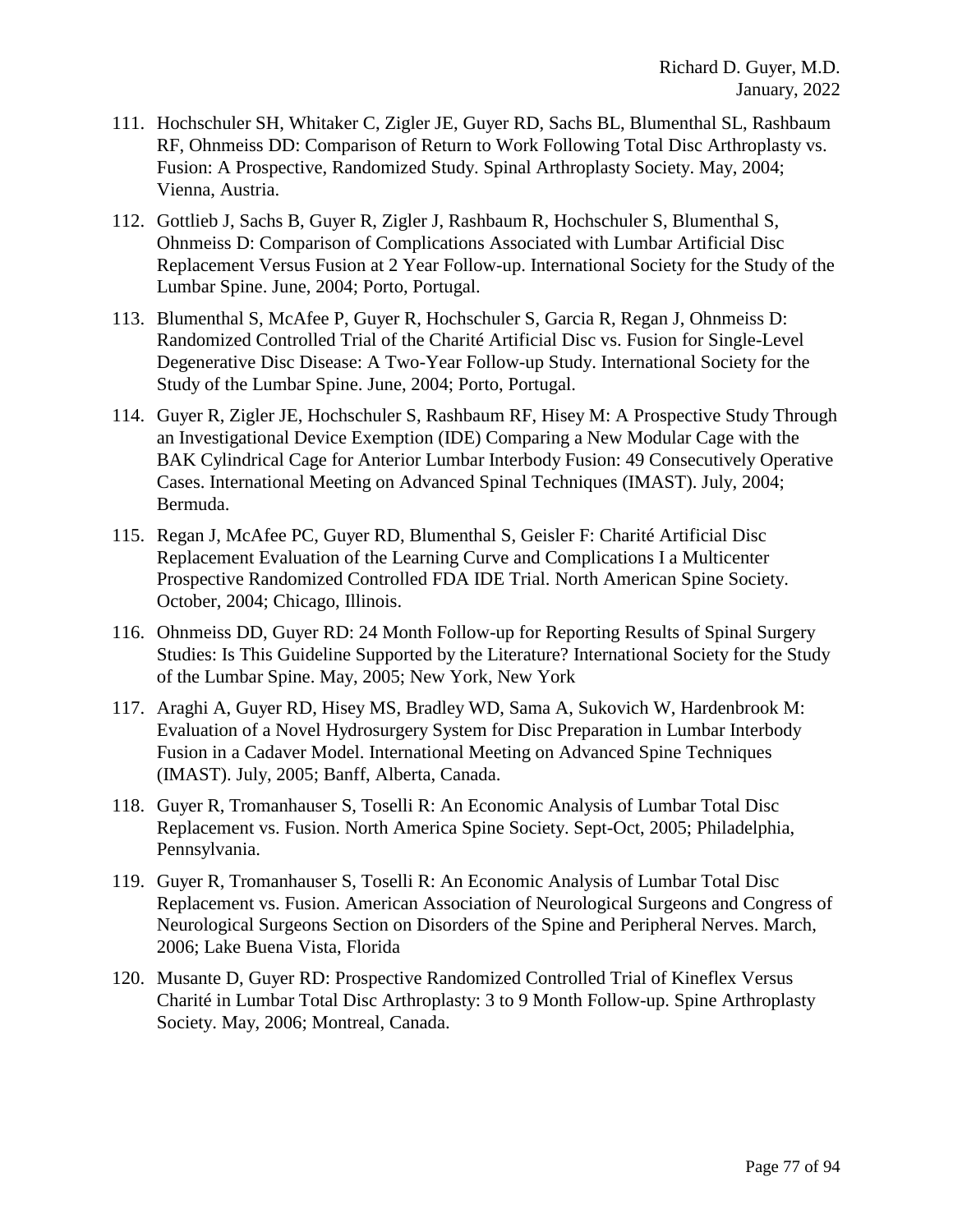- 121. Araghi A, Bradley W, Guyer R, Hardenbrook M, Hisey M, Sukovich W, Taddonio R: Efficacy of Disc Space Preparation for Transforaminal Lumbar Interbody Fusion: A Comparative Study of a Novel Hydrosurgical Technique to Conventional Methods in a Cadaver Model. Spine Arthroplasty Society. May, 2006; Montreal, Canada.
- 122. Lhamby J, Guyer R, Zigler J, Blumenthal S, Sachs B, Hochschuler S, Rashbaum R, Ohnmeiss D: Patients Undergoing Total Disc Replacement with Spinal Fusion at Different Lumbar Levels. Spine Arthroplasty Society. May, 2006; Montreal, Canada.
- 123. Ohnmeiss DD, Blumenthal SL, Guyer RD, Hochschuler SH: Analysis of Change in Outcome Measures at Various Follow-Up Periods: Data from a Prospective Trial. Spine Arthroplasty Society. May, 2006; Montreal, Canada.
- 124. Siddiqui S, Guyer R, Zigler J, Ohnmeiss D, Blumenthal S, Sachs B, Hochschuler S, Rashbaum R: Factors Related to the 20 Best and 20 Worst 24-month Outcomes of Total Disc Replacement in Prospective Trials. International Society for the Study of the Lumbar Spine. June, 2006; Bergen, Norway.
- 125. Guyer R, Blumenthal S, Geisler R, McAfee P, J Regan J: The First Year Following FDA Approval of the Charité Artificial Disc: "Real World" Adverse Events Outside an IDE Study Environment. International Society for the Study of the Lumbar Spine. June, 2006; Bergen, Norway.
- 126. Blumenthal SL, Guyer RD, Geisler FH, McAfee PC: One-Level Lumbar Arthroplasty in Patients 18-45 Years of Age vs. Patients 46-60 Years of Age: Is There a Difference in Clinical Outcome? International Meeting on Advanced Spine Techniques (IMAST). July, 2006; Athens, Greece.
- 127. Blumenthal SL, Ohnmeiss DD, Lhamby JL, Hochschuler SH, Zigler JE, Guyer RD, Sachs BL, Rashbaum RF: Patients Undergoing Total Disc Replacement with Spinal Fusion at Different Lumbar Levels. International Meeting on Advanced Spine Techniques (IMAST). July, 2006; Athens, Greece.
- 128. Hochschuler SH, Ohnmeiss DD, Blumenthal SL, Guyer RD: Results of Two-Level Total Disc Replacement Using CHARITÉ Artificial Disc. International Meeting on Advanced Spine Techniques (IMAST). July, 2006; Athens, Greece.
- 129. Ohnmeiss DD, Hochschuler SH, Blumenthal SL, Guyer RD: analysis of Change in Outcome Measures at Various Follow-Up Periods: Data from a Prospective Trial. International Meeting on Advanced Spine Techniques (IMAST). July, 2006; Athens, Greece.
- 130. Ohnmeiss DD, Hochschuler SH, Guyer RD: Analysis of Lumbar Disc-Related Pain Mechanisms. International Meeting on Advanced Spine Techniques (IMAST). July, 2006; Athens, Greece.
- 131. McAfee PC, Geisler FH, Blumenthal SL, Guyer RD, Regan J, Stadlan N, Dabbah M, Siddiqi F, Hayes V, Ohnmeiss DD: Predicted 5-year Survivorship of the CHARITÉ Artificial Disc vs. Anterior Lumbar Interbody Fusion: A Kaplan-Meyer Analysis. International Meeting on Advanced Spine Techniques (IMAST). July, 2006; Athens, Greece.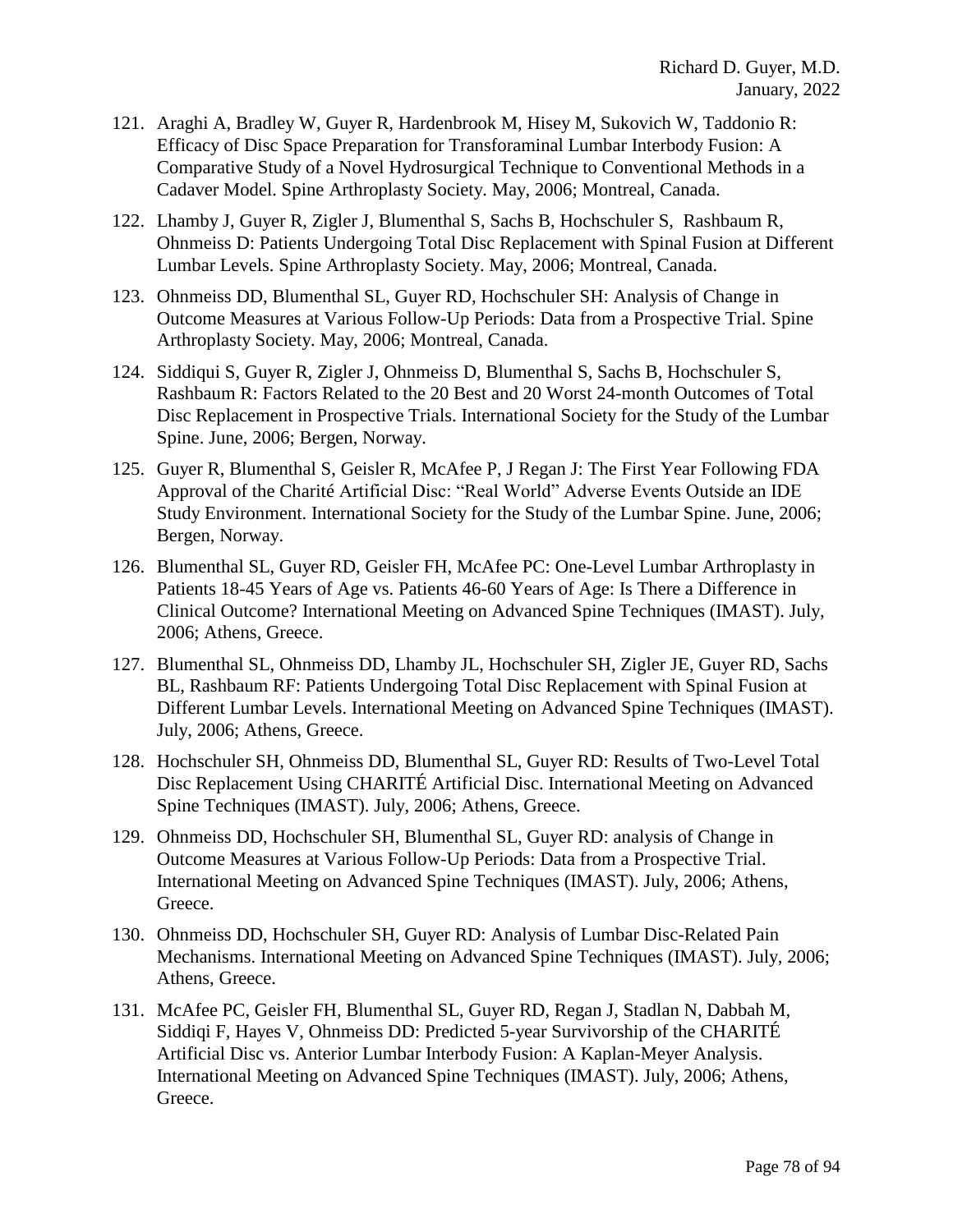- 132. Jenis LG, Banco RJ, Tromanhauser SG, Bitan FD, Hochschuler SH, Guyer RD, Holt RT, Majd ME, McAfee PC, Regan J: Return-to-Work Following Treatment with CHARITÉ Artificial Disc versus Anterior Lumbar Interbody Fusion in Patients with Degenerative Disc Disease. International Meeting on Advanced Spine Techniques (IMAST). July, 2006; Athens, Greece.
- 133. Guyer RD, Banco RJ, Bitan FD, Blumenthal SL, Cappucino A, Geisler FH, Hochschuler SH, Holt RT, Jenis, MD, Majd ME, McAfee PC, Mullin BB, Regan JJ, Stadlan N, Tromanhauser SG, Wong D. Lumbar Arthroplasty vs. Anterior Interbody Fusion at One-Level: Clinical Results at 5-Year Follow-Up from the IDE Study of the Charité Artificial Disc. North American Spine Society. September, 2006; Seattle, Washington.
- 134. Blumenthal SL, Guyer RD, Geisler FH, McAfee PC, Regan JJ. The First Year Following FDA Approval of the Charité Artificial Disc: "Real World" Adverse Events Outside an IDE Study Environment. North American Spine Society. September, 2006; Seattle, Washington.
- 135. Lhamby J, Blumenthal SL, Guyer RD, Zigler JE, Ohnmeiss DD, Sachs BL, Hochschuler SH, Rashbaum RF. Patients Undergoing Total Disc Replacement with Spinal Fusion at Different Lumbar Levels. North American Spine Society. September, 2006; Seattle, Washington.
- 136. Zigler JE, Guyer R, Gill K, Balderson B, Cammisa F, Linovitz R: Two-year Follow-up from 5 Centers Participating in the ProDisc-C IDE Trial. Cervical Spine Research Society. November-December, 2006; Palm Beach, Florida.
- 137. Geisler FH, Guyer RD, Blumenthal SL, McAfee PC, Cappuccino A, Bitan F, Regan JJ: Patient Selection for Lumbar Arthroplasty and Arthrodesis: The Crossover Effect in a Controlled, Multi-Center, Randomized Study. Congress of Neurological Surgeons/American Association of Neurological Surgeons Section on Disorders of the Spine and Peripheral Nerves. April, 2007; Washington, D.C.
- 138. Ohnmeiss DD, Guyer RD, Rashbaum RF: What Constitutes Success in Lumbar Spine Surgery? Spine Arthroplasty Society. May, 2007; Berlin, Germany.
- 139. Blumenthal SB, Zigler JE, Guyer RD, Ohnmeiss DD: Comparison of Charité vs. ProDisc for the Treatment of Single-level Symptomatic Disc Degeneration: Prospective Data from One Center. Spine Arthroplasty Society. May, 2007; Berlin, Germany.
- 140. Guyer RD, Blumenthal SL, Hochschuler SH, Ohnmeiss DD: A Prospective Randomized Study Comparing Two Lumbar Total Disc Replacement Devices. Spine Arthroplasty Society. May, 2007; Berlin, Germany.
- 141. Roybal R, Hisey MS, Zigler JE, Sachs BL, Rashbaum RF, Guyer RD, Ohnmeiss DD: Minimally Invasive Pedicle Screw Placement: A Comparison to Open Surgery. Spine Arthroplasty Society. May, 2007; Berlin, Germany.
- 142. Rohan MX, Ohnmeiss DD, Guyer RD, Zigler JE, Blumenthal SL, Hochschuler SH, Sachs BL, Rashbaum RF: Relationship between the Length of Time Off Work Pre-operatively and Clinical Outcome at 24-month Follow-up. Spine Arthroplasty Society. May, 2007; Berlin, Germany.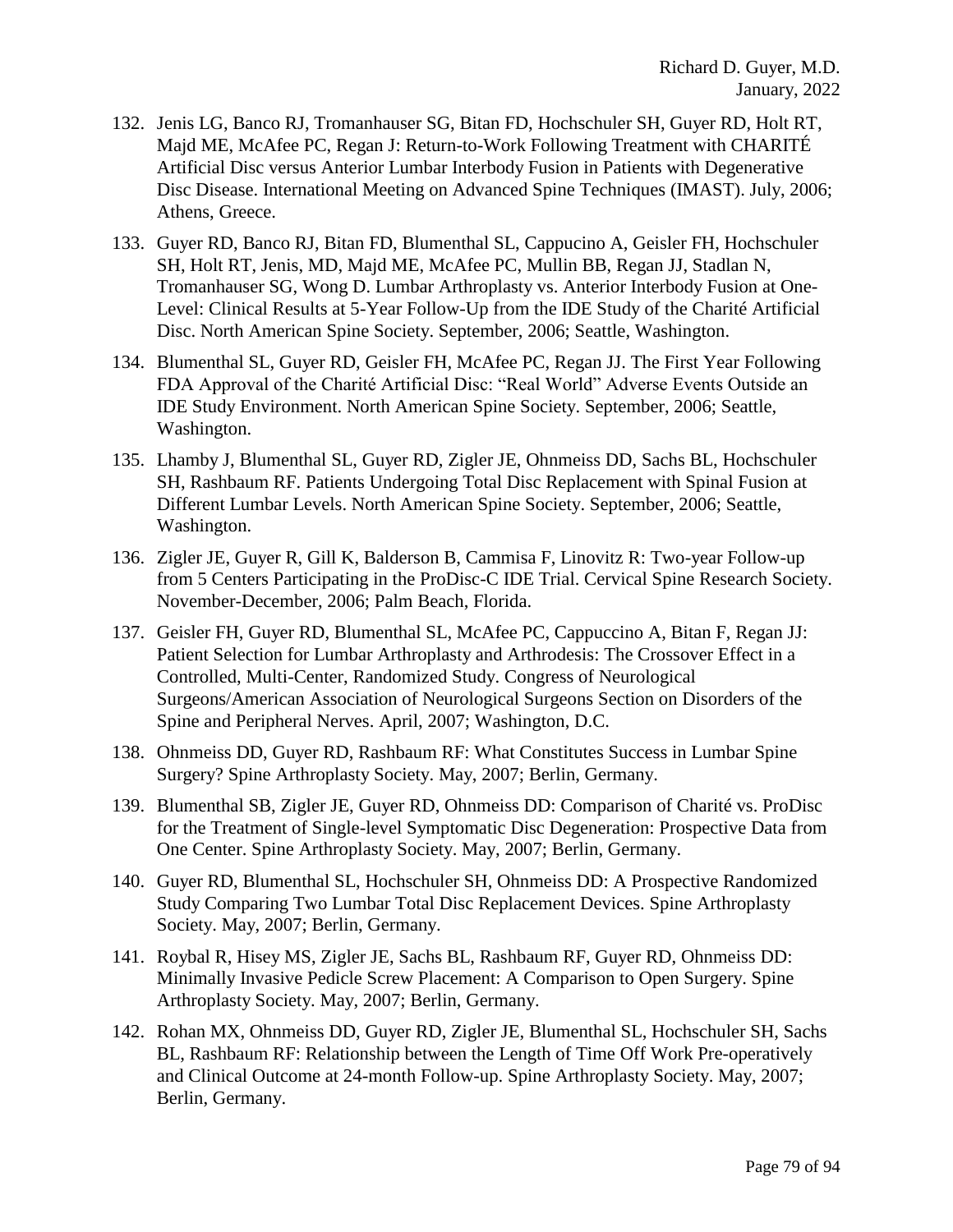- 143. Geisler FH, Guyer RD, Blumenthal SL, McAfee PC, Cappuccino A, Bitan F, Regan JJ: Patient Selection for Lumbar Arthroplasty and Arthrodesis: The Crossover Effect in a Controlled, Multi-Center, Randomized Study. Spine Arthroplasty Society. May, 2007; Berlin, Germany.
- 144. McAfee PC, Cunningham B, Geisler FH, Guyer RD, Regan JJ, Blumenthal SL, Cappuccino A: Correlation of the Global Range of Motion (L3 to S1) between In Vitro Benchtop ROM and Clinical ROM from the Charité Artificial Disc FDA Level I Data. Spine Arthroplasty Society. May, 2007; Berlin, Germany.
- 145. Guyer RD, Blumenthal SL, McAfee PC, Geisler F. The Effect of Age on Outcomes in Patients with One-level Arthroplasty. Spine Arthroplasty Society. May, 2007; Berlin, Germany.
- 146. Roybal R, Hisey MS, Zigler JE, Sachs BL, Rashbaum RF, Guyer RD, Ohnmeiss DD: Minimally Invasive Pedicle Screw Placement: A Comparison to Open Surgery. International Society for the Study of the Lumbar Spine. June, 2007; Hong Kong, China.
- 147. Guyer RD, Blumenthal SL, Hochschuler SH, Ohnmeiss DD: A Prospective Randomized Study Comparing Two Lumbar Total Disc Replacement Devices. International Society for the Study of the Lumbar Spine. June, 2007; Hong Kong, China.
- 148. Blumenthal SL, Zigler JE, Guyer RD, Ohnmeiss DD: Similarities and Differences in Clinical and Radiographic Outcomes of Two US IDE Trials for Lumbar Disc Replacement. International Society for the Study of the Lumbar Spine. June, 2007; Hong Kong, China.
- 149. Ohnmeiss DD, Guyer RD, Rashbaum RF: What Constitutes Success in Lumbar Spine Surgery? International Meeting on Advanced Spinal Techniques (IMAST). July, 2007; Paradise, Bahamas.
- 150. Yakel D, Guyer RD, Zigler JE, Ohnmeiss DD: Complications, Re-operations, and Outcome of Anterior Cervical Fusion Using Plates. World Spine. July, 2007; Istanbul, Turkey.
- 151. Rohan MX, Ohnmeiss DD, Guyer RD, Zigler JE, Blumenthal SL, Hochschuler SH, Sachs BL, Rashbaum RF: Relationship between the Length of Time Off Work Pre-operatively and Clinical Outcome at 24-month Follow-up. North American Spine Society. October, 2007; Austin, Texas.
- 152. Guyer RD, Blumenthal SL, Hochschuler SH, Ohnmeiss DD: A Prospective Randomized Study Comparing Two Lumbar Total Disc Replacement Devices. North American Spine Society. October, 2007; Austin, Texas.
- 153. Ohnmeiss D, Guyer R, Blumenthal S, Hochschuler S: Analysis of Total Disc Replacement Data with Respect to Published MCID (Minimal Clinically Important Difference) Values. North American Spine Society. October, 2007; Austin, Texas.
- 154. McAfee PC, Cunningham BW, Geisler F, Guyer RD, Blumenthal SL, Cappuccino A, Regan JJ: A Comparison of in Vivo and in Vitro Range of Motion Distribution Following One-Level Lumbar Arthroplasty -2 to 5 year Radiographic Follow up of 375 Consecutive Patients Enrolled in the CHARITÉ Artificial Disc FDA Level I Pivotal Trial. North American Spine Society. October, 2007; Austin, Texas.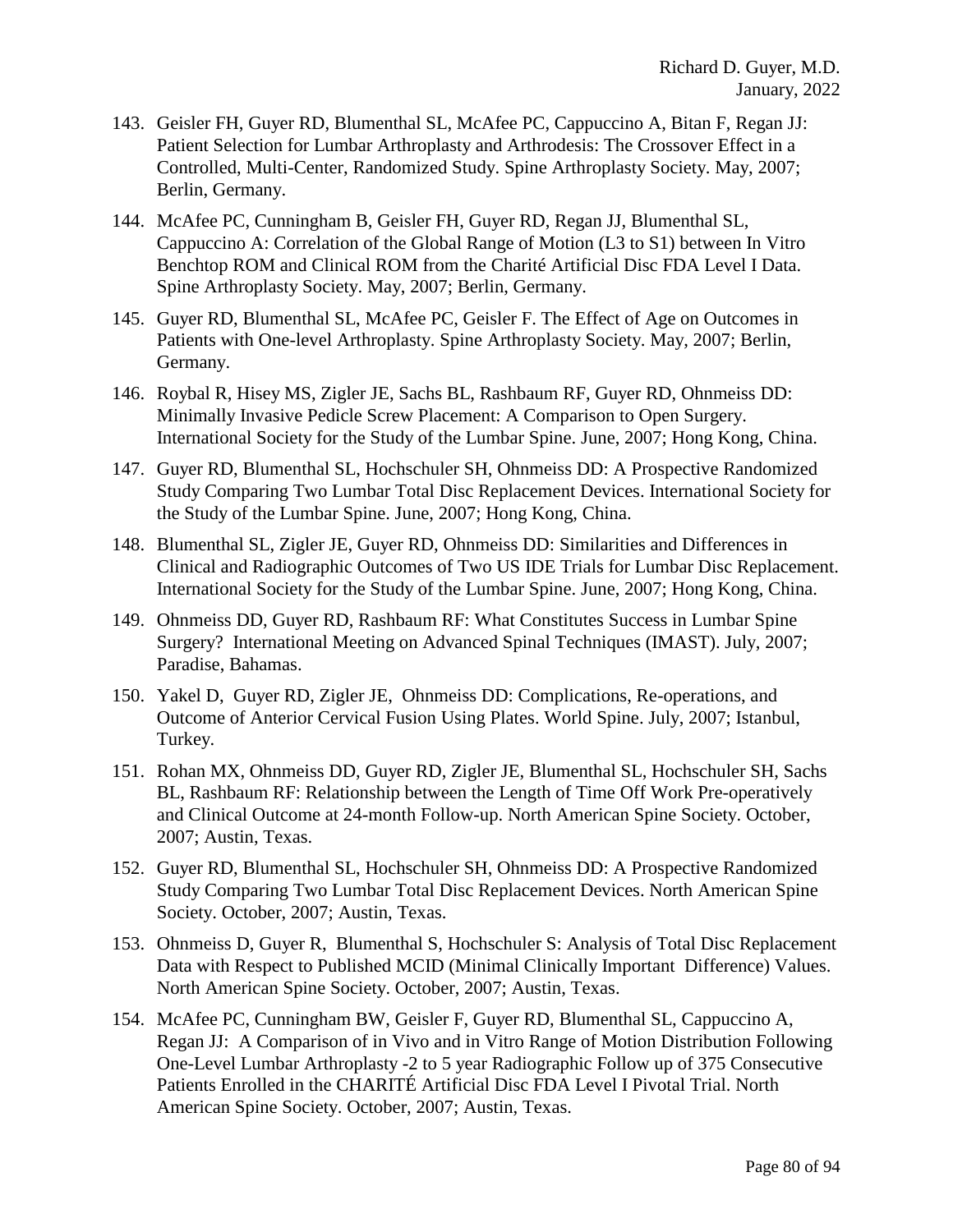- 155. Lieberman I, Hardenbrook M, Wang J, Guyer R, Khanna J: Radiation Exposure Using Miniature Robotic Guidance for Spinal Surgery. North American Spine Society. October, 2007; Austin, Texas.
- 156. Guyer R, Lauryssen C, Blumenthal B: Cervical Total Disc Replacement: A Prospective Randomized Comparison to Fusion. Asian Pacific Spine Arthroplasty Society. January, 2008; Seoul, South Korea.
- 158. Geisler FH, Guyer RD, McAfee PC, Regan JJ, Blumenthal SL, Majd ME, Holt RT, Banco RJ: Prospective, Randomized, Multicenter FDA IDE Study of CHARITÉ Artificial Disc vs. Lumbar Fusion: Effect at 5-year Follow-up of Prior Discectomy on Clinical Outcomes Following Lumbar Arthroplasty. Congress of Neurological Surgeons/American Association of Neurological Surgeons. February, 2008; Orlando, Florida.
- 159. Araghi A, Hisey MS, Zigler JE, Guyer RD, Sachs BL, Rashbaum RF, Ohnmeiss DD: Comparison of Open vs. Minimally Invasive Surgical Technique for Posterior Lumbar Fusion. Spine Arthroplasty Society. May, 2008; Miami, Florida.
- 160. Araghi A, Hisey MS, Zigler JE, Guyer RD, Sachs BL, Rashbaum RF, Ohnmeiss DD: Comparison of Open vs. Minimally Invasive Surgical Technique for Posterior Lumbar Fusion. Congress of Neurological Surgeons/American Association of Neurological Surgeons Section on Disorders of the Spine and Peripheral Nerves. February, 2008; Orlando, Florida.
- 161. Blumenthal SL, Bitan FD, Cappuccino A, Geisler FH, Guyer RD, McAfee PC: A New Registry for the Advancement of Arthroplasty: The Center for Arthroplasty Research and Education (CARES). Spine Arthroplasty Society. May, 2008; Miami, Florida.
- 162. Guyer RD, Lauryssen C, Blumenthal SL: A Prospective Randomized Study Comparing Cervical Total Disc Replacement to Fusion. Spine Arthroplasty Society. May, 2008; Miami, Florida.
- 163. Guyer RD: A Clinical Evaluation of Anular Repair Post Lumbar Discectomy. Spine Arthroplasty Society. May, 2008; Miami, Florida.
- 164. McAfee PC, Banco RJ, Blumenthal SL, Geisler FH, Guyer RD, Holt RT, Majd ME: Prospective, Randomized, Multicenter FDA IDE Study of CHARITÉ Artificial Disc vs. Lumbar fusion: Effect at 5-year follow-up of Prior Surgery on Clinical outcomes following lumbar arthroplasty. Spine Arthroplasty Society. May, 2008; Miami, Florida.
- 165. Ohnmeiss DD, Guyer RD, Blumenthal SL, Hochschuler SH: Analysis of Total Disc Replacement Outcomes When Applying MCID (Minimal Clinically Important Difference) Criteria. Spine Arthroplasty Society. May, 2008; Miami, Florida.
- 166. Roush TF, Blumenthal SL, Guyer RD, Ohnmeiss DD: Analysis of Hybrid (Total Disc Replacement / Fusion Constructs) in the Lumbar Spine: A Comparison with Two-Level Total Disc Replacement. Spine Arthroplasty Society. May, 2008; Miami, Florida.
- 167. Ohnmeiss DD, Guyer RD, Blumenthal SL, Hochschuler SH: Analysis of Total Disc Replacement Outcomes When Applying MCID (Minimal Clinically Important Difference) Criteria. International Society for the Study of the Lumbar Spine. May 2008; Geneva, Switzerland.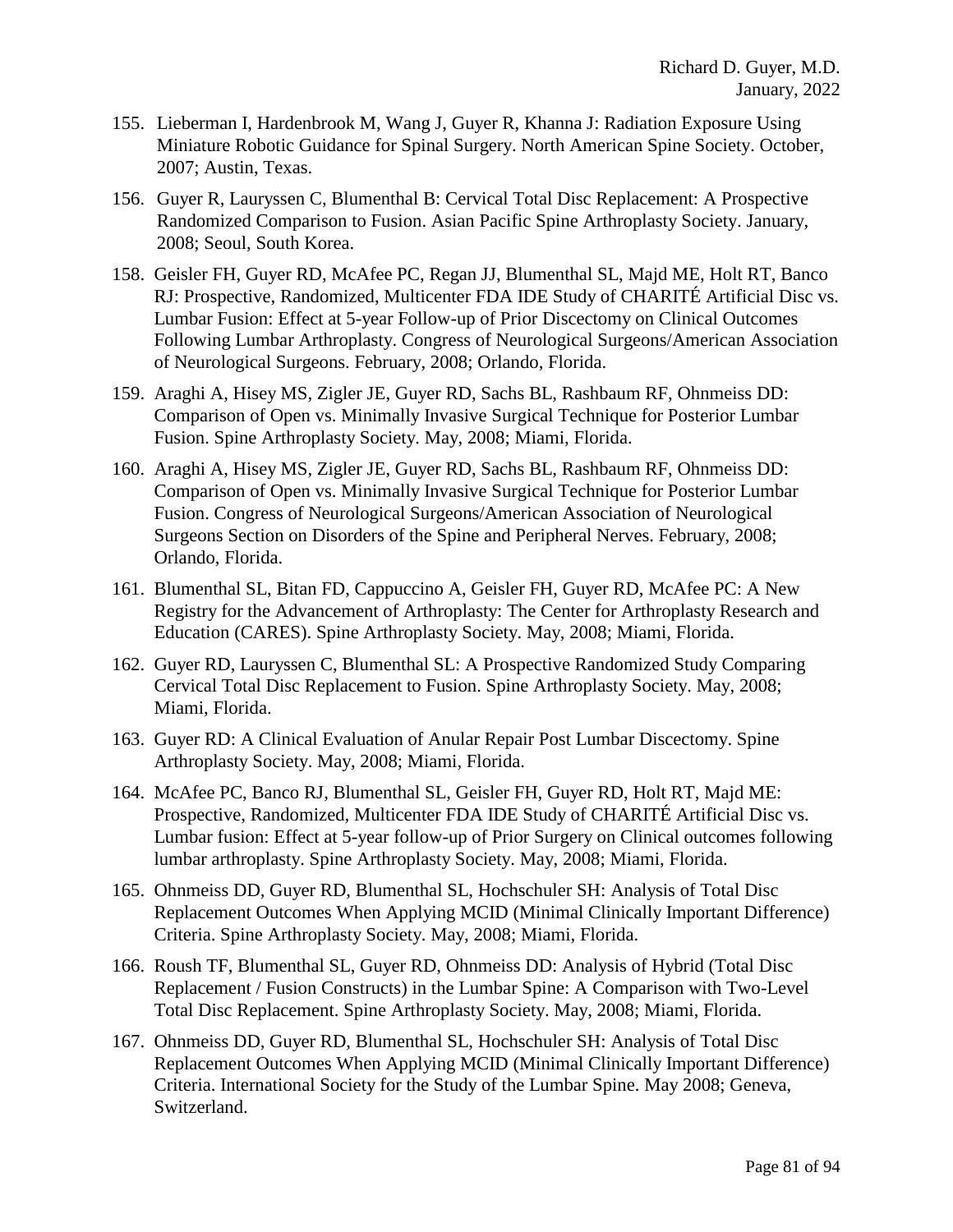- 168. Roush TF, Blumenthal SL, Guyer RD, Ohnmeiss DD: Analysis of Hybrid (Total Disc Replacement/Fusion Constructs) in the Lumbar Spine: A Comparison with Two-level Total Disc Replacement. North American Spine Society SpineWeek. May 2008; Geneva, Switzerland.
- 169. Guyer RD, McAfee PC, Banco RJ, Bitan F, Cappuccino A, Geisler FH, Hochschuler SH, Jenis LG, Regan JJ, Blumenthal SL: Prospective, Randomized, Multi-center Food and Drug Administration Investigational Device Exemption Study of Lumbar Total Disc Replacement with the Charité Artificial Disc versus Lumbar Fusion. Eurospine. May, 2008; Geneva, Switzerland.
- 170. Hardenbrook M, Lieberman I, Khanna AJ, Guyer RD, Wan J: Accuracy, Radiation and Procedure Time – Efficacy of Miniature Robotic Guidance in Spinal Surgery. Eurospine. May, 2008; Geneva, Switzerland.
- 171. Banco RJ, Geisler FH, Guyer RD, Hetzell BM, Holt RT, Majd ME: Prospective, Randomized, Multi-center FDA IDE Study of Charité Artificial Disc vs. Lumbar Fusion: Fusion: Effect at 5-year Follow-up of Age on Clinical Outcomes Following Lumbar Arthroplasty. Eurospine. May, 2008; Geneva, Switzerland.
- 172. Wong DC, Jenis LG MD, Guyer RD, Banco RJ, Geisler FH, Holt RT, Majd ME, Regan JJ, Blumenthal SL, DeMuth GE, Hetzell BC: Is Preoperative Disc Height a Contributing Factor in 5-year Success Rate with Arthrodesis and Arthroplasty? International Meeting on Advanced Spinal Techniques (IMAST). July, 2008; Hong Kong, China.
- 173. Guyer RD, Geisler FH, Majd ME, Holt RT, Regan JJ, Blumenthal SL, Wong DC, Jenis LG, Banco RJ: The Impact of Preoperative DEXA Scores Following Arthroplasty on Long-term Clinical and Radiographic Outcomes – a 5-Year Follow-up Study. International Meeting on Advanced Spinal Techniques (IMAST). July, 2008; Hong Kong, China.
- 174. Blumenthal S, Zigler J, Guyer R, Waldrip A, Ohnmeiss D: A Prospective Randomized Comparison of Cervical Disc Replacement and Anterior Cervical Fusion. North American Spine Society. October, 2008; Toronto, Canada.
- 175. Majd M, Holt R, Guyer RD, Banco R, Geisler F, Jenis L, Regan J, Wong D, Blumenthal S: Two- and Five-year Lumbar Index-level Motion Following Arthroplasty: Impact of Heterotopic Ossification. North American Spine Society. October, 2008; Toronto, Canada.
- 176. Guyer RD, Geisler F, Holt RT, Majd M, Regan J, Wong D, Jenis L, Banco R, Blumenthal S, Demuth G, Hetzell B: The Impact of Postoperative Disc Height following Arthroplasty on Long-term Clinical and Radiographic Outcomes – a 5-Year Follow-up Study. North American Spine Society. October, 2008; Toronto, Canada.
- 177. Guyer RD, Lauryssen C, Blumenthal S: Prospective Randomized Study Comparing Cervical Total Disc Replacement to Anterior Cervical Fusion. North American Spine Society. October, 2008; Toronto, Canada.
- 178. Guyer RD, Blumenthal SL, Zigler JE, Waldrip AM, Ohnmeiss DD: A Prospective Randomized Comparison of Cervical Disc Replacement and Anterior Cervical Fusion. Cervical Spine Research Society. December, 2008; Austin, Texas.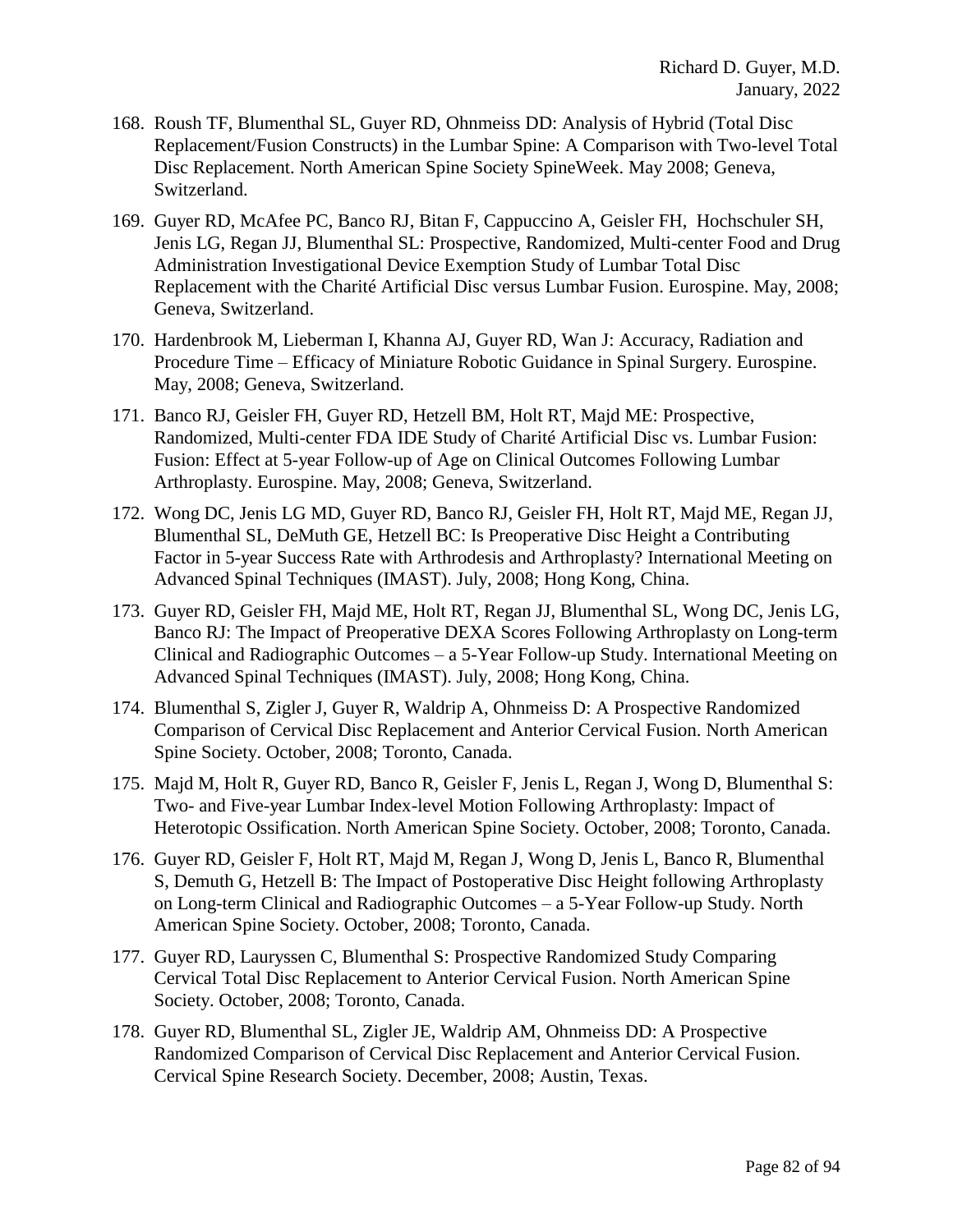- 179. Guyer RD, Lauryssen C, Blumenthal SL: Cervical Total Disc Replacement: A Prospective, Randomized Comparison to Anterior Cervical Fusion. Cervical Spine Research Society. December, 2008; Austin, Texas.
- 180. Majd M, Holt R, Guyer RD, Banco R, Geisler F, Jenis L, Regan J, Wong D, Blumenthal S, Ohnmeiss DD: Two- and Five-year Lumbar Index-level Motion Following Arthroplasty: Impact of Heterotopic Ossification. American Association of Neurological Surgeons / Congress of Neurological Surgeons. March, 2009; Phoenix, Arizona.
- 181. Wong DC, Jenis LG, Guyer RD, Banco RJ, Geisler FH, Holt RT, Majd ME, Regan JJ, Blumenthal SL, DeMuth GE, Hetzell BC, Ohnmeiss DD: Is Preoperative Disc Height a Contributing Factor in 5-year Success Rate with Arthrodesis and Arthroplasty? American Association of Neurological Surgeons / Congress of Neurological Surgeons. March, 2009; Phoenix, Arizona.
- 182. Guyer RD, Geisler FH, Majd ME, Holt RT, Regan JJ, Blumenthal SL, Wong DC, Jenis LG, Banco RJ, Ohnmeiss DD: The Impact of Preoperative DEXA Scores Following Arthroplasty on Long-term Clinical and Radiographic Outcomes – a 5-Year Follow-up Study. American Association of Neurological Surgeons / Congress of Neurological Surgeons. March, 2009; Phoenix, Arizona.
- 183. Guyer RD, Geisler F, Holt RT, Majd M, Regan J, Wong D, Jenis L, Banco R, Blumenthal S, Demuth G, Hetzell B, Ohnmeiss DD: The Impact of Postoperative Disc Height following Arthroplasty on Long-term Clinical and Radiographic Outcomes – a 5-Year Follow-up Study. American Association of Neurological Surgeons / Congress of Neurological Surgeons. March, 2009; Phoenix, Arizona.
- 184. Guyer RD, Rodriguez M, Blumenthal SL, Zigler JE, Atanasov AM, Ohnmeiss DD: A Prospective Randomized Comparison of Cervical Disc Replacement and Anterior Cervical Fusion. Spine Arthroplasty Society. April, 2009; London, England
- 185. Guyer RD, Auer PB, Zigler JE, Blumenthal SL, Ohnmeiss DD: Relationship between Endplate Morphology and Clinical Outcome of Single-Level Lumbar Disc Arthroplasty. Spine Arthroplasty Society. April, 2009; London, England.
- 186. Guyer RD, Geisler FH, Majd ME, Holt RT, Regan JJ, Blumenthal SL, Wong DC, Jenis LG, Banco RJ: The Impact of Preoperative DEXA Scores Following Arthroplasty on Longterm Clinical and Radiographic Outcomes – A 5-Year Follow-up Study. Spine Arthroplasty Society. April, 2009; London, England.
- 187. Guyer RD, Geisler FH, Holt RT, Majd ME, Regan JJ, , Wong DC, Jenis LG, Banco RJ, Blumenthal SL, DeMuth G, Hetzell BH: The Impact of Postoperative Disc Height following Arthroplasty on Long-term Clinical and Radiographic Outcomes – a 5-Year Follow-up Study. Spine Arthroplasty Society. April, 2009; London, England.
- 188. Ohnmeiss DD, Waldrip A, Blumenthal S, Zigler J, Guyer RD: Cervical Total Disc Replacement: Is It Effective in Treating Patients' Greatest Self-reported Functional Limitations? Spine Arthroplasty Society. April, 2009; London, England.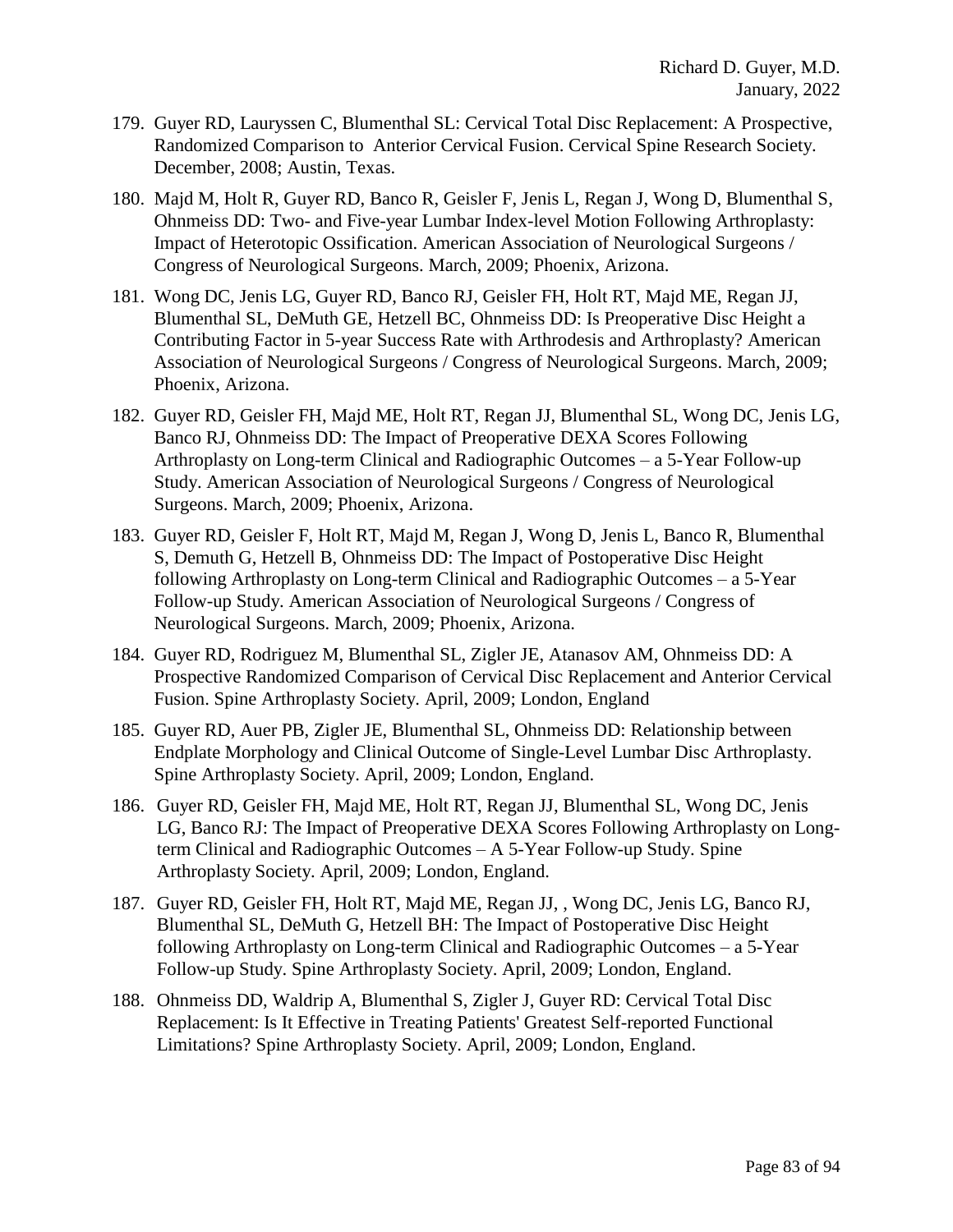- 189. Majd ME, Holt RT, Guyer RD, Banco RJ, Geisler FH, Jenis LG, Regan JJ, Wong DC, Blumenthal SL: Two- and Five-year Lumbar Index-level Motion Following Arthroplasty: Impact of Heterotopic Ossification. Spine Arthroplasty Society. April, 2009; London, England.
- 190. Block AR, Austin S, Ohnmeiss DD: Presurgical Psychological Screening in Total Disc Replacement Patients. Spine Arthroplasty Society. April, 2009; London, England.
- 191. Li B, Guyer RD, Blumenthal S, Zigler J, Ohnmeiss DD: Is Pre-operative Disc Height Related to Lumbar Total Disc Replacement Outcome? Spine Arthroplasty Society. April, 2009; London, England.
- 192. Kicinski S, Guyer RD, Zigler JE, Verma-Kurvari S, Ohnmeiss DD: Sacroiliac Joint Dysfunction in Patients Enrolled in Lumbar Total Disc Replacement Trials. Spine Arthroplasty Society. April, 2009; London, England.
- 193. Guyer RD, Geisler FH, Holt RT, Majd ME, Regan JJ, Wong DC, Jenis LG, Banco RJ, Blumenthal SL, DeMuth G, Hetzell BH: The Impact of Postoperative Disc Height Following Arthroplasty on Long-term Clinical and Radiographic Outcomes – a 5-Year Follow-up Study. Spine Society of Australia. April, 2009; Brisbane, Australia.
- 194. Guyer RD, Geisler FH, Majd ME, Holt RT, Regan JJ, Blumenthal SL, Wong DC, Jenis LG, Banco RJ: The Impact of Preoperative DEXA Scores Following Arthroplasty on Longterm Clinical and Radiographic Outcomes – a 5-Year Follow-up Study. Spine Society of Australia. April, 2009; Brisbane, Australia.
- 195. Block AR, Austin S, Ohnmeiss DD: Presurgical Psychological Screening in Total Disc Replacement Patients. International Society for the Study of the Lumbar Spine. May, 2009; Miami, Florida.
- 196. Li B, Guyer RD, Blumenthal S, Zigler J, Ohnmeiss DD: Is Pre-operative Disc Height Related to Lumbar Total Disc Replacement Outcome? International Society for the Study of the Lumbar Spine. May, 2009; Miami, Florida.
- 197. Guyer RD, Cappuccino A, Blumenthal SL: 24-month Follow-up of a Prospective Randomized Comparison of Two Lumbar Total Disc Replacements. International Society for the Study of the Lumbar Spine. May, 2009; Miami, Florida.
- 198. Guyer RD, Shellock J, MacLennan B, Hanscom D, Knight RQ, McComb P, Jacobs J, Bradford D: Early Failure of Metal-on-Metal Artificial Discs Due to Metal Hypersensitivity: The Diagnostic and Treatment Approach in Four Collected Cases. International Society for the Study of the Lumbar Spine. May, 2009; Miami, Florida.
- 199. Zigler JE, Guyer RD, Ohnmeiss DD, Blumenthal SL: Anterior Re-operation at the Same Level Following Lumbar Total Disc Replacement. International Society for the Study of the Lumbar Spine. May, 2009; Miami, Florida.
- 200. Guyer RD, Auer PB, Zigler JE, Ohnmeiss DD, Blumenthal SL: Relationship between Endplate Morphology and Clinical Outcome of Single-Level Lumbar Disc Arthroplasty. . International Meeting on Advanced Spine Techniques (IMAST). July, 2009; Vienna; Austria.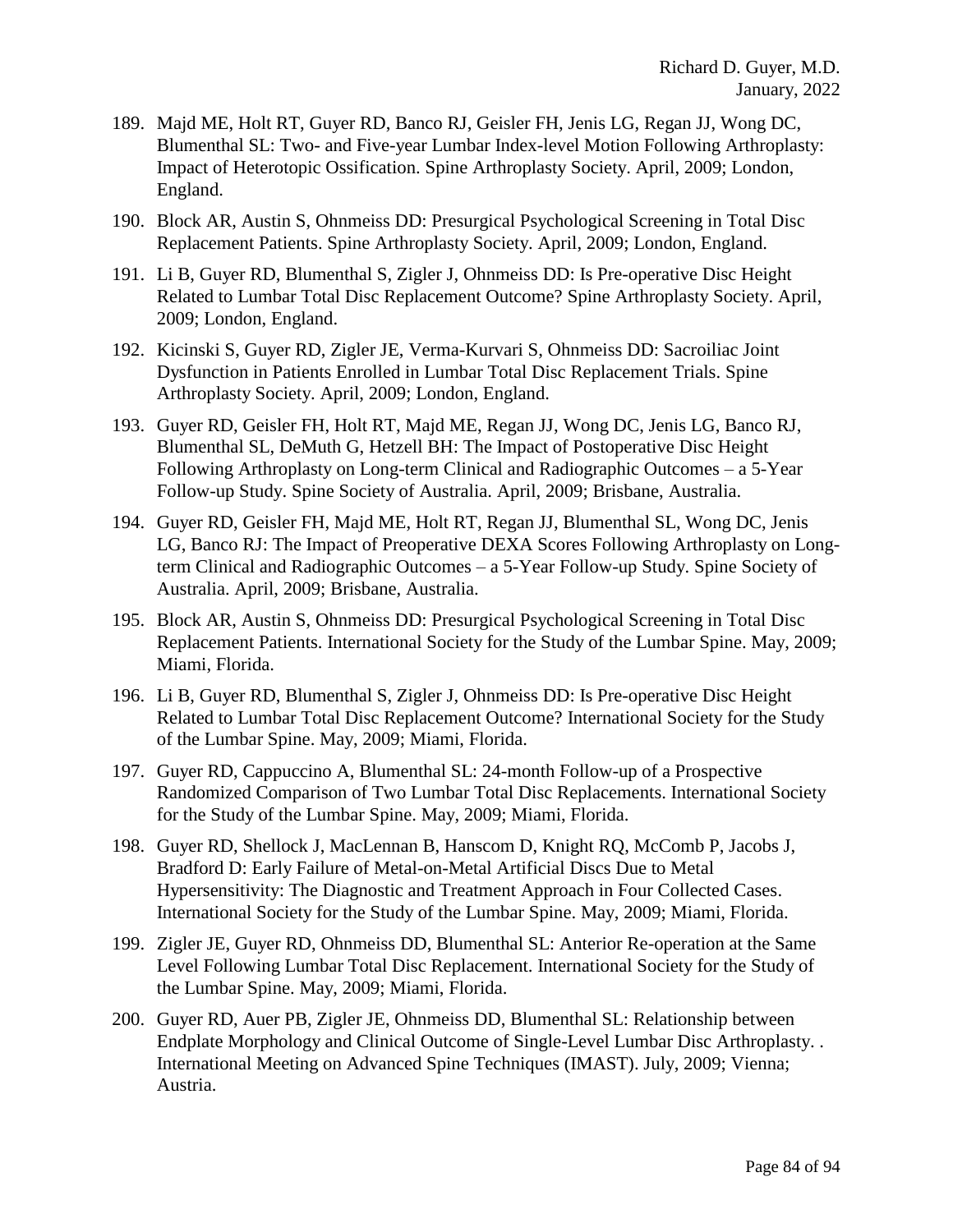- 201. Guyer RD, Pettine K, Knight RQ, Coric D, McAfee PC, Gordon CR, Cappuccino A, Buckley RA, Nunley P, Geisler FH, Peppers TA, Rappaport JR, Lauryssen C: Direct Compression of Two Lumbar Total Disc Replacement Devices: Results from a Prospective, Randomized, Multicenter FDA-Regulated Trial. International Society for the Study of the Lumbar Spine. April, 2010; Auckland, New Zealand.
- 202. Guyer RD, Pettine K, Knight RQ, Coric D, McAfee PC, Gordon CR, Cappuccino A, Buckley RA, Nunley P, Geisler FH, Peppers TA, Rappaport JR, Lauryssen C: Radiographic Comparison of Two Lumbar Total Disc Replacement Devices: Results from a Prospective, Randomized, Controlled, Multicenter FDA-Regulated Trial. International Society for the Study of the Lumbar Spine. April, 2010; Auckland, New Zealand.
- 203. Ohnmeiss DD, Guyer RD, Blumenthal SL: Analysis of Change in Scores in commonly used Outcome Measures: What can We Legitimately Assume about the Stability of Individual Patient Scores Based on Group Mean Scores? International Society for the Study of the Lumbar Spine. April, 2010; Auckland, New Zealand.
- 204. Blumenthal SL, Ohnmeiss DD, Guyer RD, Zigler JE: Intra-Operative Conversion of Attempted Lumbar Total Disc Replacement to Fusion: Incidence and Causes. International Society for the Study of the Lumbar Spine. April, 2010; Auckland, New Zealand.
- 205. Blumenthal SL, Saqqa S, Guyer RD, Zigler JE, Ohnmeiss DD: Hybrid Combined Total Disc Replacement and Fusion Procedures in the Lumbar Spine: Clinical and Radiographic Outcome. International Society for the Study of the Lumbar Spine. April, 2010; Auckland, New Zealand.
- 206. Blumenthal SL, Rainey S, Zigler JE, Guyer RD, Ohnmeiss DD: Analysis of Adjacent Segment Re-Operation Following Lumbar Total Disc Replacement. International Society for the Study of the Lumbar Spine. April, 2010; Auckland, New Zealand.
- 207. Ohnmeiss DD, Hume CS, Guyer RD, Zigler JE, Blumenthal SL: Cost Comparison of Total Disc Replacement vs. Fusion in Patients with Insurance Denial for Disc Replacement. International Society for the Study of the Lumbar Spine. April, 2010; Auckland, New Zealand.
- 208. Blumenthal SL, Guyer RD: Anular Repair after Lumbar Discectomy: Preliminary Observations from an Ongoing, Prospective, Randomized, Controlled Clinical Trial. Spine Society of Australia. April, 2010; Christchurch, New Zealand.
- 209. Ohnmeiss DD, Guyer RD, Blumenthal SL: Analysis of Change in Scores in Commonly Used Outcome Measures: What Can We Legitimately Assume about the Stability of Individual Patient Scores Based on Group Mean Scores? Spine Arthroplasty Society. April, 2010; New Orleans, Louisiana.
- 210. Guyer RD, Pettine K, Knight RQ, Coric D, McAfee PC, Gordon CR, Cappuccino A, Buckley RA, Nunley P, Geisler FH, Peppers TA, Rappaport JR, Lauryssen C: Direct Comparison of Two Lumbar Total Disc Replacement Devices: Results from a Prospective, Randomized, Multicenter FDA-Regulated Trial. Spine Arthroplasty Society. April, 2010; New Orleans, Louisiana.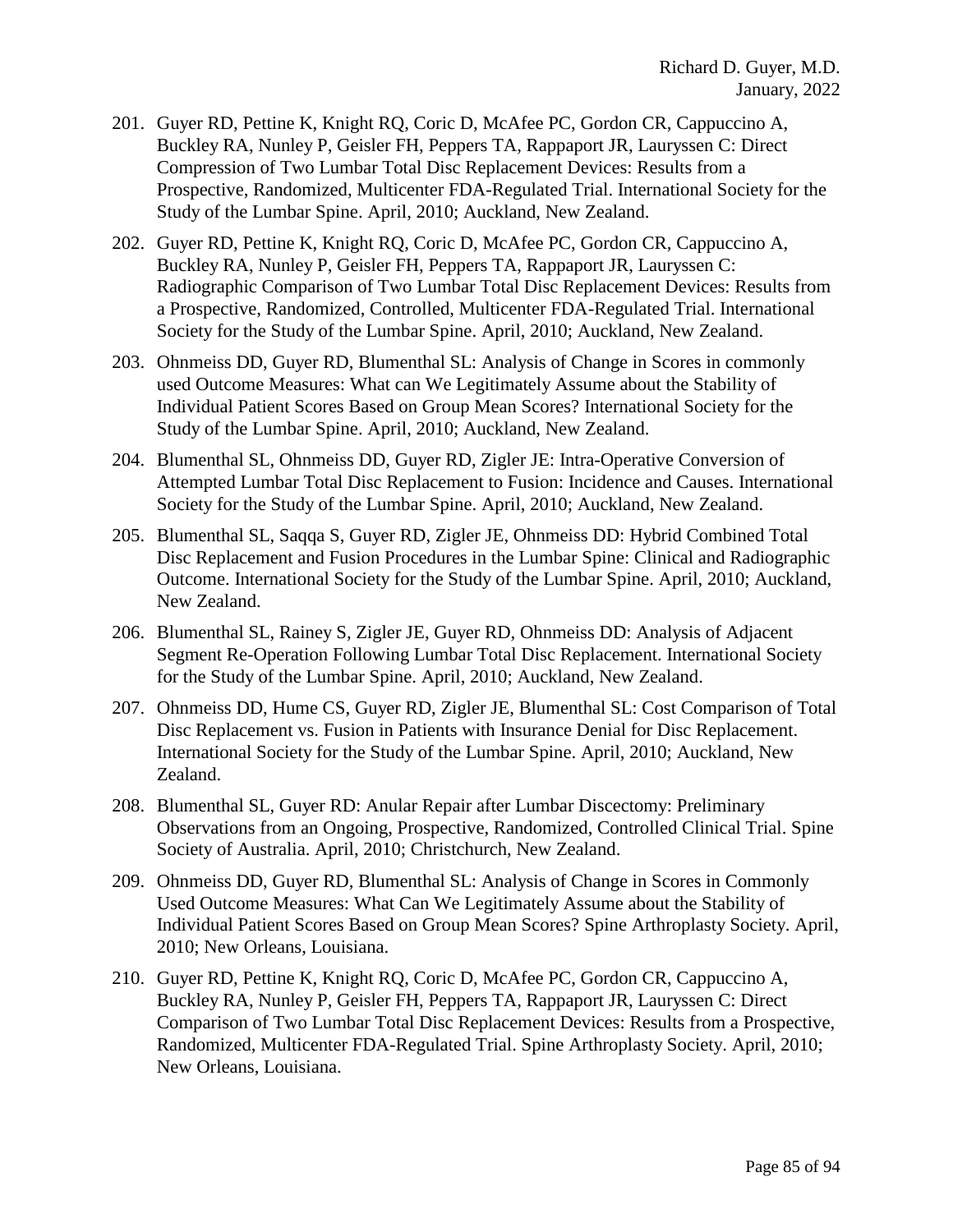- 211. Guyer RD, Pettine K, Knight RQ, Coric D, McAfee PC, Gordon CR, Cappuccino A, Buckley RA, Nunley P, Geisler FH, Peppers TA, Rappaport JR, Lauryssen C: Radiographic Comparison of Two Lumbar Total Disc Replacement Devices: Results from a Prospective, Randomized, Controlled Multicenter FDA-Regulated Trial. Spine Arthroplasty Society. April, 2010; New Orleans, Louisiana.
- 212. Guyer RD, Ohnmeiss DD, Blumenthal SL: Lumbar Total Disc Replacement: Results of a Comprehensive Review of Clinical Outcomes, Radiographic Measures, and Complications/Re-Operations. Spine Arthroplasty Society. April, 2010; New Orleans, Louisiana.
- 213. Blumenthal SL, Saqqa S, Guyer RD, Zigler JE, Ohnmeiss DD: Hybrid Combined Total Disc Replacement and Fusion Procedures in the Lumbar Spine: Clinical and Radiographic Outcome. Spine Arthroplasty Society. April, 2010; New Orleans, Louisiana.
- 214. Blumenthal SL, Ohnmeiss DD, Zigler JE, Guyer RD: Intra-Operative Conversion of Attempted Lumbar Total Disc Replacement to Fusion: Incidence and Causes. Spine Arthroplasty Society. April, 2010; New Orleans, Louisiana.
- 215. Guyer RD, Shellock J, Kugler C, Hisey MS, Bradley WD, Ohnmeiss DD: Indirect Decompression of Lumbar Spondylolisthesis using Anterior Lumbar Interbody Fusion and Minimally Invasive Pedicle Screw Fixation. Spine Arthroplasty Society. April, 2010; New Orleans, Louisiana.
- 216. Glenn JS, Guyer RD: Anterior Discectomy and Total Disc Replacement for Patients with Third and Fourth Recurrent Lumbar Disc Herniations. Spine Arthroplasty Society. April, 2010; New Orleans, Louisiana.
- 217. Blumenthal SL, Rainey S, Guyer RD, Zigler JE, Ohnmeiss DD: Analysis of Adjacent Re-Operation Following Lumbar Total Disc Replacement. International Meeting on Advanced Spine Techniques. July, 2010; Toronto, Canada.
- 218. Duffy M, Saqqa SG, Blumenthal SL, Zigler JE, Guyer RD, Ohnmeiss DD: Treatment Options for Two-Level Symptomatic Disc Degeneration: Comparison of Total Disc Replacement, Fusion, and Hybrids. International Meeting on Advanced Spine Techniques. July, 2010; Toronto, Canada.
- 219. Blumenthal SL, Saqqa SG, Guyer RD, Zigler JE, Ohnmeiss, DD: Hybrid Combined Total Disc Replacement and Fusion Procedures in the Lumbar Spine: Clinical and Radiographic Outcome. International Meeting on Advanced Spine Techniques. July, 2010; Toronto, Canada.
- 220. Blumenthal SL, Ohnmeiss DD, Guyer RD, Zigler JE, Hume CS: Intra-Operative Conversion of Attempted Lumbar Total Disc Replacement to Fusion: Incidence and Causes. International Meeting on Advanced Spine Techniques. July, 2010; Toronto, Canada.
- 221. Zigler JE, Guyer RD, Blumenthal SL, Ohnmeiss DD: Analysis of Re-Operations after Lumbar Total Disc Replacement: Experience in 1,000 Consecutive Cases Beginning with First Case Experience of 11 Surgeons. International Meeting on Advanced Spine Techniques. July, 2010; Toronto, Canada.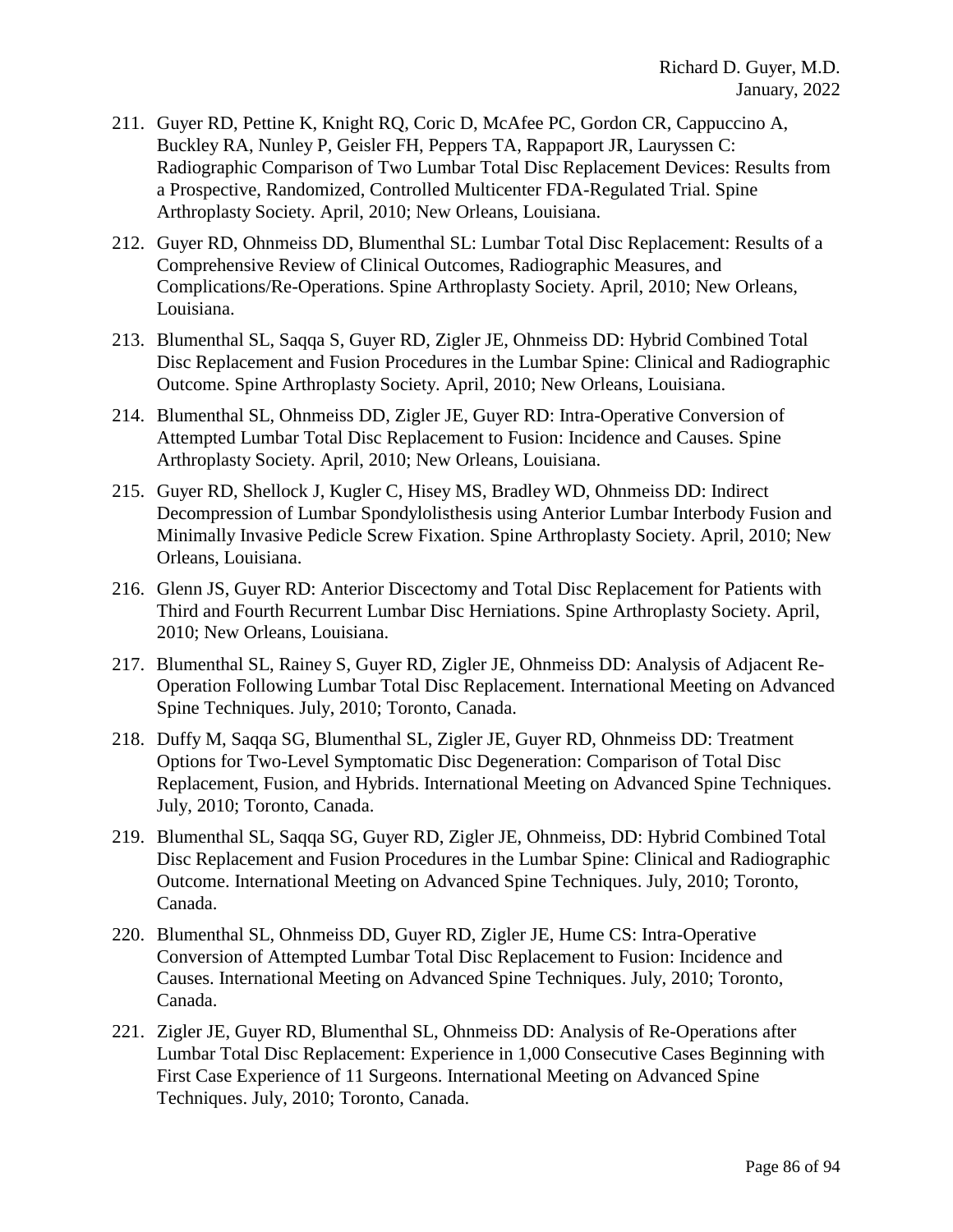- 222. Guyer RD, Shellock J, Kugler C, Hisey M, Bradley WD, Ohnmeiss DD: Indirect Decompression of Lumbar Spondylolisthesis using Anterior Lumbar Interbody Fusion and Minimally Invasive Pedicle Screw Fixation. International Meeting on Advanced Spine Techniques. July, 2010; Toronto, Canada.
- 223. Guyer RD, Pettine KA, Coric D, Nunley PD, Musante D: Radiographic Comparison of Two Lumbar Total Disc Replacement Devices: Results from a Prospective, Randomized, Controlled Multicenter FDA-Regulated Trial. International Meeting on Advanced Spine Techniques. July, 2010; Toronto, Canada.
- 224. Ohnmeiss DD, Zigler JE, Guyer RD, Blumenthal SL: Meta-Analysis of Cervical Total Disc Replacement Compared with Anterior Cervical Fusion: Data from Four Prospective Randomized Multicenter FDA IDE Trials. Cervical Spine Research Society. December, 2010; Charlotte, North Carolina.
- 225. Coric D, Guyer RD, Nunley PD, Gordon C, Dimmig T, Carmody C, Ohnmeiss DD, Boltes M: Prospective, Randomized, Multicenter Study of Cervical Arthroplasty: 269 Patients from the Kineflex/C Metal-on-Metal Artificial Disc IDE Study with Minimum Two-Year Follow-up. AANS/CNS Section on Disorders of the Spine and Peripheral Nerves. March, 2011; Phoenix, Arizona.
- 226. Zigler JE, Guyer RD, Ohnmeiss DD: Three-Level Total Disc Replacement. International Society for the Advancement of Spine Surgery. April, 2011; Las Vegas, Nevada.
- 227. Guyer RD, Blumenthal SL, Zigler JE, Verma-Kurvari S, Atanasov A, Ohnmeiss DD: Bone Mineral Density Scanning in Potential Lumbar Total Disc Replacement Patients. International Society for the Advancement of Spine Surgery. April, 2011; Las Vegas, Nevada.
- 228. Ohnmeiss DD, Blumenthal SL, Guyer RD: Investigating the Potential Effect of "Euphoric Bias" for the New Technology on Results of Randomized Lumbar Total Disc Replacement Trials. International Society for the Advancement of Spine Surgery. April, 2011; Las Vegas, Nevada.
- 229. Hyder Z, Ohnmeiss DD, Guyer RD, Blumenthal SL, Zigler JE: Meta-Analysis of Lumbar Total Disc Replacement FDA-Regulated Trials: A Missed Opportunity. International Society for the Advancement of Spine Surgery. April, 2011; Las Vegas, Nevada.
- 230. Guyer RD, Darwish A, Blumenthal SL, Zigler JE, Ohnmeiss DD: Lumbar Total Disc Replacement vs. Fusion: Analysis of Cost Comparison Studies. International Society for the Advancement of Spine Surgery April, 2011; Las Vegas, Nevada.
- 231. Blumenthal SL, Guyer RD, Zigler JE, Ohnmeiss DD, Verma-Kurvari S: Reported Re-Operations in Lumbar Total Disc Replacement: Analysis of the Literature. International Society for the Advancement of Spine Surgery. April, 2011; Las Vegas, Nevada.
- 232. Blumenthal S, Guyer R, Zigler J, Ohnmeiss D: Anterior Re-Operation at the Same Level Following Lumbar Total Disc Replacement. International Society for the Lumbar Spine. June, 2011; Gothenburg, Sweden.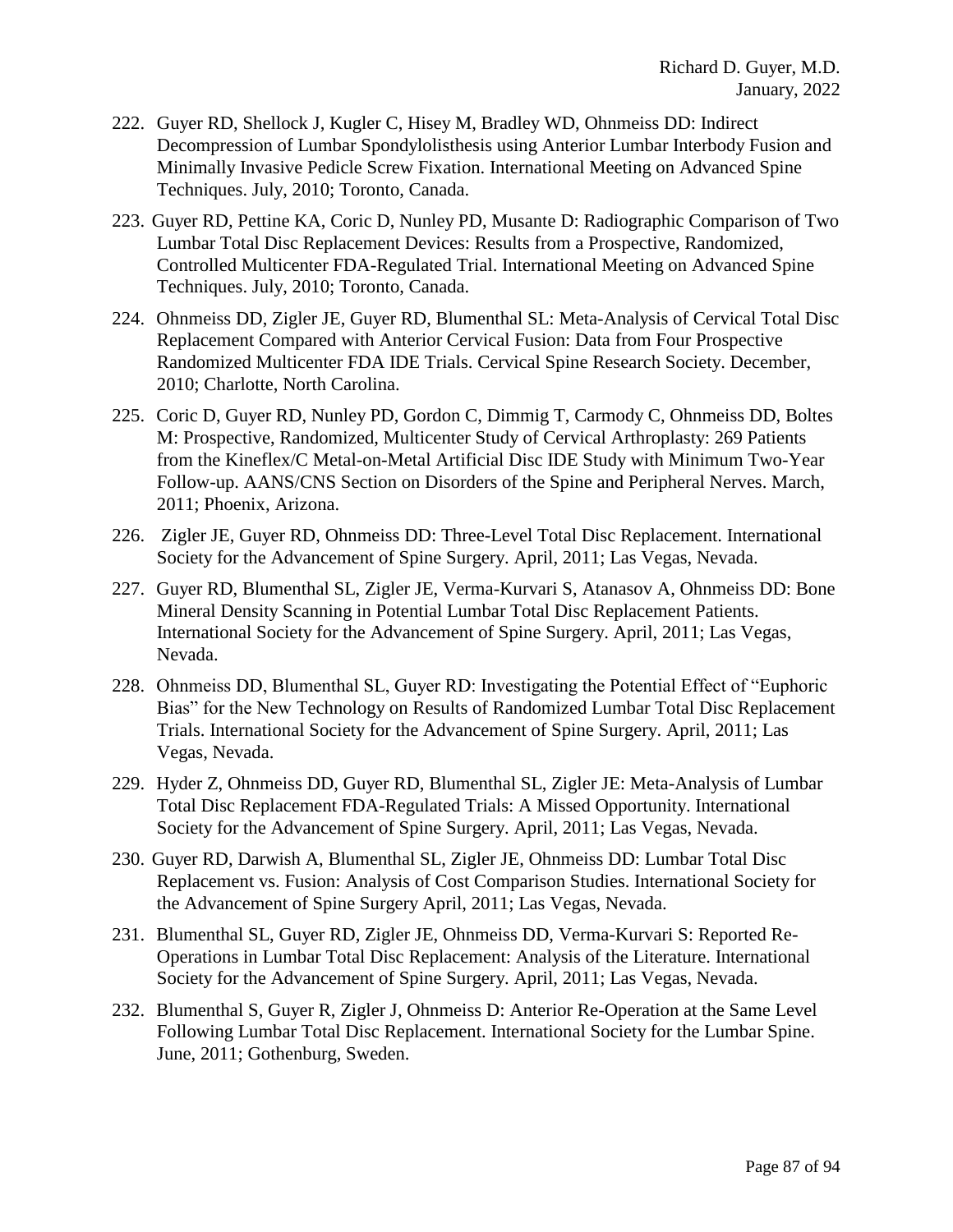- 233. Duffy M, Saqqa S, Zigler J, Guyer R, Ohnmeiss D, Blumenthal S: Treatment Options for Two-Level Symptomatic Disc Degeneration: Comparison of Total Disc Replacement, Fusion, and Hybrid. International Society for the Lumbar Spine. June, 2011; Gothenburg, Sweden.
- 234. Ohnmeiss D, Blumenthal S, Guyer R: Investigating the Potential Effect of "Euphoric Bias" for the New Technology on Results of Randomized Lumbar Total Disc Replacement Trials. International Society for the Lumbar Spine. June, 2011; Gothenburg, Sweden.
- 235. Guyer R, Darwish A, Blumenthal S, Ohnmeiss D, Zigler J: Lumbar Total Disc Replacement vs. Fusion: Analysis of Cost Comparison Studies. International Society for the Lumbar Spine. June, 2011; Gothenburg, Sweden.
- 236. Guyer RD, Thongtrangan I, Ohnmeiss DD, Zigler JE, Atanasov AM: Health-Related Quality of Life: How Does Symptomatic Disc Degeneration and Its Treatment with Total Disc Replacement Compare to Other Medical Conditions? International Meeting on Advanced Spine Techniques. July, 2011; Copenhagen, Denmark.
- 237. Guyer RD, Darwish A, Blumenthal SL, Zigler JE, Ohnmeiss DD: Lumbar Total Disc Replacement vs. Fusion: Analysis of Cost Comparison Studies. International Meeting on Advanced Spine Techniques. July, 2011; Copenhagen, Denmark.
- 238. Guyer RD, Blumenthal SL, Zigler JE, Ohnmeiss DD: Investigating the Potential Effect of "Euphoric Bias" for the New Technology on Results of Randomized Lumbar Total Disc Replacement Trials. International Meeting on Advanced Spine Techniques. July, 2011; Copenhagen, Denmark.
- 239. Hyder Z, Guyer RD, Ohnmeiss DD, Blumenthal SL, Zigler JE: Meta-Analysis of Lumbar Total Disc Replacement FDA-Regulated Trials: A Missed Opportunity. International Meeting on Advanced Spine Techniques. July, 2011; Copenhagen, Denmark.
- 240. Guyer RD, Samocha Y, Ohnmeiss DD, Blumenthal SL, Zigler JE: Cervical Total Disc Replacement vs. Anterior Cervical Fusion: Data from Four Prospective, Randomized, Multicenter Trials. International Meeting on Advanced Spine Techniques. July, 2011; Copenhagen, Denmark.
- 241. Guyer RD, Samocha Y, Ohnmeiss DD, Zigler JE, Blumenthal SL: Cervical Total Disc Replacement vs. Anterior Cervical Fusion: Data from Four Prospective, Randomized, Multicenter Trials. North American Spine Society. November, 2011; Chicago, Illinois.
- 242. Morrison T, Guyer RD, Hisey MS, Atanasov A, Ohnmeiss DD, Zigler JE, Blumenthal SL: Clinical Outcomes of Stand-Alone Anterior Lumbar Interbody Fusion. AO Spine Fellows' Forum. March, 2012; Banff, Alberta, Canada.
- 243. Ohnmeiss DD, Guyer RD, Blumenthal SL, Zigler JE: Impact of Cervical Symptoms on Ability to Participate in Recreational Activities. International Society for the Advancement of Spine Surgery. March, 2012; Barcelona, Spain.
- 244. Edwards K, Hisey MS, Bradley WD, Ohnmeiss DD, Zigler JE, Guyer RD: Extreme Lateral Interbody Fusion (XLIF): Clinical Results from One Center. International Society for the Advancement of Spine Surgery. March, 2012; Barcelona, Spain.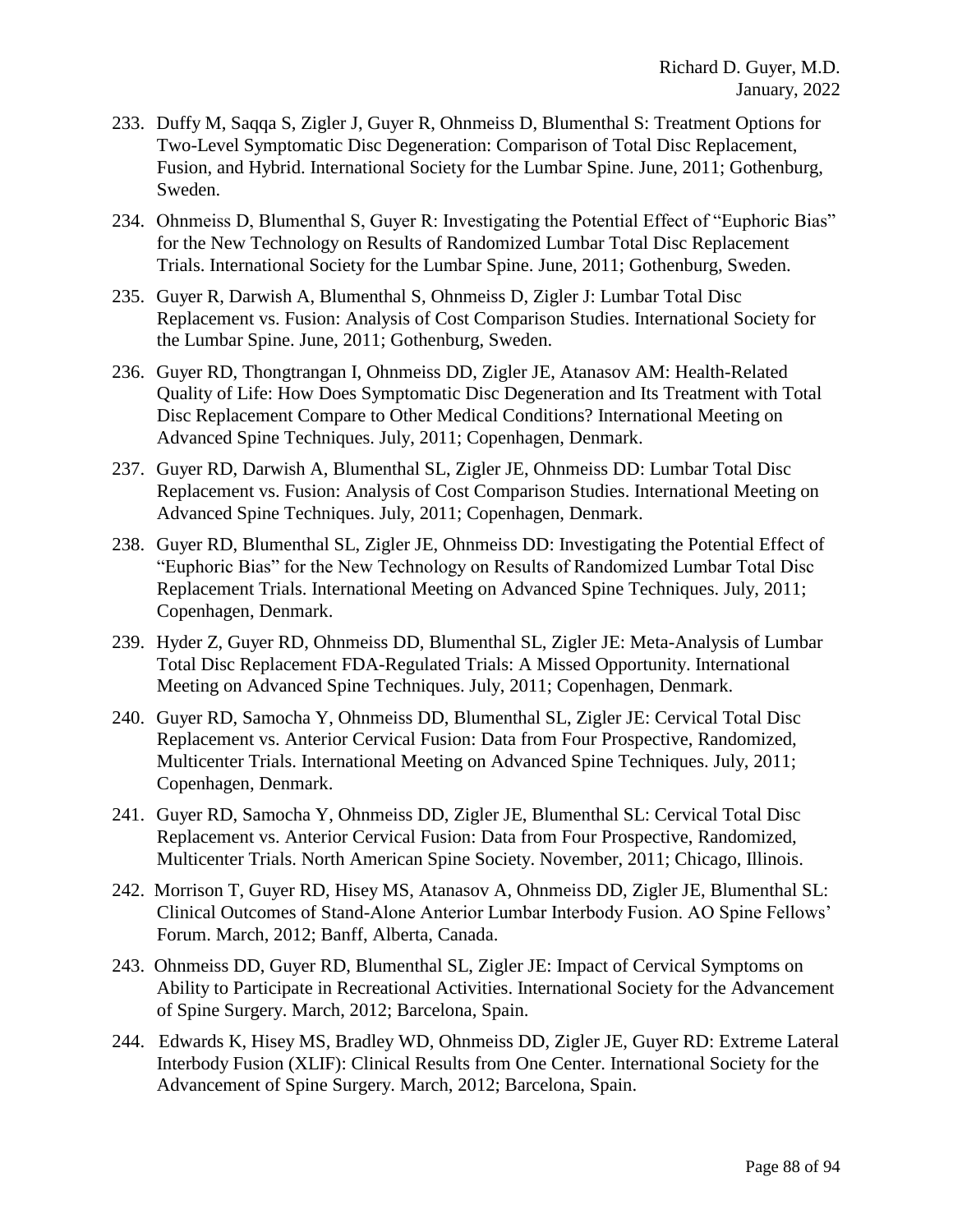- 245. Ohnmeiss DD, Guyer RD, Blumenthal SL, Zigler JE: Analysis of Outcome Stability Following Surgery Involving a Cervical Spine Implant. International Society for the Advancement of Spine Surgery. March, 2012; Barcelona, Spain.
- 246. Morrison T, Guyer RD, Hisey MS, Atanasov A, Ohnmeiss DD, Zigler JE, Blumenthal SL: Clinical Outcomes of Stand-Alone Anterior Lumbar Interbody Fusion. AO Spine Fellows' Forum. March, 2012; Banff, Alberta, Canada.
- 247. Block AR, Ohnmeiss DD, Guyer RD, Atanasov A, Ben-Porath Y: Relationship between Pain, Patient Expectations, and Satisfaction Following Spine Surgery. SpineWeek - International Society for the Study of the Lumbar Spine Section. May, 2012; Amsterdam, The Netherlands.
- 248. Lieberman IH, Sparks J, Ohnmeiss DD, Verma-Kurvari S, Guyer RD, Zigler JE: Comparison of Manual and OfficePACS-Based Digital Methods for Cobb Angle Measurements in Patients with Spinal Deformity. SpineWeek - International Society for the Study of the Lumbar Spine Section. May, 2012; Amsterdam, The Netherlands.
- 249. Ohnmeiss DD, Thongthangen I, Guyer RD, Zigler JE, Atanasov AM: Evaluating Symptomatic Lumbar Disc Degeneration and Its Treatment in the Context of Other Medical Conditions. SpineWeek - International Society for the Study of the Lumbar Spine Section. May, 2012; Amsterdam, The Netherlands.
- 250. Block AR, Ohnmeiss DD, Guyer RD, Atanasov A, Ughwanogho E, Ben-Porath Y: Workers Compensation Versus Non Workers Compensation: Personality Differences. SpineWeek - International Society for the Study of the Lumbar Spine Section. May, 2012; Amsterdam, The Netherlands.
- 251. Morrison T, Guyer RD, Hisey MS, Atanasov A, Ohnmeiss DD, Blumenthal SL, Zigler JE: Clinical Outcomes of Stand-Alone Anterior Lumbar Interbody Fusion. SpineWeek - International Society for the Study of the Lumbar Spine Section. May, 2012; Amsterdam, The Netherlands.
- 252. Guyer RD, Blumenthal SL, Zigler JE, Ohnmeiss DD, Verma-Kurvari S: Re-operations in Lumbar Total Disc Replacement: Analysis of the Literature. SpineWeek - North American Spine Society Section. May, 2012; Amsterdam, The Netherlands.
- 253. Guyer RD, Ohnmeiss DD, Blumenthal SL, Zigler JE: Comparison of Re-Operations in Cervical Total Disc Replacement Versus Anterior Cervical Fusion. SpineWeek - North American Spine Society Section. May, 2012; Amsterdam, The Netherlands.
- 254. Ohnmeiss DD, Guyer RD, Blumenthal SL, Zigler JE: Impact of Cervical Symptoms on Ability to Participate in Recreational Activities. SpineWeek - North American Spine Society Section. May, 2012; Amsterdam, The Netherlands.
- 255. Ohnmeiss DD, Guyer RD, Blumenthal SL, Zigler JE: Analysis of Outcome Stability Following Surgery Involving Cervical Spine Implant. SpineWeek - North American Spine Society Section. May, 2012; Amsterdam, The Netherlands.
- 256. Hisey MS, Edwards K, Ohnmeiss DD, Verma-Kurvari S, Guyer RD, Zigler JE: Extreme Lateral Interbody Fusion (XLIF): Clinical Results. SpineWeek - North American Spine Society Section. May, 2012; Amsterdam, The Netherlands.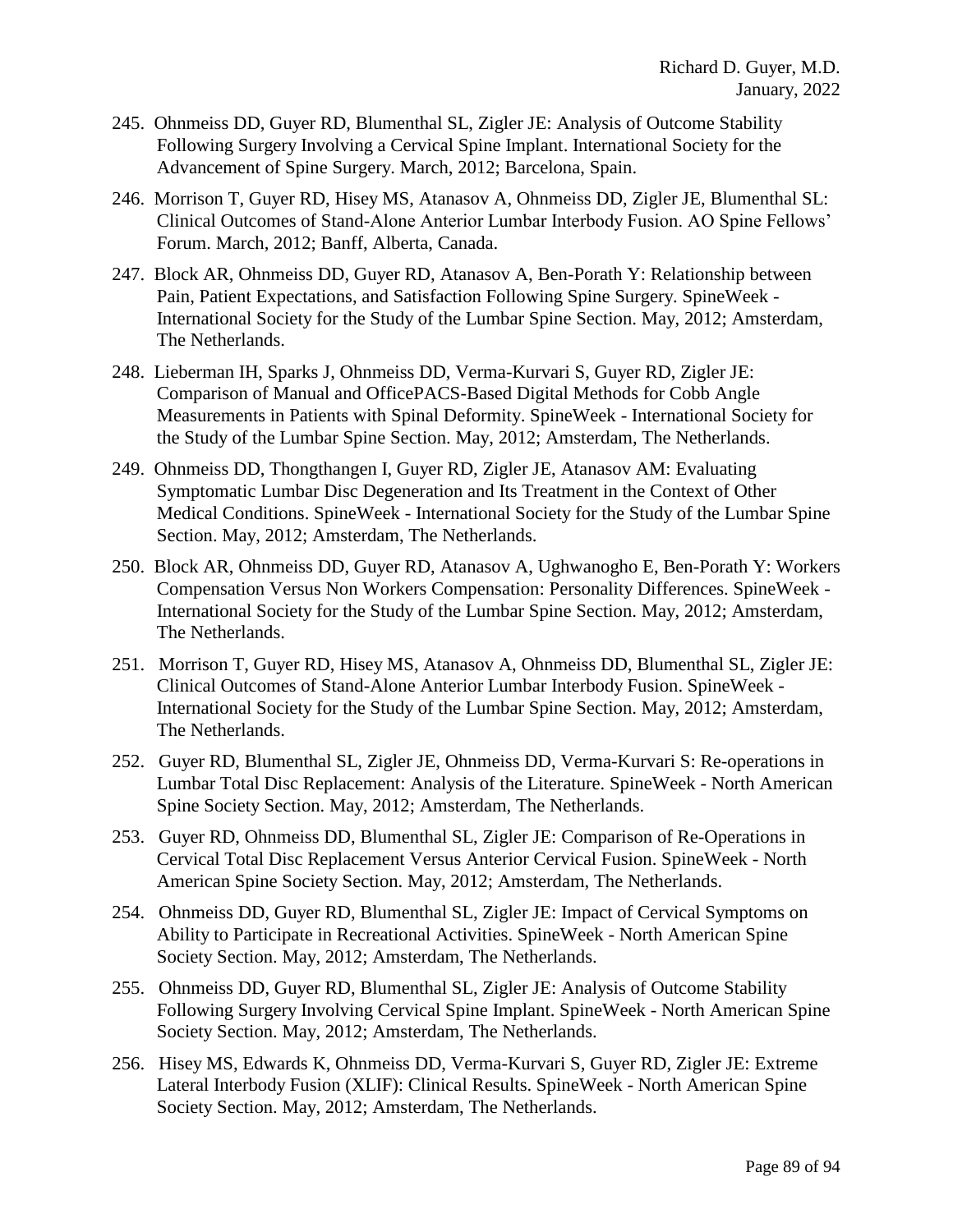- 257. Lieberman IH, Sparks J, Hu X, Ohnmeiss DD, Verma-Kurvari S, Guyer RD, Zigler JE: Comparison of Manual and OfficePACS-Based Digital Methods for Cobb Angle Measurements in Patients with Spinal Deformity. International Meeting on Advanced Spine Technologies. July, 2012; Istanbul, Turkey.
- 258. Block AR, Ben-Porath Y, Ohnmeiss DD, Guyer RD, Marek R: Psychosocial Factors and Expectancy Contribute Separately to Spine Surgery Outcome. North American Spine Society. October, 2012; Dallas, Texas.
- 259. Blumenthal SL, Ohnmeiss DD, Guyer RD, Zigler JE: Impact of Cervical Symptoms on Ability to Participate in Recreational Activities. Cervical Spine Research Society. December, 2012; Chicago, Illinois.
- 260. Lieberman IH, Sparks J, Ohnmeiss DD, Verma-Kurvari S, Guyer RD, Zigler JE: Cobb Angle Measurements in Patients with Spinal Deformity: OFFICEPACS-based Digital Method Compared with Traditional Manual Measurements. International Society for the Advancement of Spine Surgery. April, 2013; Vancouver, Canada.
- 261. Guyer RD, Shivers J, Ohnmeiss DD, Zigler JE: Implementation and Impact of Preoperative Peer Case Review in a Spine Practice. International Society for the Study of the Lumbar Spine. May, 2013; Scottsdale, Arizona.
- 262. Rogers RW, Blumenthal SL, Guyer RD, Zigler JE, Ohnmeiss DD: Clinical Outcomes Following Anterior Cervical Hybrid Surgery Using Total Disc Replacement Combined with Anterior Cervical Fusion at the Adjacent Segment. Spine Society of Australia. April, 2014; Brisbane, Australia.
- 263. Owusu A, Zigler JE, Ohnmeiss DD, Guyer RD: Pregnancy after Lumbar Total Disc Replacement. International Society for the Advancement of Spine Surgery. Spine Society of Australia. April, 2014; Brisbane, Australia.
- 264. Rogers RW, Blumenthal SL, Guyer RD, Zigler JE, Ohnmeiss DD: Clinical Outcomes Following Anterior Cervical Hybrid Surgery Using Total Disc Replacement Combined with Anterior Cervical Fusion at the Adjacent Segment. International Society for the Advancement of Spine Surgery. April-May, 2014; Miami, Florida.
- 265. Owusu A, Zigler JE, Ohnmeiss DD, Guyer RD: Pregnancy after Lumbar Total Disc Replacement. International Society for the Study of the Lumbar Spine. June, 2014; Seoul, Korea.
- 266. Biehn J, Shellock J, Ohnmeiss DD, Guyer RD, Zigler JE: Use of Amniotic Membrane Anti-adhesion Barrier for Lumbar Discectomy. International Society for the Study of the Lumbar Spine. June, 2014; Seoul, Korea.
- 267. Guyer RD, Baker R, Blumenthal SL, Zigler JE, Shivers J, Ohnmeiss DD, Verma-Kurvari S: Implementation of a Spine Surgery Quality Assurance Program in a Multi-Site Private Practice. International Society for the Study of the Lumbar Spine. June, 2014; Seoul, Korea.
- 268. Block A, Ohnmeiss DD, Guyer RD: A Brief Inventory to Assess Psychosocial Risk for Reduced Outcome of Spine Surgery. North American Spine Society. November, 2014; San Francisco, California.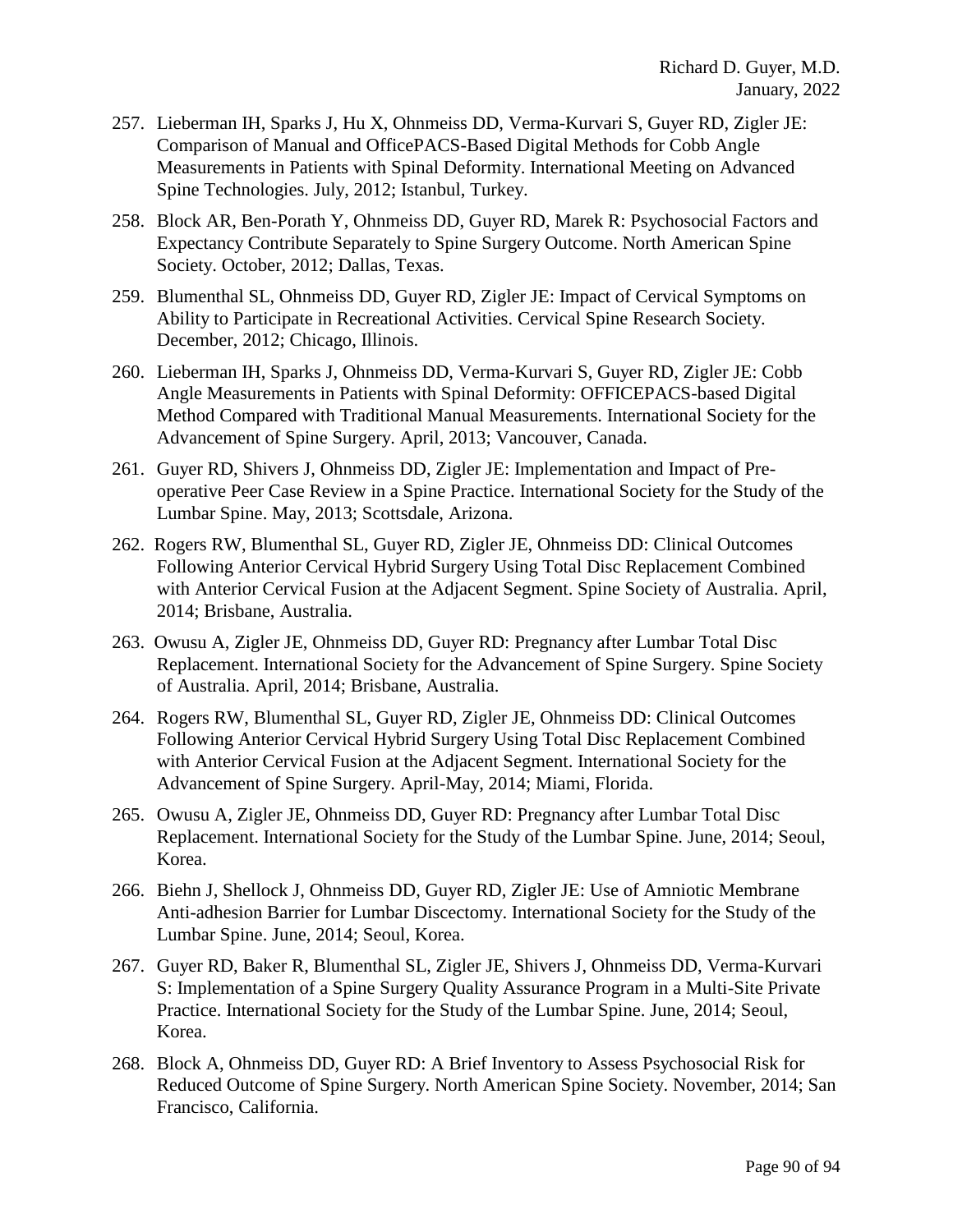- 269. Biehn J, Shellock J, Ohnmeiss DD, Guyer RD, Zigler JE: Use of Amniotic Membrane Anti-adhesion Barrier for Lumbar Discectomy. North American Spine Society. November, 2014; San Francisco, California.
- 270. Guyer RD, Rogers RW, Blumenthal SL, Ohnmeiss DD, Zigler JE: Clinical Outcomes Following Anterior Cervical Hybrid Surgery Using Total Disc Replacement Combined with Anterior Cervical Fusion at the Adjacent Segment. Spine Society of Australia. April, 2015; Canberra, Australia.
- 271. Ohnmeiss DD, Guyer RD, Zigler JE: Stability of Measures Assessing Clinical Outcome Following Anterior Cervical Spine Surgery. International Society for the Advancement of Spine Surgery. April, 2015; San Diego, California.
- 272. Happ C, Guyer RD, Ohnmeiss DD, Zigler JE: Stand-alone Interbody Devices in the Treatment of Cervical Spine Disease. International Society for the Advancement of Spine Surgery. April, 2015; San Diego, California.
- 273. Owusu A, Zigler JE, Ohnmeiss DD, Guyer RD: Pregnancy after Lumbar Total Disc Replacement. International Society for the Advancement of Spine Surgery. April, 2015; San Diego, California.
- 274. Otero-Lopez E, Guyer RD, Ohnmeiss DD, Zigler JE: Comparison of Clinical Outcomes for Anterior vs. 360 Fusion at the Fusion Level of Lumbar Hybrid Surgery. International Society for the Advancement of Spine Surgery. April, 2015; San Diego, California.
- 275. Happ C, Guyer RD, Ohnmeiss DD, Zigler JE: Stand-alone Interbody Devices in the Treatment of Cervical Spine Disease. Global Spine Congress. May, 2015; Buenos Aires, Argentina.
- 276. Hipp J, Guyer RD, Ohnmeiss DD, Zigler JE: Developing Normative Values for a Quantifiable, Clinically Applicable Method to Evaluate Lumbar Instability. International Society for the Study of the Lumbar Spine. June, 2015; San Francisco, California.
- 277. Hipp J, Guyer RD, Ohnmeiss DD, Zigler JE: A New Method Correlating an Objective Radiographic Metric for Lumbar Spine Stability and the Fluid Sign on MRI. International Society for the Study of the Lumbar Spine. June, 2015; San Francisco, California.
- 278. Guyer RD, Shivers J, Ohnmeiss DD, Zigler JE, Blumenthal SL: Results of a Complex Case Peer Review Program in a Private Practice Spine Specialty Clinic. International Society for the Study of the Lumbar Spine. June, 2015; San Francisco, California.
- 279. Otero-Lopez ER, Blumenthal SL, Guyer RD, Zigler JE, Ohnmeiss DD: Comparison of Clinical Outcomes for Anterior vs. 360 Fusion at the Fusion Level of Lumbar Hybrid (Total Disc Replacement / Fusion) Surgery. International Society for the Study of the Lumbar Spine. June, 2015; San Francisco, California.
- 280. Happ CM, Guyer RD, Blumenthal SL, Zigler JE, Ohnmeiss DD: Outcome after Anterior Cervical Fusion Using a Cervical Stand-alone Fusion Cage. Spine Across the Sea. July, 2015; Big Island, Kohala Coast, Hawaii.
- 281. Ohnmeiss DD, Zigler JE, Guyer RD, Blumenthal SL: Pregnancy after Lumbar Total Disc Replacement. North American Spine Society. October, 2015; Chicago, Illinois.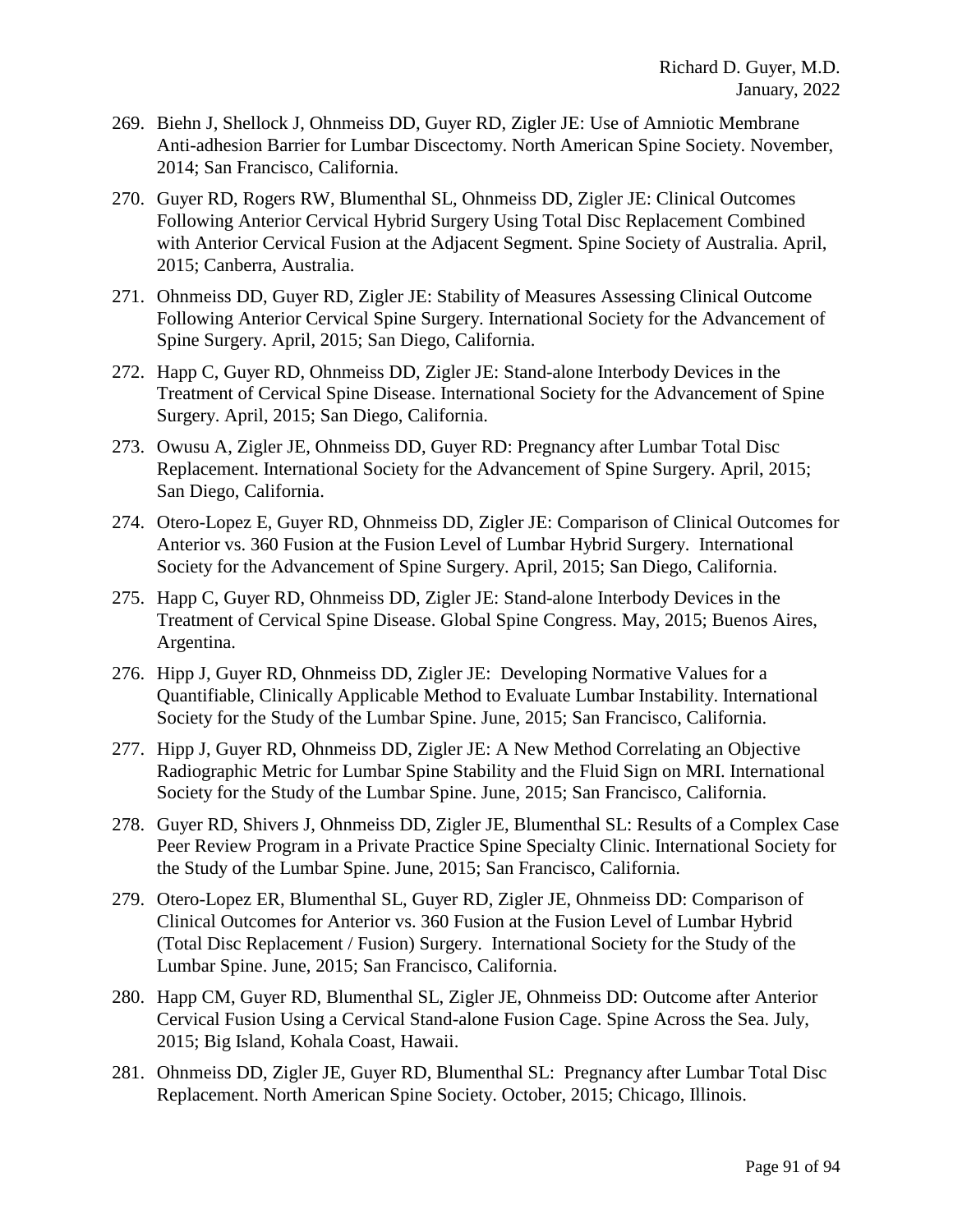- 282. Ohnmeiss DD, Guyer RD, Zigler JE, Blumenthal SL: Stability of Clinical Outcome Measures Following Anterior Cervical Spine Surgery. Cervical Spine Research Society. December, 2015; San Diego, California.
- 283. Rogers RW, Blumenthal SL, Guyer RD, Zigler JE, Ohnmeiss DD: Clinical Outcomes Following Anterior Cervical Hybrid Surgery Using Total Disc Replacement Combined with Anterior Cervical Fusion at the Adjacent Segment. Cervical Spine Research Society. December, 2015; San Diego, California.
- 284. Guyer R, Abitbol J, Ohnmeiss D, Yao C: Evaluating the Osseointegration of a Deeply Porous Titanium Scaffold through Comparison with PEEK Implants and Allograft: Biomechanical Assessment Using a Porcine Skull Model. International Society for the Advancement of Spine Surgery. April, 2016; Las Vegas, Nevada.
- 285. Guyer RD, Putney E, Ohnmeiss DD, Zigler JE, Blumenthal SL: Analysis of Hospital Length of Stay Following Lumbar Anterior/Posterior Combined Fusion: Is There a Disadvantage Associated with Shorter Stays? International Society for the Study of the Lumbar Spine – SpineWeek. May, 2016; Singapore.
- 286. Zigler JE, Shivers J, Guyer RD, Ohnmeiss DD: Complications Associated with the Anterior Approach to the Lumbar Spine: Analysis of 2,881 Consecutive Cases during a 6 year Period. International Society for the Advancement of Spine Surgery – SpineWeek. May, 2016; Singapore.
- 287. Ohnmeiss DD, Guyer RD, Blumenthal SL, Zigler JE: Re-operation after Lumbar Spine Surgery: Significant Variation in Rates Due to the Definitions Applied for Re-operation. North American Spine Society Summer Meeting. July, 2016; Miami, Florida.
- 288. Blumenthal SL, Otero-Lopez E, Guyer RD, Zigler JE, Ohnmeiss DD: Lumbar Hybrid Surgery with Total Disc Replacement at One Level and Fusion at the Adjacent Level: Does Fusion Type Impact Outcome? North American Spine Society. October, 2016; Boston, Massachusetts.
- 289. Sasso R, Smucker J, Blumenthal S, Guyer R, Zigler J: Early Experience with the M6-C Artificial Cervical Disc: A Report from Two IDE Investigational Centers Involved in a US FDA Approved IDE Study. International Society for the Advancement of Spine Surgery. April, 2017; Boca Raton, Florida.
- 290. Guyer R, Zigler J, Ohnmeiss D: Adjacent Segment Degeneration after Lumbar Total Disc Replacement: 5-year Results of a Multicenter, Prospective, Randomized Study with Independent Radiographic Assessment. International Society for the Advancement of Spine Surgery. April, 2017; Boca Raton, Florida.
- 291. Zigler J, Guyer R: Maintenance of Competence to Practice Spine Surgery: Do We Know How Many Cases Are Required? International Society for the Advancement of Spine Surgery. April, 2017; Boca Raton, Florida.
- 292. Zigler JE, Ohnmeiss DD: Ten-Year Follow-up of Patients Enrolled in the FDA-regulated Trial for Single-level Lumbar Total Disc Replacement: One Site's Experience. International Society for the Study of the Lumbar Spine. May-June, 2017; Athens, Greece.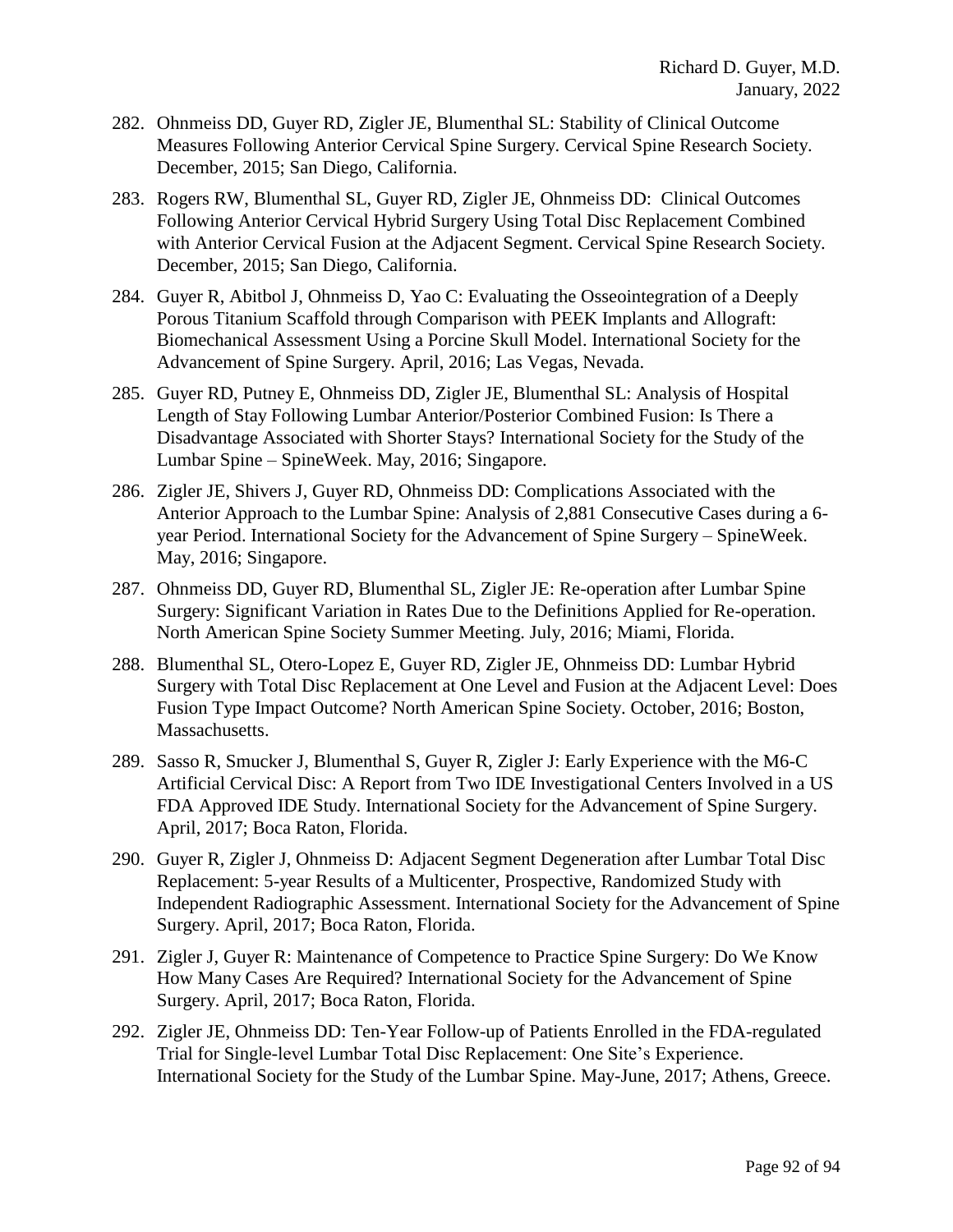- 293. Guyer RD, Zigler JE, Blumenthal SL, Ohnmeiss DD: Clinical Outcome after Three-level Lumbar Total Disc Replacement. International Society for the Advancement of Spine Surgery. April, 2018; Toronto, Canada.
- 294. Blumenthal SL, Ohnmeiss DD, Guyer RD, Zigler JE: Analysis of Lumbar Total Disc Replacement Removals and Revisions: A 17-year Experience. International Society for the Study of the Lumbar Spine. May, 2018; Banff, Canada.
- 295. Guyer RD, Ohnmeiss DD: Supine vs. Upright Weight Bearing MRI in the Evaluation of Patients with Lumbar Spondylolisthesis. International Society for the Study of the Lumbar Spine. May, 2018; Banff, Canada.
- 296. Guyer RD, Ohnmeiss DD: Supine vs. Upright Weight Bearing MRI in the Evaluation of Patients with Lumbar Spondylolisthesis. Spine Across the Sea. July-August, 2018; Kauai, Hawaii.
- 297. Haddas R, Guyer RD, Blumenthal SL, Perez Y, Musngi N, Ritz S: The Effect of Physical Therapy on Gait and Balance in Patients follow Lumbar Artificial Disc Replacement – A Preliminary Study. North American Spine Society. September, 2018; Los Angeles, California.
- 298. Blumenthal SL, Zigler JE, Guyer RD, Ohnmeiss DD: Intra-operative Conversion of Cervical Total Disc Replacement to Fusion: Incidence and Reasons. Spine Society of Australia. April, 2019; Queensland, Australia.
- 299. Blumenthal SL, Ohnmeiss DD, Guyer RD, Zigler JE: Bone Mineral Density Screening in Patients Who Are Lumbar Total Disc Replacement Patients. International Society for the Study of the Lumbar Spine. May, 2019; Kyoto, Japan.
- 300. Guyer RD, Blumenthal SL, Zigler JE , Ohnmeiss DD: Impact of Range of Motion on Progression of Adjacent Segment Disease: Disc vs. Disc. International Society for the Study of the Lumbar Spine. May, 2019; Kyoto, Japan.
- 301. Blumenthal SL, Ohnmeiss DD, Guyer RD, Zigler JE: In Which Cases Do Surgeons Specializing in Total Disc Replacement Perform Fusion in Patients with Symptomatic Lumbar Disc Degeneration? International Society for the Study of the Lumbar Spine. May, 2019; Kyoto, Japan.
- 302. Blumenthal SL, Zigler JE, Guyer RD: Spike vs. Keel: Does Endplate Design of Lumbar Artificial Discs Affect Radiographic Outcomes? International Society for the Study of the Lumbar Spine. May, 2019; Kyoto, Japan.
- 303. Zigler JE, Guyer RD, Blumenthal SL, Ohnmeiss DD: Spike vs. Keel: Does Endplate Design of Lumbar Artificial Discs Affect Radiographic Outcomes? North American Spine Society. September, 2019; Chicago, Illinois.
- 304. Blumenthal SL, Ohnmeiss DD, Guyer RD, Zigler JE**,** Satin A**:** In Which Cases Do Surgeons Specializing in Total Disc Replacement Perform Fusion in Patients with Symptomatic Lumbar Disc Degeneration? North American Spine Society. October, 2020 (virtual meeting).